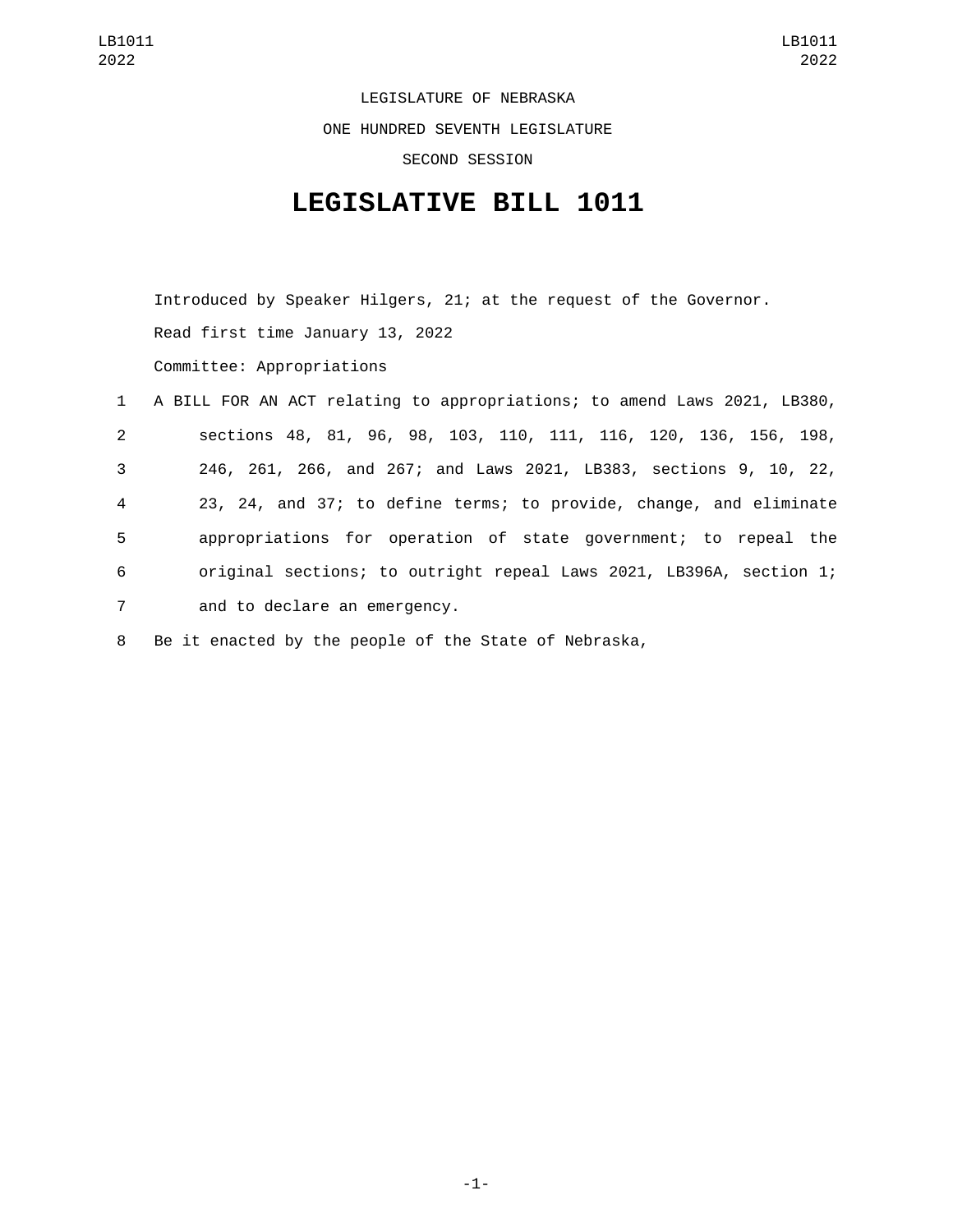| $\mathbf{1}$   | Section 1. DEFINITION OF APPROPRIATION PERIOD.                            |
|----------------|---------------------------------------------------------------------------|
| $\overline{2}$ | For purposes of this act and any other legislative bill passed by         |
| 3              | Hundred Seventh Legislature, First or Second Session, which<br>the<br>One |
| 4              | appropriates funds, FY2021-22 means the period July 1, 2021, through June |
| 5              | 30, 2022; FY2022-23 means the period July 1, 2022, through June 30, 2023; |
| 6              | FY2023-24 means the period July 1, 2023, through June 30, 2024; and       |
| 7              | FY2024-25 means the period July 1, 2024, through June 30, 2025.           |
| 8              | Sec. 2. APPROPRIATION LANGUAGE.                                           |
| 9              | There are hereby appropriated, for FY2021-22 and FY2022-23, the sums      |
| 10             | set forth in this act to each agency for each program from the respective |
| 11             | funds for the general operations of state government, postsecondary       |
| 12             | education, capital construction, and state aid, except as otherwise       |
| 13             | appropriated.                                                             |
| 14             | Sec. 3. UNEXPENDED BALANCES AND CERTIFIED ENCUMBRANCES.                   |
| 15             | All General Fund appropriations existing on June 30, 2021, in excess      |
| 16             | of expended and certified encumbrance amounts are hereby lapsed unless    |
| 17             | otherwise provided. All Cash Fund and Revolving Fund appropriations       |
| 18             | on June 30, 2021, in excess of expended and<br>certified<br>existing      |
| 19             | encumbrance amounts are hereby lapsed unless otherwise expressly          |
| 20             | provided. All certified encumbrance amounts on June 30, 2021, and June    |
| 21             | 30, 2022, are hereby reappropriated for FY2021-22 and FY2022-23,          |
| 22             | respectively, which amounts shall be in addition to the amounts shown in  |
| 23             | this act.                                                                 |
| 24             | Sec. 4. REAPPROPRIATION OF BALANCES, FY2021-22 to FY2022-23.              |
| 25             | In addition to the appropriations set forth in this act, there are        |
| 26             | hereby reappropriated all unexpended appropriation balances existing on   |
| 27             | June 30, 2022, for FY2022-23 to the respective agencies, programs, and    |
| 28             | funds listed in this act, except as otherwise provided in this act.       |
| 29             | Sec. 5.<br>NEBRASKA ACCOUNTING SYSTEM MANUAL DEFINITIONS.                 |
| 30             | The definitions contained in the Nebraska Accounting System Manual,       |
|                |                                                                           |

and any amendments thereto, on file with the Clerk of the Legislature are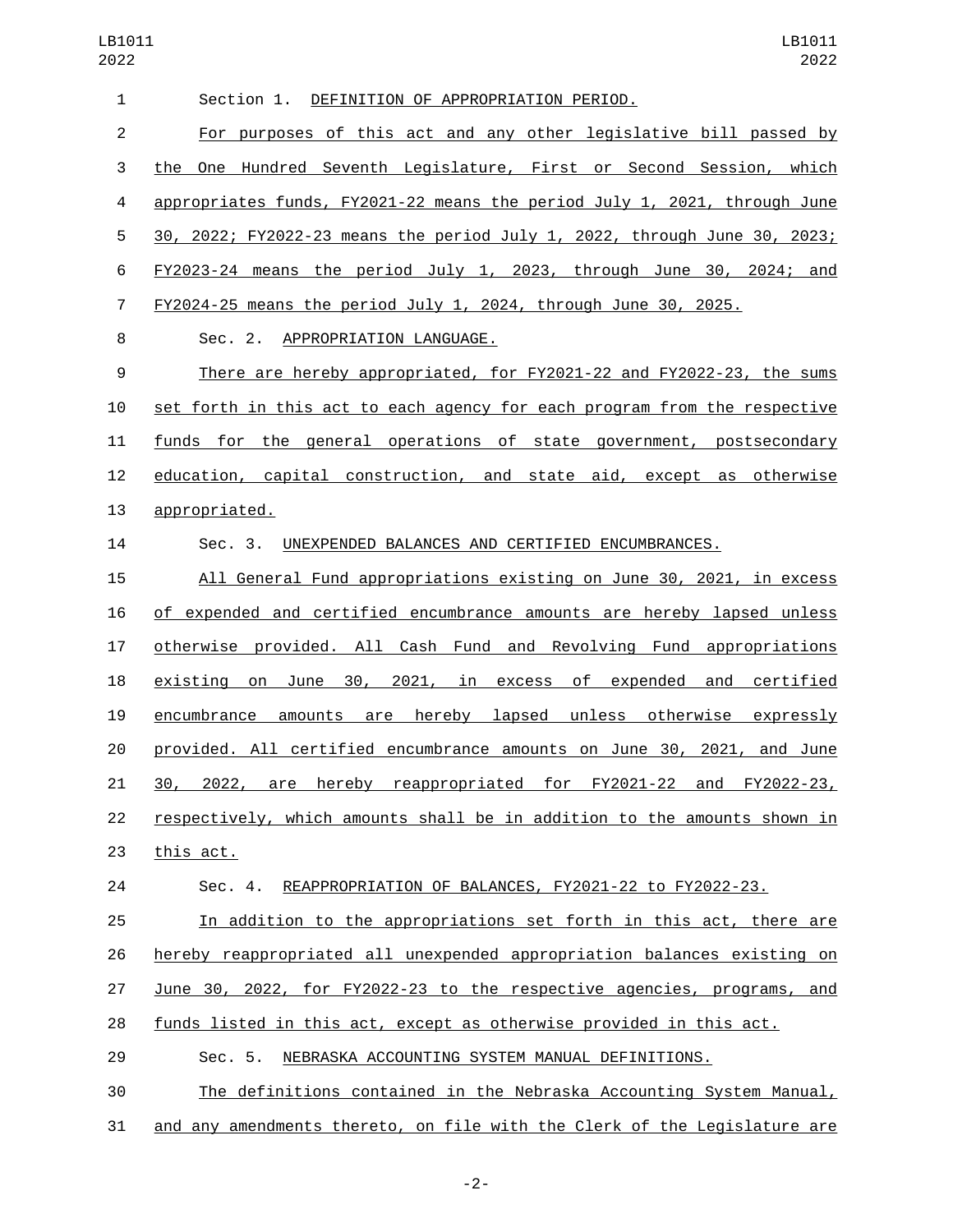| $\mathbf{1}$   | hereby adopted by the Legislature as the definitions for this act, except |                |           |
|----------------|---------------------------------------------------------------------------|----------------|-----------|
| $\overline{2}$ | as provided in section 209 of this act.                                   |                |           |
| 3              | DRAWING AND PAYING WARRANTS.<br>Sec. 6.                                   |                |           |
| 4              | The Director of Administrative Services shall draw warrants upon the      |                |           |
| 5              | proper fund in the state treasury for an amount not to exceed the         |                |           |
| 6              | appropriations set forth in this act upon presentation of proper          |                |           |
| 7              | documentation. The State Treasurer shall pay the warrants out of the      |                |           |
| 8              | appropriate funds.                                                        |                |           |
| 9              | Sec. 7. AGENCY NO. 3 - LEGISLATIVE COUNCIL                                |                |           |
| 10             | Program No. 122 - Legislative Services                                    |                |           |
| 11             |                                                                           | FY2021-22      | FY2022-23 |
| 12             | <b>GENERAL FUND</b>                                                       | <u> - 0 - </u> | 114,605   |
| 13             | <b>CASH FUND</b>                                                          | <u>- 0 - </u>  | 1,069     |
| 14             | PROGRAM TOTAL                                                             | <u> - 0 - </u> | 115,674   |
| 15             | SALARY LIMIT                                                              | $-0-$          | 148, 105  |
| 16             | Sec. 8. AGENCY NO. 3 - LEGISLATIVE COUNCIL                                |                |           |
| 17             | Program No. 123 - Clerk of the Legislature                                |                |           |
| 18             |                                                                           | FY2021-22      | FY2022-23 |
| 19             | <b>GENERAL FUND</b>                                                       | <u> - 0 - </u> | 40,285    |
| 20             | <b>CASH FUND</b>                                                          | $-0-$          | 1,323     |
| 21             | PROGRAM TOTAL                                                             | <u>- 0 - </u>  | 41,608    |
| 22             | SALARY LIMIT                                                              | $-0-$          | 53,379    |
| 23             | Sec. 9. AGENCY NO. 3 - LEGISLATIVE COUNCIL                                |                |           |
| 24             | Program No. 126 - Legislative Research                                    |                |           |
| 25             |                                                                           | FY2021-22      | FY2022-23 |
| 26             | <b>GENERAL FUND</b>                                                       | <u> - 0 - </u> | 7,341     |
| 27             | PROGRAM TOTAL                                                             | $-0-$          | 7,341     |
| 28             | SALARY LIMIT                                                              | $-0-$          | 9,500     |
| 29             | Sec. 10. AGENCY NO. 3 - LEGISLATIVE COUNCIL                               |                |           |
|                |                                                                           |                |           |

30 Program No. 127 - Revisor of Statutes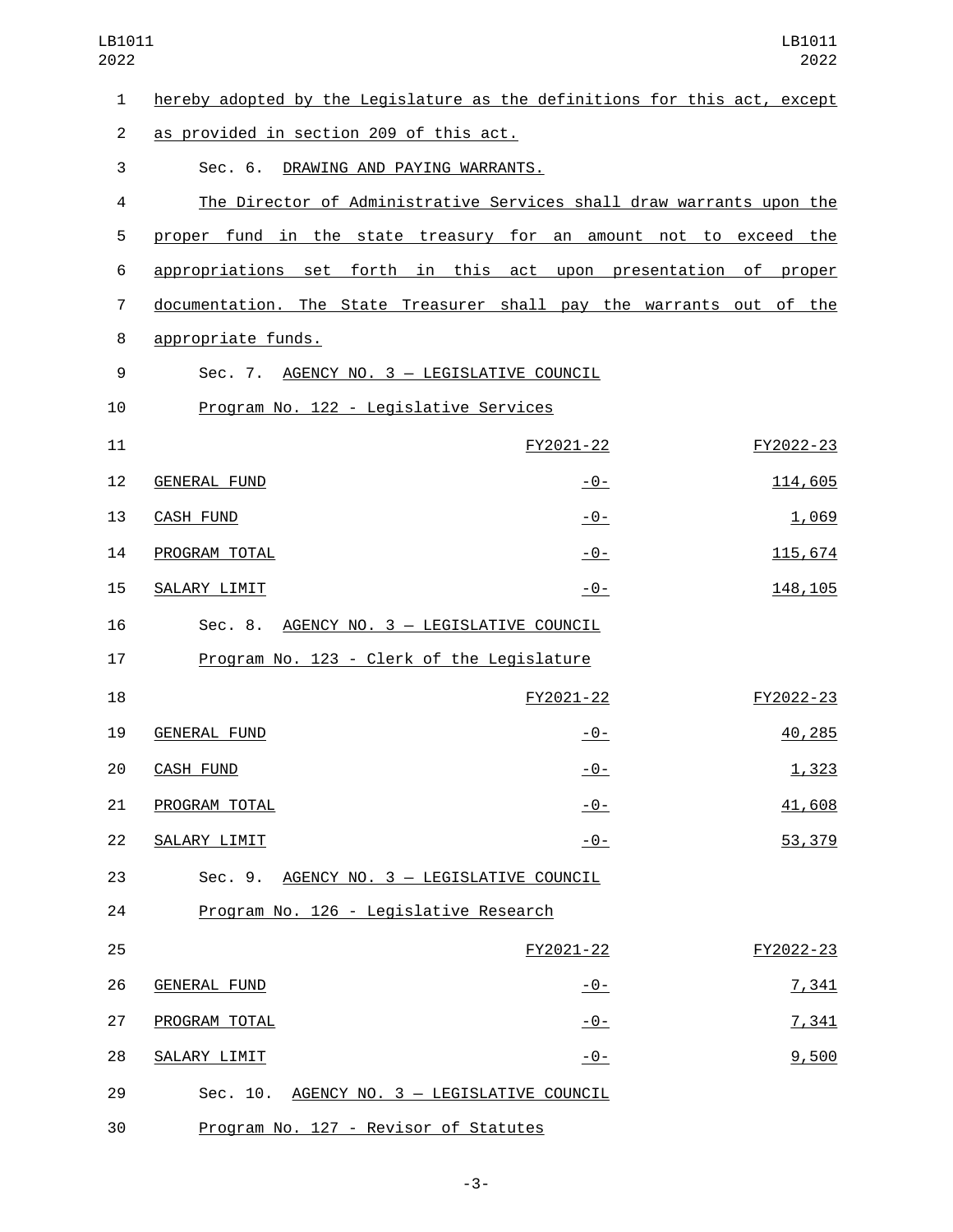| LB1011<br>2022 |                                       |                                               | LB1011<br>2022 |
|----------------|---------------------------------------|-----------------------------------------------|----------------|
| $\mathbf{1}$   |                                       | FY2021-22                                     | FY2022-23      |
| $\overline{2}$ | <b>GENERAL FUND</b>                   | $-0-$                                         | 16,082         |
| 3              | PROGRAM TOTAL                         | -0-                                           | 16,082         |
| $\overline{a}$ | SALARY LIMIT                          | $-0-$                                         | 19,543         |
| 5              |                                       | Sec. 11. AGENCY NO. 3 - LEGISLATIVE COUNCIL   |                |
| 6              | Program No. 129 - Legislative Audit   |                                               |                |
| $\overline{7}$ |                                       | FY2021-22                                     | FY2022-23      |
| 8              | <b>GENERAL FUND</b>                   | <u> - 0 - </u>                                | 9,087          |
| 9              | PROGRAM TOTAL                         | $-0-$                                         | 9,087          |
| 10             | SALARY LIMIT                          | $-0-$                                         | 11,061         |
| 11             |                                       | Sec. 12. AGENCY NO. 3 - LEGISLATIVE COUNCIL   |                |
| 12             |                                       | Program No. 504 - Office of Public Counsel    |                |
| 13             |                                       | FY2021-22                                     | FY2022-23      |
| 14             | <b>GENERAL FUND</b>                   | <u>- 0 - </u>                                 | 21,357         |
| 15             | PROGRAM TOTAL                         | $-0-$                                         | 21,357         |
| 16             | SALARY LIMIT                          | $-0-$                                         | 27,256         |
| 17             | Sec. 13.                              | AGENCY NO. 3 - LEGISLATIVE COUNCIL            |                |
| 18             |                                       | Program No. 638 - Fiscal and Program Analysis |                |
| 19             |                                       | FY2021-22                                     | FY2022-23      |
| 20             | <b>GENERAL FUND</b>                   | $-0-$                                         | 19,523         |
| 21             | PROGRAM TOTAL                         | $-0-$                                         | 19,523         |
| 22             | SALARY LIMIT                          | $-0-$                                         | 23,384         |
| 23             | Sec. 14. AGENCY NO. 5 - SUPREME COURT |                                               |                |
| 24             | Program No. 52 - Operations           |                                               |                |
| 25             |                                       | FY2021-22                                     | FY2022-23      |
| 26             | <b>GENERAL FUND</b>                   | $-0-$                                         | 418,970        |
| 27             | <b>CASH FUND</b>                      | $-0-$                                         | 13, 198        |
| 28             | FEDERAL FUND est.                     | $-0-$                                         | 1,546          |
| 29             | PROGRAM TOTAL                         | $-0-$                                         | 433,714        |
| 30             | SALARY LIMIT                          | $-0-$                                         | 562,905        |

-4-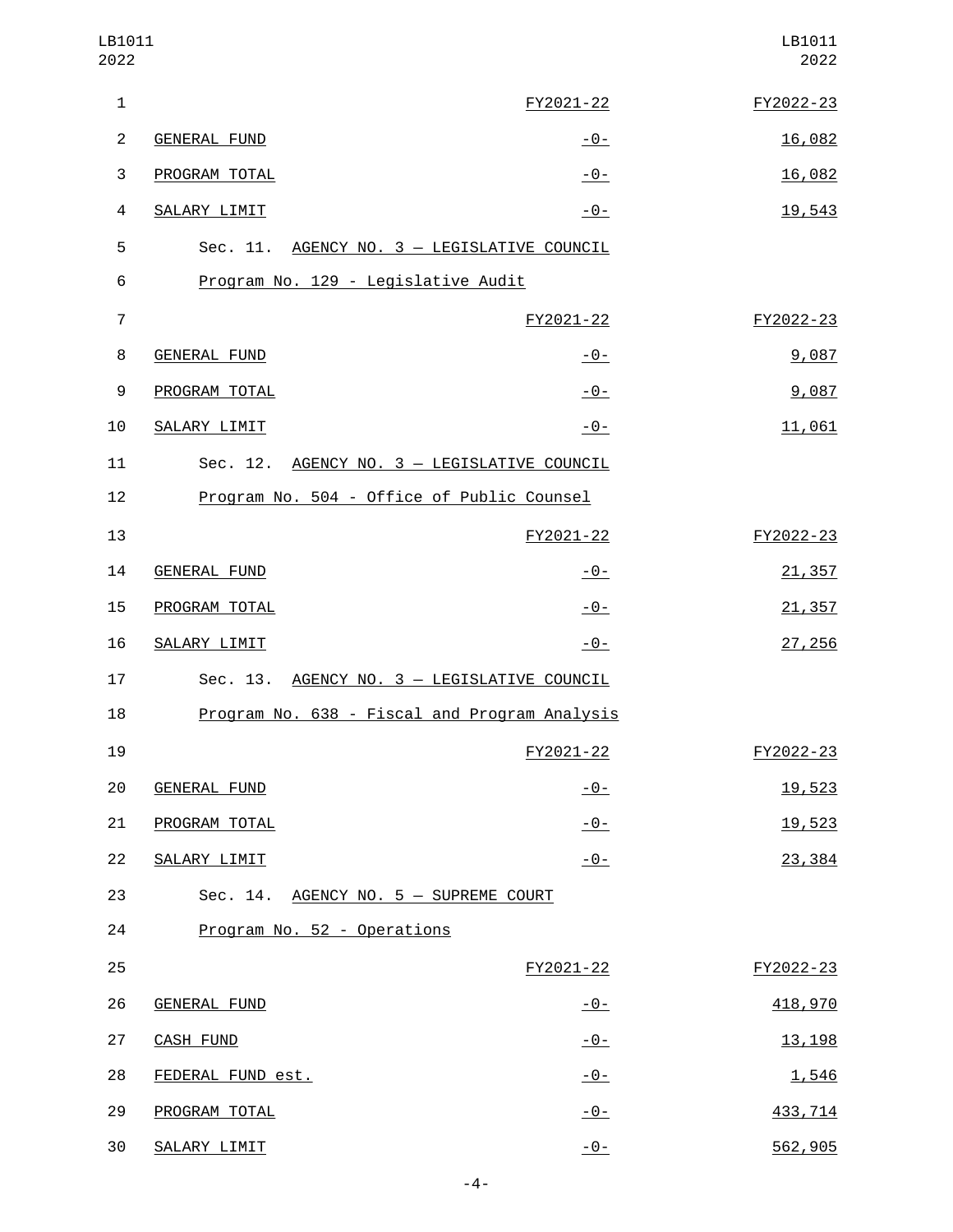| $\mathbf{1}$   |                     | Sec. 15. AGENCY NO. 5 - SUPREME COURT       |                                                        |           |
|----------------|---------------------|---------------------------------------------|--------------------------------------------------------|-----------|
| $\overline{2}$ |                     | Program No. 67 - Probation Services         |                                                        |           |
| 3              |                     |                                             | FY2021-22                                              | FY2022-23 |
| 4              | <b>GENERAL FUND</b> |                                             | $-0-$                                                  | 336,610   |
| 5              | FEDERAL FUND est.   |                                             | $-0-$                                                  | 5,244     |
| 6              | PROGRAM TOTAL       |                                             | $-0-$                                                  | 341,854   |
| 7              | SALARY LIMIT        |                                             | $-0-$                                                  | 470,681   |
| 8              |                     | Sec. 16. AGENCY NO. 5 - SUPREME COURT       |                                                        |           |
| 9              |                     |                                             | Program No. 235 - State Probation Contractual Services |           |
| 10             |                     |                                             | FY2021-22                                              | FY2022-23 |
| 11             | SALARY LIMIT        |                                             | $-0-$                                                  | 1,052     |
| 12             |                     | Sec. 17. AGENCY NO. 5 - SUPREME COURT       |                                                        |           |
| 13             |                     |                                             | Program No. 420 - State Specialized Court Operations   |           |
| 14             |                     |                                             | FY2021-22                                              | FY2022-23 |
| 15             | <b>GENERAL FUND</b> |                                             | $-0-$                                                  | 38,962    |
| 16             | PROGRAM TOTAL       |                                             | $-0-$                                                  | 38,962    |
| 17             | SALARY LIMIT        |                                             | $-0-$                                                  | 58,198    |
| 18             |                     | Sec. 18. AGENCY NO. 5 - SUPREME COURT       |                                                        |           |
| 19             |                     | Program No. 434 - Office of Public Guardian |                                                        |           |
| 20             |                     |                                             | FY2021-22                                              | FY2022-23 |
| 21             | <b>GENERAL FUND</b> |                                             | $-0-$                                                  | 24,092    |
| 22             | PROGRAM TOTAL       |                                             | $-0-$                                                  | 24,092    |
| 23             | SALARY LIMIT        |                                             | $-0-$                                                  | 32, 124   |
| 24             |                     | Sec. 19. AGENCY NO. 5 - SUPREME COURT       |                                                        |           |
| 25             |                     |                                             | Program No. 435 - Probation Community Corrections      |           |
| 26             |                     |                                             | FY2021-22                                              | FY2022-23 |
| 27             | <b>GENERAL FUND</b> |                                             | $-0-$                                                  | 131,400   |
| 28             | PROGRAM TOTAL       |                                             | $-0-$                                                  | 131,400   |
| 29             | SALARY LIMIT        |                                             | $-0-$                                                  | 170,380   |
| 30             |                     | Sec. 20. AGENCY NO. 5 - SUPREME COURT       |                                                        |           |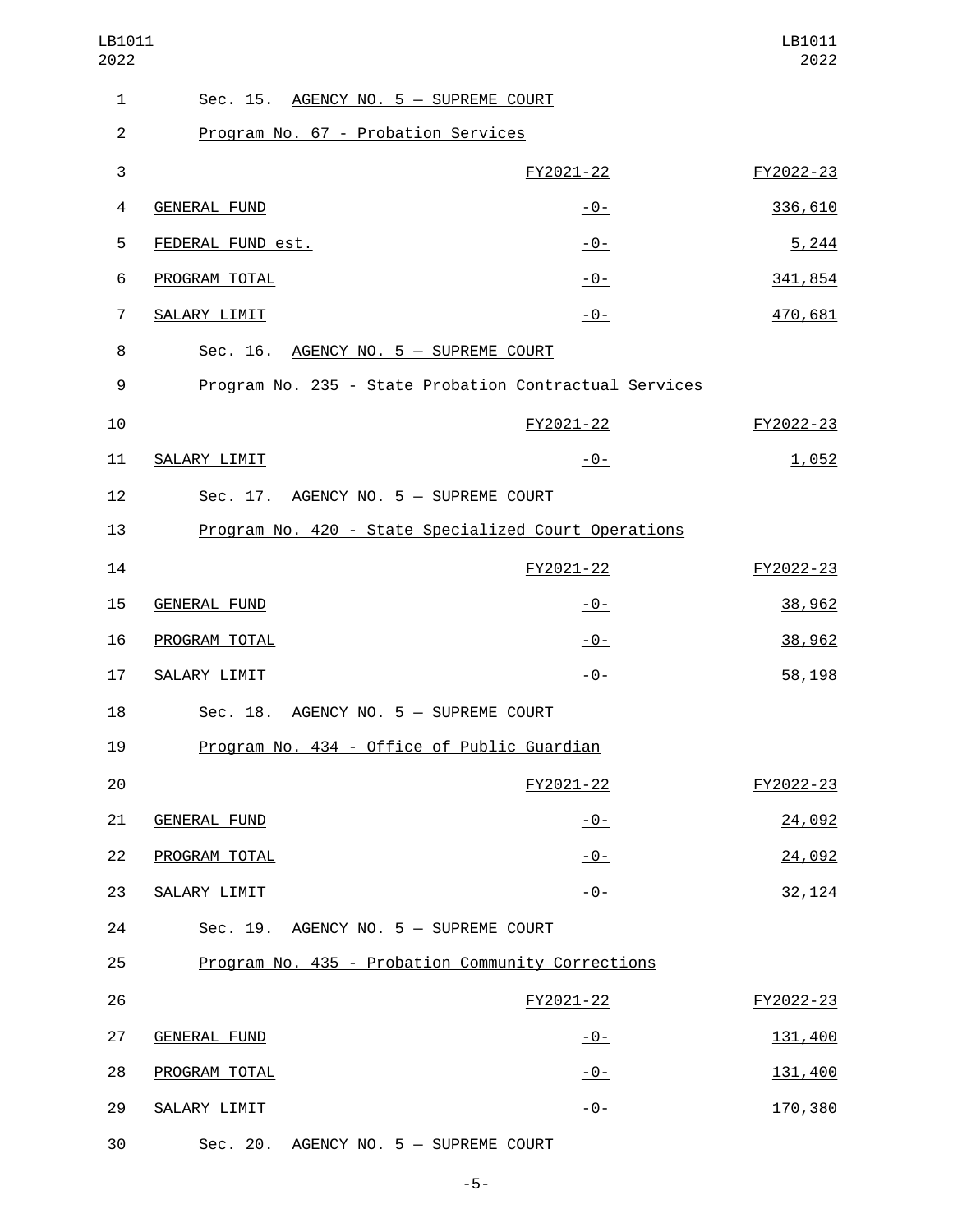| LB1011<br>2022 |                                             |                                                     | LB1011<br>2022 |
|----------------|---------------------------------------------|-----------------------------------------------------|----------------|
| 1              | Program No. 437 - Juvenile Justice          |                                                     |                |
| $\overline{2}$ |                                             | FY2021-22                                           | FY2022-23      |
| 3              | <b>GENERAL FUND</b>                         | -0-                                                 | 224,923        |
| 4              | PROGRAM TOTAL                               | $-0-$                                               | 224,923        |
| 5              | SALARY LIMIT                                | -0-                                                 | 299, 373       |
| 6              | Sec. 21. AGENCY NO. 5 - SUPREME COURT       |                                                     |                |
| $\overline{7}$ | Program No. 570 - Court Automation          |                                                     |                |
| 8              |                                             | FY2021-22                                           | FY2022-23      |
| 9              | SALARY LIMIT                                | -0-                                                 | 2,335          |
| 10             | Sec. 22. AGENCY NO. 7 - GOVERNOR            |                                                     |                |
| 11             |                                             | Program No. 18 - Governor's Policy Research Office  |                |
| 12             |                                             | FY2021-22                                           | FY2022-23      |
| 13             | <b>GENERAL FUND</b>                         | $-0-$                                               | 11,597         |
| 14             | PROGRAM TOTAL                               | $-0-$                                               | 11,597         |
| 15             | SALARY LIMIT                                | $-0-$                                               | 12,237         |
| 16             | Sec. 23. AGENCY NO. 7 - GOVERNOR            |                                                     |                |
| 17             | Program No. 21 - Office of the Governor     |                                                     |                |
| 18             |                                             | FY2021-22                                           | FY2022-23      |
| 19             | <b>GENERAL FUND</b>                         | $-0-$                                               | 14,713         |
| 20             | PROGRAM TOTAL                               | $-0-$                                               | 14,713         |
| 21             | SALARY LIMIT                                | $-0-$                                               | 18,071         |
| 22             | Sec. 24. AGENCY NO. 8 - LIEUTENANT GOVERNOR |                                                     |                |
| 23             | Program No. 8 - Lieutenant Governor         |                                                     |                |
| 24             |                                             | FY2021-22                                           | FY2022-23      |
| 25             | <b>GENERAL FUND</b>                         | <u>- 0 - </u>                                       | 907            |
| 26             | PROGRAM TOTAL                               | $-0-$                                               | 907            |
| 27             | SALARY LIMIT                                | $-0-$                                               | 1,727          |
| 28             | Sec. 25. AGENCY NO. 8 - LIEUTENANT GOVERNOR |                                                     |                |
| 29             |                                             | Program No. 124 - Office of the Lieutenant Governor |                |
| 30             |                                             | FY2021-22                                           | FY2022-23      |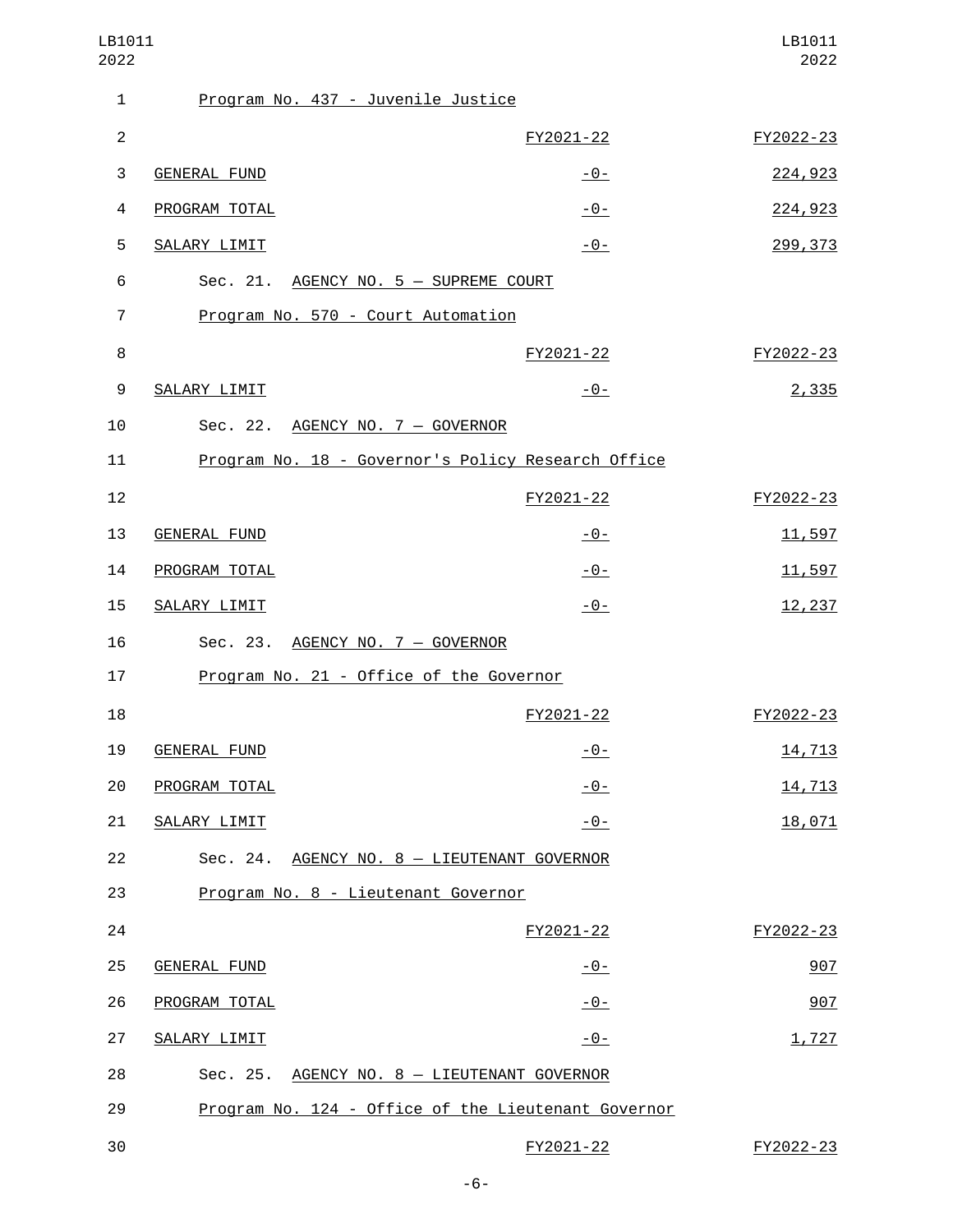| LB1011<br>2022 |                                              |                                                       | LB1011<br>2022 |
|----------------|----------------------------------------------|-------------------------------------------------------|----------------|
| $\mathbf{1}$   | <b>GENERAL FUND</b>                          | $-0-$                                                 | 129            |
| $\overline{2}$ | PROGRAM TOTAL                                | $-0-$                                                 | 129            |
| 3              | SALARY LIMIT                                 | -0-                                                   | 228            |
| 4              | Sec. 26. AGENCY NO. 9 - SECRETARY OF STATE   |                                                       |                |
| 5              | Program No. 20 - Services and Administration |                                                       |                |
| 6              |                                              | FY2021-22                                             | FY2022-23      |
| $\overline{7}$ | GENERAL FUND                                 | <u> - 0 - </u>                                        | 3,361          |
| 8              | <b>CASH FUND</b>                             | $-0-$                                                 | 14,015         |
| 9              | PROGRAM TOTAL                                | $-0-$                                                 | 17,376         |
| 10             | SALARY LIMIT                                 | -0-                                                   | 25,013         |
| 11             | Sec. 27. AGENCY NO. 9 - SECRETARY OF STATE   |                                                       |                |
| 12             | Program No. 45 - Election Administration     |                                                       |                |
| 13             |                                              | FY2021-22                                             | FY2022-23      |
| 14             | <b>GENERAL FUND</b>                          | <u> - 0 - </u>                                        | 7,498          |
| 15             | FEDERAL FUND est.                            | $-0-$                                                 | 2,050          |
| 16             | PROGRAM TOTAL                                | $-0-$                                                 | 9,548          |
| 17             | SALARY LIMIT                                 | $-0-$                                                 | 12,086         |
| 18             | Sec. 28. AGENCY NO. 9 - SECRETARY OF STATE   |                                                       |                |
| 19             | Program No. 86 - Records Management          |                                                       |                |
| 20             |                                              | FY2021-22                                             | FY2022-23      |
| 21             | <b>GENERAL FUND</b>                          | $-0-$                                                 | 1,992          |
| 22             | <b>CASH FUND</b>                             | $-0-$                                                 | 1,870          |
| 23             | REVOLVING FUND                               | $-0-$                                                 | 1,067          |
| 24             | PROGRAM TOTAL                                | $-0-$                                                 | 4,929          |
| 25             | SALARY LIMIT                                 | $-0-$                                                 | 8,396          |
| 26             |                                              | Sec. 29. AGENCY NO. 10 - AUDITOR OF PUBLIC ACCOUNTS   |                |
| 27             |                                              | Program No. 506 - State Agency and County Post Audits |                |
| 28             |                                              | FY2021-22                                             | FY2022-23      |
| 29             | <b>GENERAL FUND</b>                          | $-0-$                                                 | 42,938         |
| 30             | PROGRAM TOTAL                                | $-0-$                                                 | 42,938         |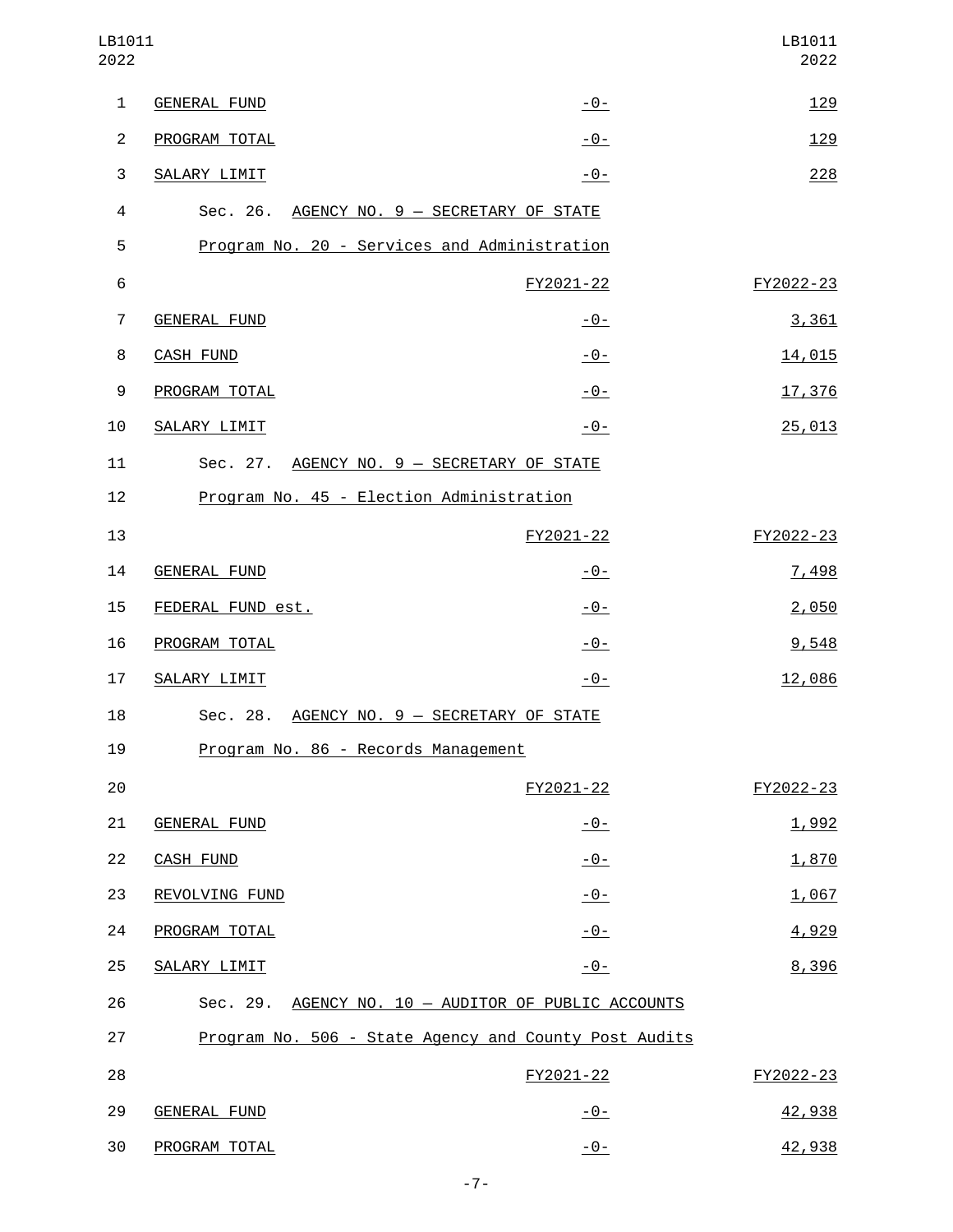| LB1011<br>2022 |                                                         |           | LB1011<br>2022 |
|----------------|---------------------------------------------------------|-----------|----------------|
| 1              | SALARY LIMIT                                            | $-0-$     | 44,929         |
| $\overline{c}$ | Sec. 30. AGENCY NO. 10 - AUDITOR OF PUBLIC ACCOUNTS     |           |                |
| 3              | Program No. 525 - Cooperative Audits                    |           |                |
| $\overline{4}$ |                                                         | FY2021-22 | FY2022-23      |
| 5              | <b>CASH FUND</b>                                        | $-0-$     | 24,411         |
| 6              | PROGRAM TOTAL                                           | $-0-$     | 24,411         |
| $\overline{7}$ | SALARY LIMIT                                            | $-0-$     | 28,745         |
| 8              | Sec. 31. AGENCY NO. 11 - ATTORNEY GENERAL               |           |                |
| 9              | Program No. 290 - State Settlement Funds                |           |                |
| 10             |                                                         | FY2021-22 | FY2022-23      |
| 11             | <b>CASH FUND</b>                                        | $-0-$     | 23,452         |
| 12             | PROGRAM TOTAL                                           | $-0-$     | 23,452         |
| 13             | SALARY LIMIT                                            | $-0-$     | 25,065         |
| 14             | Sec. 32. AGENCY NO. 11 - ATTORNEY GENERAL               |           |                |
| 15             | Program No. 507 - Interpretation and Application of Law |           |                |
| 16             |                                                         | FY2021-22 | FY2022-23      |
| 17             | <b>GENERAL FUND</b>                                     | $-0-$     | 88,072         |
| 18             | CASH FUND                                               | $-0-$     | 11,773         |
| 19             | FEDERAL FUND est.                                       | $-0-$     | 9,791          |
| 20             | REVOLVING FUND                                          | $-0-$     | 24,571         |
| 21             | PROGRAM TOTAL                                           | $-0-$     | 134,207        |
| 22             | SALARY LIMIT                                            | $-0-$     | 158, 149       |
| 23             | Sec. 33. AGENCY NO. 12 - STATE TREASURER                |           |                |
| 24             | Program No. 24 - State Disbursement Unit                |           |                |
| 25             |                                                         | FY2021-22 | FY2022-23      |
| 26             | <b>GENERAL FUND</b>                                     | $-0-$     | 7,060          |
| 27             | FEDERAL FUND est.                                       | $-0-$     | 10,604         |
| 28             | PROGRAM TOTAL                                           | $-0-$     | 17,664         |
| 29             | SALARY LIMIT                                            | $-0-$     | 25,700         |
|                |                                                         |           |                |

Sec. 34. AGENCY NO. 12 - STATE TREASURER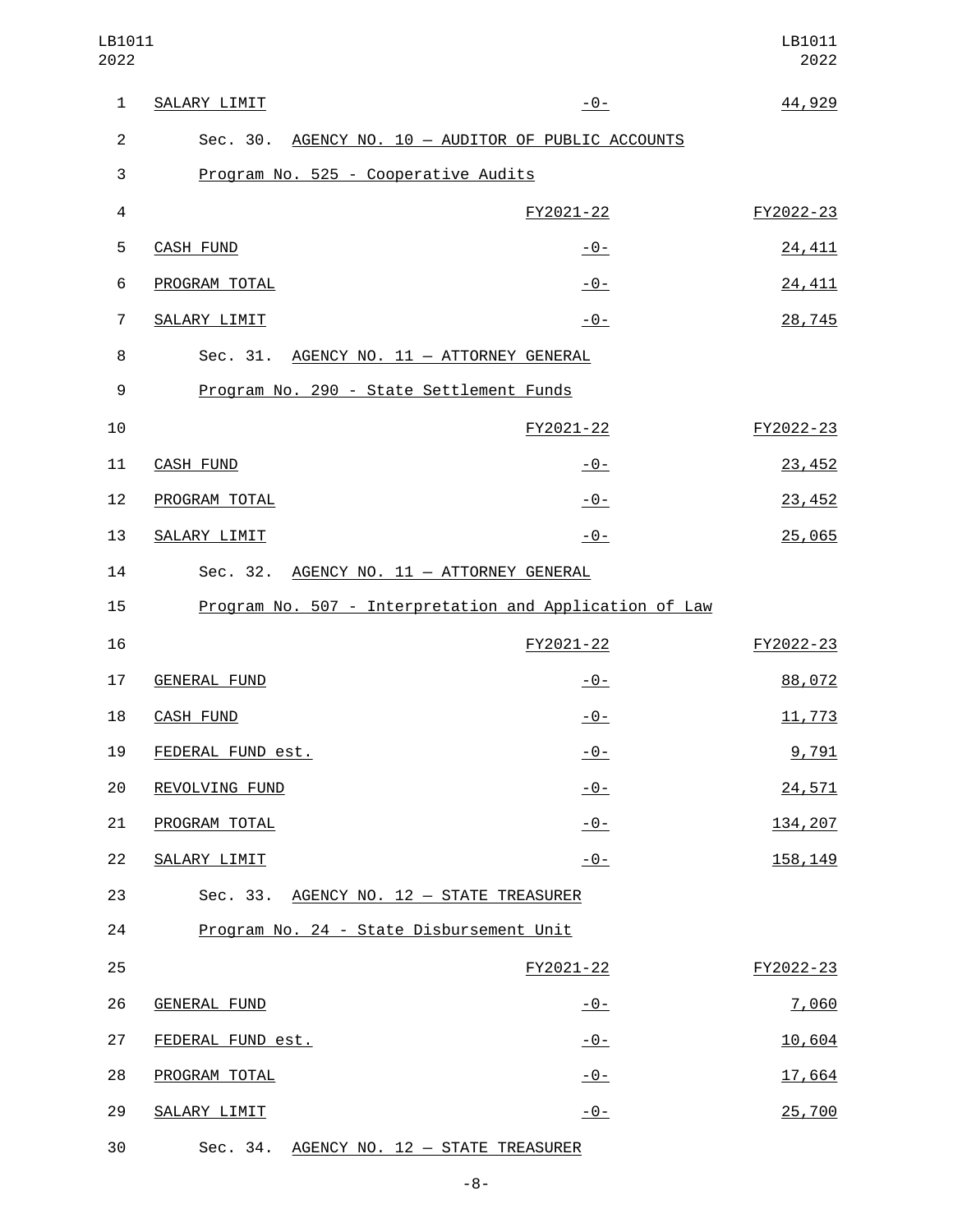| LB1011<br>2022 |                                                        |                | LB1011<br>2022 |
|----------------|--------------------------------------------------------|----------------|----------------|
| $\mathbf{1}$   | Program No. 475 - ABLE Savings Program                 |                |                |
| $\mathbf{2}$   |                                                        | FY2021-22      | FY2022-23      |
| 3              | <b>CASH FUND</b>                                       | <u>-0-</u>     | 2,974          |
| 4              | PROGRAM TOTAL                                          | $-0-$          | 2,974          |
| 5              | SALARY LIMIT                                           | $-0-$          | 2,753          |
| 6              | Sec. 35. AGENCY NO. 12 - STATE TREASURER               |                |                |
| $\overline{7}$ | Program No. 503 - Treasury Management                  |                |                |
| 8              |                                                        | FY2021-22      | FY2022-23      |
| 9              | <b>CASH FUND</b>                                       | <u> - 0 - </u> | 9,507          |
| 10             | PROGRAM TOTAL                                          | $-0-$          | 9,507          |
| 11             | SALARY LIMIT                                           | $-0-$          | 11,227         |
| 12             | Sec. 36. AGENCY NO. 12 - STATE TREASURER               |                |                |
| 13             | Program No. 505 - Educational Savings Plan             |                |                |
| 14             |                                                        | FY2021-22      | FY2022-23      |
| 15             | <b>CASH FUND</b>                                       | $-0-$          | 2,000          |
| 16             | PROGRAM TOTAL                                          | $-0-$          | 2,000          |
| 17             | SALARY LIMIT                                           | $-0-$          | 2,092          |
| 18             | Sec. 37. AGENCY NO. 12 - STATE TREASURER               |                |                |
| 19             | Program No. 512 - Unclaimed Property                   |                |                |
| 20             |                                                        | FY2021-22      | FY2022-23      |
| 21             | <b>CASH FUND</b>                                       | $-0-$          | 7,826          |
| 22             | PROGRAM TOTAL                                          | $-0-$          | 7,826          |
| 23             | SALARY LIMIT                                           | $-0-$          | 11,263         |
| 24             | Sec. 38. AGENCY NO. 12 - STATE TREASURER               |                |                |
| 25             | Program No. 659 - Long-Term Care Savings Program       |                |                |
| 26             |                                                        | FY2021-22      | FY2022-23      |
| 27             | <b>GENERAL FUND</b>                                    | $-0-$          | 69             |
| 28             | PROGRAM TOTAL                                          | $-0-$          | 69             |
| 29             | SALARY LIMIT                                           | $-0-$          | 60             |
| 30             | Sec. 39. AGENCY NO. 13 - STATE DEPARTMENT OF EDUCATION |                |                |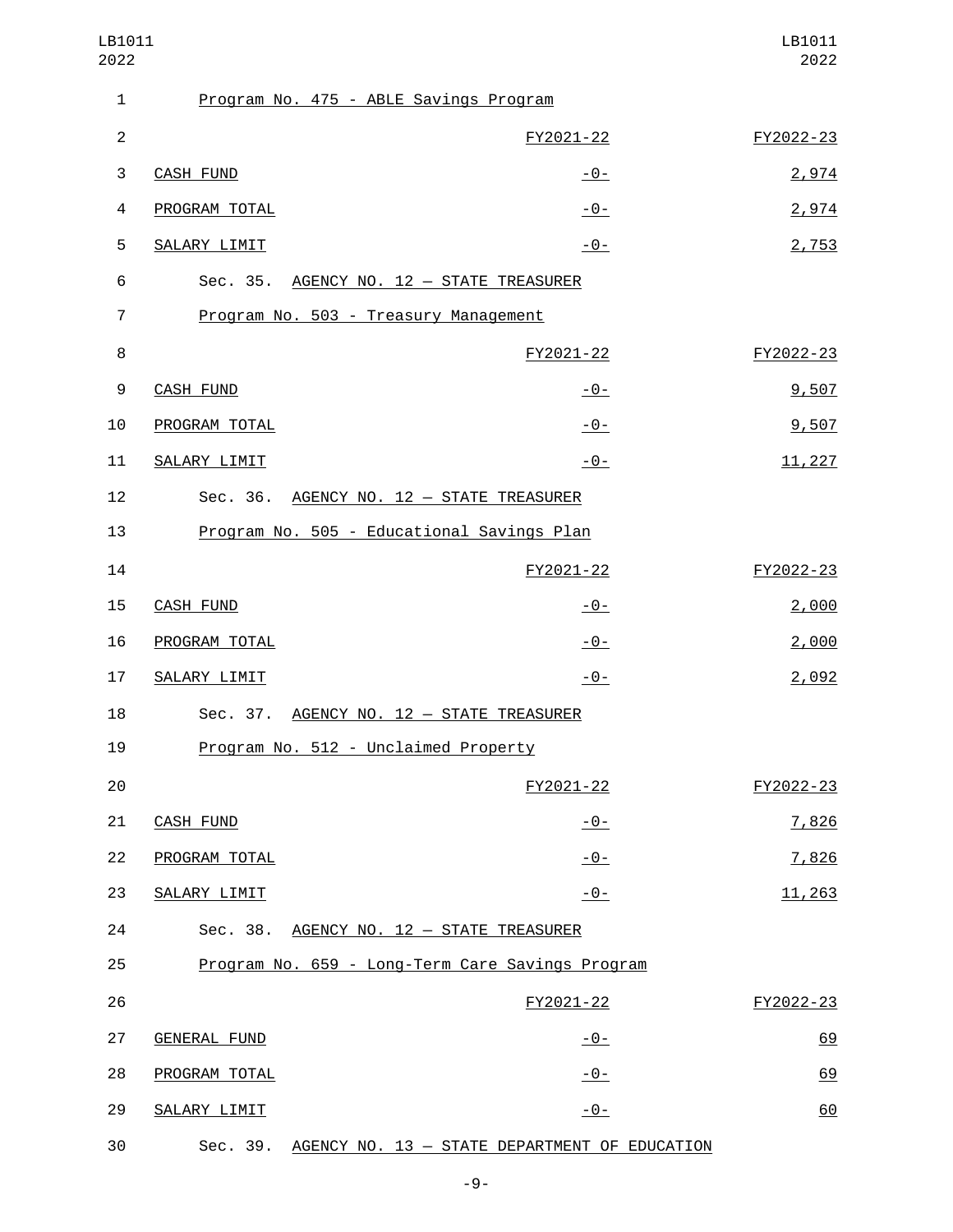| LB1011<br>2022 |                                                                           |                                                                   | LB1011<br>2022         |
|----------------|---------------------------------------------------------------------------|-------------------------------------------------------------------|------------------------|
| $\mathbf{1}$   |                                                                           | Program No. 25 - Education, Administration, and Support           |                        |
| $\overline{c}$ |                                                                           | FY2021-22                                                         | FY2022-23              |
| 3              | <b>GENERAL FUND</b>                                                       | 1,710,606                                                         | 1, 133, 323            |
| 4              | <b>CASH FUND</b>                                                          | 151,676                                                           | 86,543                 |
| 5              | FEDERAL FUND est.                                                         | 2,091,960                                                         | 1,389,694              |
| 6              | PROGRAM TOTAL                                                             | 3,954,242                                                         | 2,609,560              |
| $\overline{7}$ | SALARY LIMIT                                                              | 183,658                                                           | 429,940                |
| 8              |                                                                           | It is the intent of the Legislature that no funds appropriated to |                        |
| 9              | Agency 13, Program 25, Education, Administration, and Support, shall be   |                                                                   |                        |
| 10             | used to research, adopt, or implement state sex education standards for   |                                                                   |                        |
| 11             | Nebraska schools. This prohibition on the use of funds applies regardless |                                                                   |                        |
| 12             | whether the standards are<br>of                                           | proposed as                                                       | mandatory or voluntary |
| 13             | standards.                                                                |                                                                   |                        |
| 14             |                                                                           | Sec. 40. AGENCY NO. 13 - STATE DEPARTMENT OF EDUCATION            |                        |
| 15             | Program No. 161 - Education Innovation                                    |                                                                   |                        |
| 16             |                                                                           | FY2021-22                                                         | FY2022-23              |
| 17             | <b>CASH FUND</b>                                                          | 7,612                                                             | 8,483                  |
| 18             | PROGRAM TOTAL                                                             | 7,612                                                             | 8,483                  |
| 19             |                                                                           | Sec. 41. AGENCY NO. 13 - STATE DEPARTMENT OF EDUCATION            |                        |
| 20             | Program No. 351 - Vocational Rehabilitation                               |                                                                   |                        |
| 21             |                                                                           | FY2021-22                                                         | FY2022-23              |
| 22             | <b>GENERAL FUND</b>                                                       | $-0-$                                                             | 28,480                 |
| 23             | FEDERAL FUND est.                                                         | 118,848                                                           | 219,472                |
| 24             | PROGRAM TOTAL                                                             | 118,848                                                           | 247,952                |
| 25             | SALARY LIMIT                                                              | 16,562                                                            | 275,208                |
| 26             |                                                                           | Sec. 42. AGENCY NO. 13 - STATE DEPARTMENT OF EDUCATION            |                        |
| 27             | Program No. 352 - Disability Determination                                |                                                                   |                        |
| 28             |                                                                           | FY2021-22                                                         | FY2022-23              |
| 29             | FEDERAL FUND est.                                                         | 7,591                                                             | 53,552                 |
| 30             | PROGRAM TOTAL                                                             | 7,591                                                             | 53,552                 |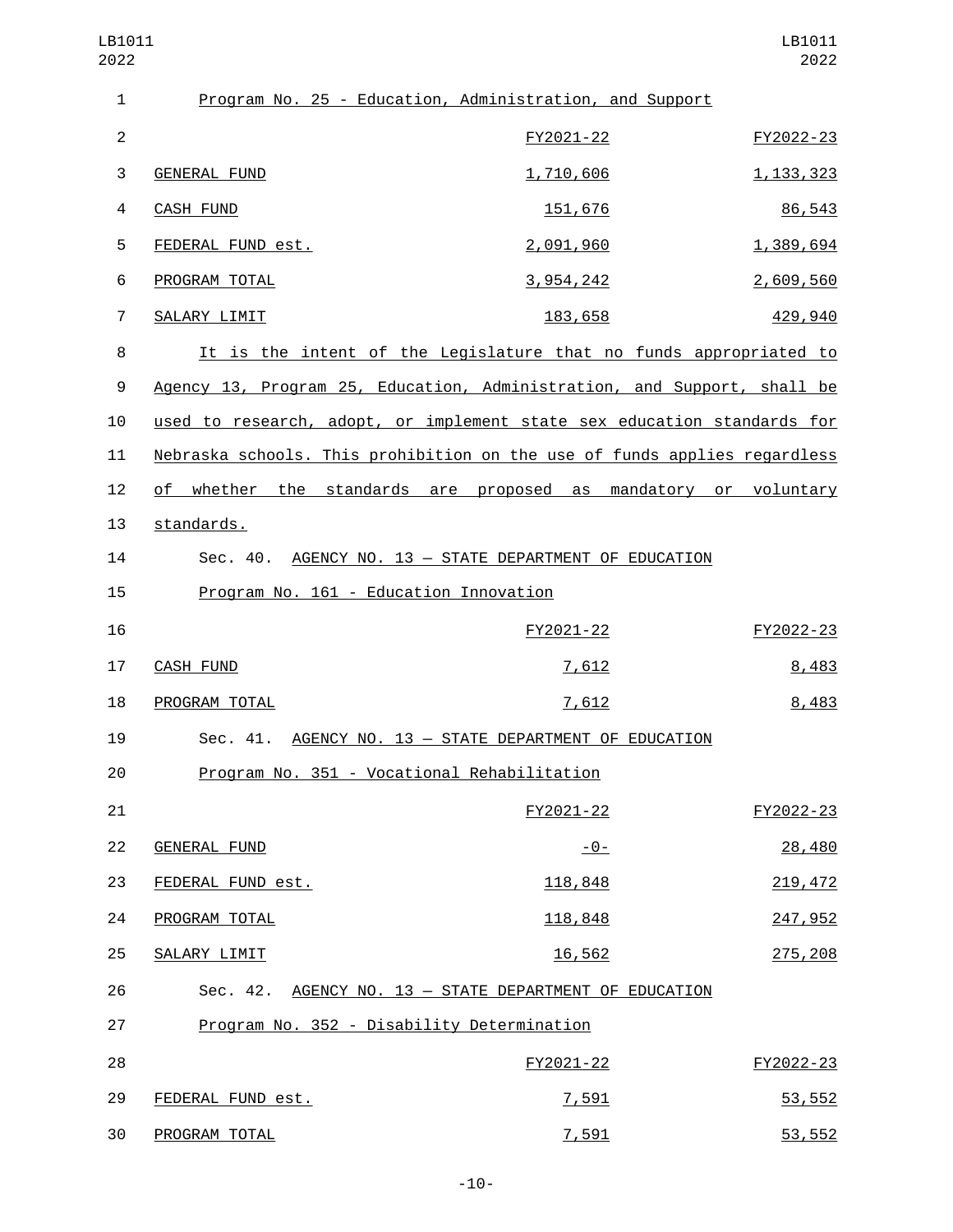| $\mathbf{1}$   | SALARY LIMIT        | $-0-$                                                               | 70,965    |
|----------------|---------------------|---------------------------------------------------------------------|-----------|
| $\overline{2}$ | Sec. 43.            | AGENCY NO. 13 - STATE DEPARTMENT OF EDUCATION                       |           |
| 3              |                     | Program No. 401 - Services for the Deaf and Hard of Hearing         |           |
| 4              |                     | FY2021-22                                                           | FY2022-23 |
| 5              | <b>GENERAL FUND</b> | 241                                                                 | 1,104     |
| 6              | PROGRAM TOTAL       | 241                                                                 | 1,104     |
| $\overline{7}$ | SALARY LIMIT        | $-0-$                                                               | 776       |
| 8              | Sec. 44.            | AGENCY NO. 13 - STATE DEPARTMENT OF EDUCATION                       |           |
| 9              |                     | Program No. 402 - Nebraska Center for the Education of Children who |           |
| 10             | are Blind or Vis    |                                                                     |           |
| 11             |                     | FY2021-22                                                           | FY2022-23 |
| 12             | <b>GENERAL FUND</b> | 241                                                                 | 568       |
| 13             | PROGRAM TOTAL       | 241                                                                 | 568       |
| 14             | SALARY LIMIT        | $-0-$                                                               | 311       |
| 15             | Sec. 45.            | AGENCY NO. 13 - STATE DEPARTMENT OF EDUCATION                       |           |
| 16             |                     | Program No. 614 - Professional Practices Commission                 |           |
| 17             |                     | FY2021-22                                                           | FY2022-23 |
| 18             | <b>CASH FUND</b>    | 6,028                                                               | 8,302     |
| 19             | PROGRAM TOTAL       | 6,028                                                               | 8,302     |
| 20             | SALARY LIMIT        | 1,135                                                               | 2,517     |
| 21             |                     | Sec. 46. AGENCY NO. 14 - PUBLIC SERVICE COMMISSION                  |           |
| 22             |                     | Program No. 19 - Modular Housing Units Program                      |           |
| 23             |                     | FY2021-22                                                           | FY2022-23 |
| 24             | <b>CASH FUND</b>    | <u> - 0 - </u>                                                      | 2,094     |
| 25             | PROGRAM TOTAL       | $-0-$                                                               | 2,094     |
| 26             | SALARY LIMIT        | $-0-$                                                               | 4,694     |
| 27             |                     | Sec. 47. AGENCY NO. 14 - PUBLIC SERVICE COMMISSION                  |           |
| 28             |                     | Program No. 54 - Enforcement of Standards - Common Carriers         |           |
| 29             |                     | FY2021-22                                                           | FY2022-23 |
| 30             | <b>GENERAL FUND</b> | 186,092                                                             | 202,542   |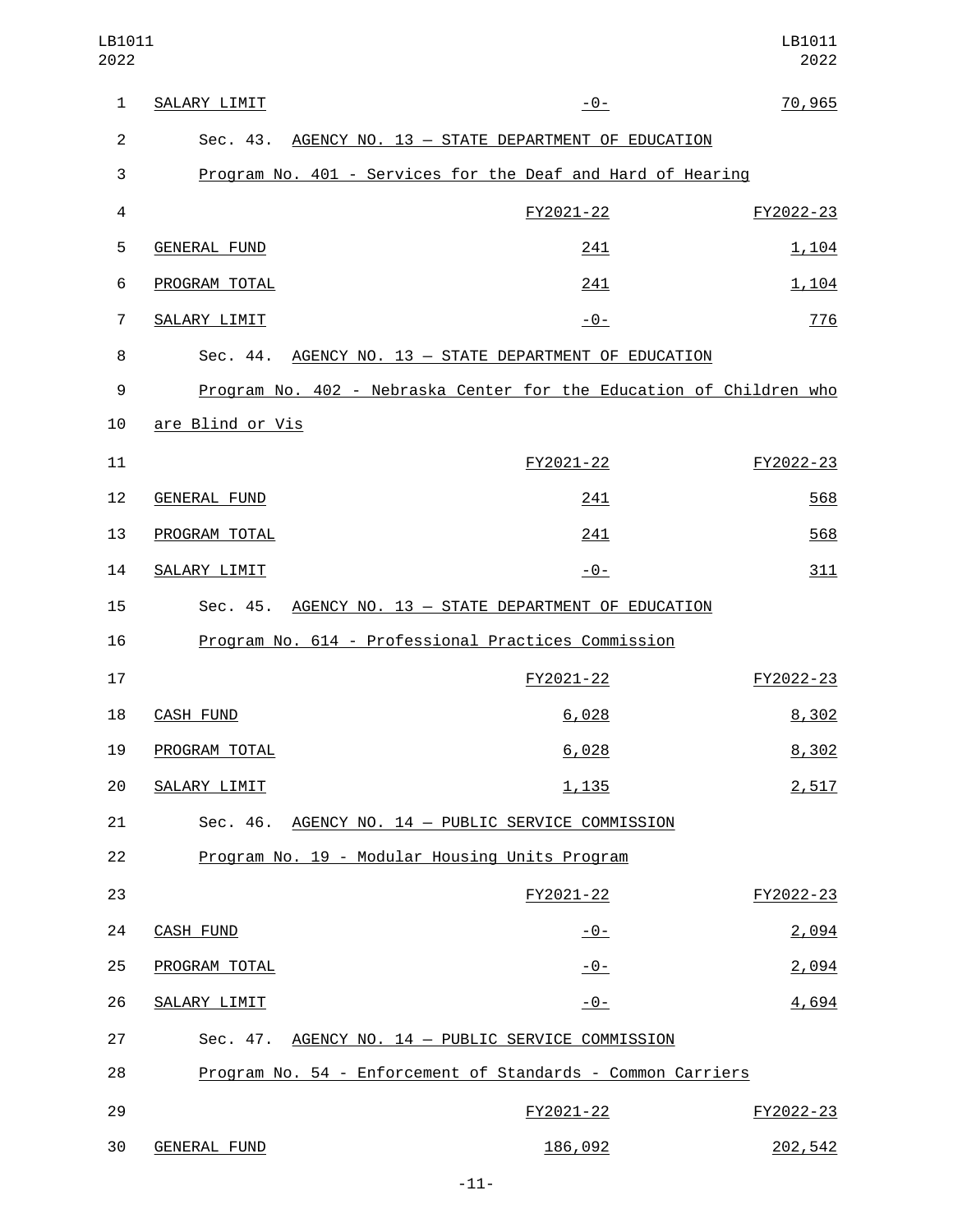| LB1011<br>2022 |                  |                                                                      | LB1011<br>2022 |
|----------------|------------------|----------------------------------------------------------------------|----------------|
| $\mathbf{1}$   | PROGRAM TOTAL    | 186,092                                                              | 202,542        |
| $\overline{2}$ | SALARY LIMIT     | $-0-$                                                                | 21,587         |
| $\sqrt{3}$     | Sec. 48.         | AGENCY NO. 14 - PUBLIC SERVICE COMMISSION                            |                |
| 4              |                  | Program No. 64 - Nebraska Telecommunications Relay System Fund       |                |
| 5              |                  | FY2021-22                                                            | FY2022-23      |
| 6              | <b>CASH FUND</b> | <u> - 0 - </u>                                                       | 803            |
| $\overline{7}$ | PROGRAM TOTAL    | -0-                                                                  | 803            |
| 8              | SALARY LIMIT     | -0-                                                                  | 1,430          |
| 9              | Sec. 49.         | AGENCY NO. 14 - PUBLIC SERVICE COMMISSION                            |                |
| 10             |                  | Program No. 71 - Nebraska Internet Enhancement Fund                  |                |
| 11             |                  | FY2021-22                                                            | FY2022-23      |
| 12             | <b>CASH FUND</b> | <u> - 0 - </u>                                                       | 16             |
| 13             | PROGRAM TOTAL    | $-0-$                                                                | 16             |
| 14             | SALARY LIMIT     | -0-                                                                  | 14             |
| 15             | Sec. 50.         | AGENCY NO. 14 - PUBLIC SERVICE COMMISSION                            |                |
| 16             |                  | Program No. 583 - Enhanced Wireless 911 Fund                         |                |
| 17             |                  | FY2021-22                                                            | FY2022-23      |
| 18             | CASH FUND        | $-0-$                                                                | 12,643         |
| 19             | PROGRAM TOTAL    | $-0-$                                                                | 12,643         |
| 20             | SALARY LIMIT     | $-0-$                                                                | 17,393         |
| 21             |                  | Sec. 51. AGENCY NO. 14 - PUBLIC SERVICE COMMISSION                   |                |
| 22             |                  | Program No. 686 - Nebraska Telecommunications Universal Service Fund |                |
| 23             |                  | FY2021-22                                                            | FY2022-23      |
| 24             | <b>CASH FUND</b> | $-0-$                                                                | 9,270          |
| 25             | PROGRAM TOTAL    | $-0-$                                                                | 9,270          |
| 26             | SALARY LIMIT     | $-0-$                                                                | 12,586         |
| 27             |                  | Sec. 52. AGENCY NO. 14 - PUBLIC SERVICE COMMISSION                   |                |
| 28             |                  | Program No. 790 - Natural Gas Regulation                             |                |
| 29             |                  | FY2021-22                                                            | FY2022-23      |
| 30             | <b>CASH FUND</b> | $-0-$                                                                | 4,366          |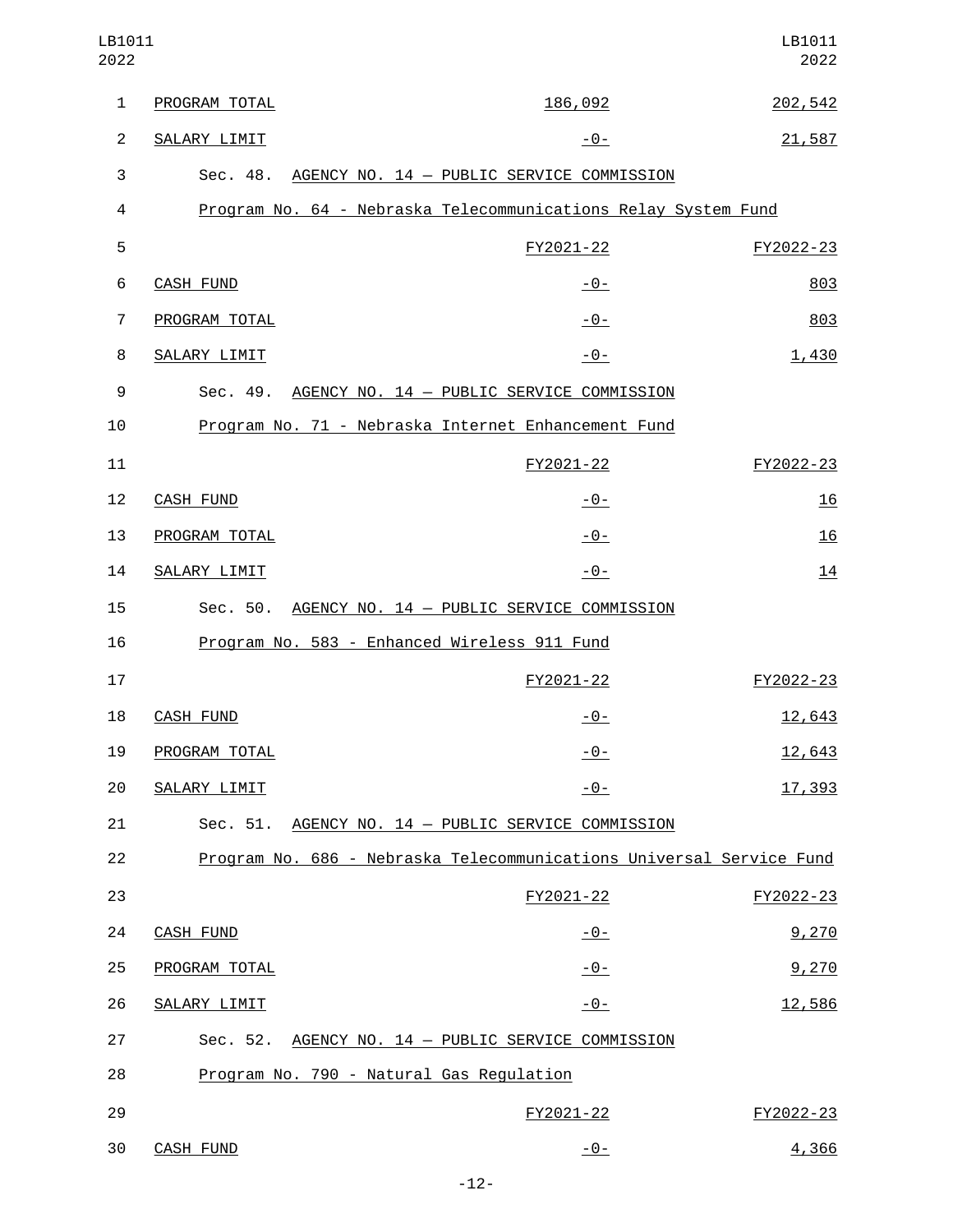| LB1011<br>2022 |                                          |                                                               | LB1011<br>2022 |
|----------------|------------------------------------------|---------------------------------------------------------------|----------------|
| 1              | PROGRAM TOTAL                            | $-0-$                                                         | 4,366          |
| $\overline{2}$ | SALARY LIMIT                             | $-0-$                                                         | 5,464          |
| 3              |                                          | Sec. 53. AGENCY NO. 14 - PUBLIC SERVICE COMMISSION            |                |
| 4              | Program No. 793 - Broadband Bridge       |                                                               |                |
| 5              |                                          | FY2021-22                                                     | FY2022-23      |
| 6              | <b>GENERAL FUND</b>                      | $-0-$                                                         | 708            |
| $\overline{7}$ | PROGRAM TOTAL                            | $-0-$                                                         | 708            |
| 8              | SALARY LIMIT                             | $-0-$                                                         | 615            |
| 9              |                                          | Sec. 54. AGENCY NO. 15 - BOARD OF PARDONS AND BOARD OF PAROLE |                |
| 10             |                                          | Program No. 320 - Board of Parole Salaries                    |                |
| 11             |                                          | FY2021-22                                                     | FY2022-23      |
| 12             | <b>GENERAL FUND</b>                      | <u> - 0 - </u>                                                | 5,663          |
| 13             | PROGRAM TOTAL                            | $-0-$                                                         | 5,663          |
| 14             | SALARY LIMIT                             | $-0-$                                                         | 8,148          |
| 15             |                                          | Sec. 55. AGENCY NO. 15 - BOARD OF PARDONS AND BOARD OF PAROLE |                |
| 16             | Program No. 358 - Board of Parole        |                                                               |                |
| 17             |                                          | FY2021-22                                                     | FY2022-23      |
| 18             | <b>GENERAL FUND</b>                      | 14,093                                                        | 12,267         |
| 19             | PROGRAM TOTAL                            | 14,093                                                        | 12,267         |
| 20             | SALARY LIMIT                             | 12,240                                                        | 34,424         |
| 21             |                                          | Sec. 56. AGENCY NO. 16 - DEPARTMENT OF REVENUE                |                |
| 22             | Program No. 13 - Tax Commissioner        |                                                               |                |
| 23             |                                          | FY2021-22                                                     | FY2022-23      |
| 24             | <b>GENERAL FUND</b>                      | $-0-$                                                         | 2,645          |
| 25             | <b>CASH FUND</b>                         | $-0-$                                                         | 658            |
| 26             | PROGRAM TOTAL                            | $-0-$                                                         | 3,303          |
| 27             | SALARY LIMIT                             | $-0-$                                                         | 3,866          |
| 28             |                                          | Sec. 57. AGENCY NO. 16 - DEPARTMENT OF REVENUE                |                |
| 29             | Program No. 102 - Revenue Administration |                                                               |                |
| 30             |                                          | FY2021-22                                                     | FY2022-23      |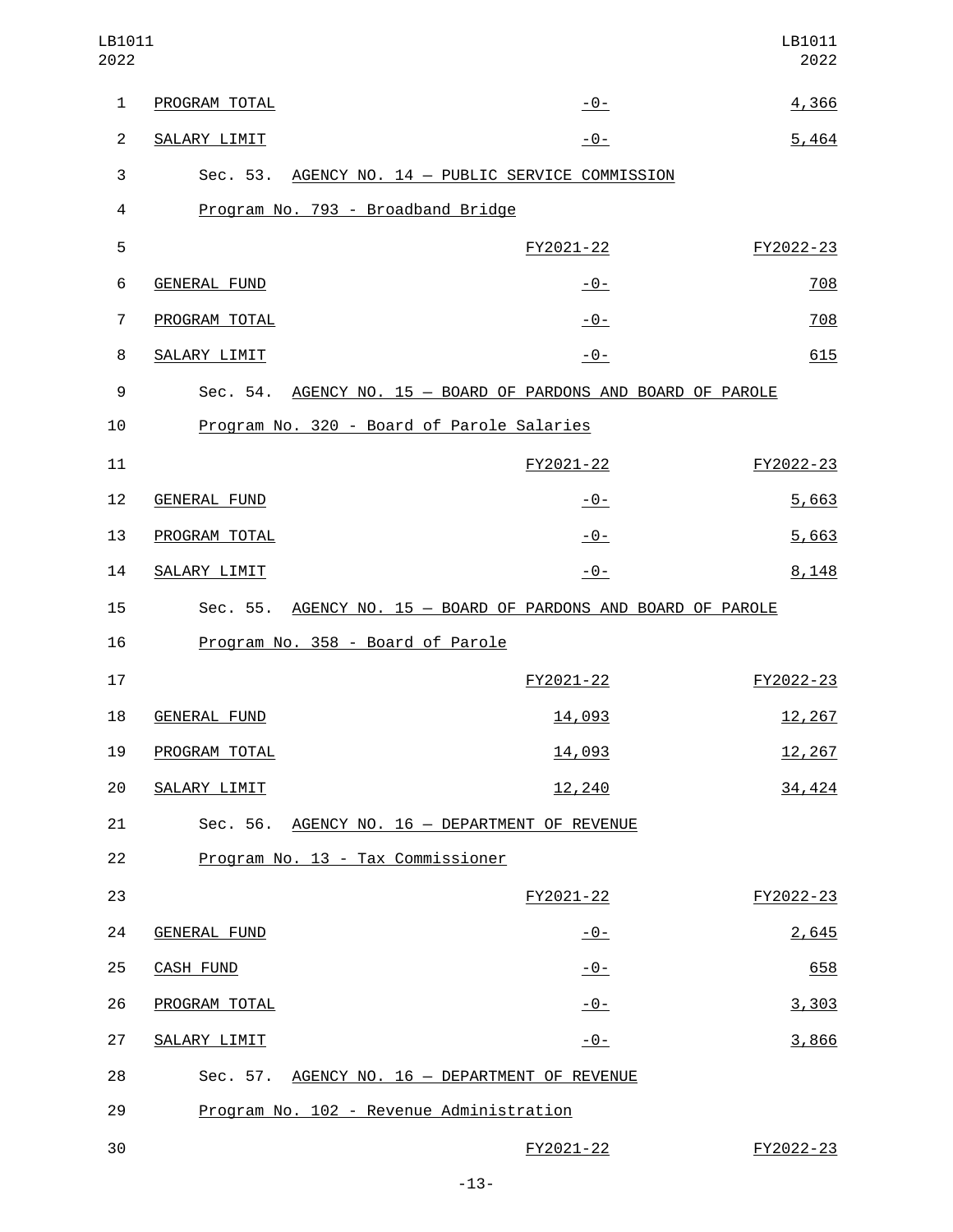| LB1011<br>2022 |                                                                            |                                       | LB1011<br>2022 |  |
|----------------|----------------------------------------------------------------------------|---------------------------------------|----------------|--|
| 1              | <b>GENERAL FUND</b>                                                        | $-0-$                                 | 215,502        |  |
| $\overline{2}$ | <b>CASH FUND</b>                                                           | $-0-$                                 | 25, 357        |  |
| 3              | PROGRAM TOTAL                                                              | $-0-$                                 | 240,859        |  |
| 4              | SALARY LIMIT                                                               | $-0-$                                 | 315,052        |  |
| 5              | Sec. 58.                                                                   | AGENCY NO. 16 - DEPARTMENT OF REVENUE |                |  |
| 6              | Program No. 108 - Homestead Exemption                                      |                                       |                |  |
| $\overline{7}$ |                                                                            | FY2021-22                             | FY2022-23      |  |
| 8              | <b>GENERAL FUND</b>                                                        | 7,900,000                             | 11,700,000     |  |
| 9              | PROGRAM TOTAL                                                              | 7,900,000                             | 11,700,000     |  |
| 10             | There is included in the appropriation to this program for FY2021-22       |                                       |                |  |
| 11             | \$7,900,000 General Funds for state aid, which shall only be used for such |                                       |                |  |
| 12             | purpose. There is included in the appropriation to this program for        |                                       |                |  |
| 13             | FY2022-23 \$11,700,000 General Funds for state aid, which shall only be    |                                       |                |  |
| 14             | used for such purpose.                                                     |                                       |                |  |
| 15             | Sec. 59. AGENCY NO. 16 - DEPARTMENT OF REVENUE                             |                                       |                |  |
| 16             | Program No. 111 - Motor Fuels                                              |                                       |                |  |
| 17             |                                                                            | FY2021-22                             | FY2022-23      |  |
| 18             | <b>CASH FUND</b>                                                           | $-0-$                                 | 15,282         |  |
| 19             | PROGRAM TOTAL                                                              | $-0-$                                 | 15,282         |  |
| 20             | SALARY LIMIT                                                               | $-0-$                                 | 18,584         |  |
| 21             | Sec. 60. AGENCY NO. 16 - DEPARTMENT OF REVENUE                             |                                       |                |  |
| 22             | Program No. 112 - Property Assessment                                      |                                       |                |  |
| 23             |                                                                            | FY2021-22                             | FY2022-23      |  |
| 24             | <b>GENERAL FUND</b>                                                        | $-0-$                                 | 19,202         |  |
| 25             | PROGRAM TOTAL                                                              | $-0-$                                 | 19,202         |  |
| 26             | SALARY LIMIT                                                               | $-0-$                                 | 22,795         |  |
| 27             | Sec. 61. AGENCY NO. 16 - DEPARTMENT OF REVENUE                             |                                       |                |  |
| 28             | Program No. 160 - Lottery Administration                                   |                                       |                |  |
| 29             |                                                                            | FY2021-22                             | FY2022-23      |  |
| 30             | <b>CASH FUND</b>                                                           | $-0-$                                 | 17,428         |  |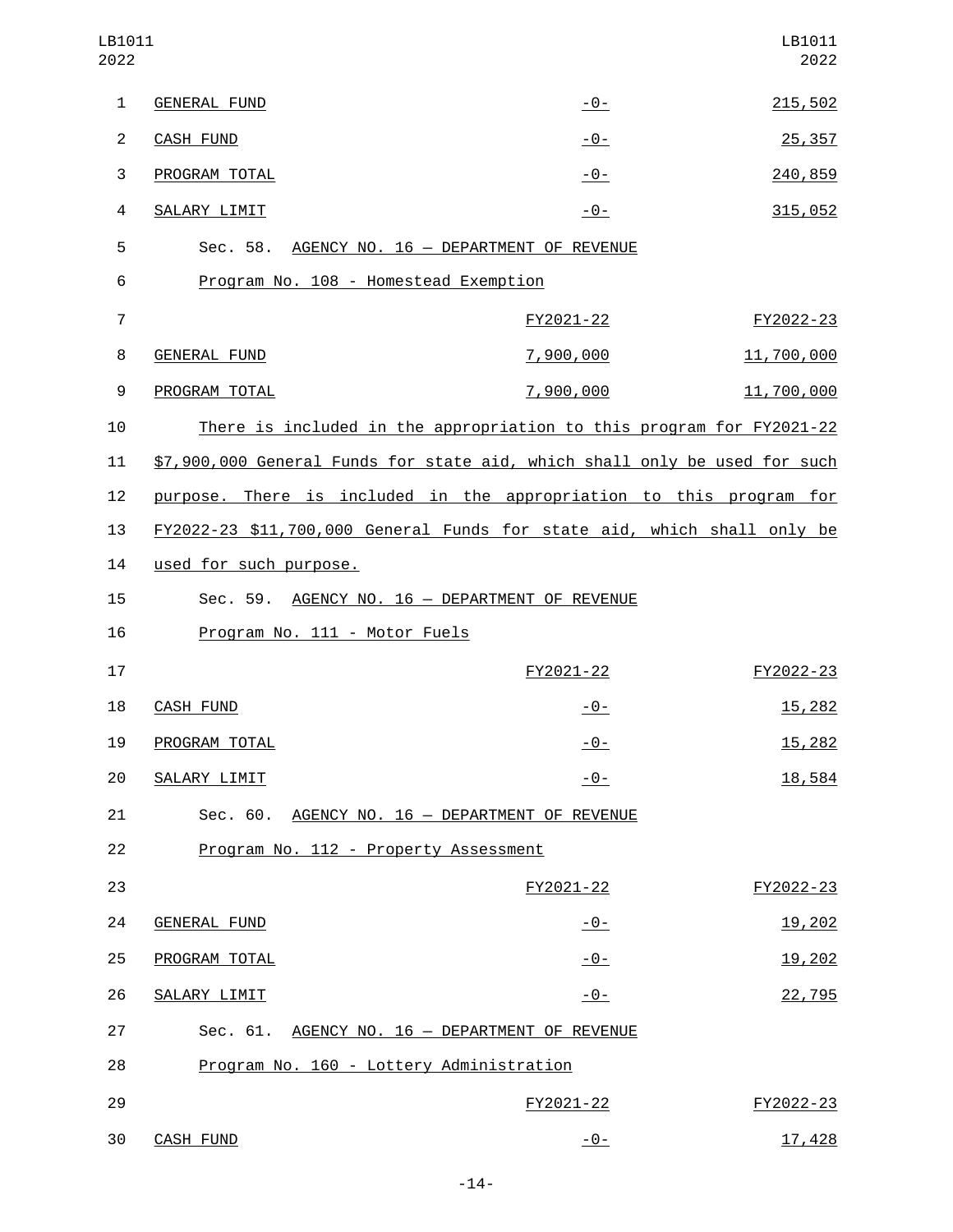| LB1011<br>2022 |                                     |                                                                    | LB1011<br>2022 |
|----------------|-------------------------------------|--------------------------------------------------------------------|----------------|
| $\mathbf{1}$   | PROGRAM TOTAL                       | $-0-$                                                              | 17,428         |
| $\overline{c}$ | SALARY LIMIT                        | $-0-$                                                              | 26,337         |
| 3              |                                     | Sec. 62. AGENCY NO. 16 - DEPARTMENT OF REVENUE                     |                |
| 4              |                                     | Program No. 164 - Gamblers Assistance Program                      |                |
| 5              |                                     | FY2021-22                                                          | FY2022-23      |
| 6              | <b>CASH FUND</b>                    | <u>- 0 - </u>                                                      | 2,629          |
| 7              | PROGRAM TOTAL                       | <u> - 0 - </u>                                                     | 2,629          |
| 8              | SALARY LIMIT                        | $-0-$                                                              | 2,720          |
| 9              | Sec. 63.                            | AGENCY NO. 16 - DEPARTMENT OF REVENUE                              |                |
| 10             | Program No. 165 - Charitable Gaming |                                                                    |                |
| 11             |                                     | FY2021-22                                                          | FY2022-23      |
| 12             | <b>CASH FUND</b>                    | $-0-$                                                              | 11,075         |
| 13             | PROGRAM TOTAL                       | $-0-$                                                              | 11,075         |
| 14             | SALARY LIMIT                        | $-0-$                                                              | 18,875         |
| 15             | Sec. 64.                            | AGENCY NO. 18 - DEPARTMENT OF AGRICULTURE                          |                |
| 16             |                                     | Program No. 78 - Department of Agriculture                         |                |
| 17             |                                     | FY2021-22                                                          | FY2022-23      |
| 18             | <b>GENERAL FUND</b>                 | $-0-$                                                              | 58,724         |
| 19             | <b>CASH FUND</b>                    | $-0-$                                                              | 40,705         |
| 20             | FEDERAL FUND est.                   | $-0-$                                                              | 6,782          |
| 21             | REVOLVING FUND                      | $-0-$                                                              | 2,636          |
| 22             | PROGRAM TOTAL                       | $-0-$                                                              | 108,847        |
| 23             | SALARY LIMIT                        | $-0-$                                                              | 148,777        |
| 24             |                                     | Sec. 65. AGENCY NO. 19 - DEPARTMENT OF BANKING AND FINANCE         |                |
| 25             |                                     | Program No. 65 - Enforcement of Standards - Financial Institutions |                |
| 26             |                                     | FY2021-22                                                          | FY2022-23      |
| 27             | <b>CASH FUND</b>                    | <u>- 0 - </u>                                                      | 69,822         |
| 28             | PROGRAM TOTAL                       | $-0-$                                                              | 69,822         |
| 29             | SALARY LIMIT                        | $-0-$                                                              | 78,858         |
| 30             |                                     | Sec. 66. AGENCY NO. 19 - DEPARTMENT OF BANKING AND FINANCE         |                |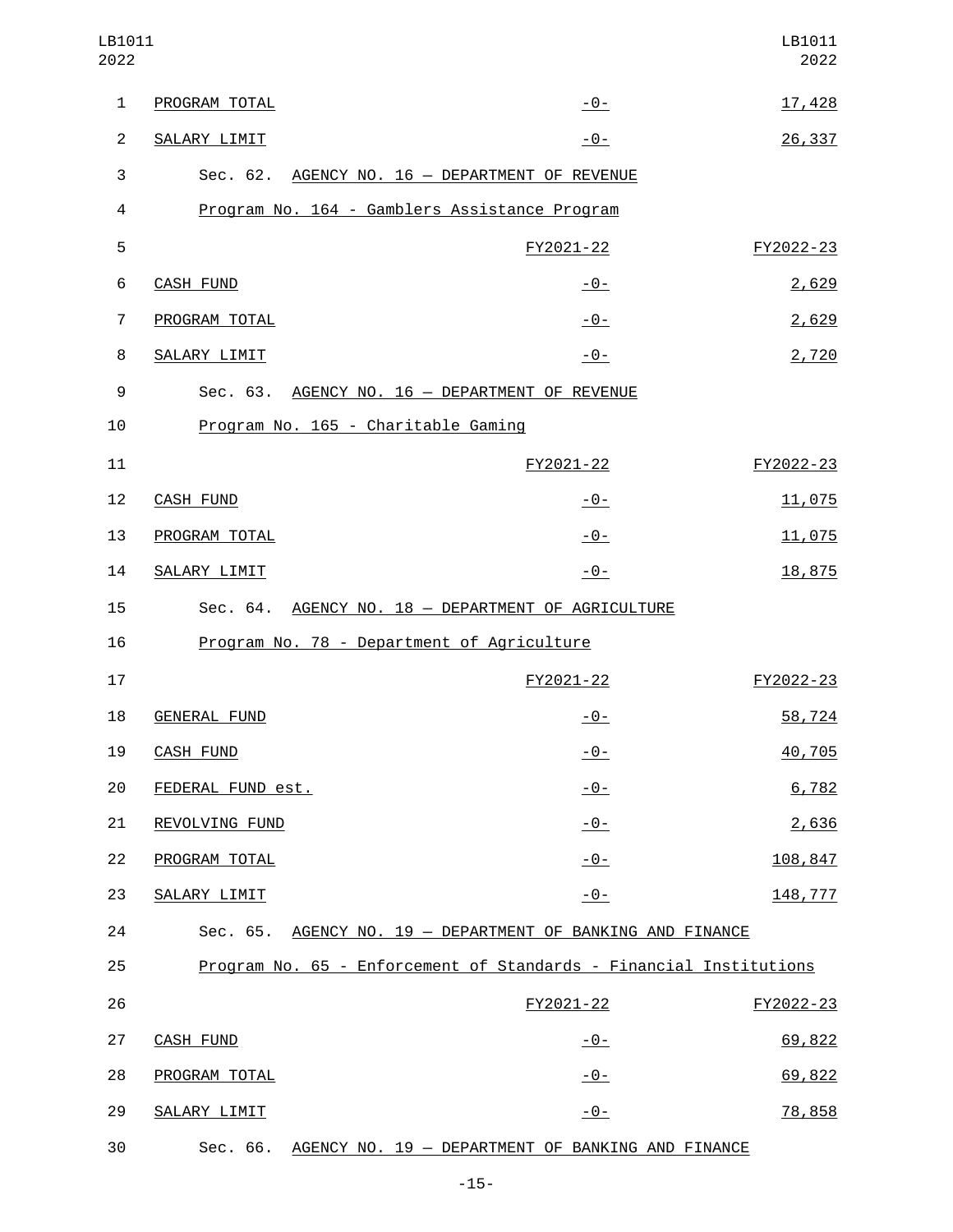| LB1011<br>2022 |                                             |                                                        | LB1011<br>2022 |  |  |
|----------------|---------------------------------------------|--------------------------------------------------------|----------------|--|--|
| 1              |                                             | Program No. 66 - Enforcement of Standards - Securities |                |  |  |
| 2              |                                             | FY2021-22                                              | FY2022-23      |  |  |
| 3              | <b>CASH FUND</b>                            | <u> - 0 - </u>                                         | 12,835         |  |  |
| 4              | PROGRAM TOTAL                               | $-0-$                                                  | 12,835         |  |  |
| 5              | SALARY LIMIT                                | $-0-$                                                  | 17,434         |  |  |
| 6              | Sec. 67. AGENCY NO. 21 - STATE FIRE MARSHAL |                                                        |                |  |  |
| $\overline{7}$ | Program No. 193 - Public Protection         |                                                        |                |  |  |
| 8              |                                             | FY2021-22                                              | FY2022-23      |  |  |
| 9              | <b>GENERAL FUND</b>                         | <u> - 0 - </u>                                         | 30,439         |  |  |
| 10             | <b>CASH FUND</b>                            | $-0-$                                                  | 9,955          |  |  |
| 11             | FEDERAL FUND est.                           | $-0-$                                                  | 2,523          |  |  |
| 12             | PROGRAM TOTAL                               | $-0-$                                                  | 42,917         |  |  |
| 13             | SALARY LIMIT                                | $-0-$                                                  | 66,243         |  |  |
| 14             | Sec. 68. AGENCY NO. 21 - STATE FIRE MARSHAL |                                                        |                |  |  |
| 15             | Program No. 340 - Training Division         |                                                        |                |  |  |
| 16             |                                             | FY2021-22                                              | FY2022-23      |  |  |
| 17             | <b>GENERAL FUND</b>                         | <u> - 0 - </u>                                         | 8,560          |  |  |
| 18             | FEDERAL FUND est.                           | $-0-$                                                  | 2,205          |  |  |
| 19             | PROGRAM TOTAL                               | $-0-$                                                  | 10,765         |  |  |
| 20             | SALARY LIMIT                                | $-0-$                                                  | 14,339         |  |  |
| 21             |                                             | Sec. 69. AGENCY NO. 22 - DEPARTMENT OF INSURANCE       |                |  |  |
| 22             |                                             | Program No. 68 - Medical Professional Liability        |                |  |  |
| 23             |                                             | FY2021-22                                              | FY2022-23      |  |  |
| 24             | <b>CASH FUND</b>                            | $-0-$                                                  | 119            |  |  |
| 25             | PROGRAM TOTAL                               | $-0-$                                                  | 119            |  |  |
| 26             |                                             | Sec. 70. AGENCY NO. 23 - DEPARTMENT OF LABOR           |                |  |  |
| 27             | Program No. 31 - Division of Employment     |                                                        |                |  |  |
| 28             |                                             | FY2021-22                                              | FY2022-23      |  |  |
| 29             | FEDERAL FUND est.                           | 10,168                                                 | 228, 248       |  |  |
| 30             | PROGRAM TOTAL                               | 10,168                                                 | 228, 248       |  |  |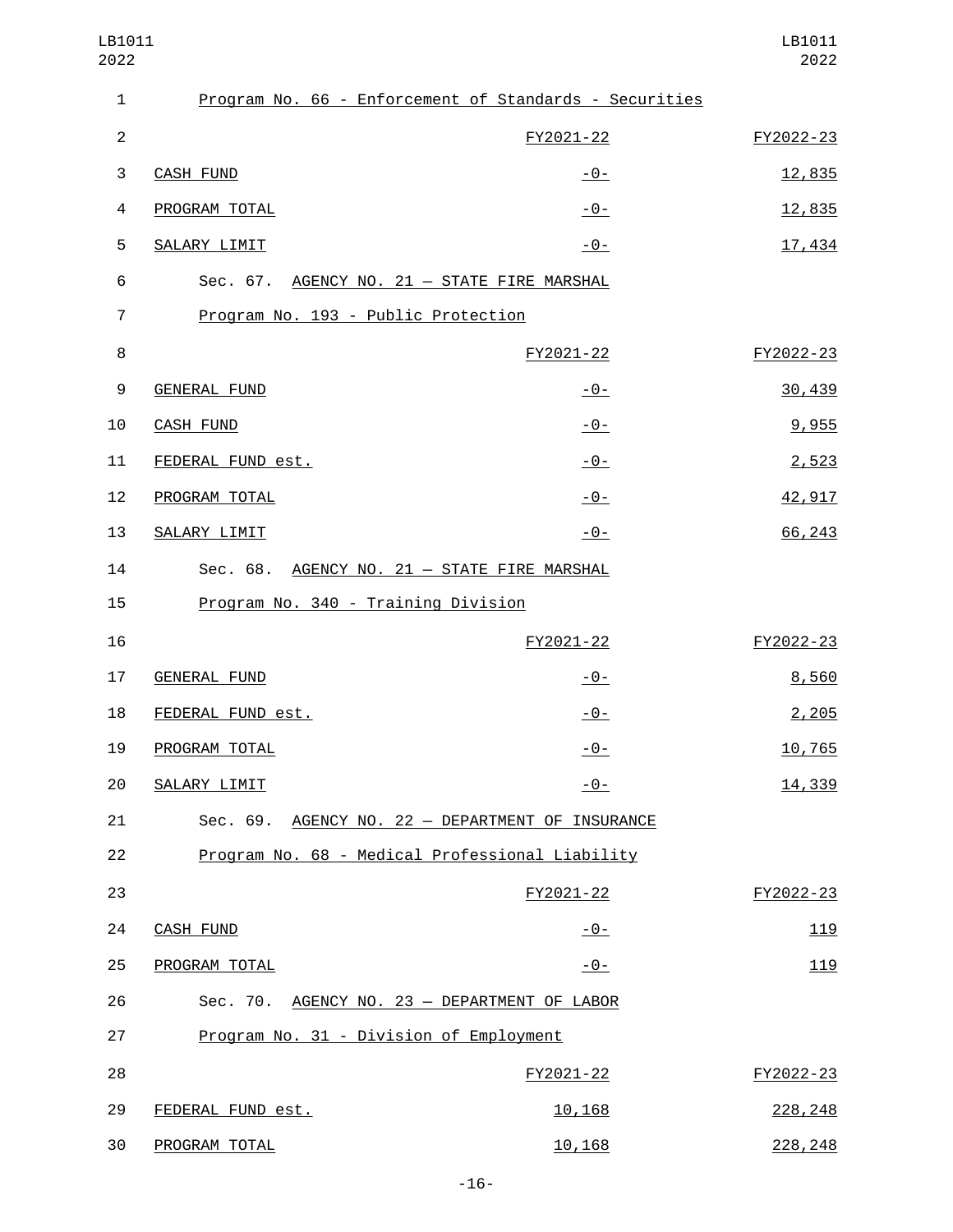| LB1011<br>2022 |                                                                  |                  | LB1011<br>2022 |
|----------------|------------------------------------------------------------------|------------------|----------------|
| $\mathbf{1}$   | SALARY LIMIT                                                     | 8,831            | 310, 336       |
| $\overline{c}$ | Sec. 71. AGENCY NO. 23 - DEPARTMENT OF LABOR                     |                  |                |
| 3              | Program No. 194 - Division for Protection of People and Property |                  |                |
| $\overline{4}$ |                                                                  | FY2021-22        | FY2022-23      |
| 5              | <b>GENERAL FUND</b>                                              | <u> - 0 - </u>   | 3,137          |
| 6              | <b>CASH FUND</b>                                                 | <u>- 0 - </u>    | 1,409          |
| $\overline{7}$ | FEDERAL FUND est.                                                | <u> - 0 - </u>   | 1,874          |
| 8              | PROGRAM TOTAL                                                    | <u> - 0 - </u>   | 6,420          |
| 9              | SALARY LIMIT                                                     | $-0-$            | 14,377         |
| 10             | Sec. 72. AGENCY NO. 24 - DEPARTMENT OF MOTOR VEHICLES            |                  |                |
| 11             | Program No. 70 - Enforcement of Standards - Motor Vehicles/Motor |                  |                |
| 12             | Vehicle Drivers                                                  |                  |                |
| 13             |                                                                  | FY2021-22        | FY2022-23      |
| 14             | <b>CASH FUND</b>                                                 | $-0-$            | 109,572        |
| 15             | PROGRAM TOTAL                                                    | $-0-$            | 109,572        |
| 16             | SALARY LIMIT                                                     | $-0-$            | 176,236        |
| 17             | Sec. 73. AGENCY NO. 24 - DEPARTMENT OF MOTOR VEHICLES            |                  |                |
| 18             | Program No. 90 - Motor Vehicle License Plates                    |                  |                |
| 19             |                                                                  | FY2021-22        | FY2022-23      |
| 20             | CASH FUND est.                                                   | <u>1,293,476</u> | 654,222        |
| 21             | PROGRAM TOTAL                                                    | 1,293,476        | 654,222        |
| 22             | Sec. 74. AGENCY NO. 25 - DEPARTMENT OF HEALTH AND HUMAN SERVICES |                  |                |
| 23             | Program No. 33 - Administration                                  |                  |                |
| 24             |                                                                  | FY2021-22        | FY2022-23      |
| 25             | <b>GENERAL FUND</b>                                              | <u>7,209,296</u> | 21, 327, 945   |
| 26             | <b>CASH FUND</b>                                                 | 49,284           | <u>177,597</u> |
| 27             | FEDERAL FUND est.                                                | 1,279,592        | 3,094,929      |
| 28             | PROGRAM TOTAL                                                    | 8,538,172        | 24,600,471     |
| 29             | SALARY LIMIT                                                     | 9,171,539        | 19,903,793     |
| 30             | Sec. 75. AGENCY NO. 25 - DEPARTMENT OF HEALTH AND HUMAN SERVICES |                  |                |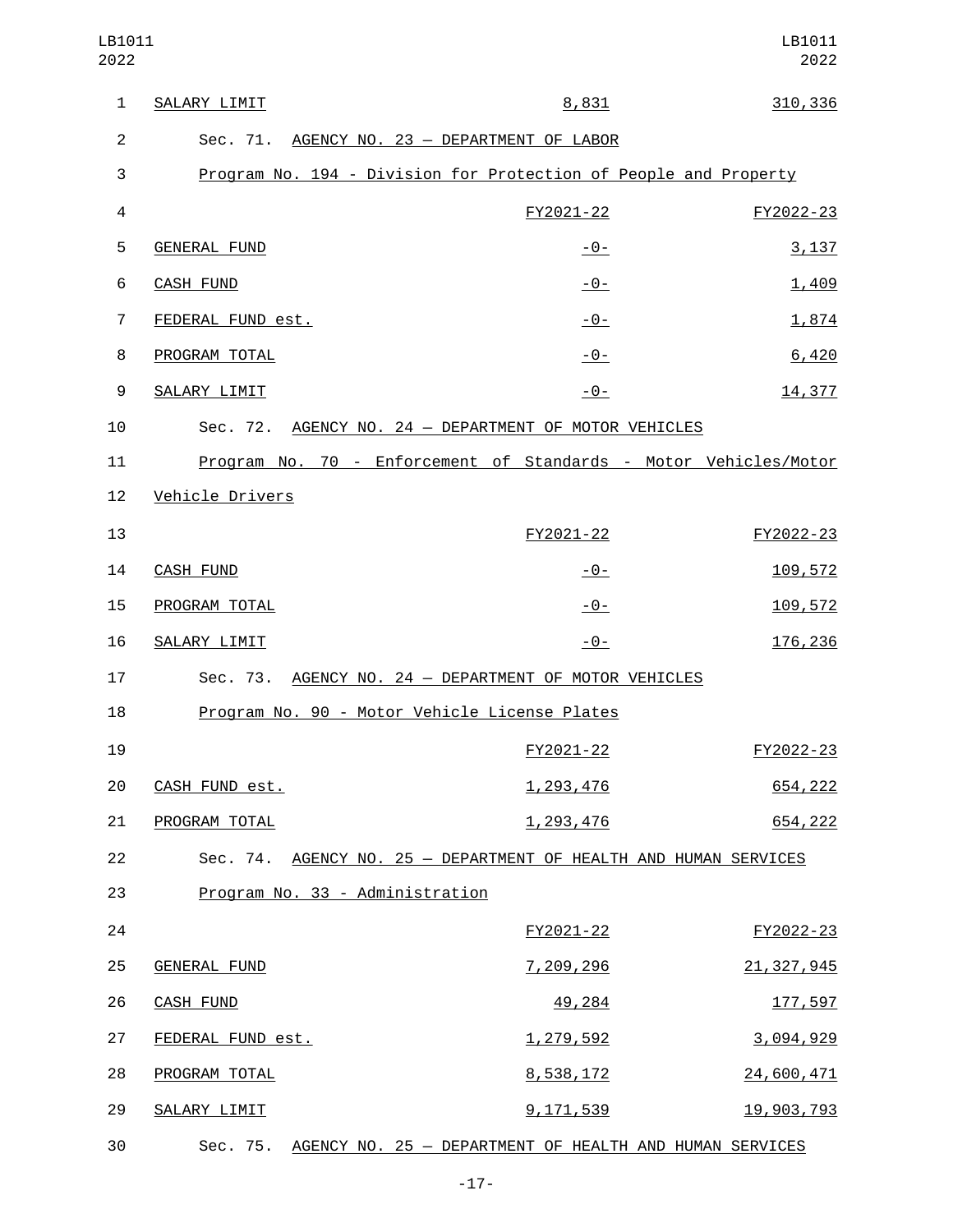| LB1011<br>2022 |                                                                           |                                                         | LB1011<br>2022 |
|----------------|---------------------------------------------------------------------------|---------------------------------------------------------|----------------|
| 1              | Program No. 38 - Behavioral Health Aid                                    |                                                         |                |
| $\overline{2}$ |                                                                           | FY2021-22                                               | FY2022-23      |
| 3              | <b>CASH FUND</b>                                                          | 2,000,000                                               | 15,000,000     |
| 4              | PROGRAM TOTAL                                                             | 2,000,000                                               | 15,000,000     |
| 5              | There is included in the appropriation to this program for FY2021-22      |                                                         |                |
| 6              | \$2,000,000 Cash Funds for state aid, which shall only be used for such   |                                                         |                |
| $\overline{7}$ | purpose. There is included in the appropriation to this program for       |                                                         |                |
| 8              | FY2022-23 \$15,000,000 Cash Funds for state aid, which shall only be used |                                                         |                |
| 9              | for such purpose.                                                         |                                                         |                |
| 10             | Sec. 76.                                                                  | AGENCY NO. 25 - DEPARTMENT OF HEALTH AND HUMAN SERVICES |                |
| 11             | Program No. 175 - Rural Health Provider Incentive Program                 |                                                         |                |
| 12             |                                                                           | FY2021-22                                               | FY2022-23      |
| 13             | <b>CASH FUND</b>                                                          | 1,500,000                                               | 1,500,000      |
| 14             | PROGRAM TOTAL                                                             | 1,500,000                                               | 1,500,000      |
| 15             | Sec. 77.                                                                  | AGENCY NO. 25 - DEPARTMENT OF HEALTH AND HUMAN SERVICES |                |
| 16             | Program No. 178 - Professional Licensure                                  |                                                         |                |
| 17             |                                                                           | FY2021-22                                               | FY2022-23      |
| 18             | <b>CASH FUND</b>                                                          | 141,021                                                 | 238,934        |
| 19             | PROGRAM TOTAL                                                             | 141,021                                                 | 238,934        |
| 20             | SALARY LIMIT                                                              | 122,478                                                 | 229, 377       |
| 21             | Sec. 78. AGENCY NO. 25 - DEPARTMENT OF HEALTH AND HUMAN SERVICES          |                                                         |                |
| 22             | Program No. 250 - Juvenile Services Operations                            |                                                         |                |
| 23             |                                                                           | FY2021-22                                               | FY2022-23      |
| 24             | <b>GENERAL FUND</b>                                                       | $-0-$                                                   | 2,628,555      |
| 25             | PROGRAM TOTAL                                                             | $-0-$                                                   | 2,628,555      |
| 26             | SALARY LIMIT                                                              | 1,691,804                                               | 2,364,463      |
| 27             | Sec. 79. AGENCY NO. 25 - DEPARTMENT OF HEALTH AND HUMAN SERVICES          |                                                         |                |
| 28             | Program No. 359 - Bridge to Independence                                  |                                                         |                |
| 29             |                                                                           | FY2021-22                                               | FY2022-23      |
| 30             | <b>GENERAL FUND</b>                                                       | $-0-$                                                   | 16, 159        |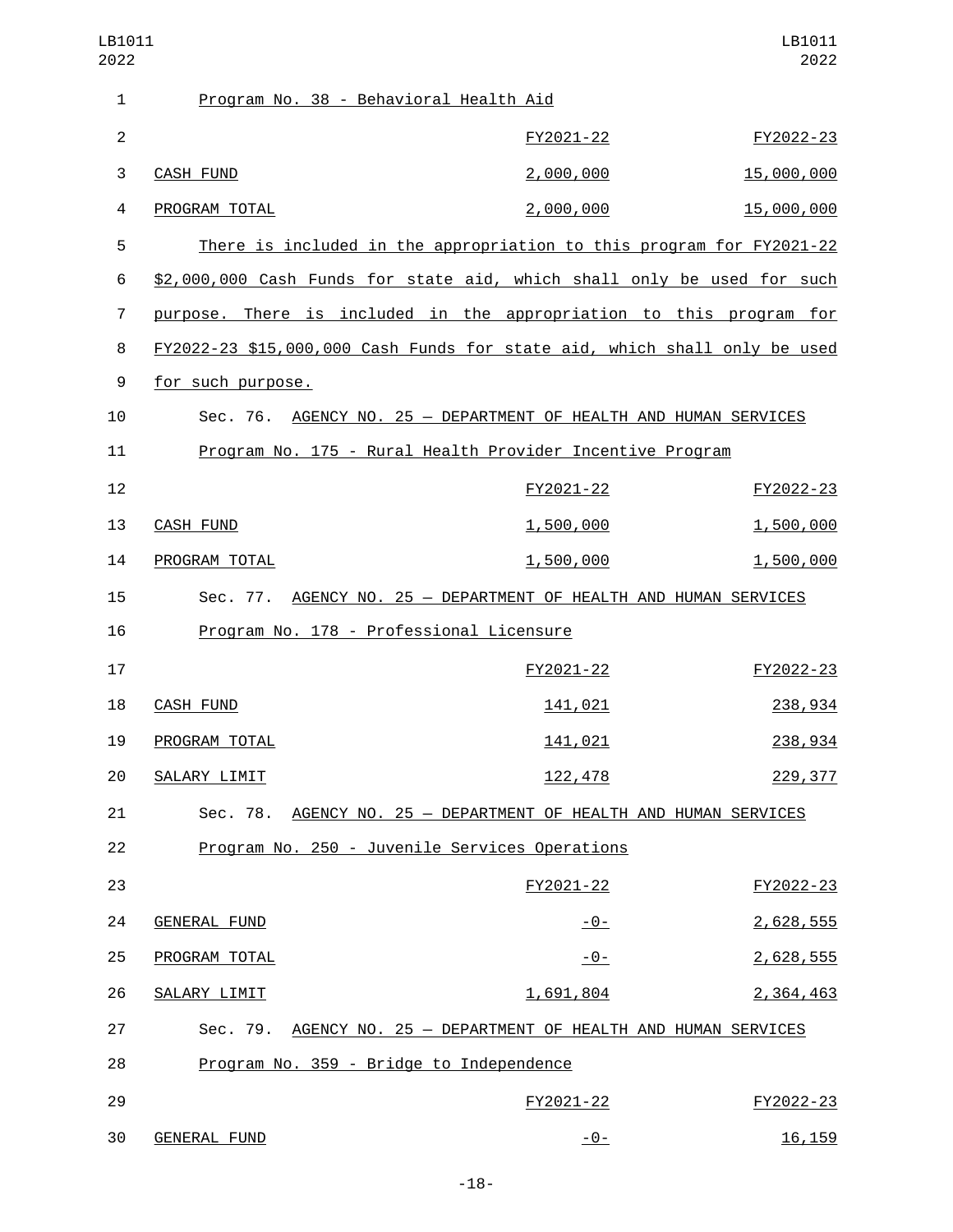| LB1011<br>2022 |                                              |                                                                  | LB1011<br>2022 |
|----------------|----------------------------------------------|------------------------------------------------------------------|----------------|
| $\mathbf{1}$   | FEDERAL FUND est.                            | 62,916                                                           | 95,738         |
| $\overline{2}$ | PROGRAM TOTAL                                | 62,916                                                           | 111,897        |
| 3              | SALARY LIMIT                                 | 65,101                                                           | 101,816        |
| 4              |                                              | Sec. 80. AGENCY NO. 25 - DEPARTMENT OF HEALTH AND HUMAN SERVICES |                |
| 5              | Program No. 365 - Mental Health Operations   |                                                                  |                |
| $\,6$          |                                              | FY2021-22                                                        | FY2022-23      |
| $\overline{7}$ | GENERAL FUND                                 | <u> - 0 - </u>                                                   | 10, 211, 618   |
| 8              | FEDERAL FUND est.                            | 22,420                                                           | 34,804         |
| 9              | PROGRAM TOTAL                                | 22,420                                                           | 10, 246, 422   |
| 10             | SALARY LIMIT                                 | 6, 142, 649                                                      | 9,140,937      |
| 11             |                                              | Sec. 81. AGENCY NO. 25 - DEPARTMENT OF HEALTH AND HUMAN SERVICES |                |
| 12             |                                              | Program No. 421 - Beatrice State Developmental Center            |                |
| 13             |                                              | FY2021-22                                                        | FY2022-23      |
| 14             | GENERAL FUND                                 | <u> - 0 - </u>                                                   | 876,908        |
| 15             | FEDERAL FUND est.                            | 1,589,633                                                        | 1,964,633      |
| 16             | PROGRAM TOTAL                                | 1,589,633                                                        | 2,841,541      |
| 17             | SALARY LIMIT                                 | 2,042,947                                                        | 2,651,979      |
| 18             |                                              | Sec. 82. AGENCY NO. 25 - DEPARTMENT OF HEALTH AND HUMAN SERVICES |                |
| 19             | Program No. 622 - Cancer Research            |                                                                  |                |
| 20             |                                              | FY2021-22                                                        | FY2022-23      |
| 21             | SALARY LIMIT                                 | <u> - 0 - </u>                                                   | 467            |
| 22             |                                              | Sec. 83. AGENCY NO. 27 - DEPARTMENT OF TRANSPORTATION            |                |
| 23             | Program No. 26 - Administration and Services |                                                                  |                |
| 24             |                                              | FY2021-22                                                        | FY2022-23      |
| 25             | <b>CASH FUND</b>                             | <u>12,295</u>                                                    | 32,640         |
| 26             | PROGRAM TOTAL                                | <u>12,295</u>                                                    | 32,640         |
| 27             |                                              | Sec. 84. AGENCY NO. 27 - DEPARTMENT OF TRANSPORTATION            |                |
| 28             | Program No. 568 - Highway Administration     |                                                                  |                |
| 29             |                                              | FY2021-22                                                        | FY2022-23      |
| 30             | <b>CASH FUND</b>                             | $-0-$                                                            | 174,849        |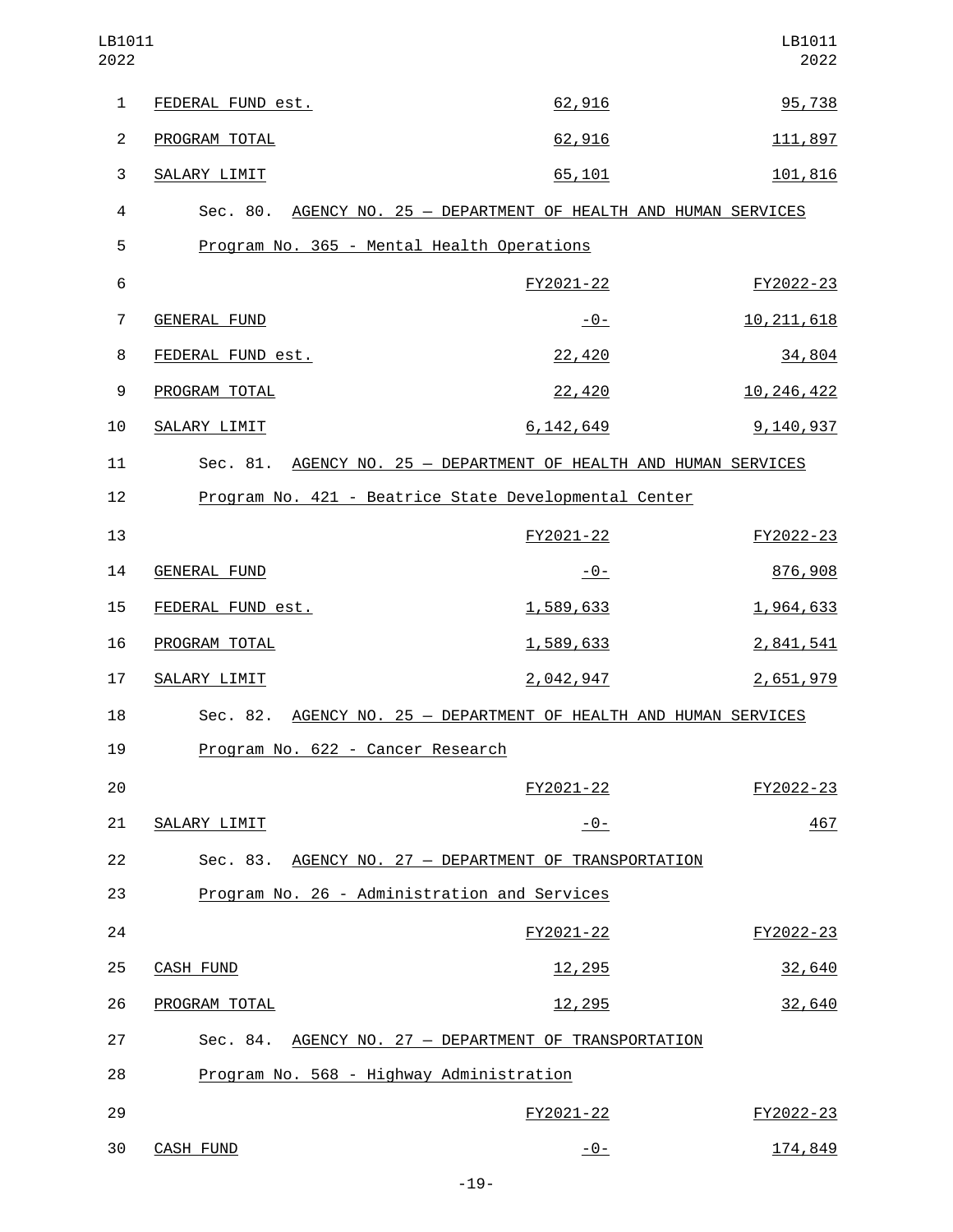| LB1011<br>2022   |                                                                           |                                                                      | LB1011<br>2022   |
|------------------|---------------------------------------------------------------------------|----------------------------------------------------------------------|------------------|
| 1                | PROGRAM TOTAL                                                             | $-0-$                                                                | 174,849          |
| $\overline{2}$   |                                                                           | Sec. 85. AGENCY NO. 27 - DEPARTMENT OF TRANSPORTATION                |                  |
| 3                | Program No. 572 - Services and Support                                    |                                                                      |                  |
| $\overline{4}$   |                                                                           | FY2021-22                                                            | FY2022-23        |
| 5                | <b>CASH FUND</b>                                                          | 438, 244                                                             | <u>1,591,984</u> |
| 6                | PROGRAM TOTAL                                                             | 438, 244                                                             | 1,591,984        |
| 7                |                                                                           | Sec. 86. AGENCY NO. 27 - DEPARTMENT OF TRANSPORTATION                |                  |
| 8                | Program No. 574 - Maintenance                                             |                                                                      |                  |
| $\boldsymbol{9}$ |                                                                           | FY2021-22                                                            | FY2022-23        |
| 10               | <b>CASH FUND</b>                                                          | 15, 142                                                              | 414, 127         |
| 11               | PROGRAM TOTAL                                                             | 15, 142                                                              | 414, 127         |
| 12               |                                                                           | Sec. 87. AGENCY NO. 28 - DEPARTMENT OF VETERANS' AFFAIRS             |                  |
| 13               | No. 938 -<br>Program                                                      | Grand Island Veterans Memorial Cemetery                              |                  |
| 14               | Acquisition                                                               |                                                                      |                  |
| 15               |                                                                           | FY2021-22                                                            | FY2022-23        |
| 16               | <b>CASH FUND</b>                                                          | 750,000                                                              | $-0-$            |
| 17               | FEDERAL FUND est.                                                         | 6,750,000                                                            | $-0-$            |
| 18               | PROGRAM TOTAL                                                             | 7,500,000                                                            | $-0-$            |
| 19               |                                                                           | Sec. 88. AGENCY NO. 29 - DEPARTMENT OF NATURAL RESOURCES             |                  |
| 20               | Program No. 334 - Soil and Water Conservation                             |                                                                      |                  |
| 21               |                                                                           | FY2021-22                                                            | FY2022-23        |
| 22               | <b>GENERAL FUND</b>                                                       | <u>- 0 - </u>                                                        | 88,473           |
| 23               | <b>CASH FUND</b>                                                          | $-0-$                                                                | 550,001,764      |
| 24               | PROGRAM TOTAL                                                             | $-0-$                                                                | 550,090,237      |
| 25               | SALARY LIMIT                                                              | $-0-$                                                                | <u>123,661</u>   |
| 26               |                                                                           | There is included in the appropriation to this program for FY2022-23 |                  |
| 27               | \$150,000,000 Cash Funds for state aid, which shall only be used for such |                                                                      |                  |
| 28               | purpose.                                                                  |                                                                      |                  |
| 29               |                                                                           | There is included in the amount shown as aid for this program for    |                  |
| 30               | FY2022-23 \$150,000,000 Cash Funds for the Statewide Tourism              |                                                                      | And              |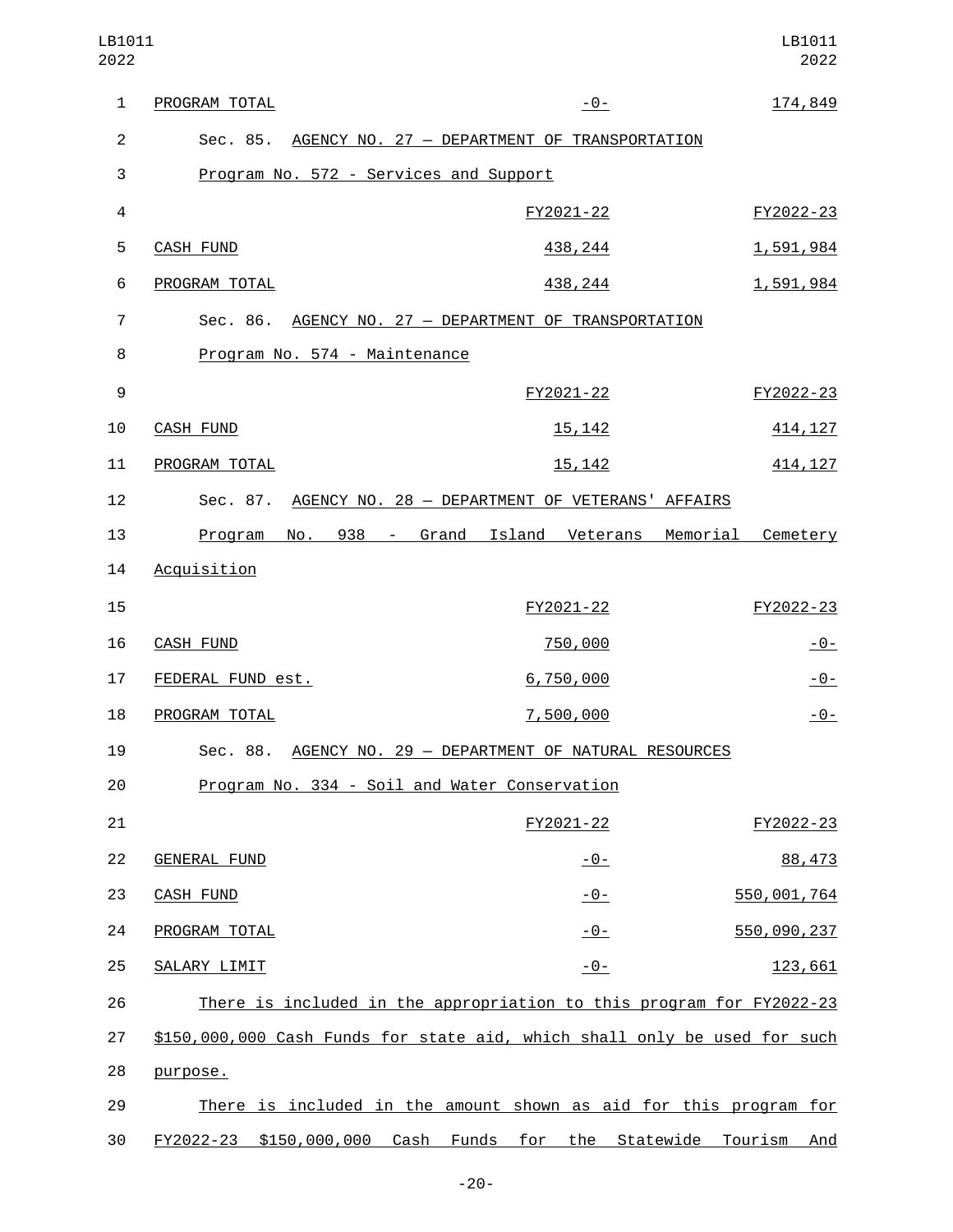| $\mathbf{1}$   | Recreational Water Access and Resource Sustainability projects designated |                |                |  |
|----------------|---------------------------------------------------------------------------|----------------|----------------|--|
| $\overline{2}$ | by the Legislature, which shall only be used for such purpose.            |                |                |  |
| 3              | There is included in the appropriation to this program for FY2022-23      |                |                |  |
| 4              | \$400,000,000 Cash Funds for state aid, which shall only be used for such |                |                |  |
| 5              | purpose.                                                                  |                |                |  |
| 6              | There is included in the amount shown as aid for this program for         |                |                |  |
| 7              | FY2022-23 \$400,000,000 Cash Funds to protect Nebraska's water resources  |                |                |  |
| 8              | with a canal and associated storage facilities, which shall only be used  |                |                |  |
| 9              | for such purpose.                                                         |                |                |  |
| 10             | Sec. 89. AGENCY NO. 30 - STATE ELECTRICAL BOARD                           |                |                |  |
| 11             | Program No. 197 - Public Protection                                       |                |                |  |
| 12             |                                                                           | FY2021-22      | FY2022-23      |  |
| 13             | <b>CASH FUND</b>                                                          | $-0-$          | 15,269         |  |
| 14             | PROGRAM TOTAL                                                             | $-0-$          | 15,269         |  |
| 15             | SALARY LIMIT                                                              | $-0-$          | 21,752         |  |
| 16             | Sec. 90. AGENCY NO. 31 - MILITARY DEPARTMENT                              |                |                |  |
| 17             | Program No. 192 - Governor's Emergency Program                            |                |                |  |
| 18             |                                                                           | FY2021-22      | FY2022-23      |  |
| 19             | CASH FUND est.                                                            | <u> - 0 - </u> | 5,000,000      |  |
| 20             | PROGRAM TOTAL                                                             | $-0-$          | 5,000,000      |  |
| 21             | Sec. 91. AGENCY NO. 31 - MILITARY DEPARTMENT                              |                |                |  |
| 22             | Program No. 544 - National and State Guard                                |                |                |  |
| 23             |                                                                           | FY2021-22      | FY2022-23      |  |
| 24             | GENERAL FUND                                                              | 22,794         | 44,789         |  |
| 25             | CASH FUND est.                                                            | <u>- 0 - </u>  | 5,000,000      |  |
| 26             | FEDERAL FUND est.                                                         | 360, 188       | <u>747,472</u> |  |
| 27             | PROGRAM TOTAL                                                             | 382,982        | 5,792,261      |  |
| 28             | SALARY LIMIT                                                              | 332,610        | 736, 175       |  |
| 29             | Sec. 92. AGENCY NO. 31 - MILITARY DEPARTMENT                              |                |                |  |
|                |                                                                           |                |                |  |

30 Program No. 545 - Emergency Management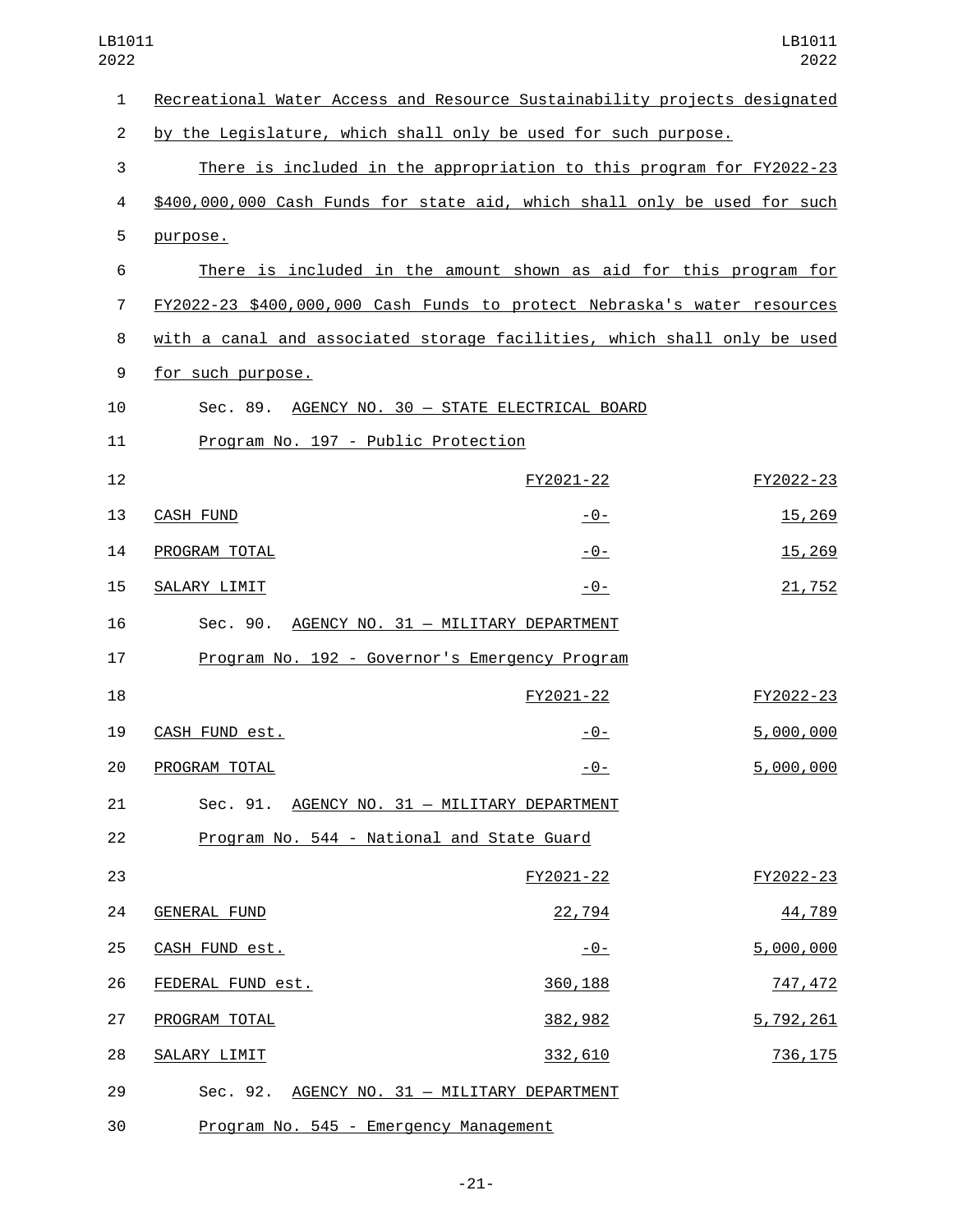| LB1011<br>2022 |                                                                     |           |                  | LB1011<br>2022 |
|----------------|---------------------------------------------------------------------|-----------|------------------|----------------|
| $\mathbf{1}$   |                                                                     |           | FY2021-22        | FY2022-23      |
| $\overline{2}$ | <b>GENERAL FUND</b>                                                 |           | -0-              | 6,309          |
| 3              | CASH FUND                                                           |           | -0-              | 2,257          |
| $\overline{4}$ | FEDERAL FUND est.                                                   |           | <u> - 0 - </u>   | <u>17, 195</u> |
| 5              | PROGRAM TOTAL                                                       |           | $-0-$            | 25,761         |
| 6              | SALARY LIMIT                                                        |           | $-0-$            | 32,522         |
| $\overline{7}$ | Sec. 93. AGENCY NO. 31 - MILITARY DEPARTMENT                        |           |                  |                |
| 8              | Program No. 990 - Bellevue Readiness Center                         |           |                  |                |
| 9              |                                                                     | FY2021-22 | FY2022-23        | <b>FUTURE</b>  |
| 10             | NEBRASKA CAPITAL                                                    |           |                  |                |
| 11             | <b>CONSTRUCTION FUND</b>                                            | $-0-$     | <u>7,600,000</u> | $-0-$          |
| 12             | PROGRAM TOTAL                                                       | $-0-$     | 7,600,000        | $-0-$          |
| 13             | The Military Department is hereby authorized to proceed with the    |           |                  |                |
| 14             | planning and construction related to a new National Guard Readiness |           |                  |                |
| 15             | Center at Offutt Air Force Base in Bellevue, Nebraska.              |           |                  |                |
| 16             | Sec. 94. AGENCY NO. 31 - MILITARY DEPARTMENT                        |           |                  |                |
| 17             | Program No. 992 - Statewide Readiness Centers - Backup Generators   |           |                  |                |
| 18             |                                                                     |           | FY2021-22        | FY2022-23      |
| 19             | NEBRASKA CAPITAL                                                    |           |                  |                |
| 20             | <b>CONSTRUCTION FUND</b>                                            |           | $-0-$            | 457,500        |
| 21             | FEDERAL FUND est.                                                   |           | $-0-$            | 457,500        |
| 22             | PROGRAM TOTAL                                                       |           | $-0-$            | 915,000        |
| 23             | Sec. 95. AGENCY NO. 32 - BOARD OF EDUCATIONAL LANDS AND FUNDS       |           |                  |                |
| 24             | Program No. 529 - Land Surveys                                      |           |                  |                |
| 25             |                                                                     |           | FY2021-22        | FY2022-23      |
| 26             | <b>GENERAL FUND</b>                                                 |           | $-0-$            | 4,461          |
| 27             | <b>CASH FUND</b>                                                    |           | $-0-$            | <u>131</u>     |
| 28             | PROGRAM TOTAL                                                       |           | $-0-$            | 4,592          |
| 29             | SALARY LIMIT                                                        |           | $-0-$            | 5,636          |
| 30             | Sec. 96. AGENCY NO. 33 - GAME AND PARKS COMMISSION                  |           |                  |                |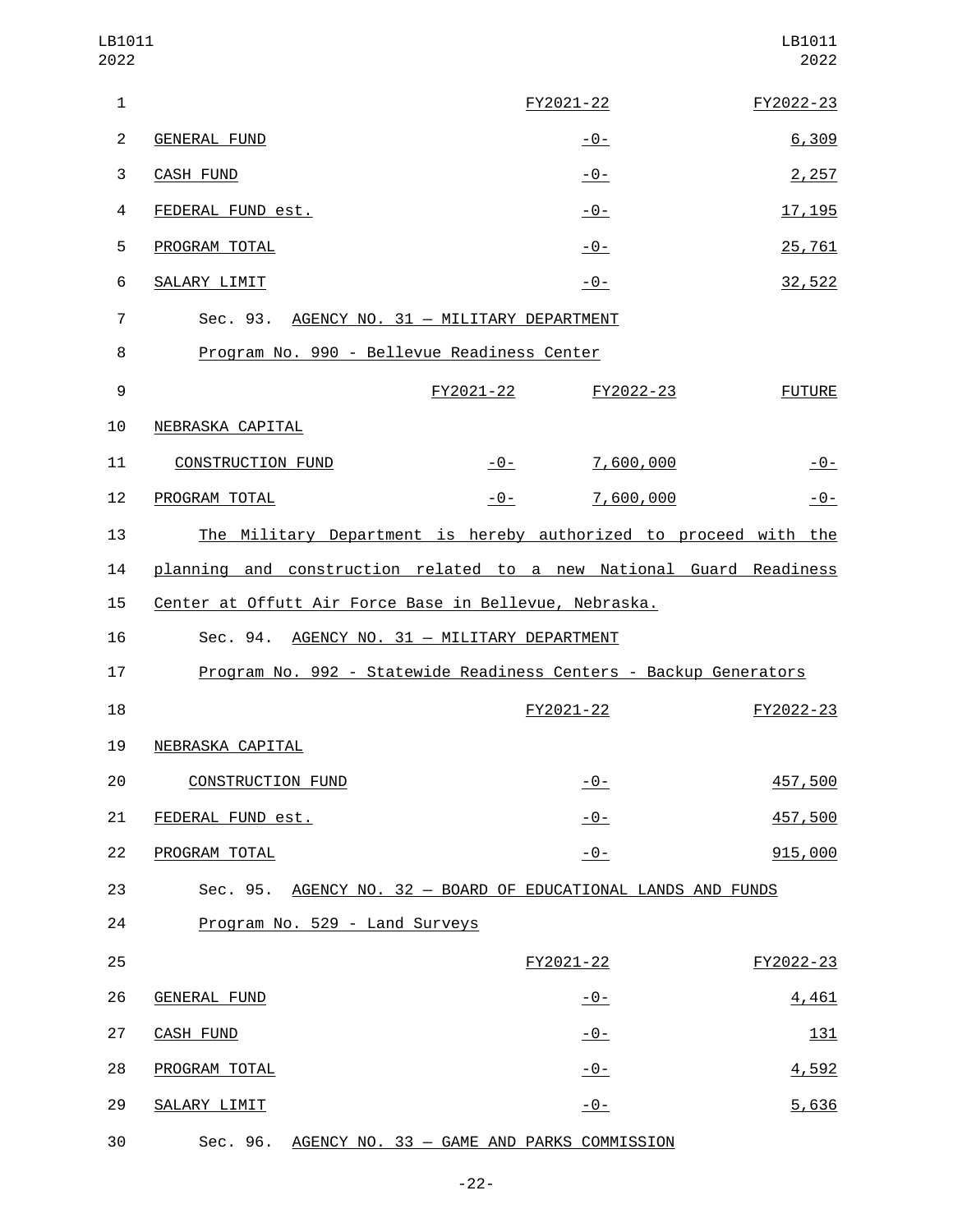| LB1011<br>2022 |                                         |                                                        | LB1011<br>2022  |
|----------------|-----------------------------------------|--------------------------------------------------------|-----------------|
| $\mathbf{1}$   | Program No. 162 - Environmental Trust   |                                                        |                 |
| $\overline{2}$ |                                         | FY2021-22                                              | FY2022-23       |
| 3              | <b>CASH FUND</b>                        | <u> - 0 - </u>                                         | 4,368           |
| $\overline{a}$ | PROGRAM TOTAL                           | $-0-$                                                  | 4,368           |
| 5              | SALARY LIMIT                            | $-0-$                                                  | 5,929           |
| 6              | Sec. 97.                                | <u> AGENCY NO. 33 - GAME AND PARKS COMMISSION</u>      |                 |
| 7              | Program No. 330 - Habitat Development   |                                                        |                 |
| 8              |                                         | FY2021-22                                              | FY2022-23       |
| 9              | <b>CASH FUND</b>                        | <u> - 0 - </u>                                         | 16,930          |
| 10             | PROGRAM TOTAL                           | $-0-$                                                  | 16,930          |
| 11             | SALARY LIMIT                            | $-0-$                                                  | 32, 172         |
| 12             | Sec. 98.                                | AGENCY NO. 33 - GAME AND PARKS COMMISSION              |                 |
| 13             | Program No. 336 - Wildlife Conservation |                                                        |                 |
| 14             |                                         | FY2021-22                                              | FY2022-23       |
| 15             | <b>GENERAL FUND</b>                     | <u>- 0 - </u>                                          | 15,403          |
| 16             | CASH FUND                               | $-0-$                                                  | 189,605         |
| 17             | FEDERAL FUND est.                       | $-0-$                                                  | 2,181           |
| 18             | PROGRAM TOTAL                           | $-0-$                                                  | 207,189         |
| 19             | SALARY LIMIT                            | $-0-$                                                  | 319, 133        |
| 20             |                                         | Sec. 99. AGENCY NO. 33 - GAME AND PARKS COMMISSION     |                 |
| 21             | Program No. 337 - Administration        |                                                        |                 |
| 22             |                                         | FY2021-22                                              | FY2022-23       |
| 23             | <b>GENERAL FUND</b>                     | $-0-$                                                  | 7,821           |
| 24             | <b>CASH FUND</b>                        | 450,000                                                | 1,040,065       |
| 25             | PROGRAM TOTAL                           | 450,000                                                | 1,047,886       |
| 26             | SALARY LIMIT                            | $-0-$                                                  | 62,131          |
| 27             |                                         | Sec. 100. AGENCY NO. 33 - GAME AND PARKS COMMISSION    |                 |
| 28             |                                         | Program No. 549 - Parks - Administration and Operation |                 |
| 29             |                                         | FY2021-22                                              | FY2022-23       |
| 30             | <b>GENERAL FUND</b>                     | $-0-$                                                  | <u>110, 159</u> |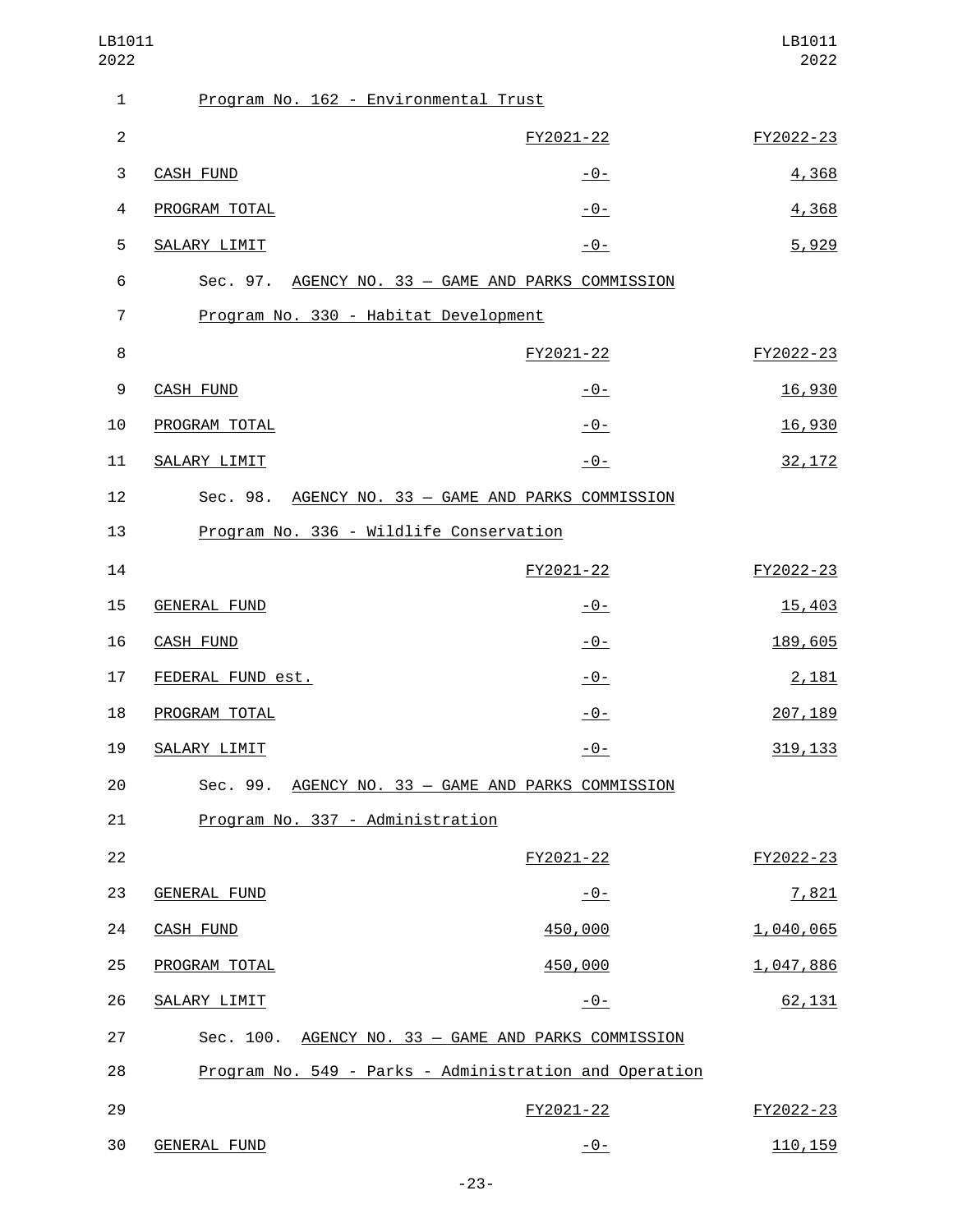| LB1011<br>2022   |                                               |                                                       | LB1011<br>2022 |
|------------------|-----------------------------------------------|-------------------------------------------------------|----------------|
| $\mathbf{1}$     | <b>CASH FUND</b>                              | $-0-$                                                 | 101,685        |
| $\overline{c}$   | PROGRAM TOTAL                                 | $-0-$                                                 | 211,844        |
| 3                | SALARY LIMIT                                  | $-0-$                                                 | 290,565        |
| 4                |                                               | Sec. 101. AGENCY NO. 33 - GAME AND PARKS COMMISSION   |                |
| 5                |                                               | Program No. 550 - Planning and Trails Coordination    |                |
| 6                |                                               | FY2021-22                                             | FY2022-23      |
| $\overline{7}$   | <b>GENERAL FUND</b>                           | $-0-$                                                 | 4,303          |
| 8                | <b>CASH FUND</b>                              | $-0-$                                                 | 7,276          |
| $\boldsymbol{9}$ | FEDERAL FUND est.                             | $-0-$                                                 | 616            |
| 10               | PROGRAM TOTAL                                 | $-0-$                                                 | 12, 195        |
| 11               | SALARY LIMIT                                  | $-0-$                                                 | 19,686         |
| 12               |                                               | Sec. 102. AGENCY NO. 33 - GAME AND PARKS COMMISSION   |                |
| 13               |                                               | Program No. 617 - Engineering and Area Maintenance    |                |
| 14               |                                               | FY2021-22                                             | FY2022-23      |
| 15               | <b>GENERAL FUND</b>                           | <u>- 0 - </u>                                         | 7,208          |
| 16               | <b>CASH FUND</b>                              | $-0-$                                                 | 8,744          |
| 17               | PROGRAM TOTAL                                 | $-0-$                                                 | 15,952         |
| 18               | SALARY LIMIT                                  | $-0-$                                                 | 36,736         |
| 19               |                                               | Sec. 103. AGENCY NO. 33 - GAME AND PARKS COMMISSION   |                |
| 20               | Program No. 967 - Improvements to State Parks |                                                       |                |
| 21               |                                               | FY2021-22                                             | FY2022-23      |
| 22               | <b>CASH FUND</b>                              | 1,500,000                                             | $-0-$          |
| 23               | PROGRAM TOTAL                                 | 1,500,000                                             | $-0-$          |
| 24               |                                               | Sec. 104. AGENCY NO. 34 - NEBRASKA LIBRARY COMMISSION |                |
| 25               |                                               | Program No. 252 - Library and Information Services    |                |
| 26               |                                               | FY2021-22                                             | FY2022-23      |
| 27               | <b>GENERAL FUND</b>                           | 93,079                                                | 145,731        |
| 28               | FEDERAL FUND est.                             | 20,941                                                | 27,215         |
| 29               | PROGRAM TOTAL                                 | 114,020                                               | 172,946        |
| 30               | SALARY LIMIT                                  | 99,027                                                | 184, 327       |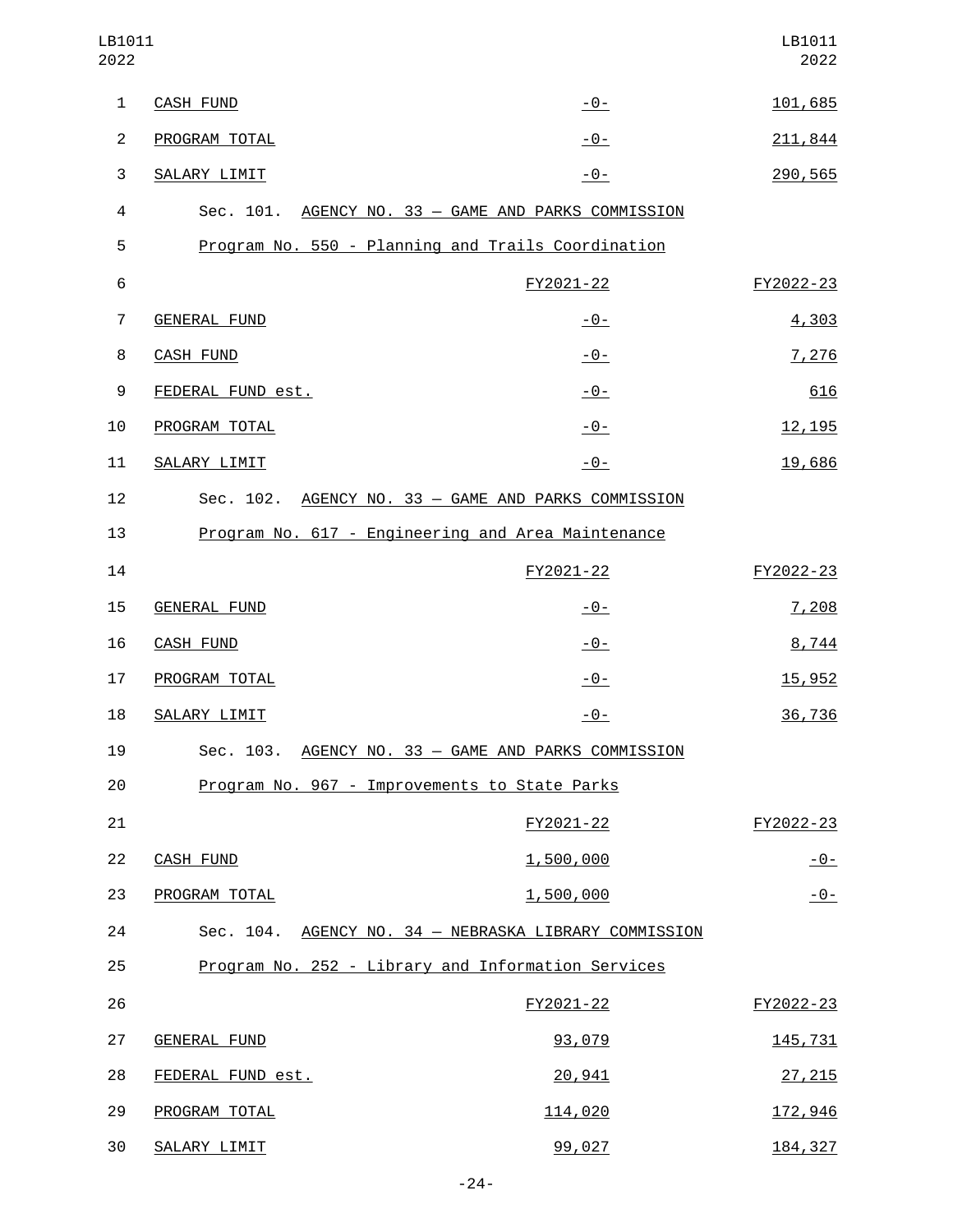| LB1011<br>2022 |                                           |                                                                | LB1011<br>2022 |
|----------------|-------------------------------------------|----------------------------------------------------------------|----------------|
| $\mathbf{1}$   |                                           | Sec. 105. AGENCY NO. 35 - NEBRASKA LIQUOR CONTROL COMMISSION   |                |
| $\overline{2}$ | Program No. 73 - Licensing and Regulation |                                                                |                |
| $\sqrt{3}$     |                                           | FY2021-22                                                      | FY2022-23      |
| $\overline{a}$ | GENERAL FUND                              | <u> - 0 - </u>                                                 | 9,963          |
| 5              | PROGRAM TOTAL                             | $-0-$                                                          | 9,963          |
| 6              | SALARY LIMIT                              | $-0-$                                                          | 15,608         |
| $\overline{7}$ |                                           | Sec. 106. AGENCY NO. 36 - STATE RACING AND GAMING COMMISSION   |                |
| 8              |                                           | Program No. 74 - Enforcement of Standards - Horseracing        |                |
| 9              |                                           | FY2021-22                                                      | FY2022-23      |
| 10             | <b>CASH FUND</b>                          | $-0-$                                                          | 5,510          |
| 11             | PROGRAM TOTAL                             | $-0-$                                                          | 5,510          |
| 12             | SALARY LIMIT                              | $-0-$                                                          | 5,418          |
| 13             |                                           | Sec. 107. AGENCY NO. 36 - STATE RACING AND GAMING COMMISSION   |                |
| 14             | Program No. 81 - Racetrack Gaming         |                                                                |                |
| 15             |                                           | FY2021-22                                                      | FY2022-23      |
| 16             | <b>GENERAL FUND</b>                       | $-0-$                                                          | 177            |
| 17             | PROGRAM TOTAL                             | $-0-$                                                          | 177            |
| 18             | SALARY LIMIT                              | $-0-$                                                          | <u>154</u>     |
| 19             |                                           | Sec. 108. AGENCY NO. 37 - NEBRASKA WORKERS' COMPENSATION COURT |                |
| 20             | Program No. 530 - Court Administration    |                                                                |                |
| 21             |                                           | FY2021-22                                                      | FY2022-23      |
| 22             | <b>CASH FUND</b>                          | $-0-$                                                          | 38,632         |
| 23             | FEDERAL FUND est.                         | $-0-$                                                          | 919            |
| 24             | PROGRAM TOTAL                             | $-0-$                                                          | 39,551         |
| 25             | SALARY LIMIT                              | $-0-$                                                          | 49,843         |
| 26             |                                           | Sec. 109. AGENCY NO. 39 - NEBRASKA BRAND COMMITTEE             |                |
| 27             | Program No. 75 - Nebraska Brand Committee |                                                                |                |
| 28             |                                           | FY2021-22                                                      | FY2022-23      |
| 29             | <b>CASH FUND</b>                          | <u>- 0 - </u>                                                  | 37,728         |
| 30             | PROGRAM TOTAL                             | $-0-$                                                          | 37,728         |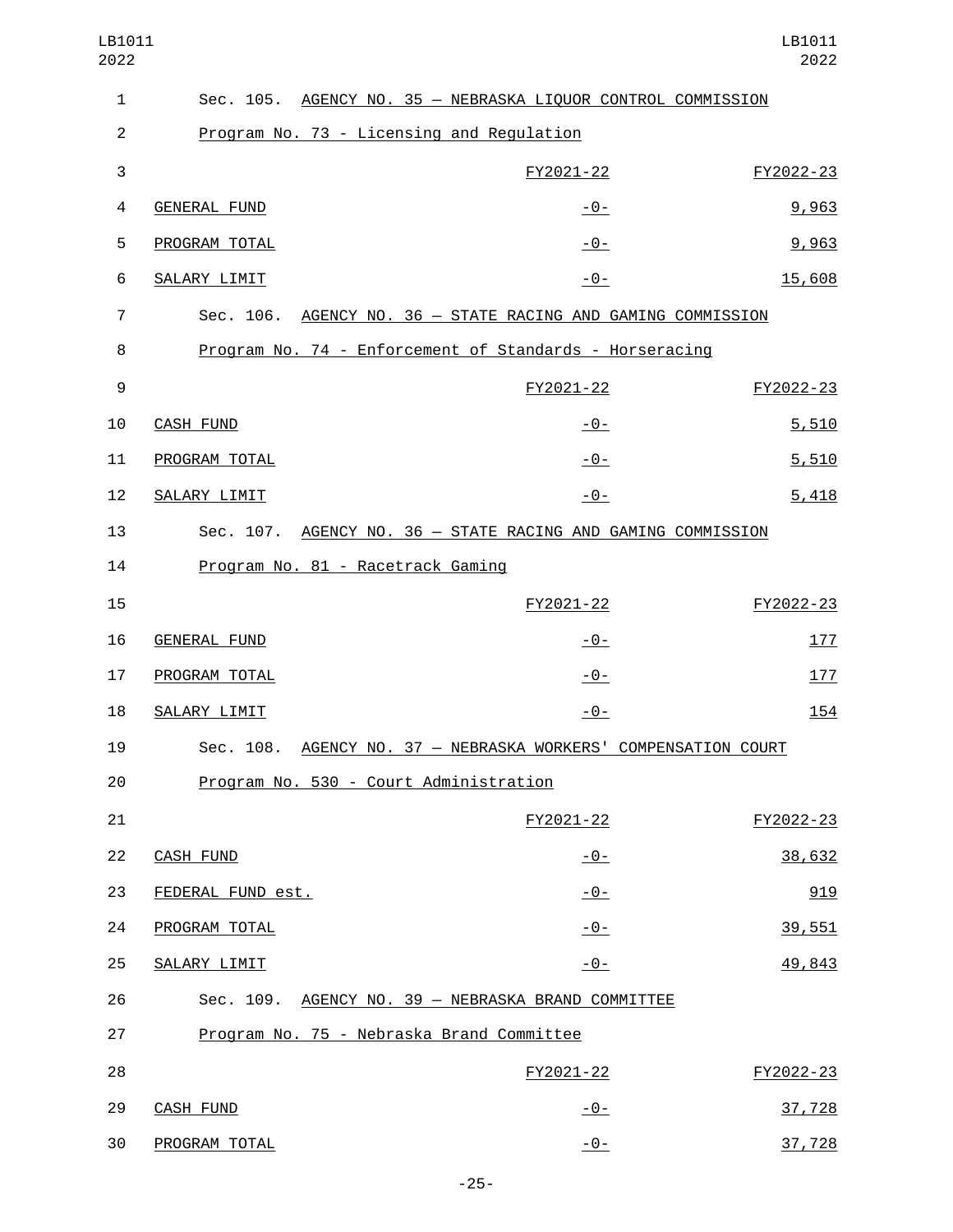| LB1011<br>2022 |                  |                                                                     | LB1011<br>2022 |
|----------------|------------------|---------------------------------------------------------------------|----------------|
| $\mathbf{1}$   | SALARY LIMIT     | $-0-$                                                               | 55,071         |
| $\overline{c}$ |                  | Sec. 110. AGENCY NO. 40 - NEBRASKA MOTOR VEHICLE INDUSTRY LICENSING |                |
| 3              | <b>BOARD</b>     |                                                                     |                |
| 4              |                  | Program No. 76 - Enforcement of Standards - Automotive Industry     |                |
| 5              |                  | FY2021-22                                                           | FY2022-23      |
| 6              | <b>CASH FUND</b> | <u> - 0 - </u>                                                      | 5,637          |
| $\overline{7}$ | PROGRAM TOTAL    | $-0-$                                                               | 5,637          |
| 8              | SALARY LIMIT     | $-0-$                                                               | 8,509          |
| 9              |                  | Sec. 111. AGENCY NO. 41 - STATE REAL ESTATE COMMISSION              |                |
| 10             |                  | Program No. 77 - Enforcement of Standards - Real Estate             |                |
| 11             |                  | FY2021-22                                                           | FY2022-23      |
| 12             | <b>CASH FUND</b> | $-0-$                                                               | 5,690          |
| 13             | PROGRAM TOTAL    | $-0-$                                                               | 5,690          |
| 14             | SALARY LIMIT     | $-0-$                                                               | 11,280         |
| 15             | Sec. 112.        | AGENCY NO. 45 - BOARD OF BARBER EXAMINERS                           |                |
| 16             |                  | Program No. 80 - Enforcement of Standards - Barbering               |                |
| 17             |                  | FY2021-22                                                           | FY2022-23      |
| 18             | <b>CASH FUND</b> | $-0-$                                                               | 1,407          |
| 19             | PROGRAM TOTAL    | $-0-$                                                               | 1,407          |
| 20             | SALARY LIMIT     | $-0-$                                                               | 2,107          |
| 21             |                  | Sec. 113. AGENCY NO. 46 - DEPARTMENT OF CORRECTIONAL SERVICES       |                |
| 22             |                  | Program No. 214 - Vocational and Life Skills                        |                |
| 23             |                  | FY2021-22                                                           | FY2022-23      |
| 24             | GENERAL FUND     | <u> - 0 - </u>                                                      | 201,702        |
| 25             | PROGRAM TOTAL    | $-0-$                                                               | 201,702        |
| 26             | SALARY LIMIT     | 115, 443                                                            | 181,797        |
| 27             |                  | Sec. 114. AGENCY NO. 46 - DEPARTMENT OF CORRECTIONAL SERVICES       |                |
| 28             |                  | Program No. 905 - Correctional Facilities                           |                |
| 29             |                  | FY2021-22<br>FY2022-23                                              | <b>FUTURE</b>  |
| 30             | <b>CASH FUND</b> | 15,000,000<br>$-0-$                                                 | $-0-$          |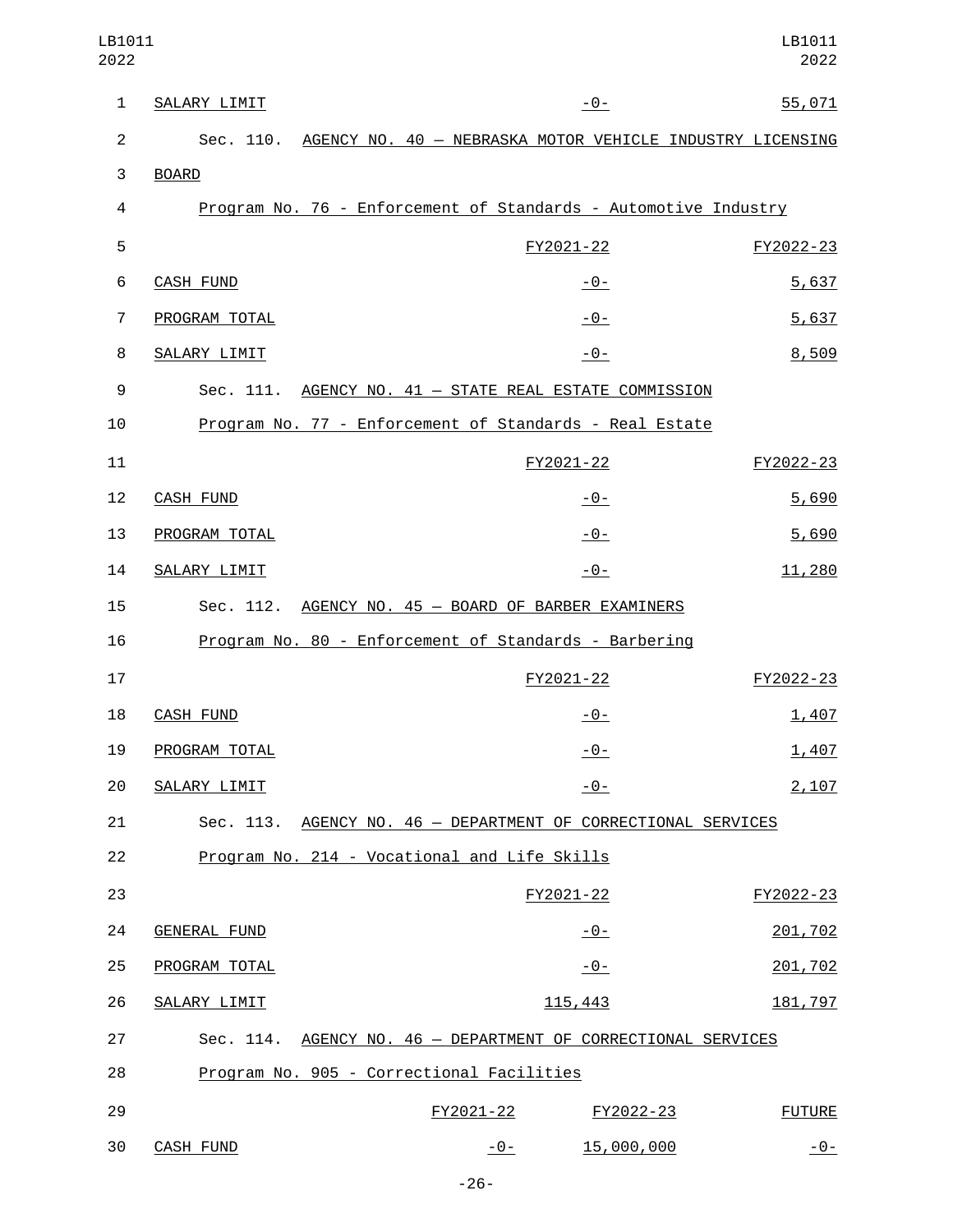| LB1011<br>2022           |                                                                           |       |                | LB1011<br>2022 |
|--------------------------|---------------------------------------------------------------------------|-------|----------------|----------------|
| $\mathbf{1}$             | NEBRASKA CAPITAL                                                          |       |                |                |
| $\overline{c}$           | CONSTRUCTION FUND                                                         | $-0-$ | 240,083,000    | $-0-$          |
| $\mathsf 3$              | PROGRAM TOTAL                                                             | -0-   | 255,083,000    | $-0-$          |
| $\overline{\mathcal{L}}$ | The Department of Correctional Services is hereby authorized to           |       |                |                |
| 5                        | continue the process of acquiring property for, and for designing,        |       |                |                |
| 6                        | constructing, and developing, a multi-custody level correctional facility |       |                |                |
| $\overline{7}$           | with capacity to house approximately $1,512$ inmates (mix of maximum,     |       |                |                |
| 8                        | medium, and minimum custody beds), to replace the Nebraska State          |       |                |                |
| 9                        | Penitentiary facility.                                                    |       |                |                |
| 10                       | Sec. 115. AGENCY NO. 47 - NEBRASKA EDUCATIONAL TELECOMMUNICATIONS         |       |                |                |
| 11                       | COMMISSION                                                                |       |                |                |
| 12                       | Program No. 533 - Network Operations                                      |       |                |                |
| 13                       |                                                                           |       | FY2021-22      | FY2022-23      |
| 14                       | <b>GENERAL FUND</b>                                                       |       | <u>- 0 - </u>  | 23,905         |
| 15                       | PROGRAM TOTAL                                                             |       | <u> - 0 - </u> | 23,905         |
| 16                       | SALARY LIMIT                                                              |       | $-0-$          | 45,644         |
| 17                       | Sec. 116. AGENCY NO. 47 - NEBRASKA EDUCATIONAL TELECOMMUNICATIONS         |       |                |                |
| 18                       | COMMISSION                                                                |       |                |                |
| 19                       | Program No. 566 - Public Radio                                            |       |                |                |
| 20                       |                                                                           |       | FY2021-22      | FY2022-23      |
| 21                       | GENERAL FUND                                                              |       | <u>-0-</u>     | 2,264          |
| 22                       | PROGRAM TOTAL                                                             |       | $-0-$          | 2,264          |
| 23                       | SALARY LIMIT                                                              |       | 4,000          | 10,532         |
| 24                       | Sec. 117. AGENCY NO. 47 - NEBRASKA EDUCATIONAL TELECOMMUNICATIONS         |       |                |                |
| 25                       | <b>COMMISSION</b>                                                         |       |                |                |
| 26                       | Program No. 991 - UNO TV Equipment Replacement                            |       |                |                |
| 27                       |                                                                           |       | FY2021-22      | FY2022-23      |
| 28                       | NEBRASKA CAPITAL                                                          |       |                |                |
| 29                       | <b>CONSTRUCTION FUND</b>                                                  |       | $-0-$          | 800,000        |
| 30                       | PROGRAM TOTAL                                                             |       | $-0-$          | 800,000        |

-27-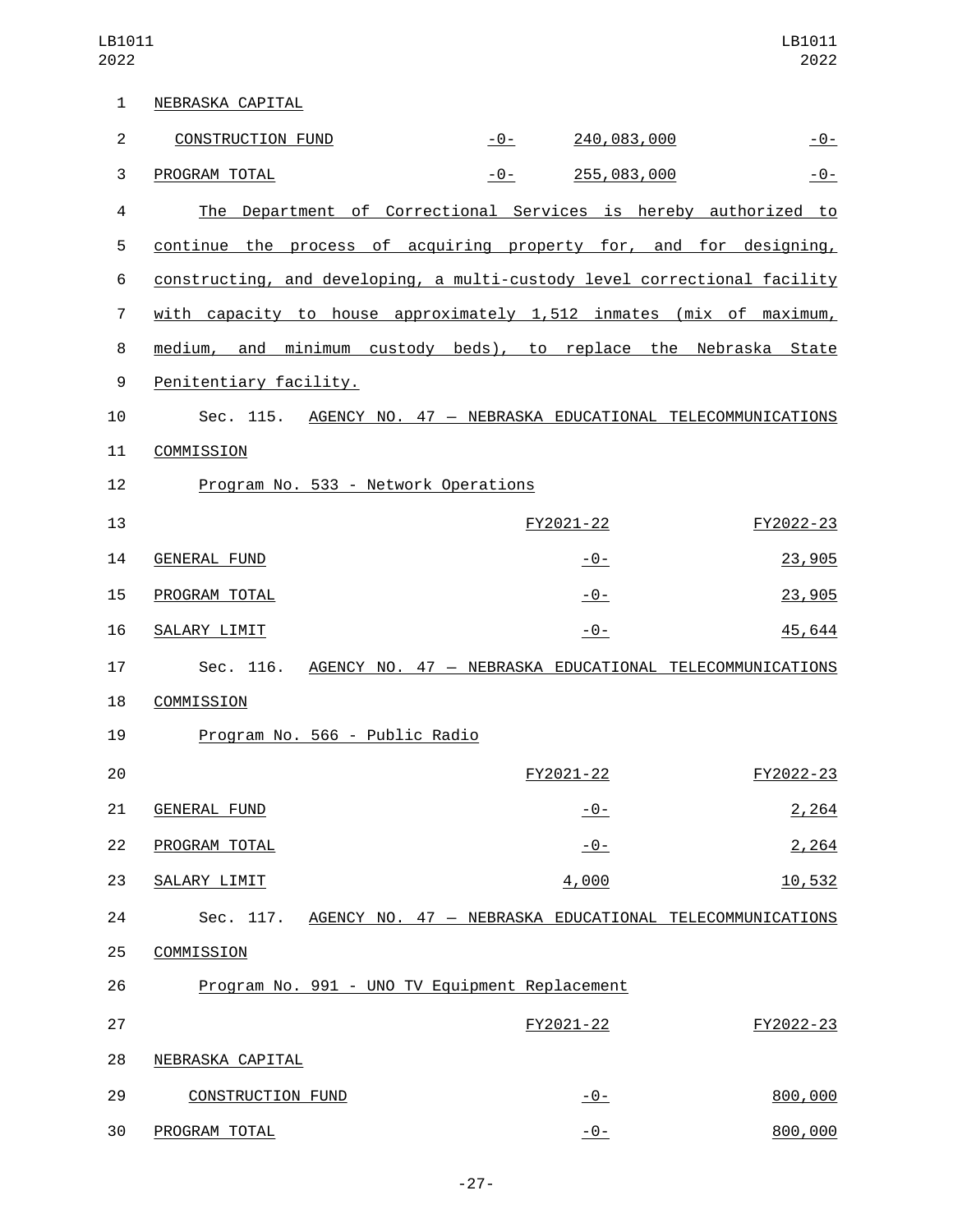| LB1011<br>2022           |                                      |                                                                     | LB1011<br>2022 |
|--------------------------|--------------------------------------|---------------------------------------------------------------------|----------------|
| 1                        |                                      | Sec. 118. AGENCY NO. 48 - COORDINATING COMMISSION FOR POSTSECONDARY |                |
| $\overline{2}$           | EDUCATION                            |                                                                     |                |
| 3                        |                                      | Program No. 640 - Postsecondary Education Coordination              |                |
| $\overline{\mathcal{L}}$ |                                      | FY2021-22                                                           | FY2022-23      |
| 5                        | <b>GENERAL FUND</b>                  | <u>- 0 - </u>                                                       | 16,994         |
| 6                        | CASH FUND                            | -0-                                                                 | 102            |
| $\overline{7}$           | PROGRAM TOTAL                        | $-0-$                                                               | 17,096         |
| 8                        | SALARY LIMIT                         | $-0-$                                                               | 18,446         |
| 9                        |                                      | Sec. 119. AGENCY NO. 48 - COORDINATING COMMISSION FOR POSTSECONDARY |                |
| 10                       | EDUCATION                            |                                                                     |                |
| 11                       |                                      | Program No. 692 - Community College GAP Program                     |                |
| 12                       |                                      | FY2021-22                                                           | FY2022-23      |
| 13                       | <b>CASH FUND</b>                     | -0-                                                                 | 168            |
| 14                       | PROGRAM TOTAL                        | -0-                                                                 | 168            |
| 15                       | SALARY LIMIT                         | $-0-$                                                               | 146            |
| 16                       | Sec. 120.                            | AGENCY NO. 50 - BOARD OF TRUSTEES OF THE NEBRASKA STATE             |                |
| 17                       | <b>COLLEGES</b>                      |                                                                     |                |
| 18                       |                                      | Program No. 48 - Nebraska State Colleges - System Office            |                |
| 19                       |                                      | FY2021-22                                                           | FY2022-23      |
| 20                       | <b>GENERAL FUND</b>                  | $-0-$                                                               | 1,046,944      |
| 21                       | PROGRAM TOTAL                        | $-0-$                                                               | 1,046,944      |
| 22                       |                                      | Sec. 121. AGENCY NO. 53 - REAL PROPERTY APPRAISER BOARD             |                |
| 23                       | Program No. 79 - Appraiser Licensing |                                                                     |                |
| 24                       |                                      | FY2021-22                                                           | FY2022-23      |
| 25                       | <b>CASH FUND</b>                     | 2,614                                                               | 5,829          |
| 26                       | PROGRAM TOTAL                        | 2,614                                                               | 5,829          |
| 27                       | SALARY LIMIT                         | 2,271                                                               | 6, 204         |
| 28                       |                                      | Sec. 122. AGENCY NO. 54 - NEBRASKA STATE HISTORICAL SOCIETY         |                |
| 29                       |                                      | Program No. 648 - Nebraska State Historical Society                 |                |
| 30                       |                                      | FY2021-22                                                           | FY2022-23      |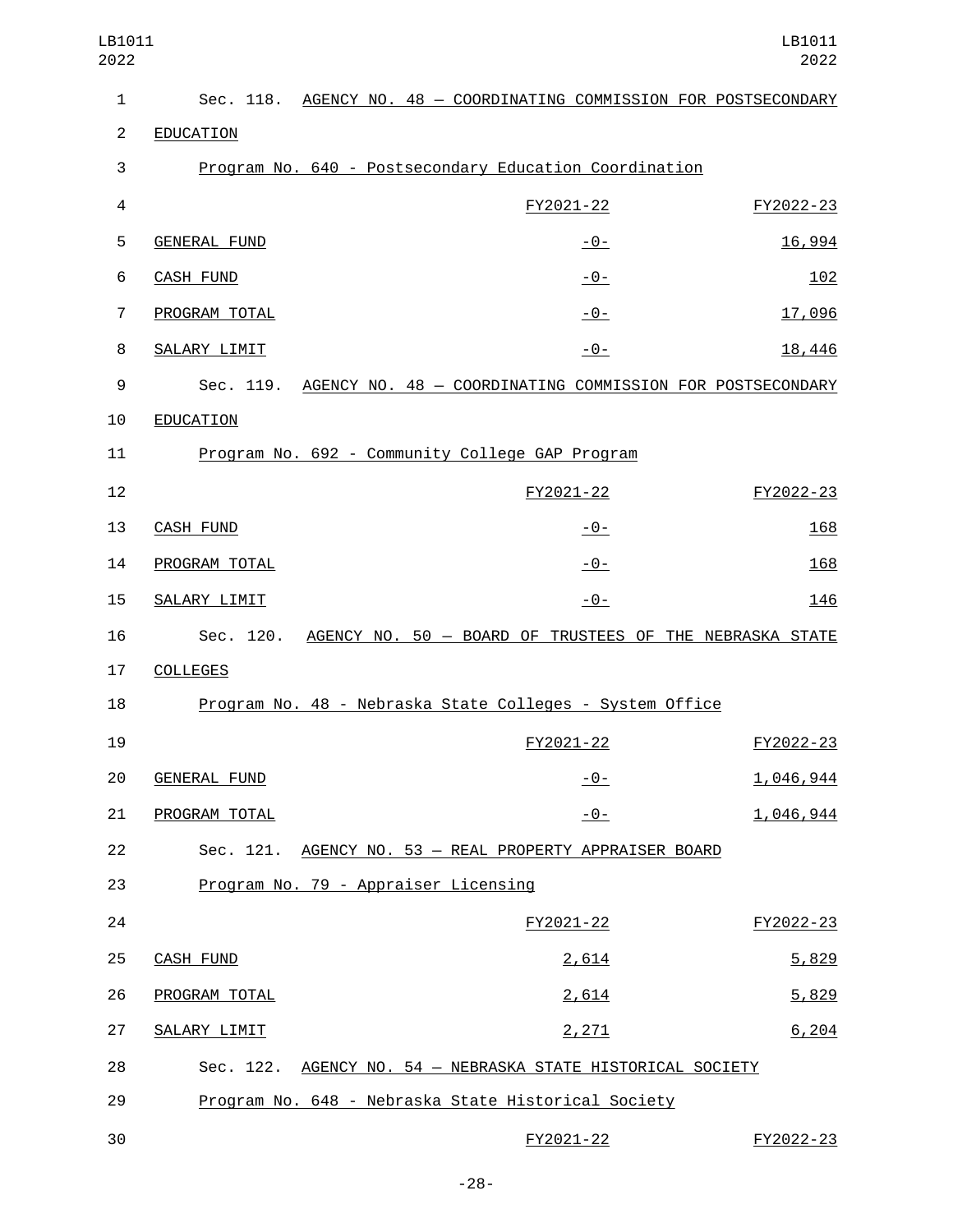| LB1011<br>2022 |                                                                      |            | LB1011<br>2022 |
|----------------|----------------------------------------------------------------------|------------|----------------|
| $\mathbf{1}$   | <b>GENERAL FUND</b>                                                  | 193, 418   | 83,073         |
| $\overline{c}$ | <b>CASH FUND</b>                                                     | 16,282     | 8,669          |
| 3              | FEDERAL FUND est.                                                    | $-0-$      | 1,948          |
| 4              | PROGRAM TOTAL                                                        | 209,700    | 93,690         |
| 5              | SALARY LIMIT                                                         | 102,657    | 109,639        |
| 6              | Sec. 123. AGENCY NO. 56 - NEBRASKA WHEAT DEVELOPMENT, UTILIZATION,   |            |                |
| $\overline{7}$ | AND MARKETING BOARD                                                  |            |                |
| 8              | Program No. 381 - Nebraska Wheat Development, Utilization,           |            | and            |
| 9              | Marketing Board                                                      |            |                |
| 10             |                                                                      | FY2021-22  | FY2022-23      |
| 11             | <b>CASH FUND</b>                                                     | <u>-0-</u> | 3,401          |
| 12             | PROGRAM TOTAL                                                        | $-0-$      | 3,401          |
| 13             | SALARY LIMIT                                                         | $-0-$      | 3,677          |
| 14             | Sec. 124. AGENCY NO. 57 - NEBRASKA OIL AND GAS CONSERVATION          |            |                |
| 15             | COMMISSION                                                           |            |                |
| 16             | Program No. 335 - Oil and Gas Commission                             |            |                |
| 17             |                                                                      | FY2021-22  | FY2022-23      |
| 18             | <b>CASH FUND</b>                                                     | $-0-$      | 7,109          |
| 19             | FEDERAL FUND est.                                                    | $-0-$      | 781            |
| 20             | PROGRAM TOTAL                                                        | $-0-$      | 7,890          |
| 21             | SALARY LIMIT                                                         | $-0-$      | 10,700         |
| 22             | Sec. 125. AGENCY NO. 58 - BOARD OF ENGINEERS AND ARCHITECTS          |            |                |
| 23             | Program No. 82 - Enforcement of Standards - Engineers and Architects |            |                |
| 24             |                                                                      | FY2021-22  | FY2022-23      |
| 25             | <b>CASH FUND</b>                                                     | $-0-$      | 3,321          |
| 26             | PROGRAM TOTAL                                                        | $-0-$      | 3,321          |
| 27             | SALARY LIMIT                                                         | $-0-$      | 6,118          |
| 28             | Sec. 126. AGENCY NO. 60 - NEBRASKA ETHANOL BOARD                     |            |                |
| 29             | Program No. 516 - Ethanol                                            |            |                |
| 30             |                                                                      | FY2021-22  | FY2022-23      |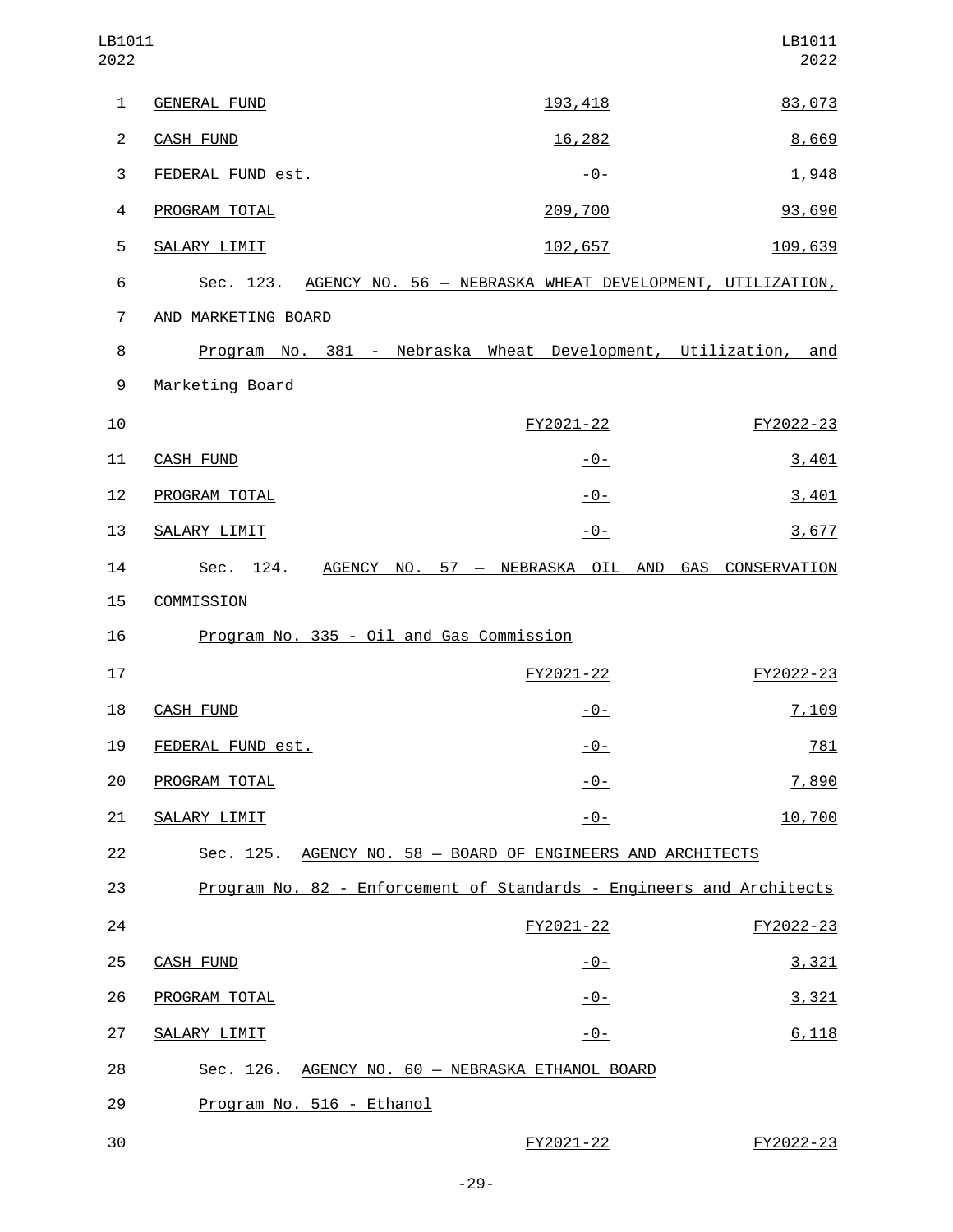| LB1011<br>2022           |                                                                |                                         | LB1011<br>2022 |
|--------------------------|----------------------------------------------------------------|-----------------------------------------|----------------|
| $\mathbf{1}$             | <b>CASH FUND</b>                                               | $-0-$                                   | 2,961          |
| $\overline{2}$           | PROGRAM TOTAL                                                  | $-0-$                                   | 2,961          |
| 3                        | SALARY LIMIT                                                   | $-0-$                                   | 4,559          |
| $\overline{\mathcal{L}}$ | Sec. 127.                                                      | AGENCY NO. 63 - NEBRASKA STATE BOARD OF | PUBLIC         |
| 5                        | <b>ACCOUNTANCY</b>                                             |                                         |                |
| 6                        | Program No. 84 - Enforcement of Standards - Public Accountancy |                                         |                |
| $\overline{7}$           |                                                                | FY2021-22                               | FY2022-23      |
| 8                        | <b>CASH FUND</b>                                               | $-0-$                                   | 3,641          |
| $\boldsymbol{9}$         | PROGRAM TOTAL                                                  | $-0-$                                   | 3,641          |
| 10                       | SALARY LIMIT                                                   | $-0-$                                   | 4,102          |
| 11                       | Sec. 128. AGENCY NO. 64 - NEBRASKA STATE PATROL                |                                         |                |
| 12                       | Program No. 100 - Public Protection                            |                                         |                |
| 13                       |                                                                | FY2021-22                               | FY2022-23      |
| 14                       | <b>GENERAL FUND</b>                                            | 33, 113                                 | 531, 419       |
| 15                       | <b>CASH FUND</b>                                               | 38,565                                  | 87,679         |
| 16                       | FEDERAL FUND est.                                              | 9,621                                   | 64,466         |
| 17                       | PROGRAM TOTAL                                                  | 81,299                                  | 683,564        |
| 18                       | SALARY LIMIT                                                   | 70,608                                  | 843,667        |
| 19                       | Sec. 129. AGENCY NO. 64 - NEBRASKA STATE PATROL                |                                         |                |
| 20                       | Program No. 205 - Carrier Enforcement                          |                                         |                |
| 21                       |                                                                | FY2021-22                               | FY2022-23      |
| 22                       | <b>CASH FUND</b>                                               | $-0-$                                   | 64,072         |
| 23                       | FEDERAL FUND est.                                              | $-0-$                                   | 23,240         |
| 24                       | PROGRAM TOTAL                                                  | $-0-$                                   | 87,312         |
| 25                       | SALARY LIMIT                                                   | $-0-$                                   | 127,858        |
| 26                       | Sec. 130. AGENCY NO. 64 - NEBRASKA STATE PATROL                |                                         |                |
| 27                       | Program No. 630 - State Capitol Security                       |                                         |                |
| 28                       |                                                                | FY2021-22                               | FY2022-23      |
| 29                       | REVOLVING FUND                                                 | 84,772                                  | 145,713        |
| 30                       | PROGRAM TOTAL                                                  | 84,772                                  | 145, 713       |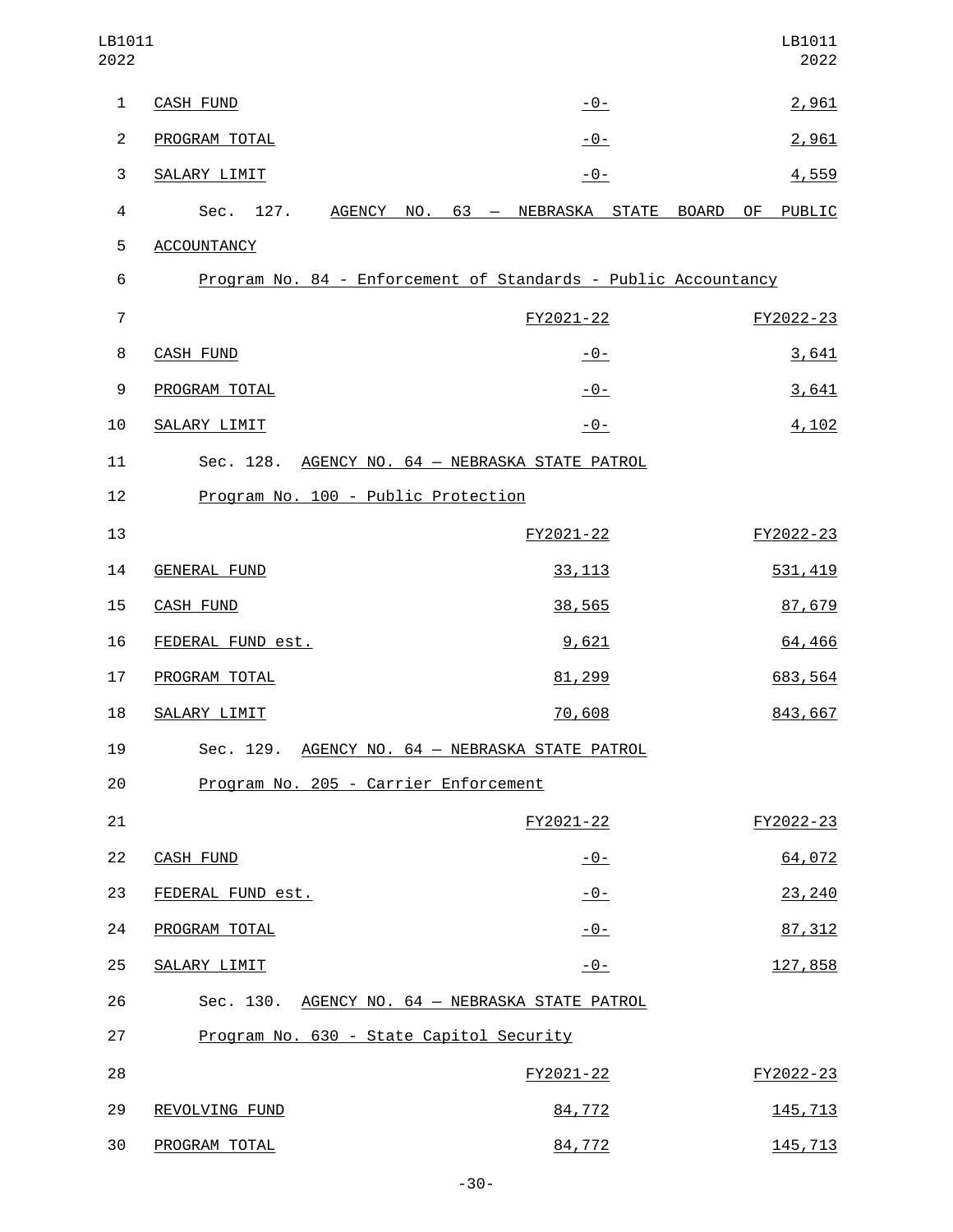| LB1011<br>2022           |                                                                        |           |                | LB1011<br>2022 |
|--------------------------|------------------------------------------------------------------------|-----------|----------------|----------------|
| $\mathbf{1}$             | SALARY LIMIT                                                           |           | 73,625         | 132,695        |
| $\overline{c}$           | Sec. 131. AGENCY NO. 64 - NEBRASKA STATE PATROL                        |           |                |                |
| 3                        | Program No. 850 - Nebraska Public Safety Communication System          |           |                |                |
| $\overline{\mathcal{L}}$ |                                                                        | FY2021-22 |                | FY2022-23      |
| 5                        | <b>GENERAL FUND</b>                                                    |           | <u> - 0 - </u> | 821            |
| 6                        | PROGRAM TOTAL                                                          |           | <u>- 0 - </u>  | 821            |
| $\overline{7}$           | SALARY LIMIT                                                           |           | -0-            | 1,635          |
| 8                        | Sec. 132. AGENCY NO. 64 - NEBRASKA STATE PATROL                        |           |                |                |
| 9                        | Program No. 904 - Crime Lab Facility                                   |           |                |                |
| 10                       | FY2021-22                                                              |           | FY2022-23      | <b>FUTURE</b>  |
| 11                       | NEBRASKA CAPITAL                                                       |           |                |                |
| 12                       | <b>CONSTRUCTION FUND</b>                                               | $-0-$     | 16,879,209     | $-0-$          |
| 13                       | PROGRAM TOTAL                                                          | $-0-$     | 16,879,209     | $-0-$          |
| 14                       | The Nebraska State Patrol is hereby authorized to contract for the     |           |                |                |
| 15                       | expansion and renovation of the state crime laboratory facility at the |           |                |                |
| 16                       | current Air Park location in the city of Lincoln.                      |           |                |                |
| 17                       | Sec. 133. AGENCY NO. 65 - DEPARTMENT OF ADMINISTRATIVE SERVICES        |           |                |                |
| 18                       | Program No. 49 - Departmental Administration                           |           |                |                |
| 19                       |                                                                        | FY2021-22 |                | FY2022-23      |
| 20                       | <b>GENERAL FUND</b>                                                    |           | $-0-$          | <u>541</u>     |
| 21                       | REVOLVING FUND                                                         |           | $-0-$          | 27,978         |
| 22                       | PROGRAM TOTAL                                                          |           | $-0-$          | 28,519         |
| 23                       | SALARY LIMIT                                                           |           | $-0-$          | 42,356         |
| 24                       | Sec. 134. AGENCY NO. 65 - DEPARTMENT OF ADMINISTRATIVE SERVICES        |           |                |                |
| 25                       | Program No. 101 - Chief Information Officer                            |           |                |                |
| 26                       |                                                                        | FY2021-22 |                | FY2022-23      |
| 27                       | <b>GENERAL FUND</b>                                                    |           | <u>- 0 - </u>  | 3,136          |
| 28                       | PROGRAM TOTAL                                                          |           | <u> - 0 - </u> | 3,136          |
| 29                       | SALARY LIMIT                                                           |           | $-0-$          | 4,103          |
| 30                       | Sec. 135. AGENCY NO. 65 - DEPARTMENT OF ADMINISTRATIVE SERVICES        |           |                |                |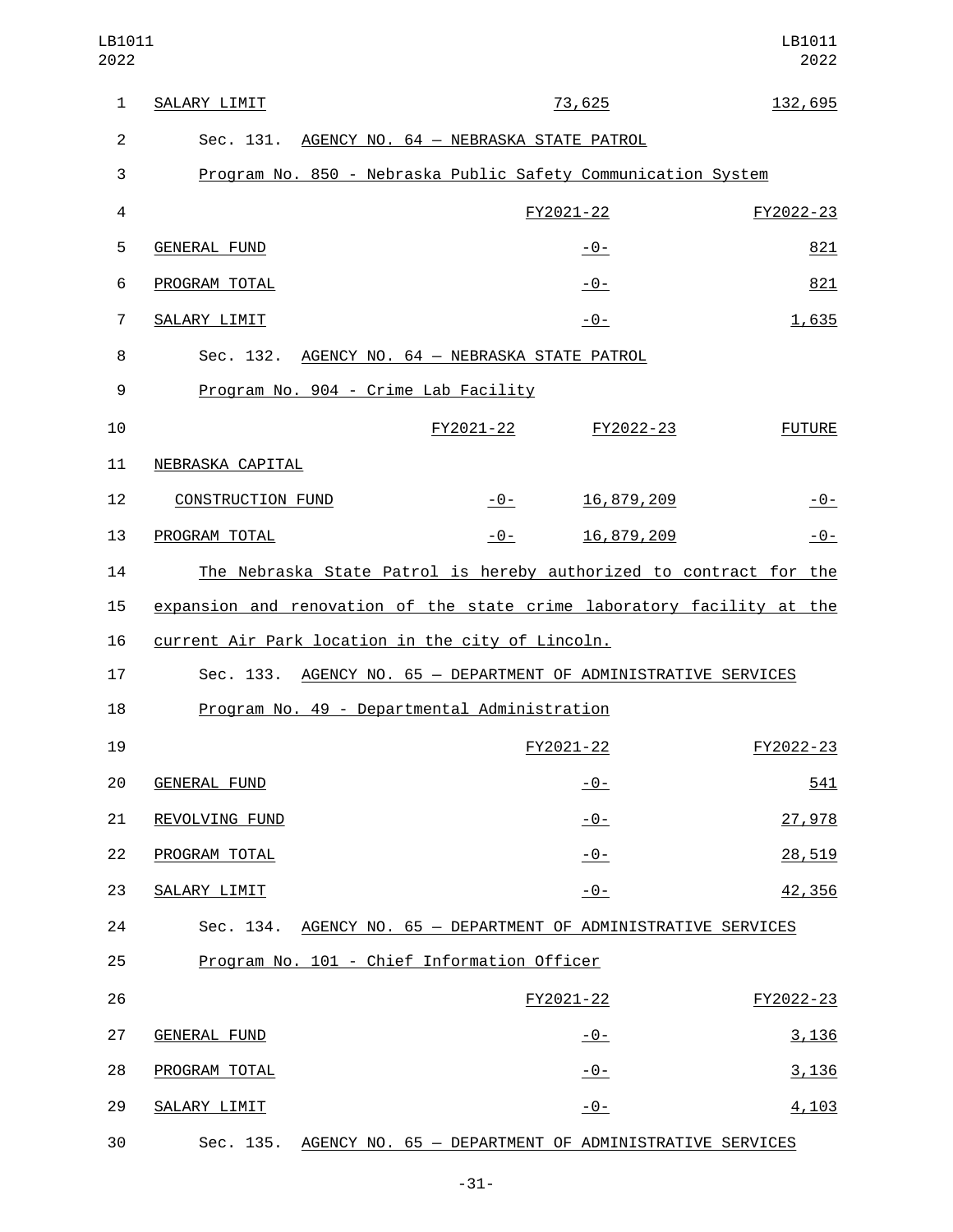| LB1011<br>2022 |                |                                                                 | LB1011<br>2022 |
|----------------|----------------|-----------------------------------------------------------------|----------------|
| 1              |                | Program No. 170 - Intergovernmental Data Services               |                |
| $\overline{c}$ |                | FY2021-22                                                       | FY2022-23      |
| 3              | REVOLVING FUND | <u>-0-</u>                                                      | 1,278          |
| 4              | PROGRAM TOTAL  | $-0-$                                                           | 1,278          |
| 5              | SALARY LIMIT   | $-0-$                                                           | 1,732          |
| 6              |                | Sec. 136. AGENCY NO. 65 - DEPARTMENT OF ADMINISTRATIVE SERVICES |                |
| 7              |                | Program No. 171 - Materiel Division                             |                |
| 8              |                | FY2021-22                                                       | FY2022-23      |
| 9              | REVOLVING FUND | $-0-$                                                           | 36,034         |
| 10             | PROGRAM TOTAL  | <u>-0-</u>                                                      | 36,034         |
| 11             | SALARY LIMIT   | $-0-$                                                           | 51,919         |
| 12             |                | Sec. 137. AGENCY NO. 65 - DEPARTMENT OF ADMINISTRATIVE SERVICES |                |
| 13             |                | Program No. 172 - Information Management Services Division      |                |
| 14             |                | FY2021-22                                                       | FY2022-23      |
| 15             | REVOLVING FUND | <u> - 0 - </u>                                                  | 168,044        |
| 16             | PROGRAM TOTAL  | -0-                                                             | 168,044        |
| 17             | SALARY LIMIT   | $-0-$                                                           | 241,038        |
| 18             |                | Sec. 138. AGENCY NO. 65 - DEPARTMENT OF ADMINISTRATIVE SERVICES |                |
| 19             |                | Program No. 173 - Communications Division                       |                |
| 20             |                | FY2021-22                                                       | FY2022-23      |
| 21             | REVOLVING FUND | 637,660                                                         | 945,751        |
| 22             | PROGRAM TOTAL  | 637,660                                                         | 945,751        |
| 23             | SALARY LIMIT   | 85,672                                                          | 306, 151       |
| 24             |                | Sec. 139. AGENCY NO. 65 - DEPARTMENT OF ADMINISTRATIVE SERVICES |                |
| 25             |                | Program No. 180 - Transportation Services Bureau                |                |
| 26             |                | FY2021-22                                                       | FY2022-23      |
| 27             | REVOLVING FUND | 237,500                                                         | 576,331        |
| 28             | PROGRAM TOTAL  | 237,500                                                         | 576,331        |
| 29             | SALARY LIMIT   | <u>- 0 - </u>                                                   | 10,008         |
| 30             |                | Sec. 140. AGENCY NO. 65 - DEPARTMENT OF ADMINISTRATIVE SERVICES |                |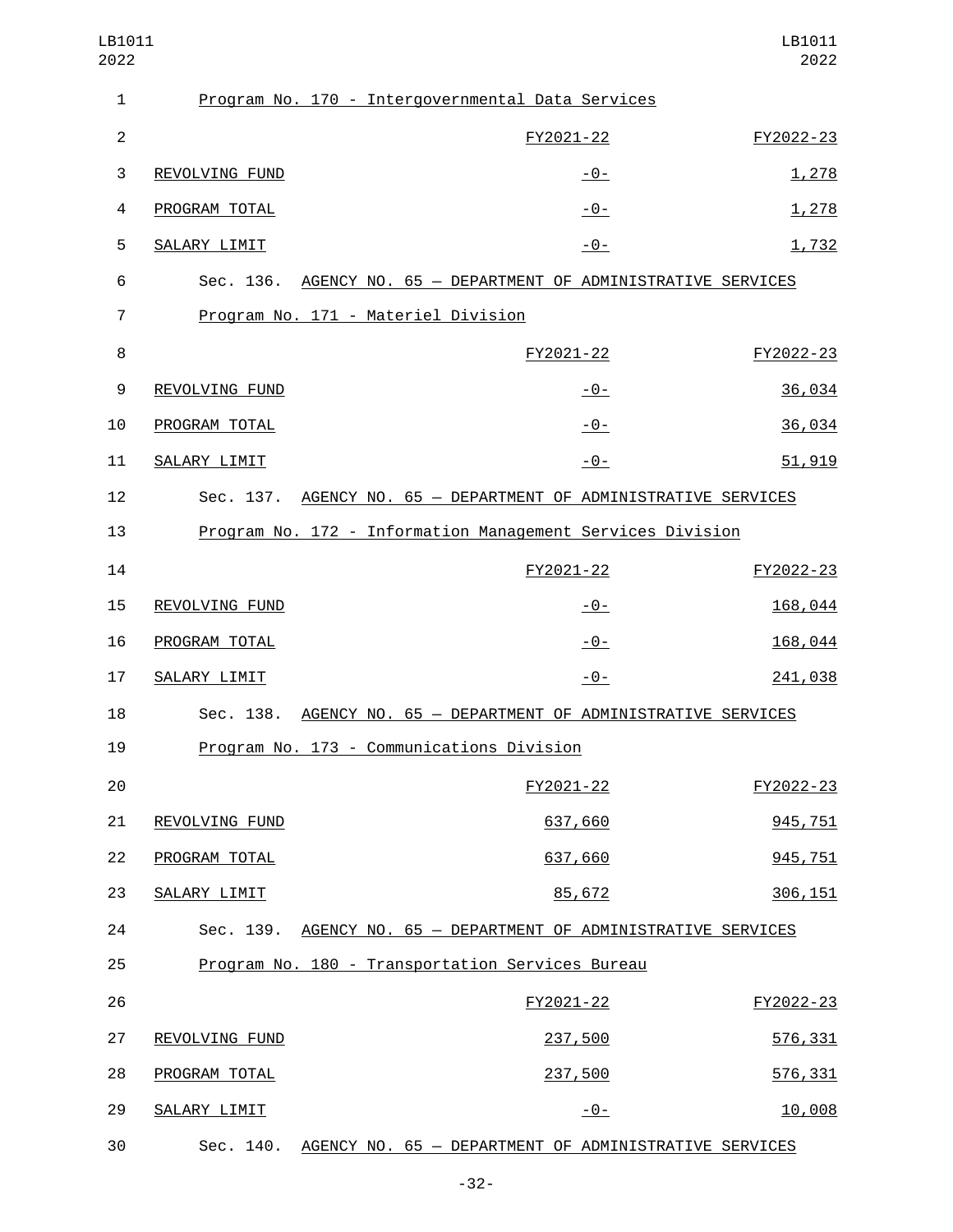| LB1011<br>2022 |                                   |                                                                 | LB1011<br>2022 |
|----------------|-----------------------------------|-----------------------------------------------------------------|----------------|
| 1              |                                   | Program No. 245 - Nebraska Public Safety Communication System   |                |
| $\overline{c}$ |                                   | FY2021-22                                                       | FY2022-23      |
| 3              | REVOLVING FUND                    | <u>-0-</u>                                                      | 6,335          |
| 4              | PROGRAM TOTAL                     | $-0-$                                                           | 6,335          |
| 5              | SALARY LIMIT                      | $-0-$                                                           | 8,067          |
| 6              |                                   | Sec. 141. AGENCY NO. 65 - DEPARTMENT OF ADMINISTRATIVE SERVICES |                |
| 7              | Program No. 509 - Budget Division |                                                                 |                |
| 8              |                                   | FY2021-22                                                       | FY2022-23      |
| 9              | <b>GENERAL FUND</b>               | $-0-$                                                           | 9,818          |
| 10             | PROGRAM TOTAL                     | <u>-0-</u>                                                      | 9,818          |
| 11             | SALARY LIMIT                      | $-0-$                                                           | 13,354         |
| 12             |                                   | Sec. 142. AGENCY NO. 65 - DEPARTMENT OF ADMINISTRATIVE SERVICES |                |
| 13             |                                   | Program No. 535 - Risk Management Division                      |                |
| 14             |                                   | FY2021-22                                                       | FY2022-23      |
| 15             | REVOLVING FUND                    | <u> - 0 - </u>                                                  | 3,580          |
| 16             | PROGRAM TOTAL                     | -0-                                                             | 3,580          |
| 17             | SALARY LIMIT                      | $-0-$                                                           | 3,785          |
| 18             |                                   | Sec. 143. AGENCY NO. 65 - DEPARTMENT OF ADMINISTRATIVE SERVICES |                |
| 19             |                                   | Program No. 560 - State Building Division                       |                |
| 20             |                                   | FY2021-22                                                       | FY2022-23      |
| 21             | <b>GENERAL FUND</b>               | 2,590                                                           | 4,081          |
| 22             | REVOLVING FUND                    | 903, 982                                                        | 1,612,423      |
| 23             | PROGRAM TOTAL                     | 906, 572                                                        | 1,616,504      |
| 24             | SALARY LIMIT                      | 606,426                                                         | 969,692        |
| 25             |                                   | Sec. 144. AGENCY NO. 65 - DEPARTMENT OF ADMINISTRATIVE SERVICES |                |
| 26             |                                   | Program No. 567 - Accounting Division                           |                |
| 27             |                                   | FY2021-22                                                       | FY2022-23      |
| 28             | REVOLVING FUND                    | $-0-$                                                           | 31,063         |
| 29             | PROGRAM TOTAL                     | $-0-$                                                           | 31,063         |
| 30             | SALARY LIMIT                      | $-0-$                                                           | 38,948         |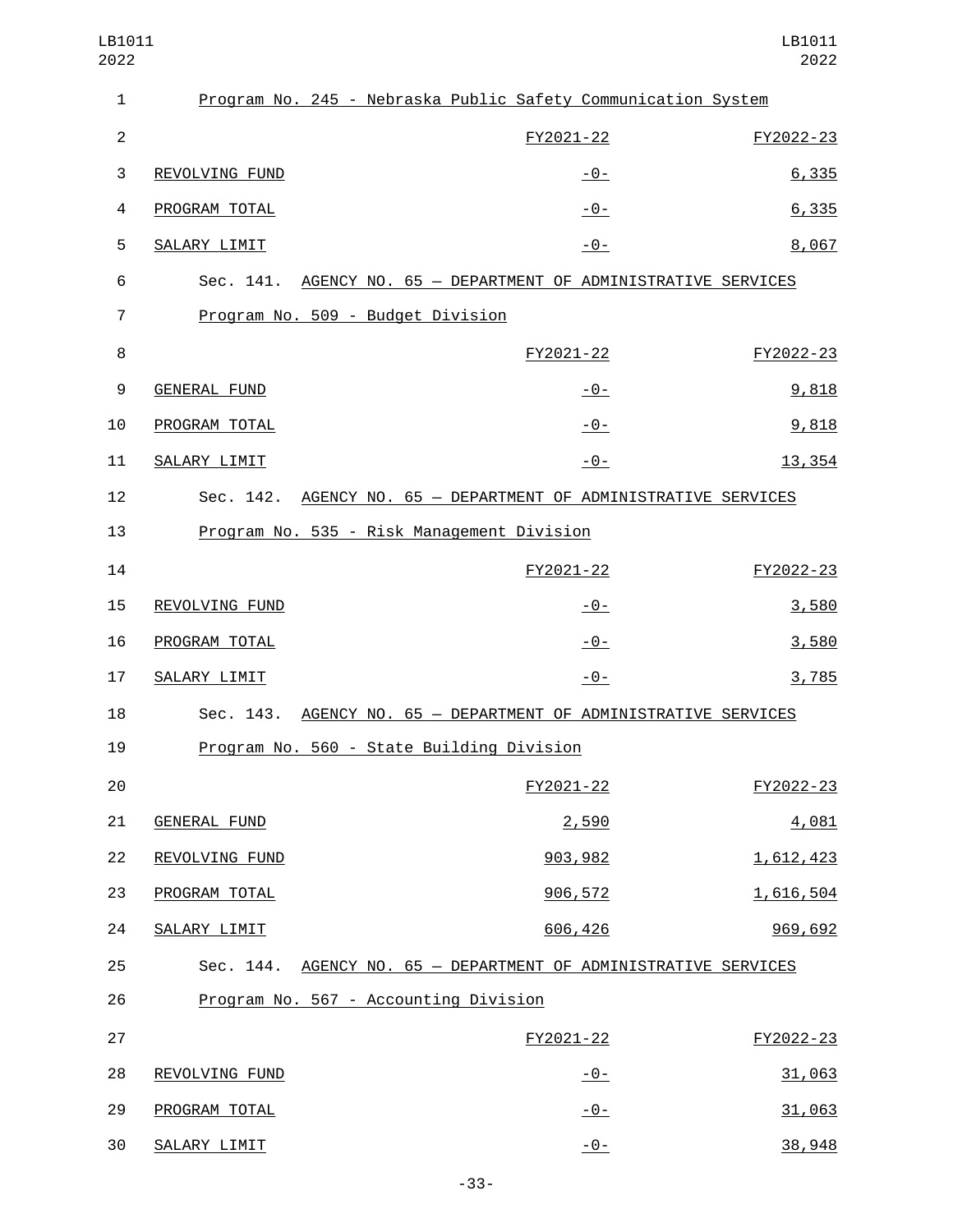| LB1011<br>2022 |                                                   |                                                                 | LB1011<br>2022 |
|----------------|---------------------------------------------------|-----------------------------------------------------------------|----------------|
| 1              |                                                   | Sec. 145. AGENCY NO. 65 - DEPARTMENT OF ADMINISTRATIVE SERVICES |                |
| $\overline{c}$ | Program No. 573 - Task Force for Building Renewal |                                                                 |                |
| 3              |                                                   | FY2021-22                                                       | FY2022-23      |
| 4              | <b>CASH FUND</b>                                  | $-0-$                                                           | 3,663          |
| 5              | PROGRAM TOTAL                                     | $-0-$                                                           | 3,663          |
| 6              | SALARY LIMIT                                      | $-0-$                                                           | 4,338          |
| $\overline{7}$ |                                                   | Sec. 146. AGENCY NO. 65 - DEPARTMENT OF ADMINISTRATIVE SERVICES |                |
| 8              | Program No. 594 - State Insurance                 |                                                                 |                |
| 9              |                                                   | FY2021-22                                                       | FY2022-23      |
| 10             | <b>GENERAL FUND</b>                               | 1,476                                                           | $-0-$          |
| 11             | REVOLVING FUND                                    | <u> - 0 - </u>                                                  | 1,458          |
| 12             | PROGRAM TOTAL                                     | 1,476                                                           | 1,458          |
| 13             | SALARY LIMIT                                      | $-0-$                                                           | 1,266          |
| 14             |                                                   | Sec. 147. AGENCY NO. 65 - DEPARTMENT OF ADMINISTRATIVE SERVICES |                |
| 15             | Program No. 605 - Personnel Division              |                                                                 |                |
| 16             |                                                   | FY2021-22                                                       | FY2022-23      |
| 17             | <b>GENERAL FUND</b>                               | $-0-$                                                           | 12,069         |
| 18             | REVOLVING FUND                                    | 1,091,308                                                       | 1,179,280      |
| 19             | PROGRAM TOTAL                                     | <u>1,091,308</u>                                                | 1, 191, 349    |
| 20             | SALARY LIMIT                                      | <u>1, 107, 964</u>                                              | 1,148,805      |
| 21             |                                                   | Sec. 148. AGENCY NO. 65 - DEPARTMENT OF ADMINISTRATIVE SERVICES |                |
| 22             | Program No. 606 - Benefits Administration         |                                                                 |                |
| 23             |                                                   | FY2021-22                                                       | FY2022-23      |
| 24             | <b>CASH FUND</b>                                  | 500,000                                                         | 1,004,158      |
| 25             | PROGRAM TOTAL                                     | 500,000                                                         | 1,004,158      |
| 26             | SALARY LIMIT                                      | $-0-$                                                           | 6,069          |
| 27             |                                                   | Sec. 149. AGENCY NO. 65 - DEPARTMENT OF ADMINISTRATIVE SERVICES |                |
| 28             | Program No. 608 - Employee Relations Division     |                                                                 |                |
| 29             |                                                   | FY2021-22                                                       | FY2022-23      |
| 30             | <b>GENERAL FUND</b>                               | $-0-$                                                           | 2,152          |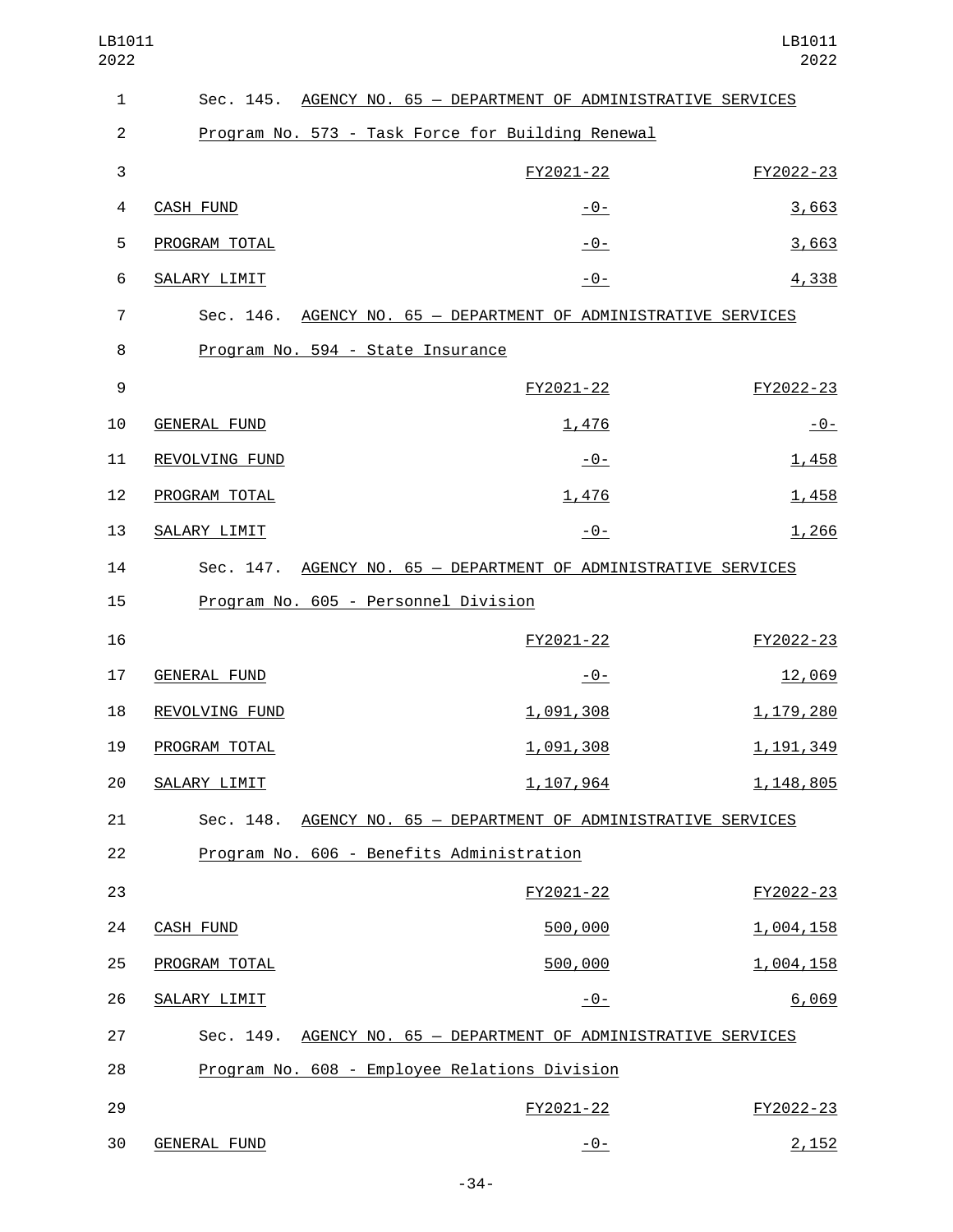| LB1011<br>2022 |                                           |                                                                 | LB1011<br>2022 |
|----------------|-------------------------------------------|-----------------------------------------------------------------|----------------|
| 1              | PROGRAM TOTAL                             | $-0-$                                                           | 2,152          |
| $\overline{2}$ | SALARY LIMIT                              | $-0-$                                                           | 3,532          |
| 3              |                                           | Sec. 150. AGENCY NO. 65 - DEPARTMENT OF ADMINISTRATIVE SERVICES |                |
| 4              |                                           | Program No. 685 - Office of the Nebraska Capitol Commission     |                |
| 5              |                                           | FY2021-22                                                       | FY2022-23      |
| 6              | <b>GENERAL FUND</b>                       | 82,617                                                          | 135,574        |
| $\overline{7}$ | PROGRAM TOTAL                             | 82,617                                                          | 135,574        |
| 8              | SALARY LIMIT                              | 71,754                                                          | 126,468        |
| 9              |                                           | Sec. 151. AGENCY NO. 66 - ABSTRACTERS BOARD OF EXAMINERS        |                |
| 10             |                                           | Program No. 58 - Enforcement of Standards - Abstracters         |                |
| 11             |                                           | FY2021-22                                                       | FY2022-23      |
| 12             | <b>CASH FUND</b>                          | <u> - 0 - </u>                                                  | 417            |
| 13             | PROGRAM TOTAL                             | $-0-$                                                           | 417            |
| 14             | SALARY LIMIT                              | $-0-$                                                           | 362            |
| 15             |                                           | Sec. 152. AGENCY NO. 67 - EQUAL OPPORTUNITY COMMISSION          |                |
| 16             | Program No. 59 - Enforcement of Standards |                                                                 |                |
| 17             |                                           | FY2021-22                                                       | FY2022-23      |
| 18             | GENERAL FUND                              | $-0-$                                                           | 18,439         |
| 19             | PROGRAM TOTAL                             | $-0-$                                                           | 18,439         |
| 20             | SALARY LIMIT                              | $-0-$                                                           | 22,724         |
| 21             |                                           | Sec. 153. AGENCY NO. 68 - COMMISSION ON LATINO-AMERICANS        |                |
| 22             |                                           | Program No. 537 - Commission on Latino-Americans                |                |
| 23             |                                           | FY2021-22                                                       | FY2022-23      |
| 24             | <b>GENERAL FUND</b>                       | $-0-$                                                           | 1,026          |
| 25             | PROGRAM TOTAL                             | $-0-$                                                           | 1,026          |
| 26             | SALARY LIMIT                              | $-0-$                                                           | 2,336          |
| 27             |                                           | Sec. 154. AGENCY NO. 69 - NEBRASKA ARTS COUNCIL                 |                |
| 28             |                                           | Program No. 326 - Promotion and Development of the Arts         |                |
| 29             |                                           | FY2021-22                                                       | FY2022-23      |
| 30             | <b>GENERAL FUND</b>                       | $-0-$                                                           | 103,855        |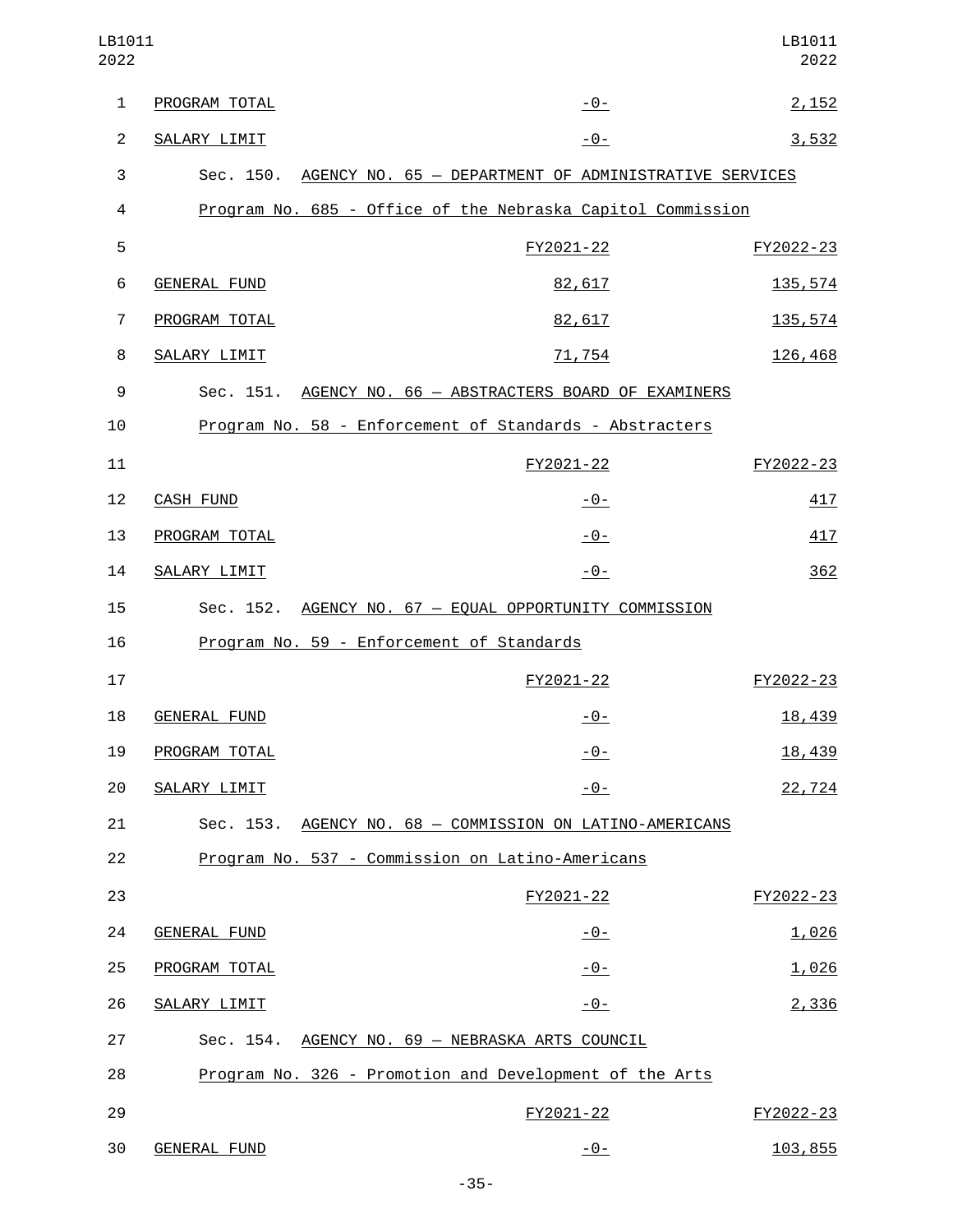| LB1011<br>2022 |                     |                                                              | LB1011<br>2022 |
|----------------|---------------------|--------------------------------------------------------------|----------------|
| 1              | FEDERAL FUND est.   | $-0-$                                                        | 3,118          |
| $\overline{2}$ | PROGRAM TOTAL       | -0-                                                          | 106,973        |
| 3              | SALARY LIMIT        | $-0-$                                                        | 47,731         |
| 4              |                     | Sec. 155. AGENCY NO. 69 - NEBRASKA ARTS COUNCIL              |                |
| 5              |                     | Program No. 329 - Arts and Humanities Preservation           |                |
| $\,6$          |                     | FY2021-22                                                    | FY2022-23      |
| $\overline{7}$ | <b>CASH FUND</b>    | <u> - 0 - </u>                                               | 83             |
| 8              | PROGRAM TOTAL       | <u> - 0 - </u>                                               | 83             |
| 9              | SALARY LIMIT        | $-0-$                                                        | 72             |
| 10             |                     | Sec. 156. AGENCY NO. 70 - FOSTER CARE REVIEW OFFICE          |                |
| 11             |                     | Program No. 116 - Foster Care Review Office                  |                |
| 12             |                     | FY2021-22                                                    | FY2022-23      |
| 13             | <b>GENERAL FUND</b> | 134,759                                                      | 213,655        |
| 14             | PROGRAM TOTAL       | 134,759                                                      | 213,655        |
| 15             | SALARY LIMIT        | 117,039                                                      | 194,048        |
| 16             |                     | Sec. 157. AGENCY NO. 70 - FOSTER CARE REVIEW OFFICE          |                |
| 17             |                     | Program No. 353 - Nebraska Children's Commission             |                |
| 18             |                     | FY2021-22                                                    | FY2022-23      |
| 19             | <b>CASH FUND</b>    | $-0-$                                                        | 904            |
| 20             | PROGRAM TOTAL       | $-0-$                                                        | 904            |
| 21             | SALARY LIMIT        | $-0-$                                                        | 2,133          |
| 22             |                     | Sec. 158. AGENCY NO. 72 - DEPARTMENT OF ECONOMIC DEVELOPMENT |                |
| 23             |                     | Program No. 601 - Community and Rural Development            |                |
| 24             |                     | FY2021-22                                                    | FY2022-23      |
| 25             | <b>GENERAL FUND</b> | $-0-$                                                        | 10,536         |
| 26             | <b>CASH FUND</b>    | $-0-$                                                        | 7,659          |
| 27             | FEDERAL FUND est.   | $-0-$                                                        | 6,286          |
| 28             | PROGRAM TOTAL       | $-0-$                                                        | 24,481         |
| 29             | SALARY LIMIT        | $-0-$                                                        | 30,689         |
| 30             |                     | Sec. 159. AGENCY NO. 72 - DEPARTMENT OF ECONOMIC DEVELOPMENT |                |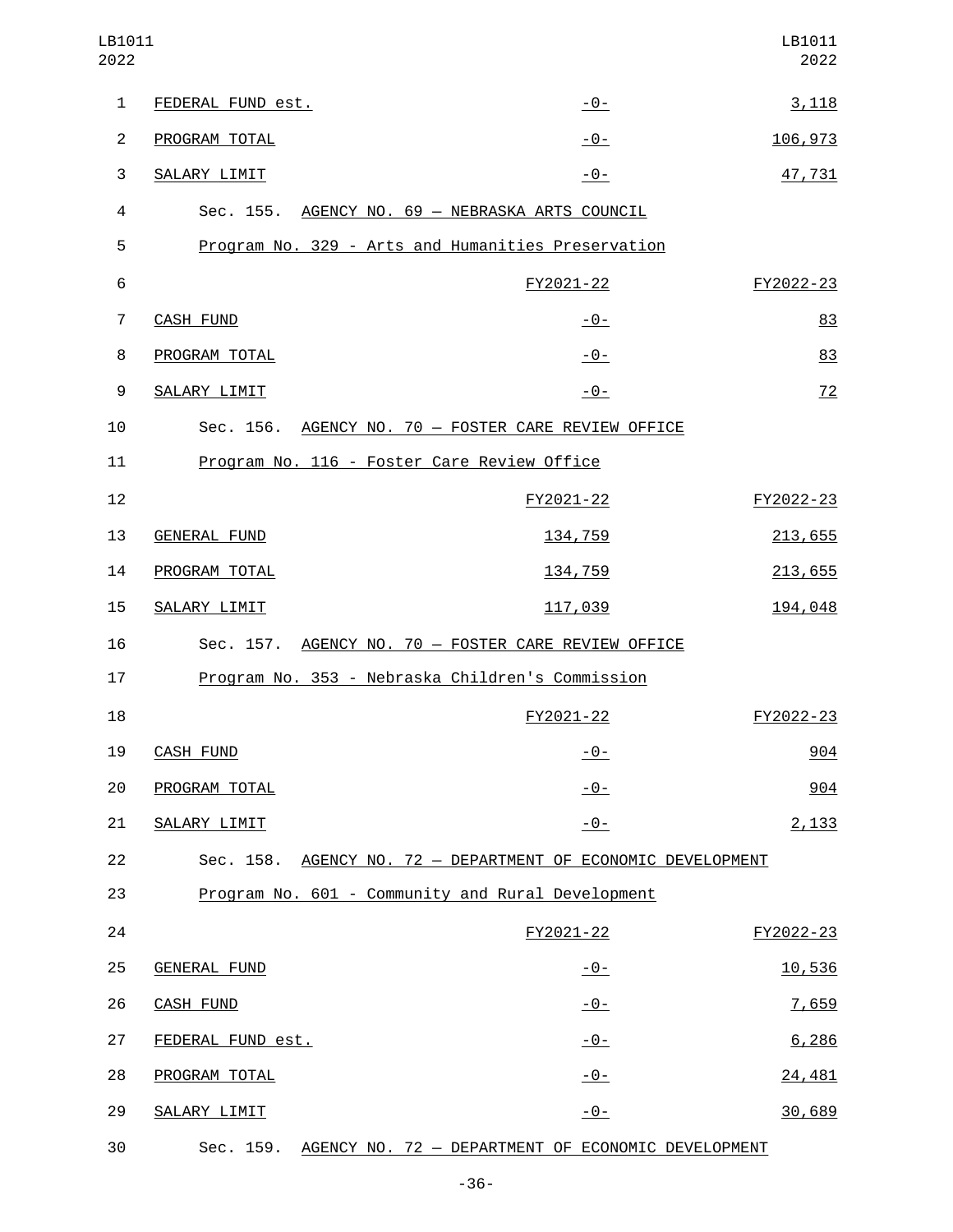| LB1011<br>2022 |                                                              |                | LB1011<br>2022 |
|----------------|--------------------------------------------------------------|----------------|----------------|
| 1              | Program No. 603 - Industry Recruitment                       |                |                |
| $\overline{c}$ |                                                              | FY2021-22      | FY2022-23      |
| $\sqrt{3}$     | <b>GENERAL FUND</b>                                          | $-0-$          | 43,862         |
| 4              | <b>CASH FUND</b>                                             | $-0-$          | 1,759          |
| 5              | PROGRAM TOTAL                                                | $-0-$          | 45,621         |
| 6              | SALARY LIMIT                                                 | $-0-$          | 52,087         |
| 7              | Sec. 160. AGENCY NO. 72 - DEPARTMENT OF ECONOMIC DEVELOPMENT |                |                |
| 8              | Program No. 604 - Business Incentives                        |                |                |
| 9              |                                                              | FY2021-22      | FY2022-23      |
| 10             | SALARY LIMIT                                                 | $-0-$          | 7,847          |
| 11             | Sec. 161. AGENCY NO. 72 - DEPARTMENT OF ECONOMIC DEVELOPMENT |                |                |
| 12             | Program No. 655 - Civic and Community Center Financing Fund  |                |                |
| 13             |                                                              | FY2021-22      | FY2022-23      |
| 14             | SALARY LIMIT                                                 | $-0-$          | 456            |
| 15             | Sec. 162. AGENCY NO. 74 - NEBRASKA POWER REVIEW BOARD        |                |                |
| 16             | Program No. 72 - Enforcement of Standards                    |                |                |
| 17             |                                                              | FY2021-22      | FY2022-23      |
| 18             | <b>CASH FUND</b>                                             | <u> - 0 - </u> | 1,814          |
| 19             | PROGRAM TOTAL                                                | <u>- 0 - </u>  | 1,814          |
| 20             | SALARY LIMIT                                                 | -0-            | 4,394          |
| 21             | Sec. 163. AGENCY NO. 75 - NEBRASKA INVESTMENT COUNCIL        |                |                |
| 22             | Program No. 610 - Investments Administration                 |                |                |
| 23             |                                                              | FY2021-22      | FY2022-23      |
| 24             | <b>CASH FUND</b>                                             | <u> - 0 - </u> | 26,929         |
| 25             | PROGRAM TOTAL                                                | $-0-$          | 26,929         |
| 26             | SALARY LIMIT                                                 | $-0-$          | 27,792         |
| 27             | Sec. 164. AGENCY NO. 76 - COMMISSION ON INDIAN AFFAIRS       |                |                |
| 28             | Program No. 584 - Indian Affairs                             |                |                |
| 29             |                                                              | FY2021-22      | FY2022-23      |
| 30             | <b>GENERAL FUND</b>                                          | <u>- 0 - </u>  | 13,186         |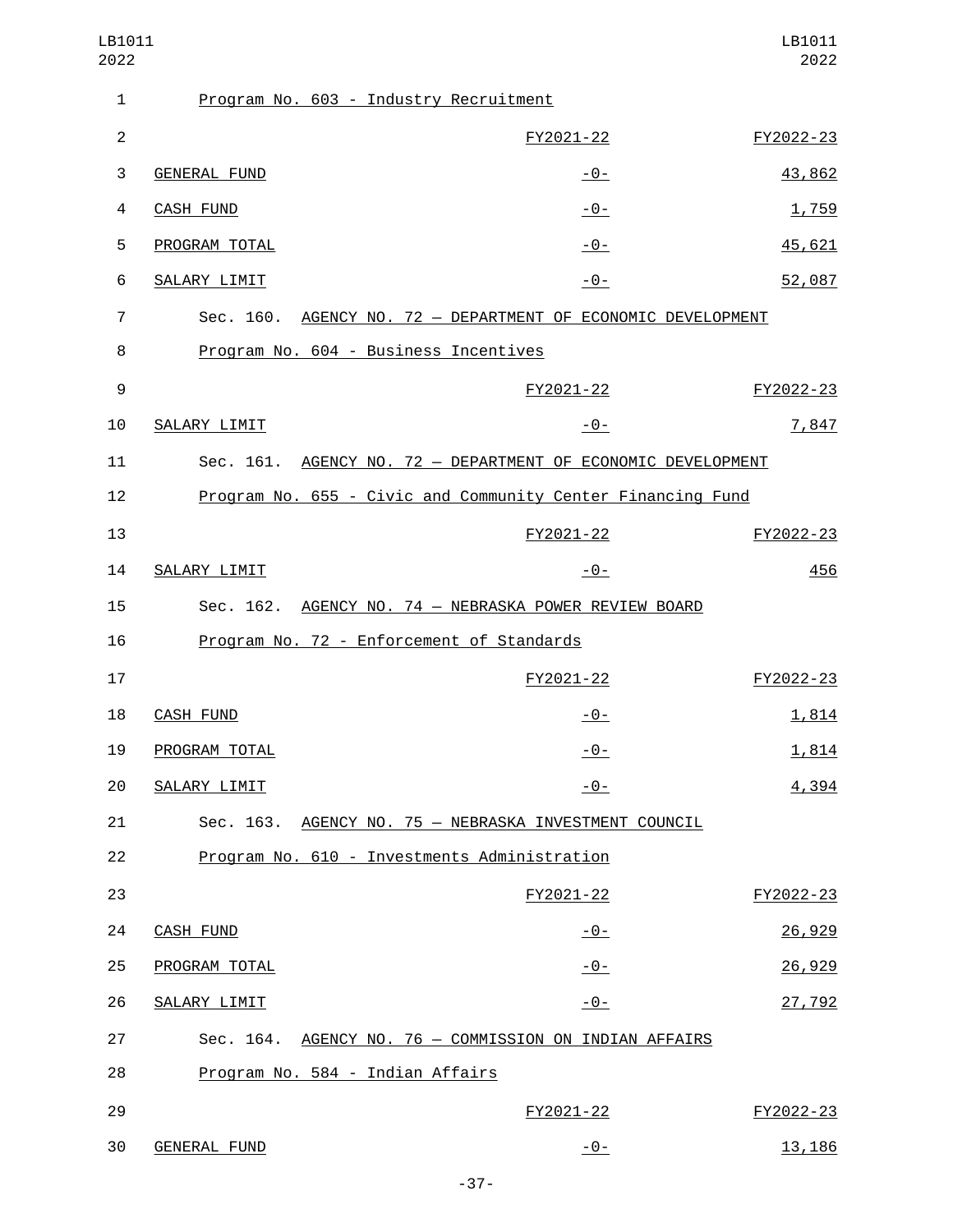| LB1011<br>2022 |                      |                                                                  | LB1011<br>2022 |
|----------------|----------------------|------------------------------------------------------------------|----------------|
| $\mathbf{1}$   | PROGRAM TOTAL        | $-0-$                                                            | 13,186         |
| $\overline{2}$ | SALARY LIMIT         | $-0-$                                                            | 12,814         |
| 3              |                      | Sec. 165. AGENCY NO. 77 - COMMISSION OF INDUSTRIAL RELATIONS     |                |
| 4              |                      | Program No. 531 - Administration                                 |                |
| 5              |                      | FY2021-22                                                        | FY2022-23      |
| 6              | <b>GENERAL FUND</b>  | -0-                                                              | 2,598          |
| $\overline{7}$ | PROGRAM TOTAL        | $-0-$                                                            | 2,598          |
| 8              | SALARY LIMIT         | $-0-$                                                            | 2,979          |
| 9              | Sec. 166.            | AGENCY NO. 78 - NEBRASKA COMMISSION ON LAW ENFORCEMENT           |                |
| 10             | AND CRIMINAL JUSTICE |                                                                  |                |
| 11             |                      | Program No. 150 - Juvenile Services Act                          |                |
| 12             |                      | FY2021-22                                                        | FY2022-23      |
| 13             | SALARY LIMIT         | $-0-$                                                            | 767            |
| 14             | Sec. 167.            | AGENCY NO. 78 - NEBRASKA COMMISSION ON LAW ENFORCEMENT           |                |
| 15             | AND CRIMINAL JUSTICE |                                                                  |                |
| 16             |                      | Program No. 155 - County Juvenile Services Aid                   |                |
| 17             |                      | FY2021-22                                                        | FY2022-23      |
| 18             | <b>GENERAL FUND</b>  | $-0-$                                                            | 5,919          |
| 19             | PROGRAM TOTAL        | $-0-$                                                            | 5,919          |
| 20             | SALARY LIMIT         | $-0-$                                                            | 6,593          |
| 21             |                      | Sec. 168. AGENCY NO. 78 - NEBRASKA COMMISSION ON LAW ENFORCEMENT |                |
| 22             | AND CRIMINAL JUSTICE |                                                                  |                |
| 23             |                      | Program No. 198 - Central Administration                         |                |
| 24             |                      | FY2021-22                                                        | FY2022-23      |
| 25             | <b>GENERAL FUND</b>  | <u>- 0 - </u>                                                    | 5,453          |
| 26             | <b>CASH FUND</b>     | $-0-$                                                            | 522            |
| 27             | FEDERAL FUND est.    | $-0-$                                                            | 2,242          |
| 28             | PROGRAM TOTAL        | $-0-$                                                            | 8,217          |
| 29             | <b>SALARY LIMIT</b>  | $-0-$                                                            | 10,706         |
| 30             | Sec. 169.            | AGENCY NO. 78 - NEBRASKA COMMISSION ON LAW ENFORCEMENT           |                |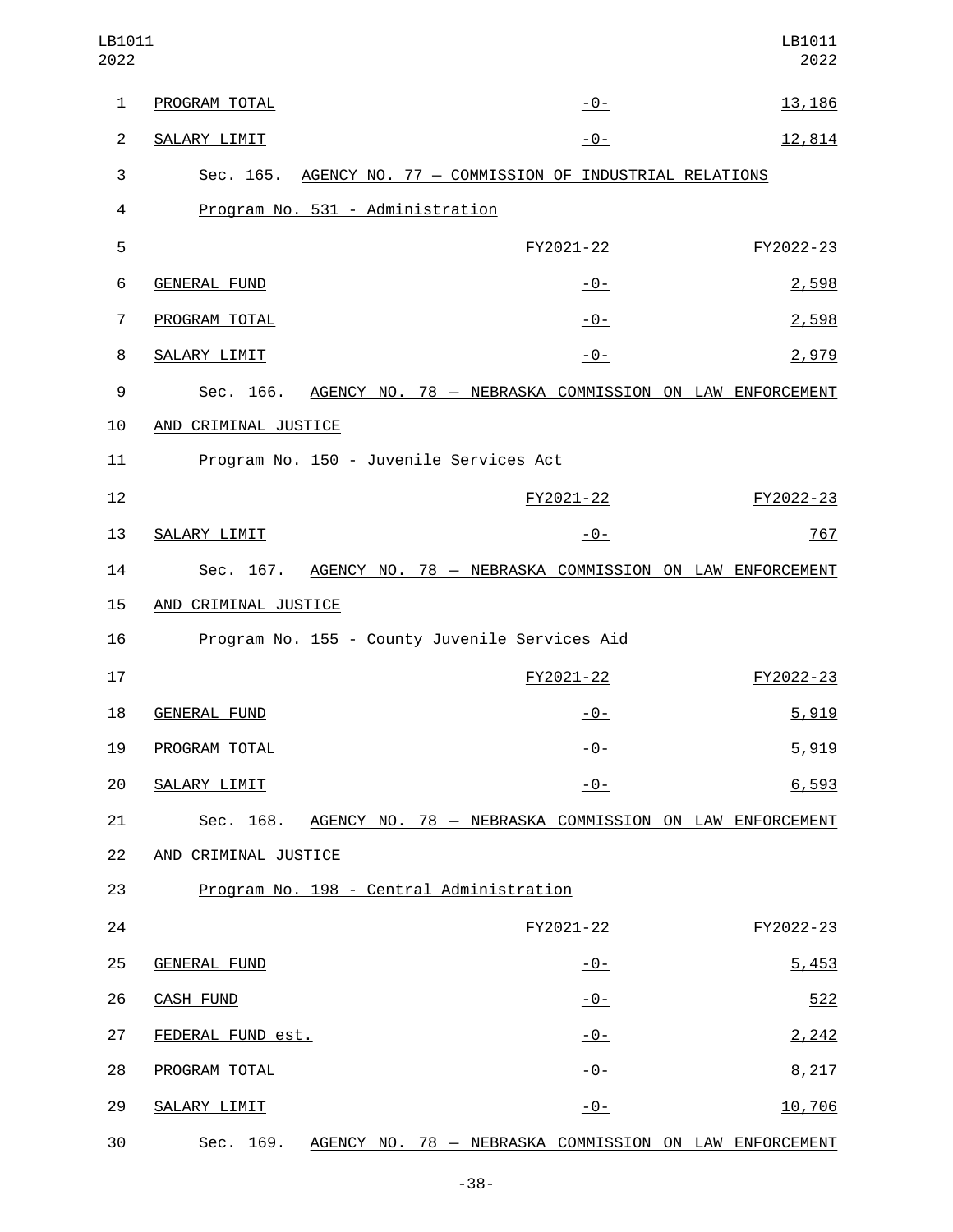| $\mathbf{1}$   | AND CRIMINAL JUSTICE |                                                                  |                 |
|----------------|----------------------|------------------------------------------------------------------|-----------------|
| $\overline{c}$ |                      | Program No. 199 - Nebraska Law Enforcement Training Center       |                 |
| 3              |                      | FY2021-22                                                        | FY2022-23       |
| 4              | GENERAL FUND         | <u> - 0 - </u>                                                   | 4,410           |
| 5              | <b>CASH FUND</b>     | $-0-$                                                            | 6,098           |
| 6              | PROGRAM TOTAL        | $-0-$                                                            | 10,508          |
| 7              | SALARY LIMIT         | $-0-$                                                            | 15,887          |
| 8              | Sec. 170.            | AGENCY NO. 78 - NEBRASKA COMMISSION ON LAW ENFORCEMENT           |                 |
| 9              | AND CRIMINAL JUSTICE |                                                                  |                 |
| 10             |                      | Program No. 201 - Victim-Witness Assistance                      |                 |
| 11             |                      | FY2021-22                                                        | FY2022-23       |
| 12             | <b>GENERAL FUND</b>  | $-0-$                                                            | 20              |
| 13             | FEDERAL FUND est.    | $-0-$                                                            | 6,753           |
| 14             | PROGRAM TOTAL        | $-0-$                                                            | 6,773           |
| 15             | SALARY LIMIT         | $-0-$                                                            | 9,885           |
| 16             | Sec. 171.            | AGENCY NO. 78 - NEBRASKA COMMISSION ON LAW ENFORCEMENT           |                 |
| 17             | AND CRIMINAL JUSTICE |                                                                  |                 |
| 18             |                      | Program No. 203 - Jail Standards Board                           |                 |
| 19             |                      | FY2021-22                                                        | FY2022-23       |
| 20             |                      |                                                                  |                 |
| 21             | <b>GENERAL FUND</b>  | <u> - 0 - </u>                                                   | 3,305           |
|                | PROGRAM TOTAL        | $-0-$                                                            | 3,305           |
| 22             | SALARY LIMIT         | $-0-$                                                            | 4,048           |
| 23             |                      | Sec. 172. AGENCY NO. 78 - NEBRASKA COMMISSION ON LAW ENFORCEMENT |                 |
| 24             | AND CRIMINAL JUSTICE |                                                                  |                 |
| 25             |                      | Program No. 204 - Office of Violence Prevention                  |                 |
| 26             |                      | FY2021-22                                                        | FY2022-23       |
| 27             | <b>GENERAL FUND</b>  | $-0-$                                                            | $\underline{6}$ |
| 28             | PROGRAM TOTAL        | $-0-$                                                            | $\underline{6}$ |
| 29             | <b>SALARY LIMIT</b>  | $-0-$                                                            | 584             |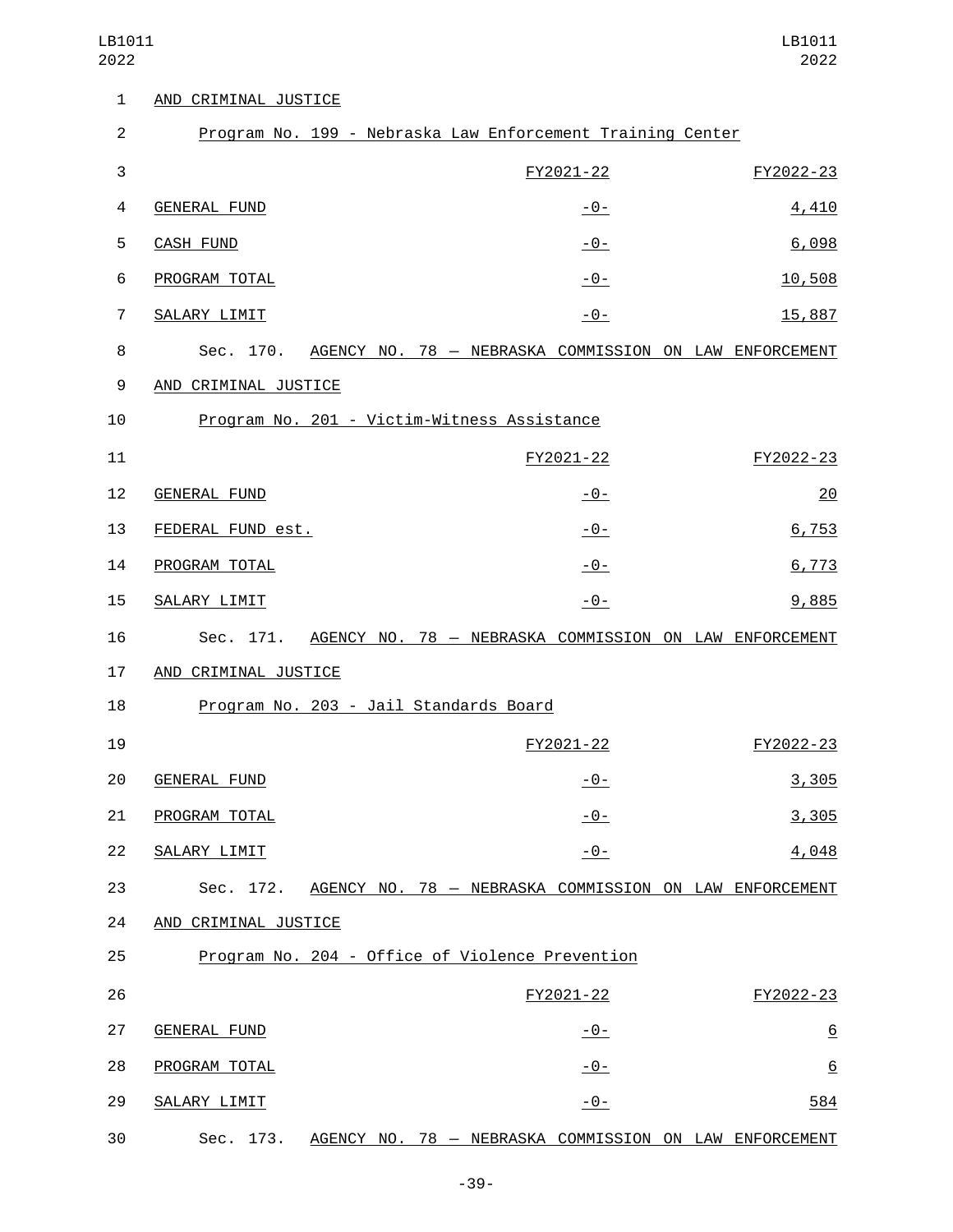| 1              | AND CRIMINAL JUSTICE                                             |               |           |
|----------------|------------------------------------------------------------------|---------------|-----------|
| $\overline{c}$ | Program No. 215 - Criminal Justice Information System            |               |           |
| 3              |                                                                  | FY2021-22     | FY2022-23 |
| 4              | <b>GENERAL FUND</b>                                              | <u>- 0 - </u> | 2,181     |
| 5              | FEDERAL FUND est.                                                | $-0-$         | 348       |
| 6              | PROGRAM TOTAL                                                    | $-0-$         | 2,529     |
| 7              | SALARY LIMIT                                                     | $-0-$         | 3,576     |
| 8              | Sec. 174. AGENCY NO. 78 - NEBRASKA COMMISSION ON LAW ENFORCEMENT |               |           |
| 9              | AND CRIMINAL JUSTICE                                             |               |           |
| 10             | Program No. 220 - Community Corrections Division                 |               |           |
| 11             |                                                                  | FY2021-22     | FY2022-23 |
| 12             | <b>GENERAL FUND</b>                                              | $-0-$         | 258       |
| 13             | <b>CASH FUND</b>                                                 | $-0-$         | 802       |
| 14             | PROGRAM TOTAL                                                    | $-0-$         | 1,060     |
| 15             | SALARY LIMIT                                                     | $-0-$         | 2,004     |
| 16             | Sec. 175. AGENCY NO. 81 - COMMISSION FOR THE BLIND AND VISUALLY  |               |           |
| 17             | <b>IMPAIRED</b>                                                  |               |           |
| 18             | Program No. 357 - Blind and Visually Impaired                    |               |           |
| 19             |                                                                  | FY2021-22     | FY2022-23 |
| 20             | <b>GENERAL FUND</b>                                              | $-0-$         | 3,479     |
| 21             | FEDERAL FUND est.                                                | $-0-$         | 14,051    |
| 22             | PROGRAM TOTAL                                                    | $-0-$         | 17,530    |
| 23             | SALARY LIMIT                                                     | $-0-$         | 33,055    |
| 24             | Sec. 176. AGENCY NO. 82 - COMMISSION FOR THE DEAF AND HARD OF    |               |           |
| 25             | <b>HEARING</b>                                                   |               |           |
| 26             | Program No. 578 - Deaf and Hard of Hearing                       |               |           |
| 27             |                                                                  | FY2021-22     | FY2022-23 |
| 28             | <b>GENERAL FUND</b>                                              | $-0-$         | 9,139     |
| 29             | PROGRAM TOTAL                                                    | $-0-$         | 9,139     |
|                |                                                                  | $-0-$         | 12,566    |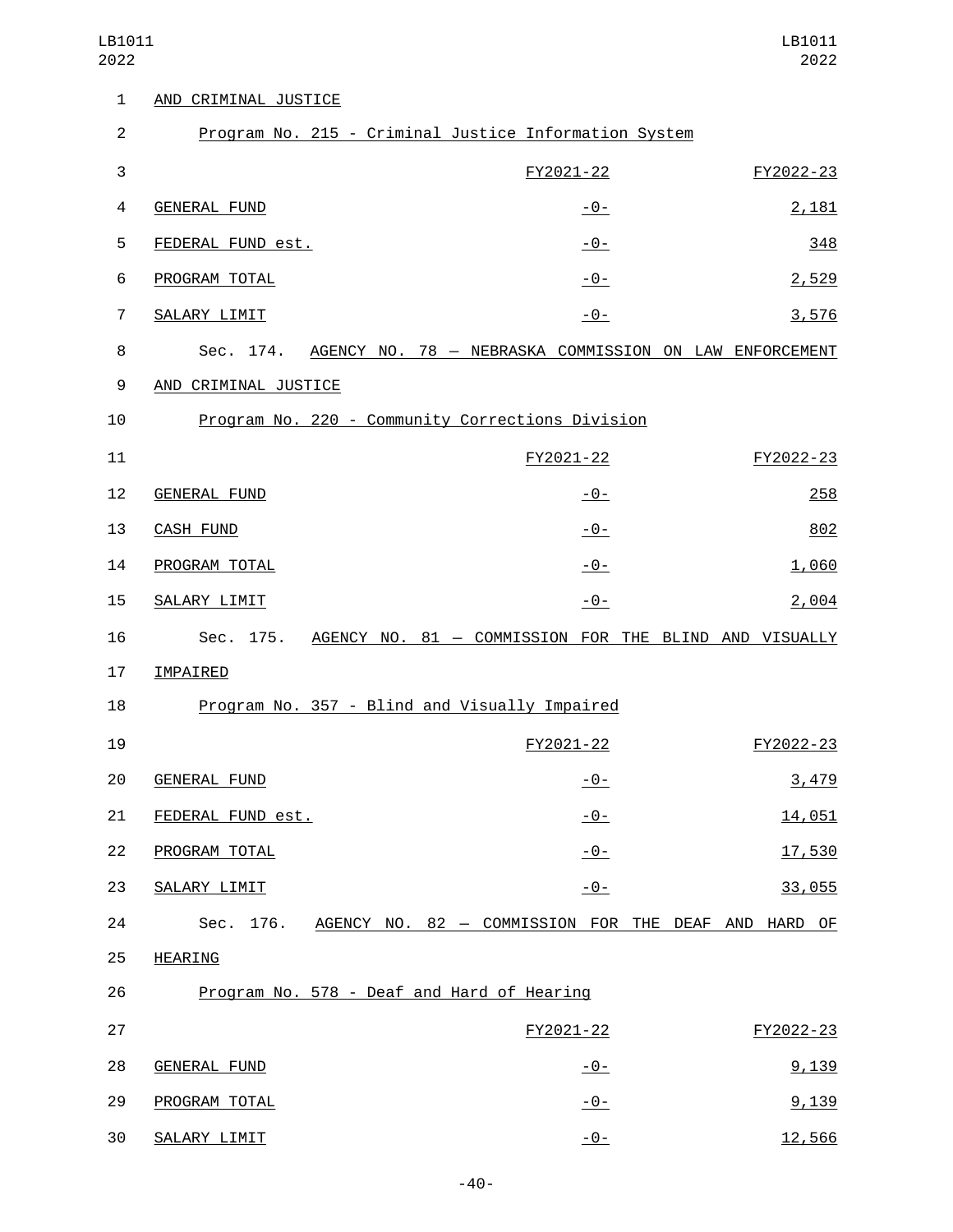| LB1011<br>2022 |                                         |                                                                    | LB1011<br>2022 |
|----------------|-----------------------------------------|--------------------------------------------------------------------|----------------|
| 1              |                                         | Sec. 177. AGENCY NO. 84 - DEPARTMENT OF ENVIRONMENT AND ENERGY     |                |
| $\overline{2}$ |                                         | Program No. 106 - Energy Office Administration                     |                |
| 3              |                                         | FY2021-22                                                          | FY2022-23      |
| 4              | <b>CASH FUND</b>                        | <u> - 0 - </u>                                                     | 993            |
| 5              | FEDERAL FUND est.                       | $-0-$                                                              | 6, 279         |
| 6              | PROGRAM TOTAL                           | $-0-$                                                              | 7,272          |
| $\overline{7}$ | SALARY LIMIT                            | $-0-$                                                              | 13,382         |
| 8              |                                         | Sec. 178. AGENCY NO. 84 - DEPARTMENT OF ENVIRONMENT AND ENERGY     |                |
| 9              | Program No. 513 - Environmental Quality |                                                                    |                |
| 10             |                                         | FY2021-22                                                          | FY2022-23      |
| 11             | GENERAL FUND                            | <u> - 0 - </u>                                                     | 35, 337        |
| 12             | <b>CASH FUND</b>                        | $-0-$                                                              | 59,219         |
| 13             | FEDERAL FUND est.                       | $-0-$                                                              | 85,504         |
| 14             | PROGRAM TOTAL                           | $-0-$                                                              | 180,060        |
| 15             | SALARY LIMIT                            | $-0-$                                                              | 225,610        |
| 16             |                                         | Sec. 179. AGENCY NO. 85 - PUBLIC EMPLOYEES RETIREMENT BOARD        |                |
| 17             |                                         | Program No. 41 - Administration of Retirement Systems and Deferred |                |
| 18             | Compensation                            |                                                                    |                |
| 19             |                                         | FY2021-22                                                          | FY2022-23      |
| 20             | CASH FUND                               | <u>-0-</u>                                                         | 30,396         |
| 21             | PROGRAM TOTAL                           | $-0-$                                                              | 30,396         |
| 22             | SALARY LIMIT                            | $-0-$                                                              | 44,464         |
| 23             |                                         | Sec. 180. AGENCY NO. 86 - DRY BEAN COMMISSION                      |                |
| 24             | Program No. 137 - Dry Bean Commission   |                                                                    |                |
| 25             |                                         | FY2021-22                                                          | FY2022-23      |
| 26             | <b>CASH FUND</b>                        | $-0-$                                                              | <u>1,092</u>   |
| 27             | PROGRAM TOTAL                           | $-0-$                                                              | 1,092          |
| 28             | SALARY LIMIT                            | $-0-$                                                              | 1,154          |
| 29             |                                         | Sec. 181. AGENCY NO. 87 - NEBRASKA ACCOUNTABILITY AND DISCLOSURE   |                |
| 30             | COMMISSION                              |                                                                    |                |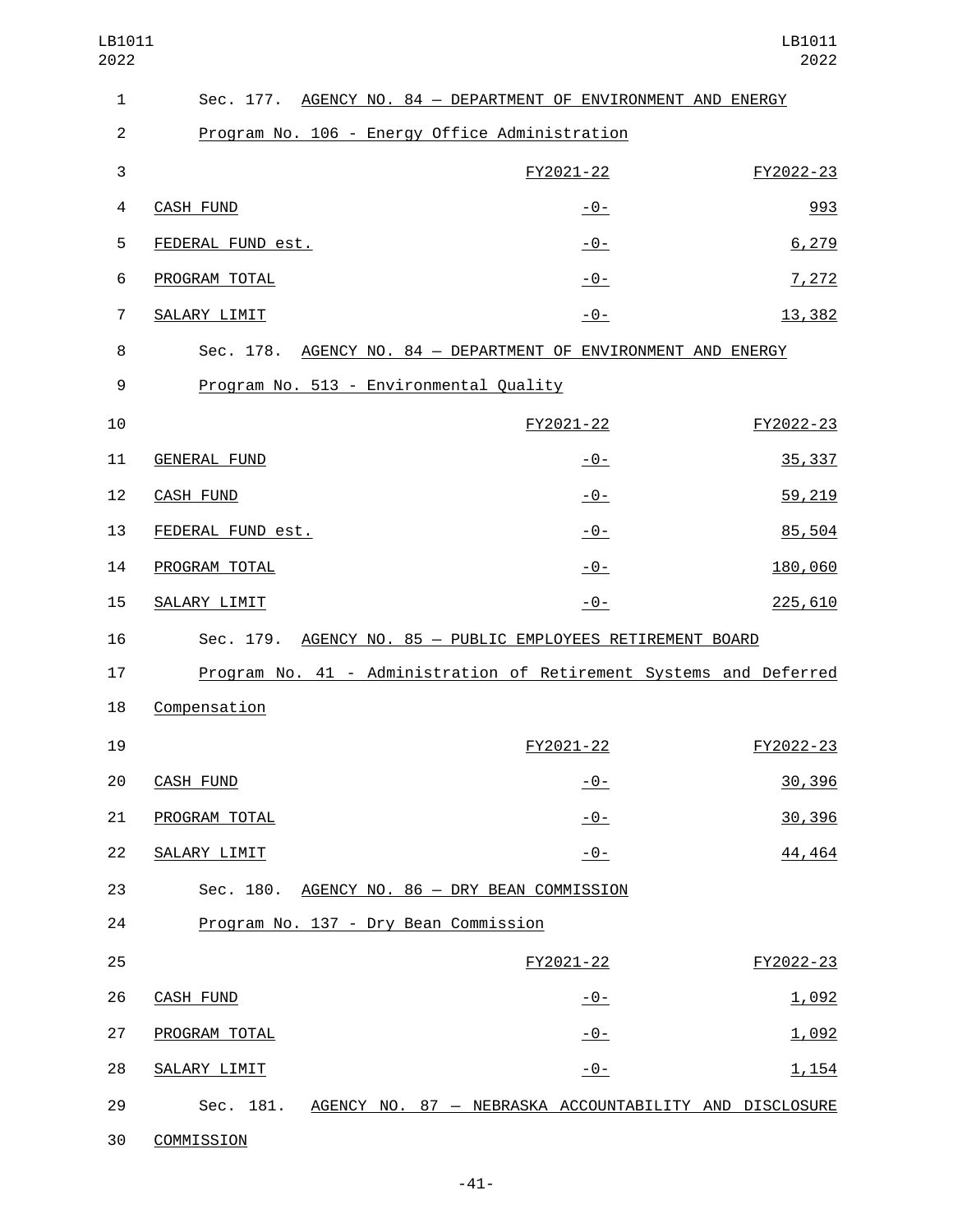| LB1011<br>2022   |                                                                      |               | LB1011<br>2022 |
|------------------|----------------------------------------------------------------------|---------------|----------------|
| $\mathbf{1}$     | Program No. 94 - Nebraska Political Accountability                   |               |                |
| $\overline{c}$   |                                                                      | FY2021-22     | FY2022-23      |
| 3                | <b>GENERAL FUND</b>                                                  | $-0-$         | 7,945          |
| 4                | PROGRAM TOTAL                                                        | $-0-$         | 7,945          |
| 5                | SALARY LIMIT                                                         | $-0-$         | 9,419          |
| 6                | Sec. 182. AGENCY NO. 88 - CORN DEVELOPMENT, UTILIZATION, AND         |               |                |
| $\overline{7}$   | MARKETING BOARD                                                      |               |                |
| 8                | Program No. 384 - Corn Development, Utilization, and Marketing Board |               |                |
| $\boldsymbol{9}$ |                                                                      | FY2021-22     | FY2022-23      |
| 10               | <b>CASH FUND</b>                                                     | $-0-$         | 8,113          |
| 11               | PROGRAM TOTAL                                                        | $-0-$         | 8,113          |
| 12               | SALARY LIMIT                                                         | $-0-$         | 8,799          |
| 13               | Sec. 183. AGENCY NO. 91 - NEBRASKA TOURISM COMMISSION                |               |                |
| 14               | Program No. 618 - Tourism Promotion                                  |               |                |
| 15               |                                                                      | FY2021-22     | FY2022-23      |
| 16               | <b>CASH FUND</b>                                                     | $-0-$         | 10,955         |
| 17               | PROGRAM TOTAL                                                        | $-0-$         | 10,955         |
| 18               | SALARY LIMIT                                                         | $-0-$         | 12,694         |
| 19               | Sec. 184. AGENCY NO. 92 - GRAIN SORGHUM DEVELOPMENT, UTILIZATION,    |               |                |
| 20               | AND MARKETING BOARD                                                  |               |                |
| 21               | Program No. 406 - Grain Sorghum Development                          |               |                |
| 22               |                                                                      | FY2021-22     | FY2022-23      |
| 23               | <b>CASH FUND</b>                                                     | <u>- 0 - </u> | 1,383          |
| 24               | PROGRAM TOTAL                                                        | $-0-$         | 1,383          |
| 25               | SALARY LIMIT                                                         | $-0-$         | 1,201          |
| 26               | Sec. 185. AGENCY NO. 93 - TAX EQUALIZATION AND REVIEW COMMISSION     |               |                |
| 27               | Program No. 115 - Operations                                         |               |                |
| 28               |                                                                      | FY2021-22     | FY2022-23      |
| 29               | <b>GENERAL FUND</b>                                                  | <u>- 0 - </u> | 10,220         |
| 30               | PROGRAM TOTAL                                                        | $-0-$         | 10,220         |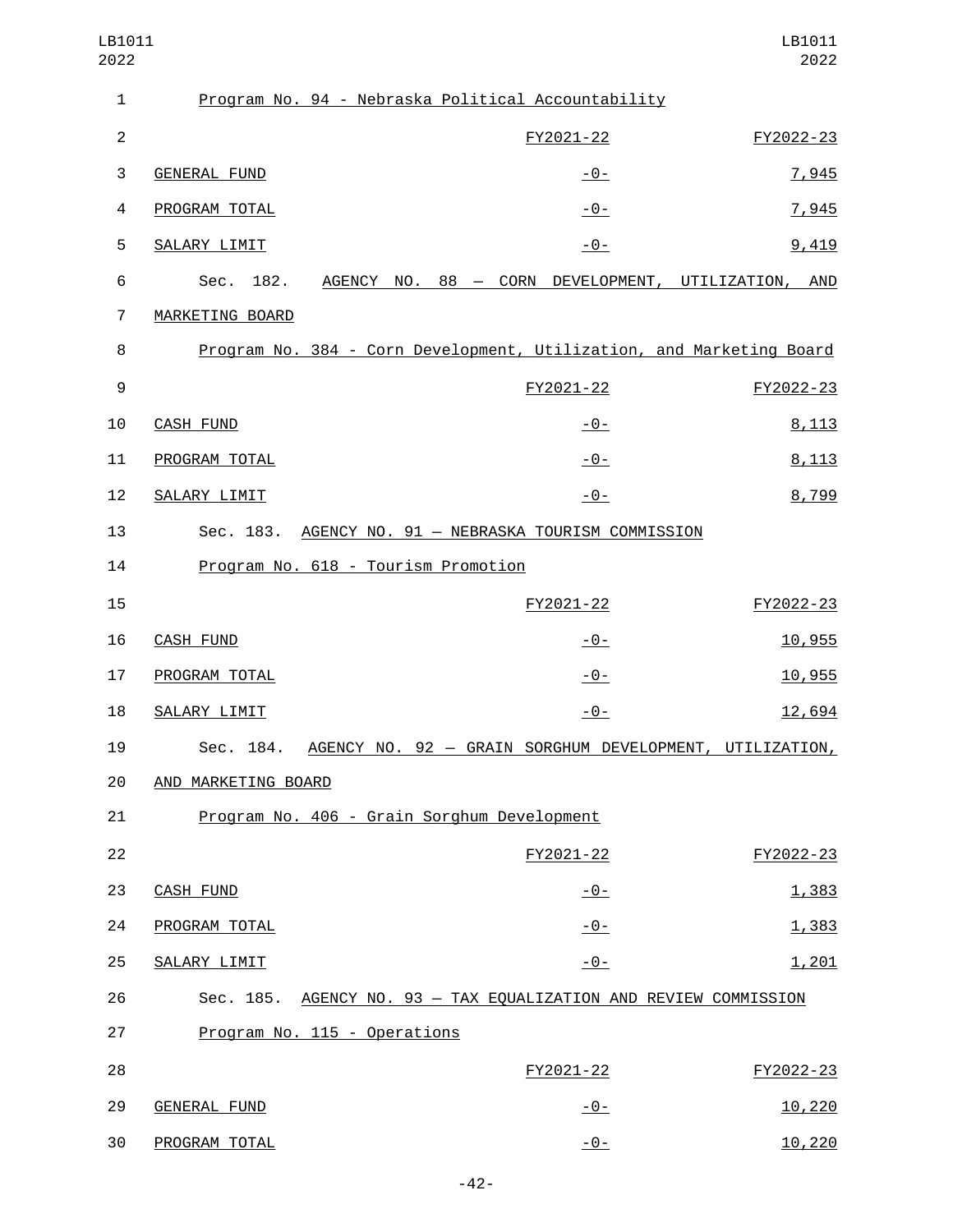| LB1011<br>2022 |                                                                              |                             | LB1011<br>2022 |
|----------------|------------------------------------------------------------------------------|-----------------------------|----------------|
| 1              | SALARY LIMIT                                                                 | $-0-$                       | 12, 182        |
| 2              | Sec. 186. AGENCY NO. 94 - COMMISSION ON PUBLIC ADVOCACY                      |                             |                |
| 3              | Program No. 425 - Operations                                                 |                             |                |
| 4              |                                                                              | FY2021-22                   | FY2022-23      |
| 5              | <b>CASH FUND</b>                                                             | <u> - 0 - </u>              | 17,840         |
| 6              | PROGRAM TOTAL                                                                | $-0-$                       | 17,840         |
| $\overline{7}$ | SALARY LIMIT                                                                 | $-0-$                       | 18, 197        |
| 8              | Sec. 187. Laws 2021, LB380, section 48, is amended to read:                  |                             |                |
| 9              | Sec. 48. AGENCY NO. 13 - STATE DEPARTMENT OF EDUCATION                       |                             |                |
| 10             | Program No. 158 - Education Aid                                              |                             |                |
| 11             |                                                                              | FY2021-22                   | FY2022-23      |
| 12             | <b>GENERAL FUND</b>                                                          | <u>1, 279, 814, 262</u>     | 1,287,669,863  |
| 13             | <b>CASH FUND</b>                                                             | 3,790,938                   | 3,790,938      |
| 14             | FEDERAL FUND est.                                                            | 592, 183, 782               | 401, 155, 053  |
| 15             | PROGRAM TOTAL                                                                | 1,875,788,982               | 1,692,615,854  |
| 16             | GENERAL FUND                                                                 | <del>1, 279, 951, 733</del> | 1,306,509,822  |
| 17             | CASH FUND                                                                    | 50, 762, 299                | 30, 762, 299   |
| 18             | FEDERAL FUND est.                                                            | 545, 212, 421               | 374, 183, 692  |
| 19             | PROGRAM TOTAL                                                                | 1,875,926,453               | 1,711,455,813  |
| 20             | There is included in the appropriation to this program for FY2021-22         |                             |                |
| 21             | \$1,279,814,262 \$1,279,951,733 General Funds, \$3,790,938 \$50,762,299 Cash |                             |                |
| 22             | Funds, and \$592,183,782 \$545,212,421 Federal Funds estimate for state      |                             |                |
| 23             | aid, which shall only be used for such purpose. There is included in the     |                             |                |
| 24             | appropriation to this program for FY2022-23 \$1,287,669,863 \$1,306,509,822  |                             |                |
| 25             | General Funds, \$3,790,938 \$30,762,299 Cash Funds, and \$401,155,053        |                             |                |
| 26             | \$374,183,692 Federal Funds estimate for state aid, which shall only be      |                             |                |
| 27             | used for such purpose.                                                       |                             |                |

28 There is included in the amount shown for FY2021-22 \$1,014,778,305 29 \$1,014,915,776 General Funds which are hereby appropriated to the Tax 30 Equity and Educational Opportunities Fund, which fund is hereby

-43-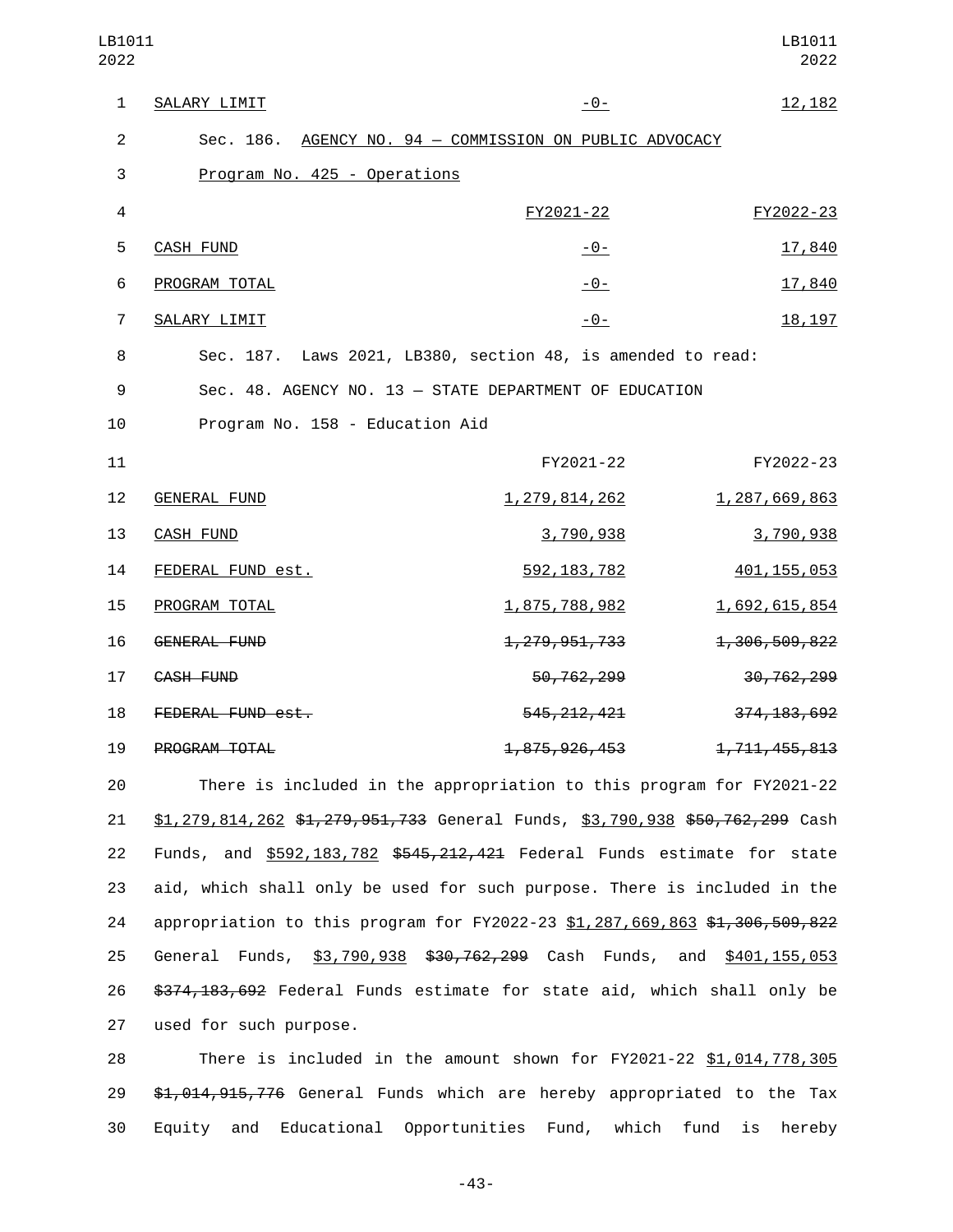appropriated to provide state aid to public school districts pursuant to the Tax Equity and Educational Opportunities Support Act. There is 3 included in the amount shown for FY2022-23 \$1,020,300,000 \$1,039,139,959 General Funds which are hereby appropriated to the Tax Equity and Educational Opportunities Fund, which fund is hereby appropriated to provide state aid to public school districts pursuant to the Tax Equity 7 and Educational Opportunities Support Act.

 There is included in the amount shown for this program \$233,390,568 General Funds provided as state aid for FY2021-22 for special education reimbursement. There is included in the amount shown for this program \$235,724,474 General Funds provided as state aid for FY2022-23 for 12 special education reimbursement.

 There is included in the amount shown for this program \$1,465,500 General Funds provided as state aid for FY2021-22 and \$1,465,500 General Funds provided as state aid for FY2022-23 to carry out the provisions of 16 subsection (2) of section 79-734.

 There is included in the amount shown for this program \$10,161,395 General Funds provided as state aid for FY2021-22 and \$10,161,395 General Funds provided as state aid for FY2022-23 for core services for 20 educational service units.

 There is included in the amount shown for this program \$3,170,927 General Funds provided as state aid for FY2021-22 and \$3,170,927 General Funds provided as state aid for FY2022-23 for technology infrastructure 24 for educational service units.

 There is included in the amount shown for this program \$281,654 General Funds provided as state aid for FY2021-22 and \$281,654 General Funds provided as state aid for FY2022-23 for distance education aid to 28 educational service units.

 There is included in the amount shown for this program \$617,898 General Funds provided as state aid for FY2021-22 and \$617,898 General Funds provided as state aid for FY2022-23 for the school breakfast

-44-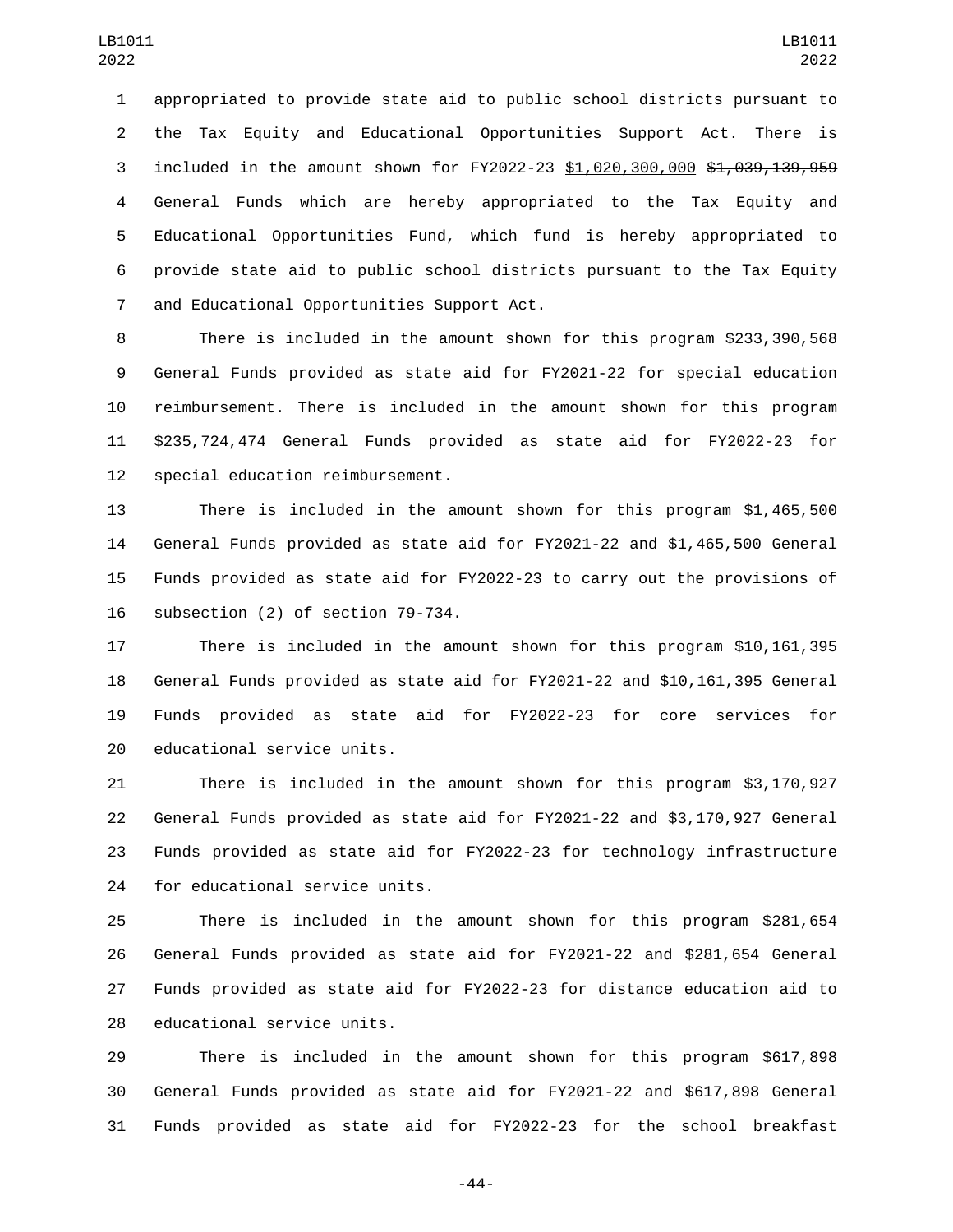1 program.

 There is included in the amount shown for this program \$392,032 General Funds provided as state aid for FY2021-22 and \$392,032 General Funds provided as state aid for FY2022-23 for the school lunch program.

 There is included in the amount shown for this program \$90,000 General Funds provided as state aid for FY2021-22 and \$90,000 General Funds provided as state aid for FY2022-23 for the Summer Food Service 8 Program.

 There is included in the amount shown for this program \$214,664 General Funds provided as state aid for FY2021-22 and \$214,664 General Funds provided as state aid for FY2022-23 for adult basic education 12 programs.

 There is included in the amount shown for this program \$750,000 General Funds provided as state aid for FY2021-22 and \$750,000 General Funds provided as state aid for FY2022-23 for aid to institutions 16 offering high school equivalency programs.

 There is included in the amount shown for this program \$3,619,357 General Funds provided as state aid for FY2021-22 and \$3,619,357 General Funds provided as state aid for FY2022-23 for early childhood education 20 projects.

 There is included in the amount shown for this program \$7,500,000 General Funds provided as state aid for FY2021-22 and \$7,500,000 General Funds provided as state aid for FY2022-23 for the Early Childhood Education Grant Program for at-risk children from birth to age three. It is the intent of the Legislature that a maximum of five percent of General Funds appropriated each fiscal year for the Early Childhood Education Grant Program for at-risk children from birth to age three may 28 be used for evaluation and technical assistance.

 There is included in the amount shown for this program \$100,000 General Funds provided as state aid for FY2021-22 and \$100,000 General Funds provided as state aid for FY2022-23 for scholarships for early

-45-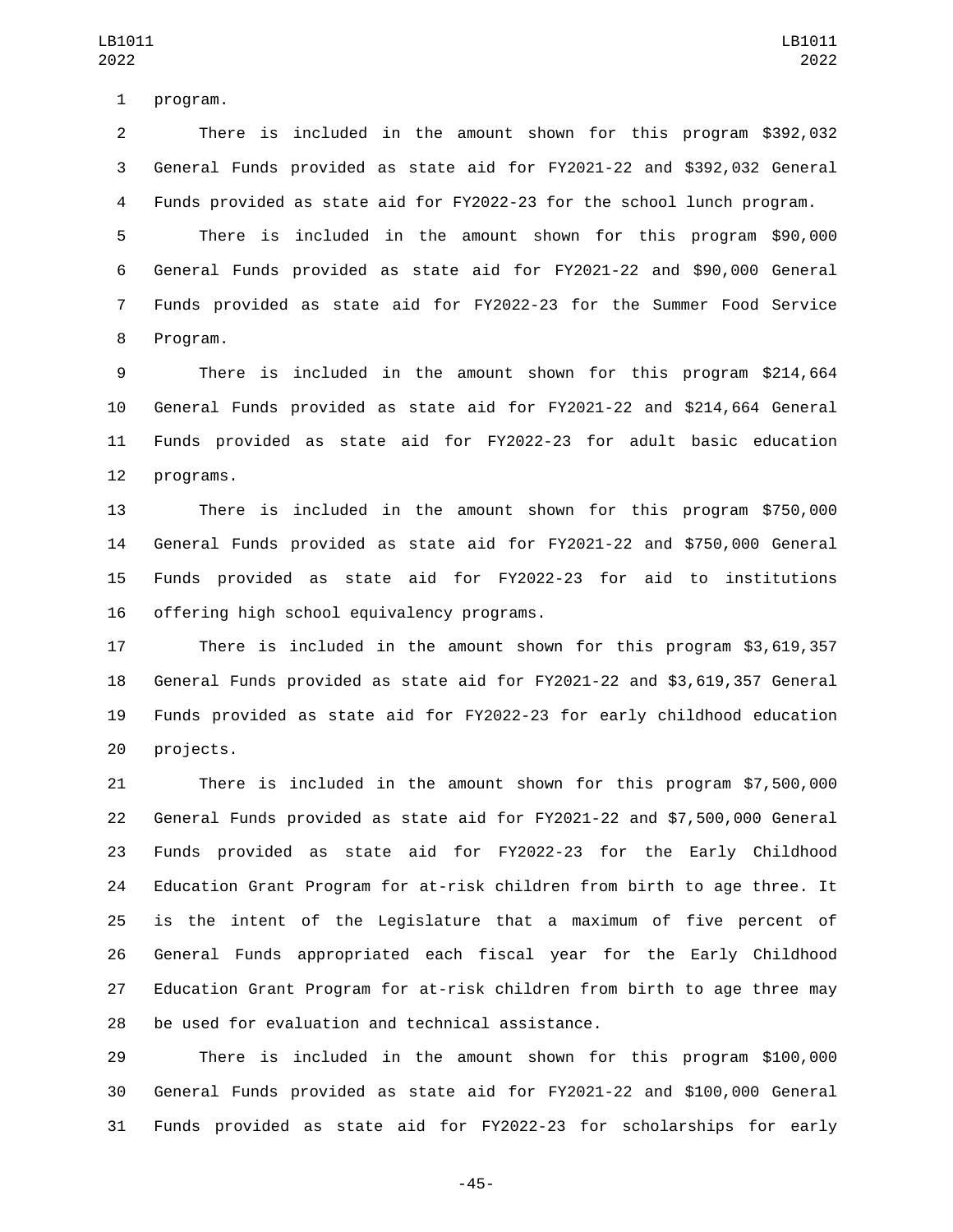1 childhood education providers.

 There is included in the amount shown for this program \$69,000 General Funds provided as state aid for FY2021-22 and \$69,000 General Funds provided as state aid for FY2022-23 for incentive bonuses for providers of child care and early childhood education programs.

 There is included in the amount shown for this program \$400,000 General Funds provided as state aid for FY2021-22 and \$400,000 General Funds provided as state aid for FY2022-23 for the Nurturing Healthy 9 Behaviors program.

 There is included in the amount shown for this program \$470,000 General Funds provided as state aid for FY2021-22 and \$470,000 General Funds provided as state aid for FY2022-23 for learning community aid.

 There is included in the amount shown for this program \$2,342,962 General Funds provided as state aid for FY2021-22 and \$2,342,962 General Funds provided as state aid for FY2022-23 for programs for learners with 16 high ability.

 Sec. 188. Laws 2021, LB380, section 81, is amended to read: Sec. 81. AGENCY NO. 22 — DEPARTMENT OF INSURANCE

Program No. 69 - Enforcement of Standards - Insurance

| 20 |                   | FY2021-22               | FY2022-23               |
|----|-------------------|-------------------------|-------------------------|
| 21 | <b>CASH FUND</b>  | 12, 207, 676            | 11,709,323              |
| 22 | FEDERAL FUND est. | 1,806,700               | <u>1,719,619</u>        |
| 23 | PROGRAM TOTAL     | <u>14,014,376</u>       | 13, 428, 942            |
| 24 | CASH FUND         | <del>12, 486, 497</del> | <del>11, 811, 991</del> |
| 25 | FEDERAL FUND est. | <del>1, 527, 879</del>  | <del>1, 529, 336</del>  |
| 26 | PROGRAM TOTAL     | <del>14,014,376</del>   | <del>13, 341, 327</del> |
| 27 | SALARY LIMIT      | 8,311,163               | 8, 441, 814             |

 There is included in the appropriation to this program for FY2021-22 \$664,722 Federal Funds estimate for state aid, which shall only be used for this purpose. There is included in the appropriation to this program for FY2022-23 \$664,722 Federal Funds estimate for state aid, which shall

-46-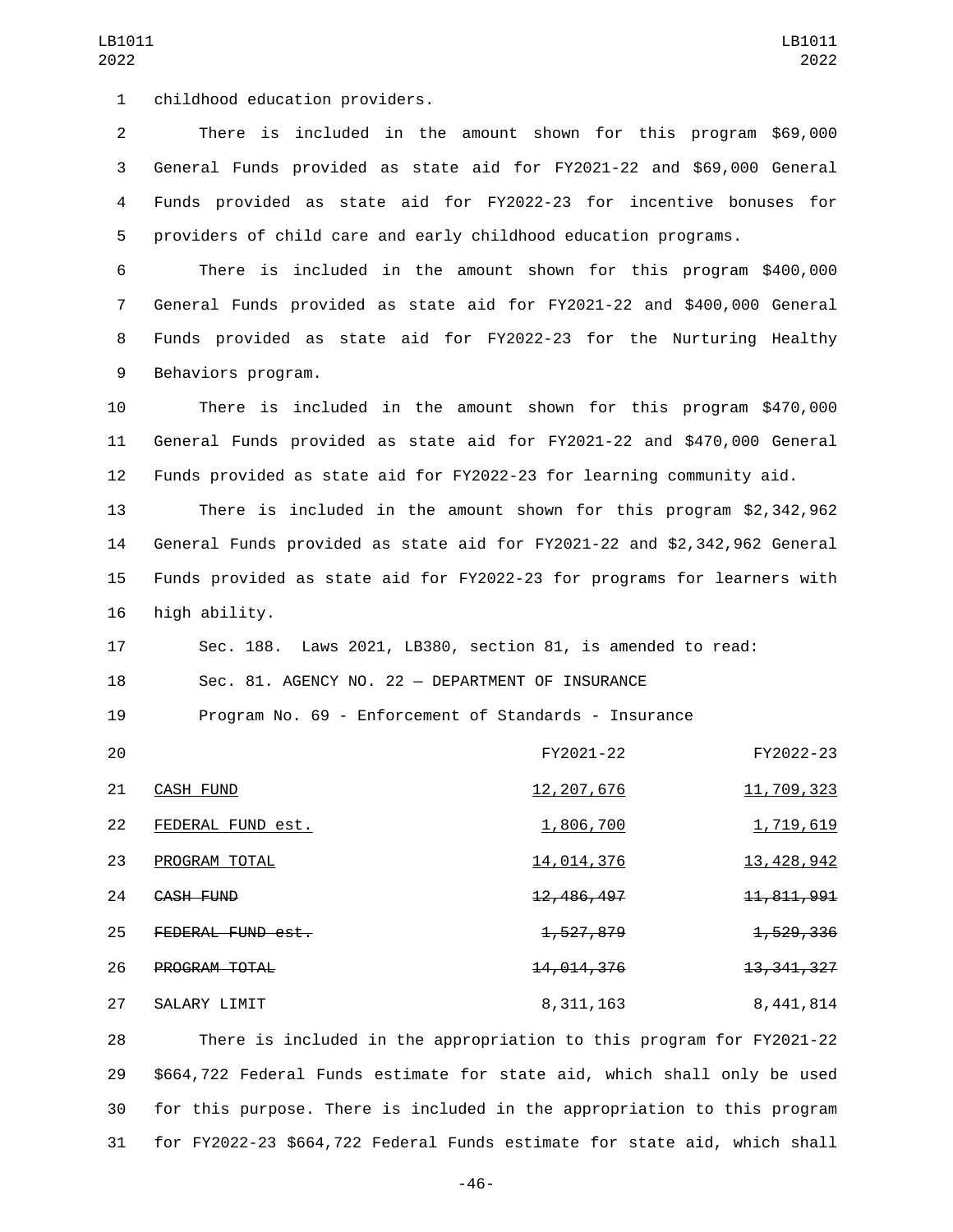| LB1011<br>2022 | LB1011<br>2022                                                                     |
|----------------|------------------------------------------------------------------------------------|
| 1              | only be used for this purpose.                                                     |
| $\overline{2}$ | Sec. 189. Laws 2021, LB380, section 96, is amended to read:                        |
| 3              | Sec. 96. AGENCY NO. 25 - DEPARTMENT OF HEALTH AND HUMAN SERVICES                   |
| 4              | Program No. 348 - Medical Assistance                                               |
| 5              | FY2021-22<br>FY2022-23                                                             |
| 6              | 899, 933, 133<br>951, 835, 510<br><b>GENERAL FUND</b>                              |
| $\overline{7}$ | <b>CASH FUND</b><br>63,665,261<br>42, 117, 244                                     |
| 8              | FEDERAL FUND est.<br>2,068,509,419<br>2,169,584,615                                |
| 9              | PROGRAM TOTAL<br>3,032,107,813<br>3, 163, 537, 369                                 |
| 10             | CASH FUND<br>42, 109, 354<br>42, 117, 244                                          |
| 11             | 1,871,333,807<br>FEDERAL FUND est.<br><del>1,793,045,470</del>                     |
| 12             | PROGRAM TOTAL<br><del>2,735,087,957</del><br>2,865,286,561                         |
| 13             | of Administrative Services shall<br>monitor<br>The<br>Department<br>the            |
| 14             | appropriations and expenditures for this program according<br>the<br>to            |
| 15             | following program classification:                                                  |
| 16             | No. 348 - Medical Assistance                                                       |
| 17             | No. 349 - Medicaid Expansion Aid                                                   |
| 18             | There is included in the appropriation to this program for FY2021-22               |
| 19             | \$899,933,133 General Funds, \$63,665,261 \$4 <del>2,109,354</del> Cash Funds, and |
| 20             | \$2,068,509,419 \$1,793,045,470 Federal Funds estimate for state aid, which        |
| 21             | shall only be used for such purpose. There is included in the                      |
| 22             | appropriation to this program for FY2022-23 \$951,835,510 General Funds,           |
| 23             | \$42,117,244 Cash Funds, and \$2,169,584,615 \$1,871,333,807 Federal Funds         |
| 24             | estimate for state aid, which shall only be used for such purpose.                 |
| 25             | There is included in the amount shown as aid for this program for                  |
| 26             | FY2021-22 \$21,555,907 Cash Funds from the Medicaid Managed Care Excess            |
| 27             | Profit Fund for Medical Assistance.                                                |

 There is included in the amount shown as aid for this program for FY2021-22 \$450,000 Cash Funds from the Nebraska Health Care Cash Fund for a state plan amendment covering tobacco-use cessation in compliance with Title XIX of the federal Social Security Act. There is included in the

-47-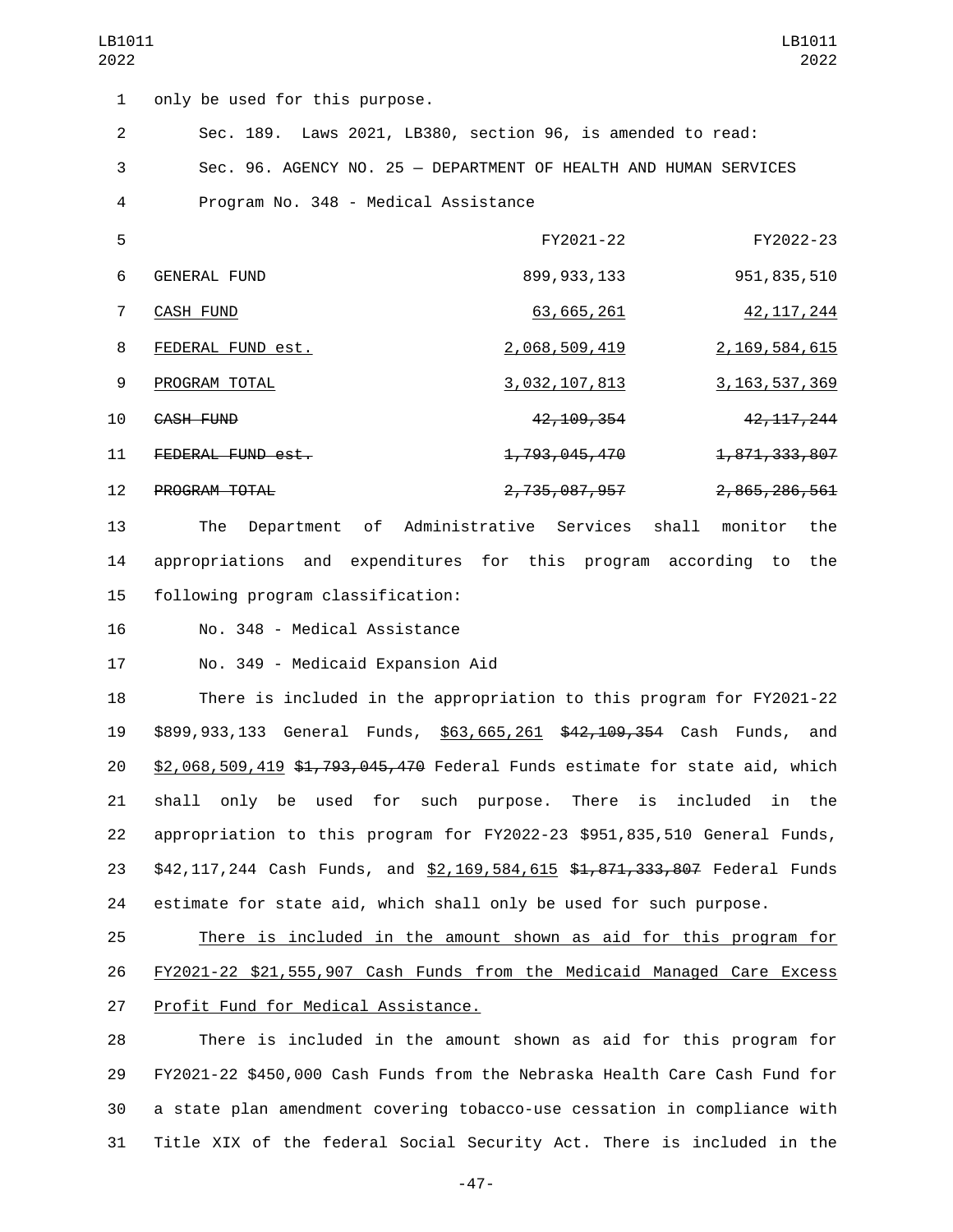amount shown as aid for this program for FY2022-23 \$450,000 Cash Funds from the Nebraska Health Care Cash Fund for a state plan amendment covering tobacco-use cessation in compliance with Title XIX of the federal Social Security Act. The smoking cessation funding for FY2021-22 and FY2022-23 is for the costs of tobacco-use cessation counseling and tobacco-use cessation pharmaceuticals approved by the federal Food and 7 Drug Administration for such purpose.

 It is the intent of the Legislature that phased-down state contributions to the federal government as defined and required by the federal Medicare Prescription Drug, Improvement, and Modernization Act of 2003 may be made from appropriations to this program.

 The chief executive officer of the Department of Health and Human Services may certify to the budget administrator of the budget division of the Department of Administrative Services FY2021-22 and FY2022-23 unexpended appropriation balances for Medical Assistance, Program No. 348, available to transfer to Developmental Disability Aid, Program No. 424, to be used only to maintain individuals with an intellectual or developmental disability in a medicaid program that best serves their needs at a cost that does not exceed the cost of services provided in an institution. The budget administrator of the budget division of the Department of Administrative Services shall administratively transfer during FY2021-22 and FY2022-23 available appropriations as certified by the chief executive officer of the Department of Health and Human Services from Medical Assistance, Program No. 348, to Developmental 25 Disability Aid, Program No. 424.

 It is the intent of the Legislature that the Department of Health and Human Services shall provide monthly status reports electronically to the Clerk of the Legislature and the Legislative Fiscal Analyst on Medicaid Expansion. The department shall include in the report information on policy decisions on services, community engagement, 31 wellness requirements, and rate setting.

-48-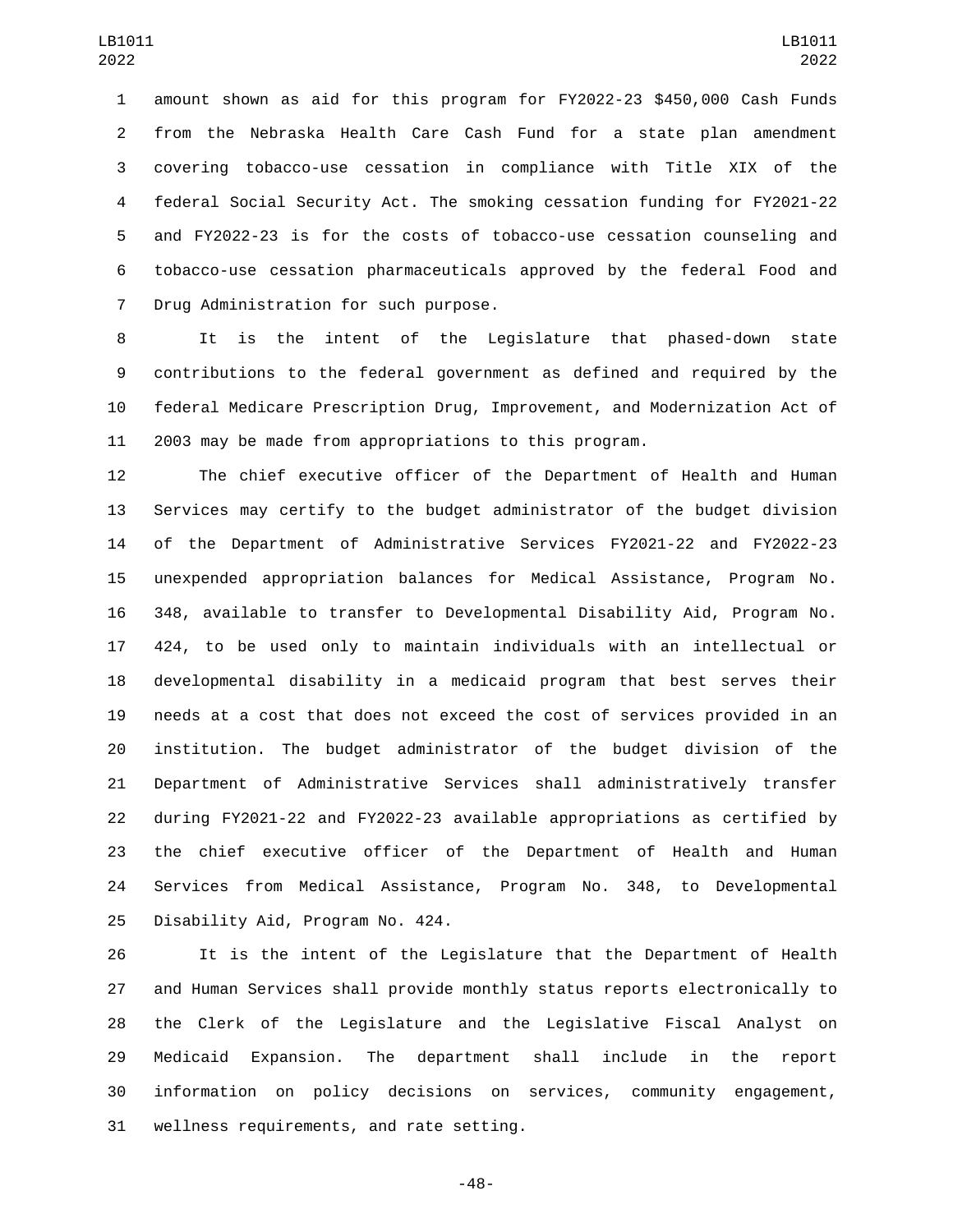It is the intent of the Legislature that the total amount appropriated for medicaid nursing facility rates for Program No. 348, specified as \$363,073,810 for FY2021-22 (\$154,415,291 General Funds and \$208,658,519 Federal Funds) and \$375,781,394 for FY2022-23 (\$158,579,748 General Funds and \$217,201,646 Federal Funds), shall be used in the medicaid nursing facility rate calculation for Program No. 348, including 7 the calculation of the annual inflation factor.

 The total amount appropriated for medicaid nursing facility rates for Program No. 348 includes amounts for rate enhancement and any other purpose related to medicaid nursing facility services.

 The Department of Health and Human Services shall file a report with the Legislative Fiscal Office and the Clerk of the Legislature no later than August 1, 2021, on how the inflation factor was calculated for FY2021-22 rates and no later than August 1, 2022, on how the inflation 15 factor was calculated for FY2022-23.

 The Department of Health and Human Services shall file a report electronically with the Legislative Fiscal Analyst and the Clerk of the Legislature between December 15 and December 31 of each year of the biennium, identifying the amount of any unspent remaining appropriation from the prior fiscal year's appropriations earmarked for nursing facility payments. The report shall include an identification of 22 encumbrances and retroactive payments.

 The unexpended General Fund appropriation balance existing on June 24 30, 2021, is hereby reappropriated, up to \$19,518,297, for medicaid aid.

Sec. 190. Laws 2021, LB380, section 98, is amended to read:

Sec. 98. AGENCY NO. 25 — DEPARTMENT OF HEALTH AND HUMAN SERVICES

27 Program No. 354 - Child Welfare Aid

| 28 |                   | FY2021-22     | FY2022-23            |
|----|-------------------|---------------|----------------------|
| 29 | GENERAL FUND      | 170, 231, 157 | <u>164, 813, 140</u> |
| 30 | FEDERAL FUND est. | 53,756,041    | <u>51,545,501</u>    |
| 31 | PROGRAM TOTAL     | 223, 987, 198 | <u>216, 358, 641</u> |

-49-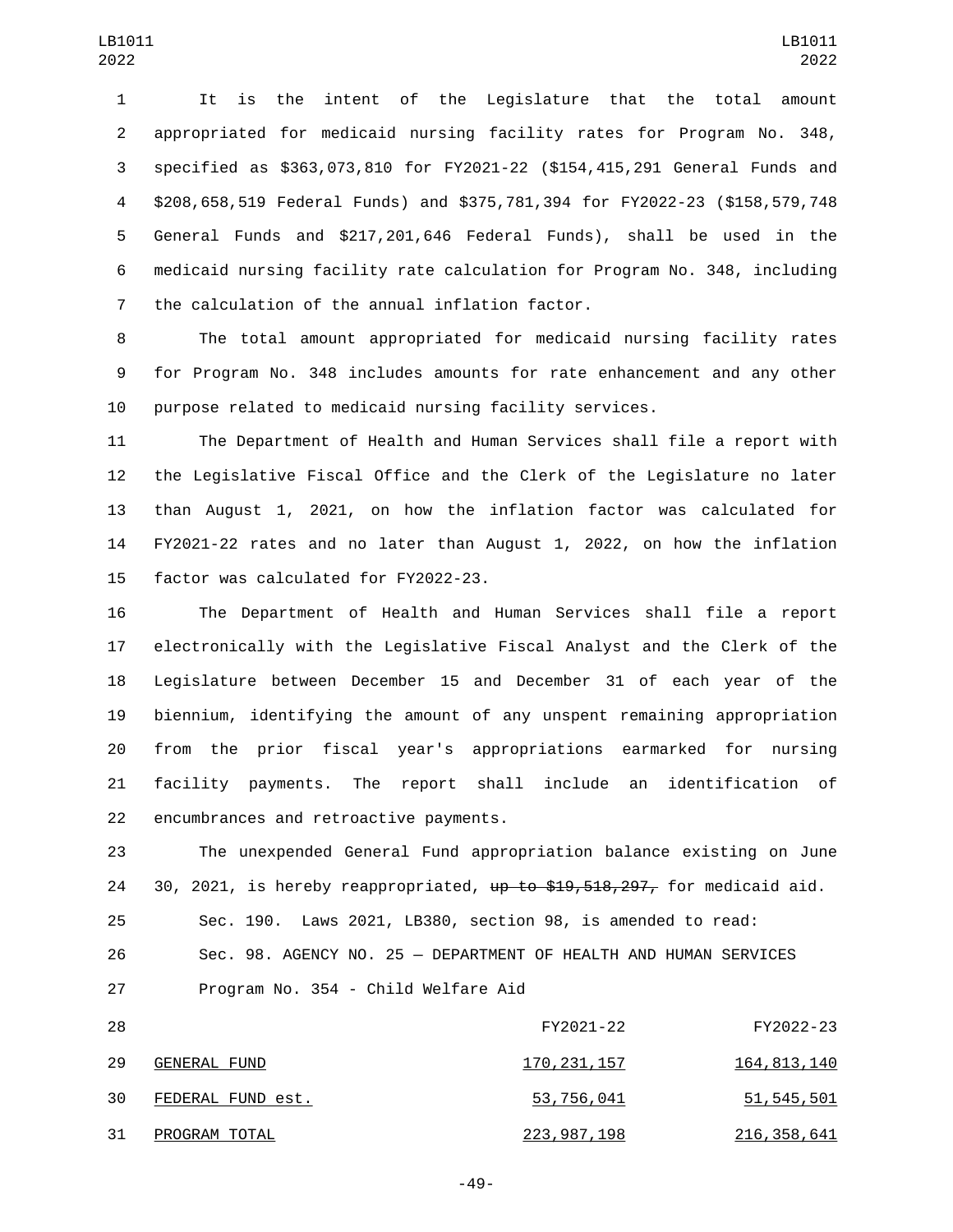| LB1011<br>2022 |                                                                             |                          | LB1011<br>2022        |
|----------------|-----------------------------------------------------------------------------|--------------------------|-----------------------|
| $\mathbf{1}$   | <b>GENERAL FUND</b>                                                         | <del>177, 231, 157</del> | 179, 813, 140         |
| $\overline{2}$ | FEDERAL FUND est.                                                           | 36, 120, 476             | 36, 274, 743          |
| 3              | PROGRAM TOTAL                                                               | 213, 351, 633            | 216,087,883           |
| 4              | There is included in the appropriation to this program for FY2021-22        |                          |                       |
| 5              | $$170,231,157$ $$177,231,157$ General Funds and $$53,756,041$ $$36,120,476$ |                          |                       |
| 6              | Federal Funds estimate for state aid, which shall only be used for such     |                          |                       |
| 7              | purpose. There is included in the appropriation to this program for         |                          |                       |
| 8              | \$164,813,140 \$179,813,140 General Funds<br>FY2022-23                      |                          | and<br>\$51,545,501   |
| 9              | \$36,274,743 Federal Funds estimate for state aid, which shall only be      |                          |                       |
| 10             | used for such purpose.                                                      |                          |                       |
| 11             | It is the intent of the Legislature that the funds appropriated to          |                          |                       |
| 12             | this program be used for a two-percent increase in child welfare provider   |                          |                       |
| 13             | rates excluding the eastern service area and that a two-percent increase    |                          |                       |
| 14             | in child welfare provider rates within the eastern service area be funded   |                          |                       |
| 15             | by the existing child welfare case management contract for that area.       |                          |                       |
| 16             | The unexpended General Fund appropriation balance existing on June          |                          |                       |
| 17             | 30, 2021, is hereby reappropriated, for Child Welfare Aid.                  |                          |                       |
| 18             | Sec. 191. Laws 2021, LB380, section 103, is amended to read:                |                          |                       |
| 19             | Sec. 103. AGENCY NO. 25 - DEPARTMENT OF HEALTH AND HUMAN SERVICES           |                          |                       |
| 20             | Program No. 502 - Public Health Aid                                         |                          |                       |
| 21             |                                                                             | FY2021-22                | FY2022-23             |
| 22             | GENERAL FUND                                                                | 9,283,060                | 10,783,060            |
| 23             | CASH FUND                                                                   | 9,230,000                | 9,230,000             |
| 24             | PROGRAM TOTAL                                                               | 18,513,060               | 20,013,060            |
| 25             | There is included in the appropriation to this program for FY2021-22        |                          |                       |
| 26             | \$9,283,060 General Funds and \$9,230,000 Cash Funds for state aid, which   |                          |                       |
| 27             | only be used for such<br>shall                                              | There is<br>purpose.     | included<br>in<br>the |
| 28             | appropriation to this program for FY2022-23 \$10,783,060 General Funds and  |                          |                       |
| 29             | \$9,230,000 Cash Funds for state aid, which shall only be used for such     |                          |                       |

There is included in the amount shown as aid for this program for

-50-

30 purpose.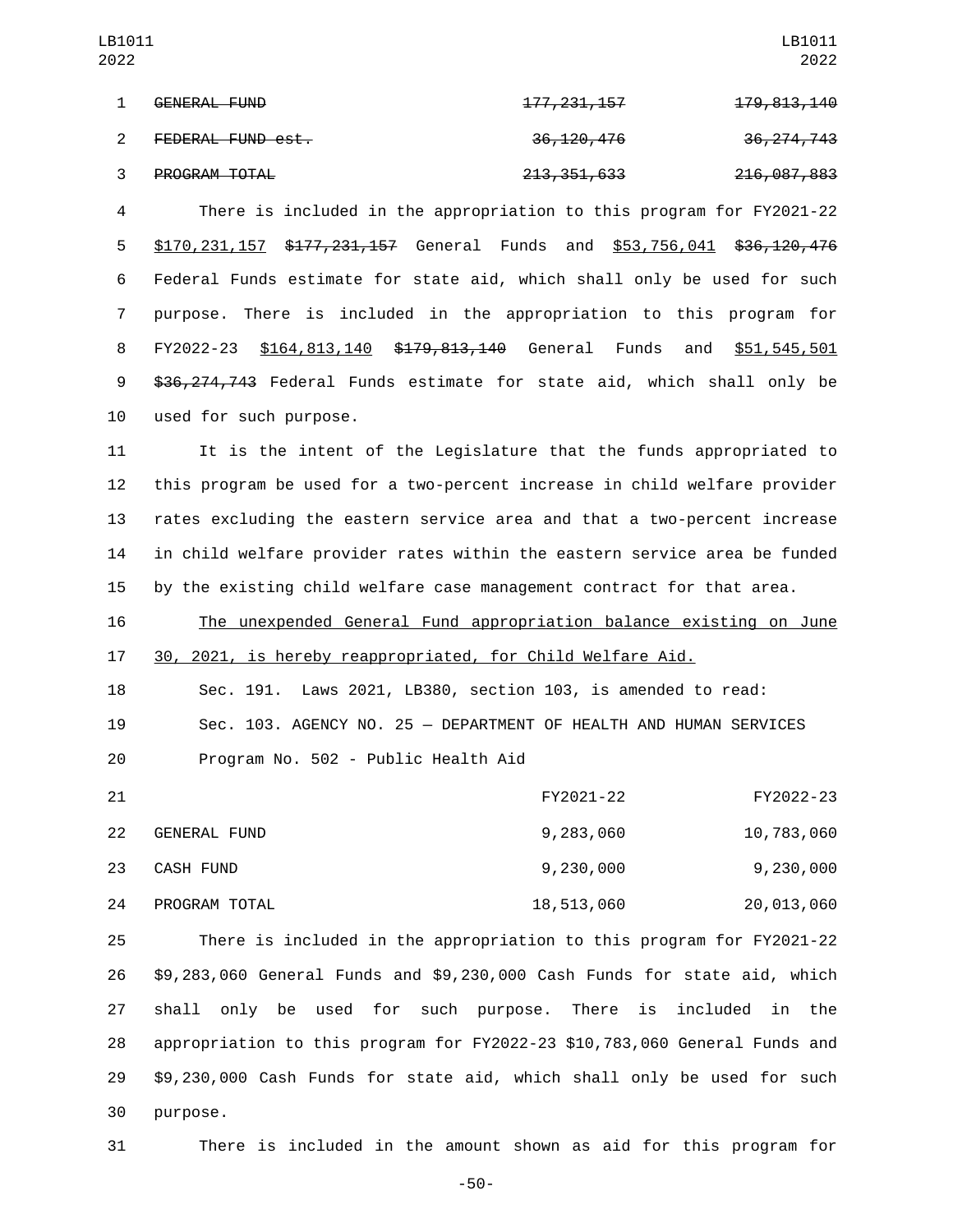FY2021-22 \$2,100,000 General Funds and for FY2022-23 \$2,100,000 General Funds for the seven community health centers funded through Federal Program 330, Public Law 104-299, the federal Health Centers Consolidation Act of 1996. Each of the following centers is to receive \$300,000: Charles Drew Health Center, One World Community Health Center, East Central District Health Department — Good Neighbor Community Health Center, Community Action Partnership of Western Nebraska, Midtown Community Health Center, Bluestem Health, and Heartland Health Center.

 There is included in the amount shown as aid for this program for FY2021-22 \$1,400,000 General Funds and for FY2022-23 \$1,400,000 General Funds for the seven community health centers funded through Federal Program 330, Public Law 104-299, the federal Health Centers Consolidation Act of 1996 for dental services. Each of the following centers is to receive \$200,000: Charles Drew Health Center, One World Community Health Center, East Central District Health Department — Good Neighbor Community Health Center, Community Action Partnership of Western Nebraska, Midtown Community Health Center, Bluestem Health, and Heartland Health Center.

 There is included in the amount shown as aid for this program for FY2021-22 \$825,000 General Funds and \$750,000 Cash Funds from the Nebraska Health Care Cash Fund and for FY2022-23 \$825,000 General Funds and \$750,000 Cash Funds from the Nebraska Health Care Cash Fund for the seven community health centers funded through Federal Program 330, Public Law 104-299, the federal Health Centers Consolidation Act of 1996. Each center is to receive an amount to be distributed proportionally based on the previous fiscal year's number of uninsured clients as reported on the Uniform Data System Report provided to the United States Department of Health and Human Services Bureau of Primary Health Care. The distribution shall be made to Charles Drew Health Center, One World Community Health Center, East Central District Health Department — Good Neighbor Community Health Center, Community Action Partnership of Western Nebraska Health Center, Midtown Community Health Center, Bluestem Health, and Heartland

-51-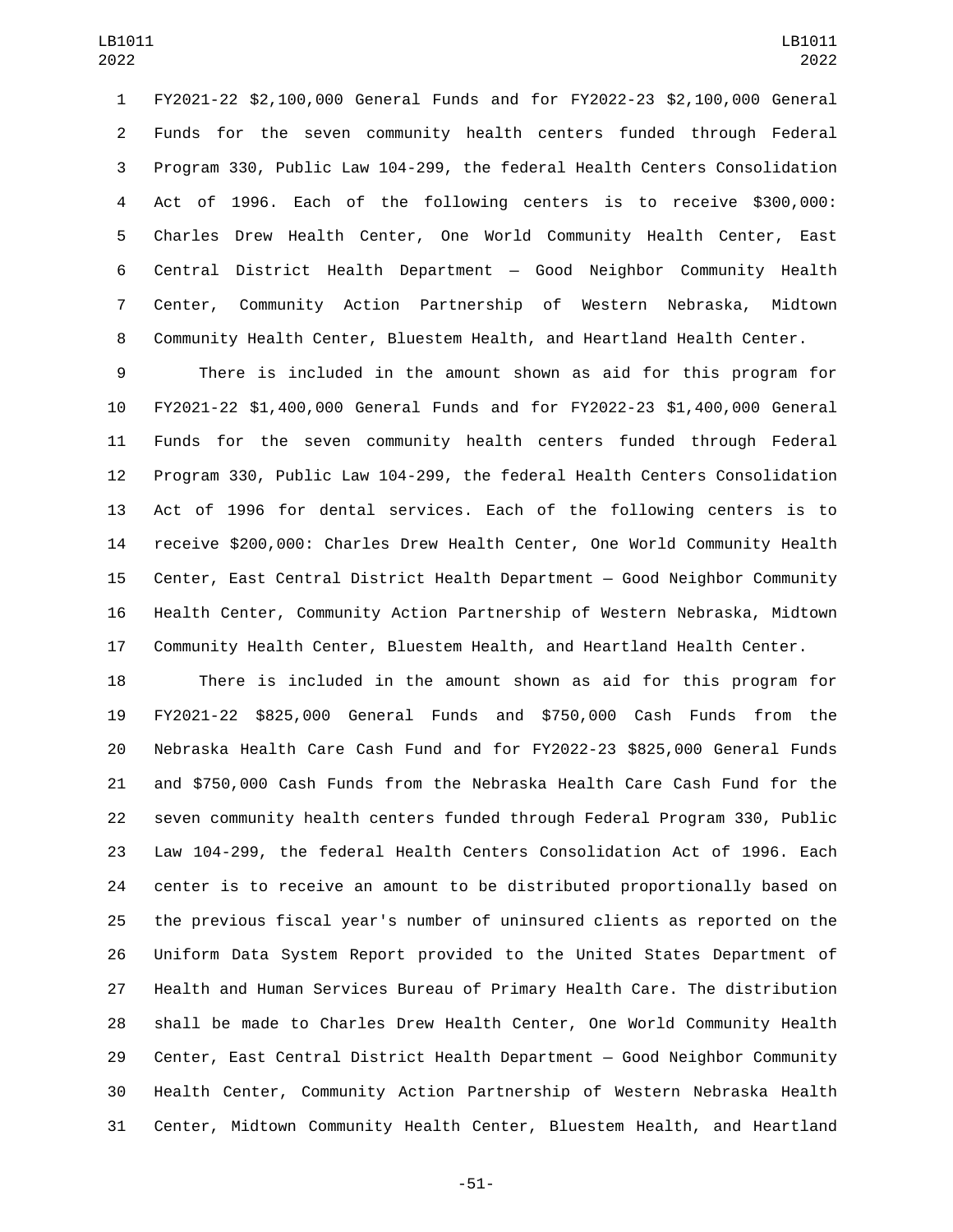## LB1011

1 Health Center.

| $\overline{2}$   | There is included in the amount shown as aid for this program for           |
|------------------|-----------------------------------------------------------------------------|
| 3                | FY2021-22 \$4,898,246 General Funds and \$5,605,000 Cash Funds from the     |
| 4                | Nebraska Health Care Cash Fund for public health departments. There is      |
| 5                | included in the amount shown as aid for this program for FY2022-23          |
| 6                | \$6,398,246 General Funds and \$5,605,000 Cash Funds from the Nebraska      |
| 7                | Health Care Cash Fund for public health departments. Included in the        |
| 8                | funds in this section for FY2021-22 are \$4,898,246 General Funds and in    |
| $\boldsymbol{9}$ | FY2022-23 \$4,898,246 General Funds to be distributed equally among the     |
| 10               | eighteen public health departments. Included in the funds in this section   |
| 11               | for FY2021-22 are \$5,405,000 Cash Funds and for FY2022-23 \$5,405,000 Cash |
| 12               | Funds to be distributed among the eighteen public health departments        |
| 13               | pursuant to section 71-1628.08. Included in the funds in this section for   |
| 14               | FY2021-22 are \$200,000 Cash Funds and for FY2022-23 \$200,000 Cash Funds   |
| 15               | to be distributed equally among the eighteen public health departments.     |
| 16               | Included in the funds in this section for FY2022-23 is \$1,500,000 General  |
| 17               | Funds to be distributed among the eighteen public health departments on a   |
| 18               | per capita basis as determined by the most recent federal decennial         |
| 19               | census.                                                                     |

 There is included in the amount shown as aid for this program for FY2021-22 \$4,898,246 General Funds and \$5,605,000 Cash Funds from the Nebraska Health Care Cash Fund for public health departments. There is included in the amount shown as aid for this program for FY2022-23 \$6,398,246 General Funds and \$5,605,000 Cash Funds from the Nebraska Health Care Cash Fund for public health departments. Included in the funds in this section for FY2021-22 are \$1,898,246 General Funds and \$5,405,000 Cash Funds and in FY2022-23 \$3,398,246 General Funds and \$5,405,000 Cash Funds to be distributed proportionately based on population to the eighteen public health departments. Included in the funds in this section for FY2021-22 are \$3,000,000 General Funds and \$200,000 Cash Funds and for FY2022-23 \$3,000,000 General Funds and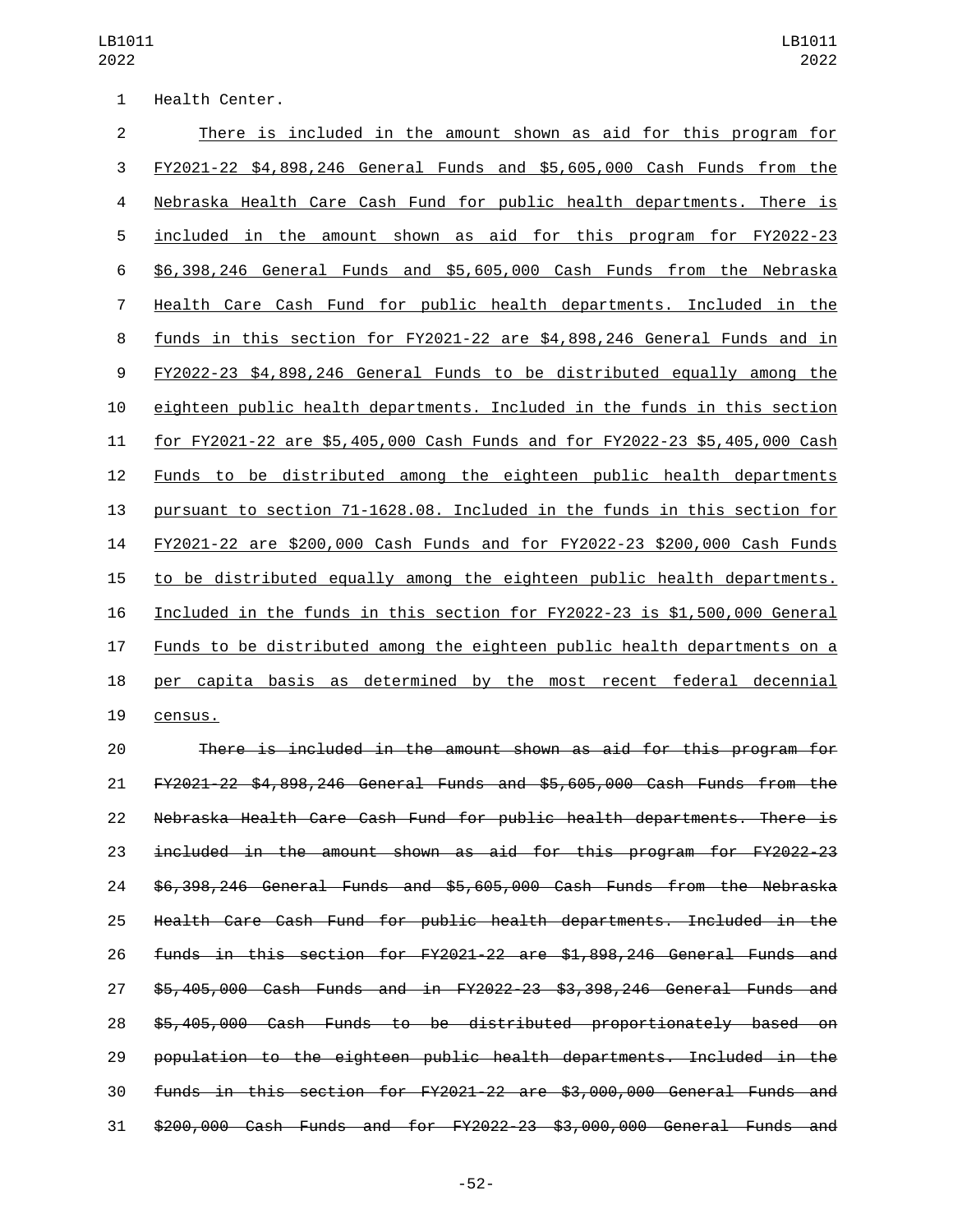## \$200,000 Cash Funds to be distributed equally among the eighteen public

2 health departments.

 There is included in the amount shown as aid for this program for FY2021-22 \$31,713 General Funds and \$1,526,000 Cash Funds from the Nebraska Health Care Cash Fund for minority public health services in counties having a minority population equal to or exceeding five percent of the total population of the county in the first and third congressional districts as determined by the most recent federal decennial census. There is included in the amount shown as aid for this program for FY2022-23 \$31,713 General Funds and \$1,526,000 Cash Funds from the Nebraska Health Care Cash Fund for minority public health services in counties having a minority population equal to or exceeding five percent of the total population of the county in the first and third congressional districts as determined by the most recent federal decennial census. The Department of Health and Human Services shall distribute the funds on a per capita basis for the purpose of implementing a minority health initiative which may target, but shall not be limited to, infant mortality, cardiovascular disease, obesity, 19 diabetes, and asthma.

 There is included in the amount shown as aid for this program for FY2021-22 \$28,101 General Funds and \$1,349,000 Cash Funds from the Nebraska Health Care Cash Fund to be distributed equally to the community health centers in the second congressional district funded through Federal Program 330, Public Law 104-299, the federal Health Centers Consolidation Act of 1996. Such funds shall be used for the purpose of implementing a minority health initiative which may target, but shall not be limited to, infant mortality, cardiovascular disease, obesity, diabetes, and asthma. There is included in the amount shown as aid for this program for FY2022-23 \$28,101 General Funds and \$1,349,000 Cash Funds from the Nebraska Health Care Cash Fund to be distributed equally to the community health centers in the second congressional district

-53-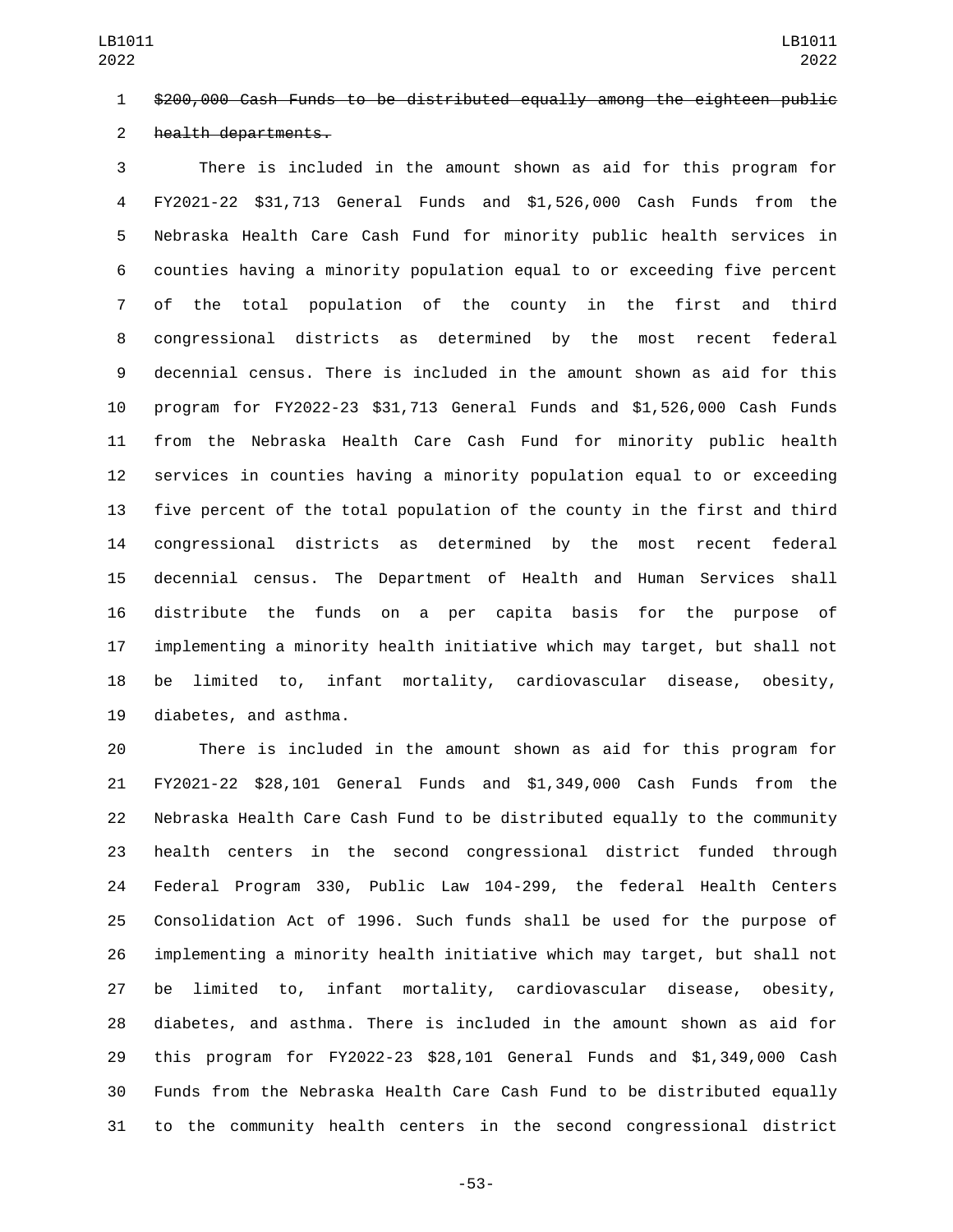funded through Federal Program 330, Public Law 104-299, the federal Health Centers Consolidation Act of 1996. Such funds shall be used for the purpose of implementing a minority health initiative which may target, but shall not be limited to, infant mortality, cardiovascular disease, obesity, diabetes, and asthma.5

Sec. 192. Laws 2021, LB380, section 110, is amended to read:

Sec. 110. AGENCY NO. 27 — DEPARTMENT OF TRANSPORTATION

 Total expenditures by the Division of Roads for permanent and temporary salaries and per diems shall not exceed \$118,402,719 \$118,339,969 for FY2021-22. Total expenditures by the Division of Roads for permanent and temporary salaries and per diems shall not exceed 12 \$121,878,787 \$119,814,444 for FY2022-23.

 There is hereby appropriated for FY2021-22 \$477,000,000 from the Highway Cash Fund to the Roads Operations Cash Fund, which fund is hereby appropriated. There is included in the amount appropriated from the Highway Cash Fund to the Roads Operations Cash Fund for FY2021-22 \$6,312,705 for assistance to the local transit authorities program and 18 intercity bus system assistance.

 There is hereby appropriated for FY2022-23 \$480,000,000 from the Highway Cash Fund to the Roads Operations Cash Fund, which fund is hereby appropriated. There is included in the amount appropriated from the Highway Cash Fund to the Roads Operations Cash Fund for FY2022-23 \$6,312,705 for assistance to the local transit authorities program and 24 intercity bus system assistance.

Sec. 193. Laws 2021, LB380, section 111, is amended to read:

Sec. 111. AGENCY NO. 27 — DEPARTMENT OF TRANSPORTATION

 Total expenditures by the Division of Aeronautics for permanent and 28 temporary salaries and per diems shall not exceed \$1,406,232 \$<del>1,395,553</del> for FY2021-22. Total expenditures by the Division of Aeronautics for permanent and temporary salaries and per diems shall not exceed 31 \$1,448,718 \$1,414,202 for FY2022-23.

-54-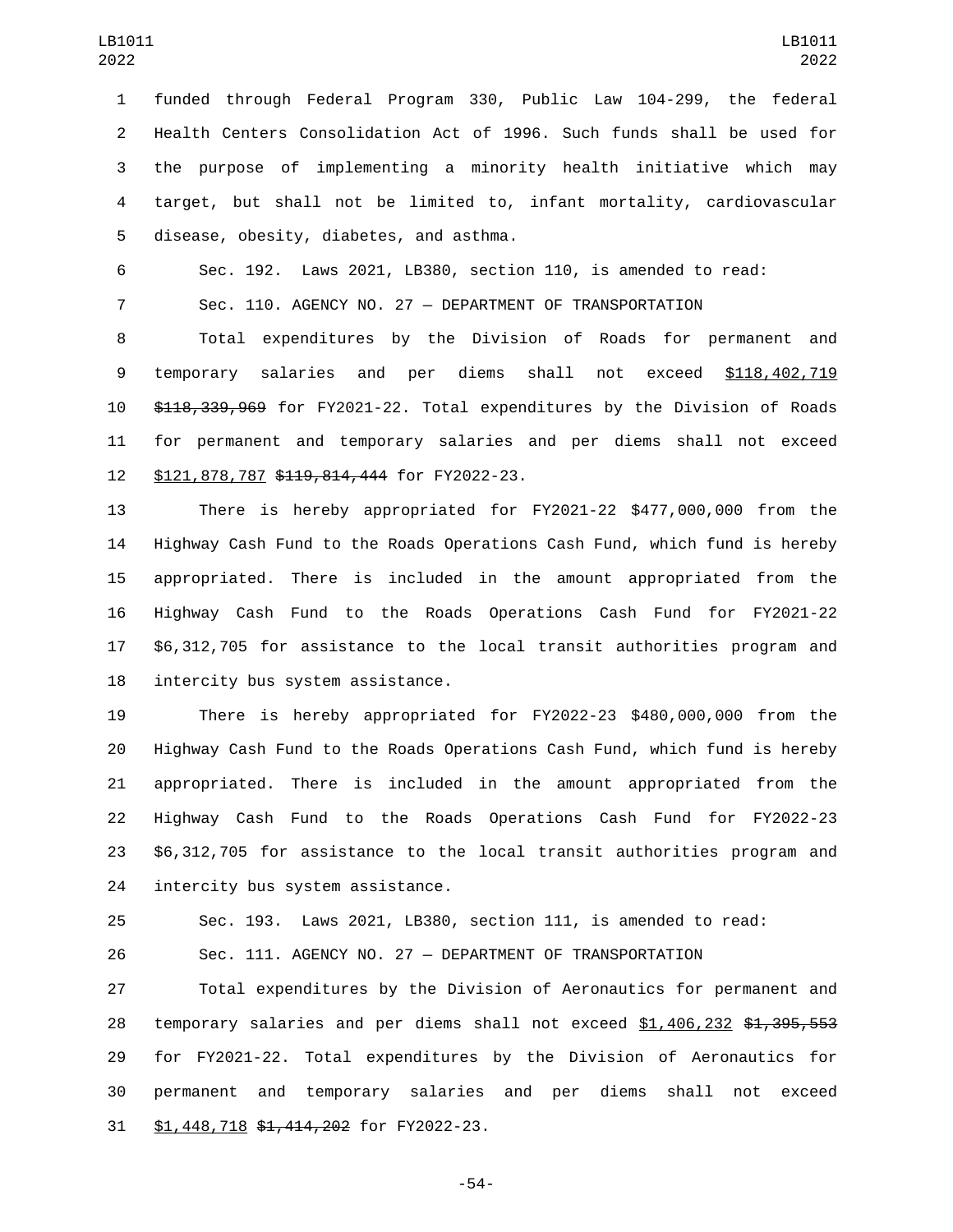| LB1011<br>2022 |                                                                          |                                                  | LB1011<br>2022    |  |  |  |  |  |
|----------------|--------------------------------------------------------------------------|--------------------------------------------------|-------------------|--|--|--|--|--|
| $\mathbf{1}$   | Sec. 194. Laws 2021, LB380, section 116, is amended to read:             |                                                  |                   |  |  |  |  |  |
| $\overline{2}$ | Sec. 116. AGENCY NO. 27 - DEPARTMENT OF TRANSPORTATION                   |                                                  |                   |  |  |  |  |  |
| 3              | Program No. 569 - Construction                                           |                                                  |                   |  |  |  |  |  |
| 4              |                                                                          | FY2021-22                                        | FY2022-23         |  |  |  |  |  |
| 5              | CASH FUND est.                                                           | <u>806, 719, 737</u>                             | 809, 253, 934     |  |  |  |  |  |
| 6              | PROGRAM TOTAL                                                            | 806, 719, 737                                    | 809, 253, 934     |  |  |  |  |  |
| $\overline{7}$ | CASH FUND est.                                                           | 807, 100, 872                                    | 810, 041, 625     |  |  |  |  |  |
| 8              | PROGRAM TOTAL                                                            | 807, 100, 872                                    | 810, 041, 625     |  |  |  |  |  |
| 9              | Cash Fund expenditures shall not be limited to the amount shown.         |                                                  |                   |  |  |  |  |  |
| 10             | The unexpended General Fund appropriation balance existing on June       |                                                  |                   |  |  |  |  |  |
| 11             | 30, 2021, is hereby reappropriated. Expenditure of the General Fund      |                                                  |                   |  |  |  |  |  |
| 12             | reappropriation shall be limited to completion of the feasibility study  |                                                  |                   |  |  |  |  |  |
| 13             | as authorized in Laws 2019, LB294, section 120.                          |                                                  |                   |  |  |  |  |  |
| 14             | It is the                                                                | intent of the Legislature that the Department of |                   |  |  |  |  |  |
| 15             | Transportation shall apply for and make maximum use of available federal |                                                  |                   |  |  |  |  |  |
| 16             | funding, including discretionary funding, on all highway construction    |                                                  |                   |  |  |  |  |  |
| 17             | projects which are eligible for such assistance.                         |                                                  |                   |  |  |  |  |  |
| 18             | All costs of providing the 511 Weather Line, including the portion       |                                                  |                   |  |  |  |  |  |
| 19             | previously funded by Agency 64 - Nebraska State Patrol, shall be paid    |                                                  |                   |  |  |  |  |  |
| 20             | from the appropriation to this program.                                  |                                                  |                   |  |  |  |  |  |
| 21             | Sec. 195. Laws 2021, LB380, section 120, is amended to read:             |                                                  |                   |  |  |  |  |  |
| 22             | Sec. 120. AGENCY NO. 28 - DEPARTMENT OF VETERANS' AFFAIRS                |                                                  |                   |  |  |  |  |  |
| 23             | Program No. 511 - Veterans' Affairs                                      |                                                  |                   |  |  |  |  |  |
| 24             |                                                                          | FY2021-22                                        | FY2022-23         |  |  |  |  |  |
| 25             | <b>GENERAL FUND</b>                                                      | <u>31,905,888</u>                                | 39, 858, 125      |  |  |  |  |  |
| 26             | <b>CASH FUND</b>                                                         | <u>17,109,028</u>                                | 15, 133, 792      |  |  |  |  |  |
| 27             | FEDERAL FUND est.                                                        | 23,647,277                                       | 23, 992, 462      |  |  |  |  |  |
| 28             | PROGRAM TOTAL                                                            | <u>72,662,193</u>                                | <u>78,984,379</u> |  |  |  |  |  |
| 29             | SALARY LIMIT                                                             | <u>42,006,311</u>                                | 44, 320, 190      |  |  |  |  |  |
| 30             | GENERAL FUND                                                             | 31, 905, 888                                     | 35, 251, 607      |  |  |  |  |  |
| 31             | CASH FUND                                                                | 16, 120, 440                                     | 13,706,245        |  |  |  |  |  |

-55-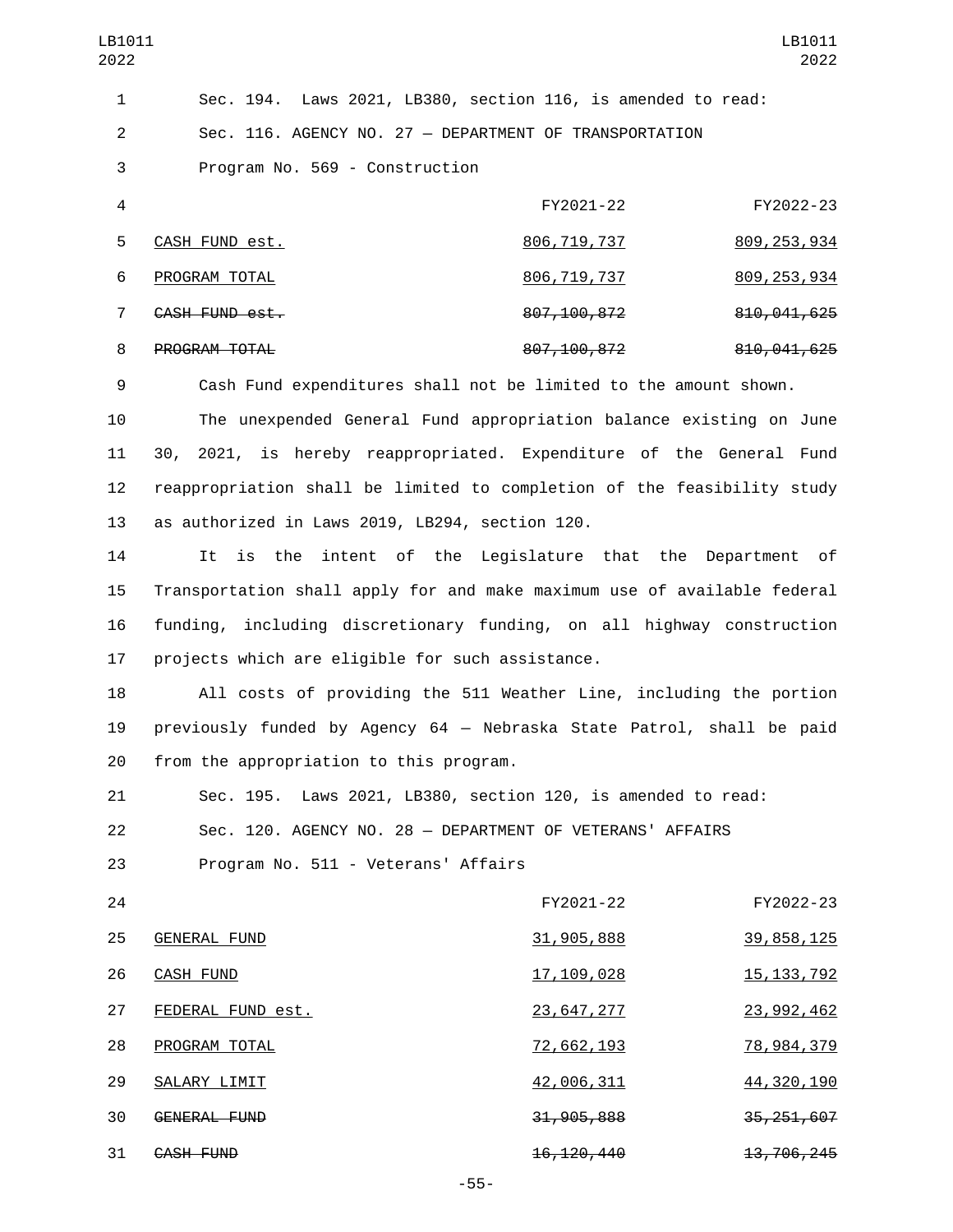1 FEDERAL FUND est. 1 22,870,637 22,870,637 22,870,637 2 PROGRAM TOTAL<br>2 PROGRAM TOTAL 3 SALARY LIMIT 37,389,436 37,389,436 37,836,106 4 The Department of Administrative Services shall monitor the 5 appropriations and expenditures for this program according to the following program classifications:6 7 No. 36 - Departmental Administration 8 No. 37 - Veterans' Cemeteries 9 No. 510 - State Service Office Veterans' Homes System Administration No. 519 - Central Nebraska Veterans' Home10 11 No. 520 - Norfolk Veterans' Home 12 No. 521 - Western Nebraska Veterans' Home No. 522 - Eastern Nebraska Veterans' Home13 14 Sec. 196. Laws 2021, LB380, section 136, is amended to read: 15 Sec. 136. AGENCY NO. 32 — BOARD OF EDUCATIONAL LANDS AND FUNDS 16 Program No. 582 - School Land Trust 17 FY2021-22 FY2022-23 18 CASH FUND est. 20 20,998,632 21,071,370 19 PROGRAM TOTAL 20 20,998,632 21,071,370 20 CASH FUND est. 20 20,998,632 21,045,324 21 PROGRAM TOTAL 20,998,632 21,045,324 22 SALARY LIMIT 22 1,710,089 1,740,361 23 Cash Fund expenditures shall not be limited to the amount shown. The 24 appropriation contained in this program is provided pursuant to section 25 72-232.02. 26 Sec. 197. Laws 2021, LB380, section 156, is amended to read: 27 Sec. 156. AGENCY NO. 46 — DEPARTMENT OF CORRECTIONAL SERVICES 28 Program No. 200 - Operations 29 FY2021-22 FY2022-23 GENERAL FUND30 223,524,071 286,881,233 LB1011 2022 LB1011 2022

-56-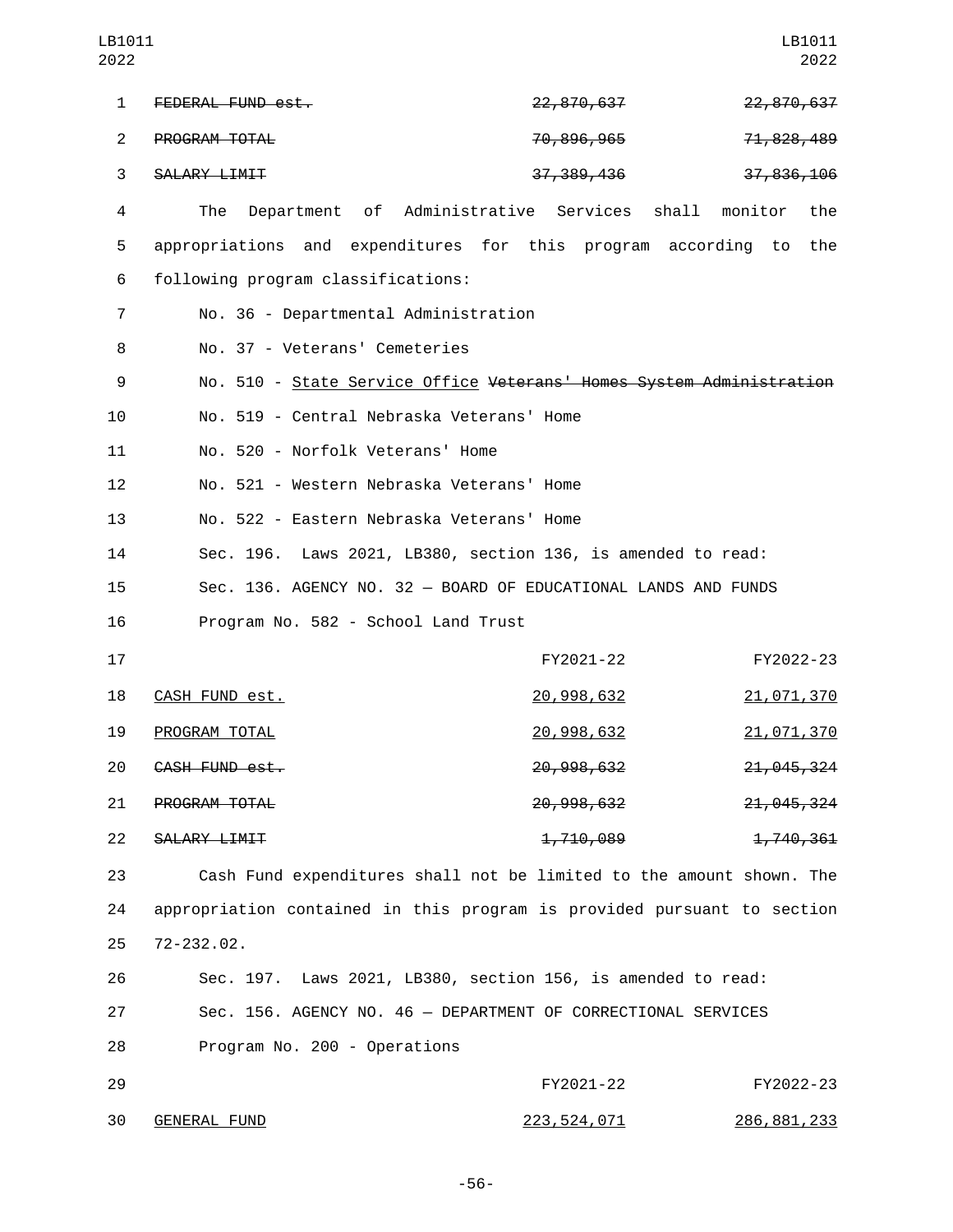| LB1011<br>2022 |                                                                    |                          |  | LB1011<br>2022           |
|----------------|--------------------------------------------------------------------|--------------------------|--|--------------------------|
| 1              | <b>CASH FUND</b>                                                   | 3,078,780                |  | 2, 130, 252              |
| $\overline{2}$ | FEDERAL FUND est.                                                  | 1,784,709                |  | 1,796,659                |
| 3              | REVOLVING FUND est.                                                | 22, 135, 845             |  | 22,049,079               |
| 4              | PROGRAM TOTAL                                                      | 250, 523, 405            |  | 312, 857, 223            |
| 5              | SALARY LIMIT                                                       | 160, 671, 925            |  | 181,086,833              |
| 6              | GENERAL FUND                                                       | 242, 450, 888            |  | 253, 235, 630            |
| $\overline{7}$ | CASH FUND                                                          | 3,076,000                |  | <del>2,126,000</del>     |
| 8              | FEDERAL FUND est.                                                  | 1,762,858                |  | 1,762,858                |
| 9              | REVOLVING FUND est.                                                | 21, 346, 108             |  | 20,802,171               |
| 10             | PROGRAM TOTAL                                                      | <del>268, 635, 854</del> |  | <del>277, 926, 659</del> |
| 11             | SALARY LIMIT                                                       | <del>142, 290, 716</del> |  | 150,046,191              |
| 12             | The unexpended General Fund appropriation balance existing on June |                          |  |                          |

13 30, 2021, is hereby reappropriated.

 Included in the salary limitations provided by this section is \$4,765,114 for FY2021-22 and \$4,765,114 for FY2022-23 for Revolving Fund salaries for program classifications 390 and 563, that shall not be 17 limited to the amounts shown.

18 The Department of Administrative Services shall monitor the 19 appropriations and expenditures for this program according to the 20 following program classifications:

- 21 No. 260 Nebraska Correctional Youth Facility
- 22 No. 300 Tecumseh Correctional Center

23 No. 368 - Lincoln Community Corrections Center

24 No. 369 - Omaha Community Corrections Center

- 25 No. 370 Central Office
- 26 No. 372 Nebraska State Penitentiary
- 27 No. 373 Nebraska Center for Women York

28 No. 375 - Diagnostic and Evaluation Center

- 29 No. 376 Lincoln Correctional Center
- 30 No. 377 Omaha Correctional Center
- 31 No. 386 McCook Incarceration Work Camp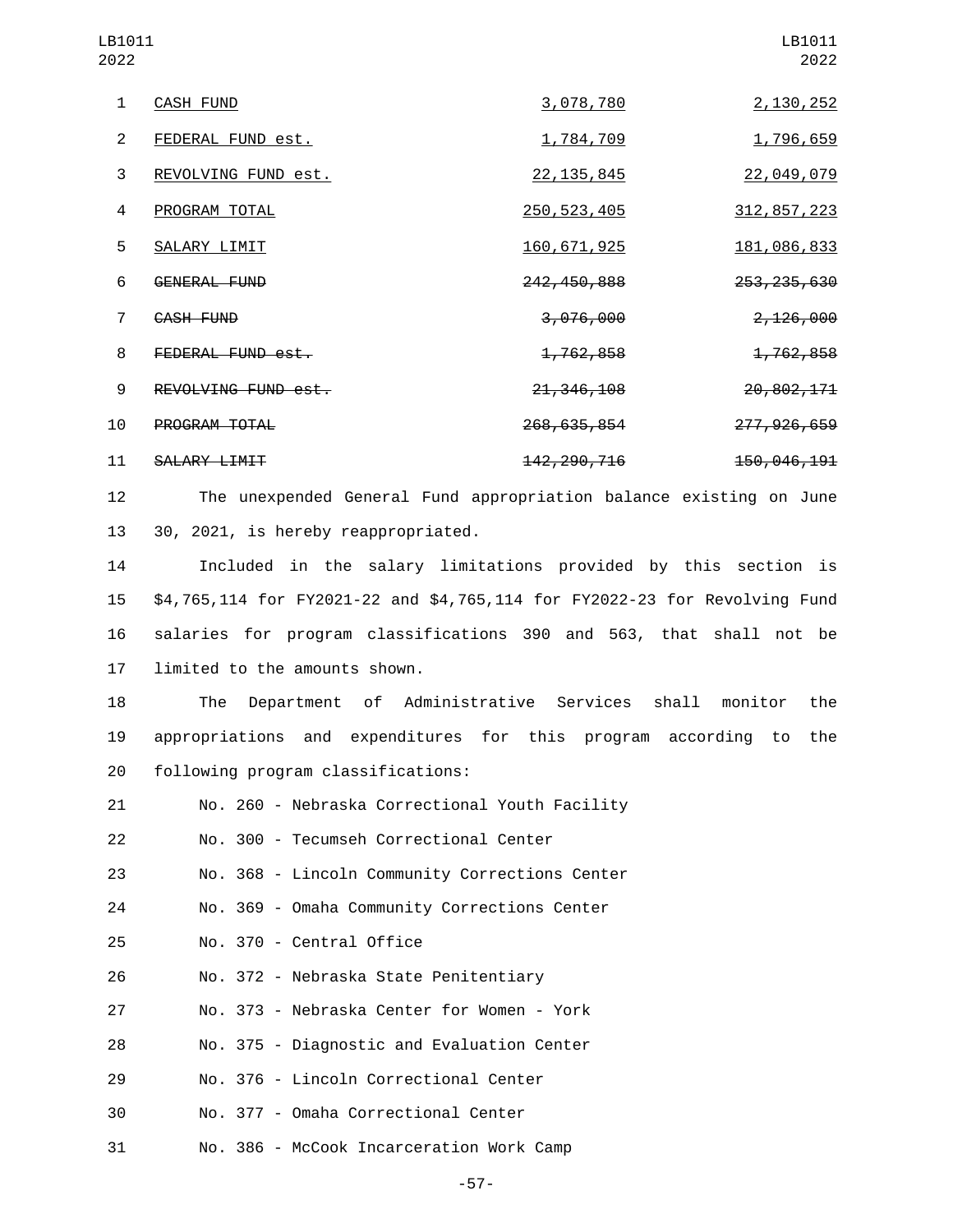No. 390 - Federal Surplus Property1 2 No. 495 - Department Central Warehouse 3 No. 563 - Correctional Industries 4 Revolving Fund expenditures shall not be limited to the amounts 5 shown. 6 It is intended that the Department of Correctional Services shall 7 maintain a Department Contingency Fund and a Department Equipment Fund. 8 There is included in the appropriation to this program \$200,000 Cash 9 Funds for FY2021-22 to contract with the University of Nebraska for a 10 study of inmate classification within the Department of Correctional 11 Services. The Department of Correctional Services shall provide all 12 information necessary to carry out this study. 13 Sec. 198. Laws 2021, LB380, section 198, is amended to read: 14 Sec. 198. AGENCY NO. 65 — DEPARTMENT OF ADMINISTRATIVE SERVICES 15 Program No. 591 - Tort Claims 16 FY2021-22 FY2022-23 17 GENERAL FUND 210,000 210,000 210,000 18 CASH FUND 18 20 20 20 20 20 20 30,000 50,000 50,000 50,000 PROGRAM TOTAL19 260,000 260,000 20 (1) The following amount is hereby transferred to the Tort Claims 21 Fund from the respective agency fund balances: 22 (a) \$26,290 from the Department of Transportation; 23 (b) \$3,060 from the Game and Parks Commission; 24 (c) \$13 from the Department of Motor Vehicles; and 25 (d) \$3,161 from the Board of Trustees of the Nebraska State

26 Colleges.

 Such sum shall be transferred to the risk management and state claims division no later than August 1, 2021, or in four equal payments on August 1, October 1, January 1, and April 1, at the discretion of the 30 Risk Manager.

31 (2) The following amount is hereby transferred to the Tort Claims

-58-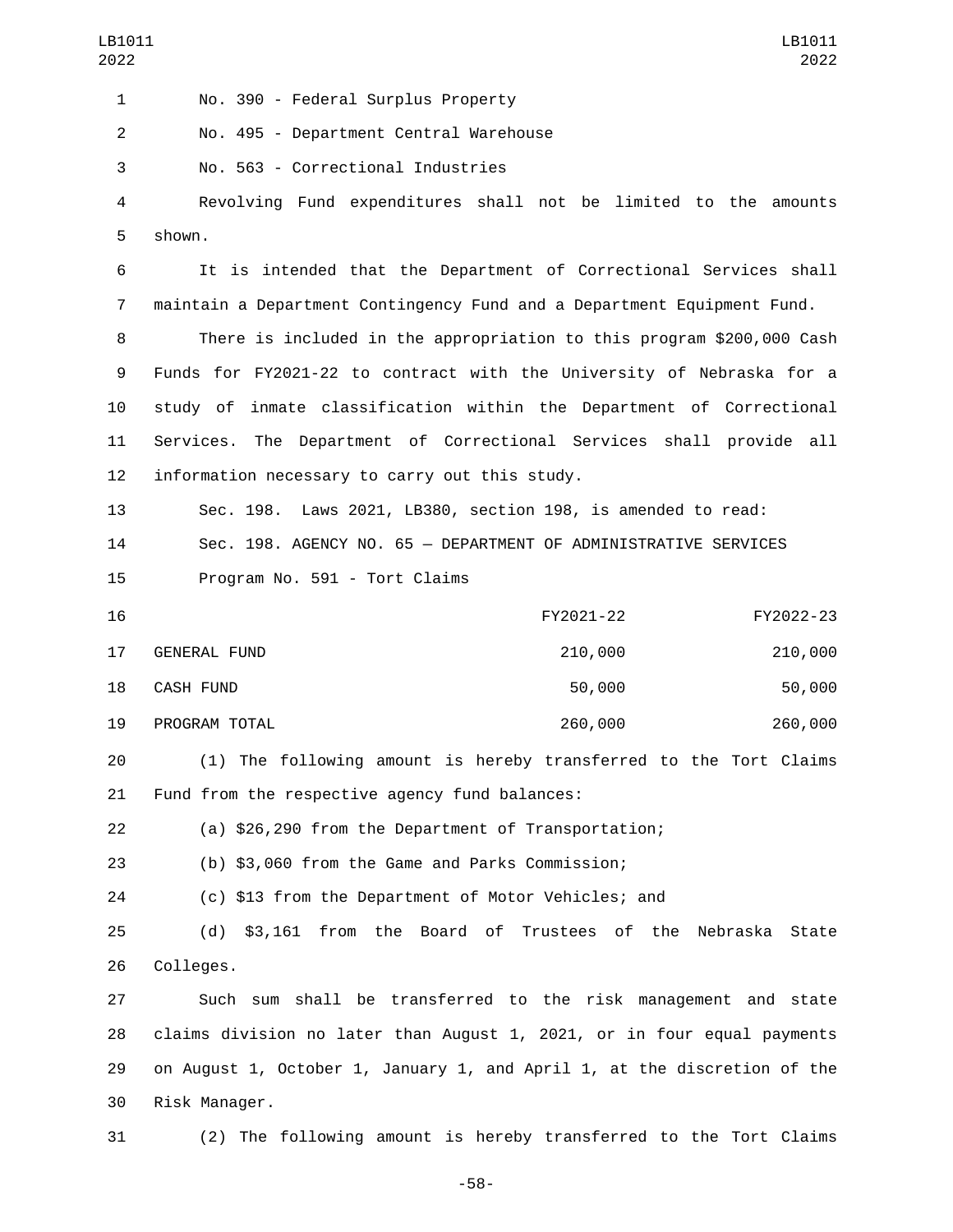1 Fund from the respective agency fund balances: 2 (a) \$21,686 \$26,290 from the Department of Transportation; 3 (b) \$829 \$3,060 from the Game and Parks Commission; and 4 (c) \$1,173 from the University System; and 5 (c) \$280 (d) \$3,161 from the Board of Trustees of the Nebraska State 6 Colleges. 7 Such sum shall be transferred to the risk management and state 8 claims division no later than August 1, 2022, or in four equal payments 9 on August 1, October 1, January 1, and April 1, at the discretion of the 10 Risk Manager. 11 It is the intent of the Legislature that transfers specified in this 12 section for FY2022-23 be adjusted by the One Hundred Seventh Legislature, 13 Second Session, 2022, in accordance with information available after July 14 1, 2021. 15 Sec. 199. Laws 2021, LB380, section 246, is amended to read: 16 Sec. 246. AGENCY NO. 85 — PUBLIC EMPLOYEES RETIREMENT BOARD 17 Program No. 515 - Public Employees Retirement 18 FY2021-22 FY2022-23 19 GENERAL FUND 19 57,053,947 57,826,161 PROGRAM TOTAL20 57,053,947 57,826,161 21 GENERAL FUND<br>21 GENERAL FUND 22 PROGRAM TOTAL 22 57,053,947 58,831,000 23 There is included in the appropriation to this program for FY2021-22

 \$43,034,416 General Funds to provide additional funding to the School Employees Retirement System of the State of Nebraska, which shall only be used for such purpose. There is included in the appropriation to this 27 program for FY2022-23 \$44,704,077 \$43,900,000 General Funds to provide additional funding to the School Employees Retirement System of the State of Nebraska, which shall only be used for such purpose.

30 There is included in the appropriation to this program for FY2021-22 31 \$8,509,788 General Funds to provide additional funding to the Class V

-59-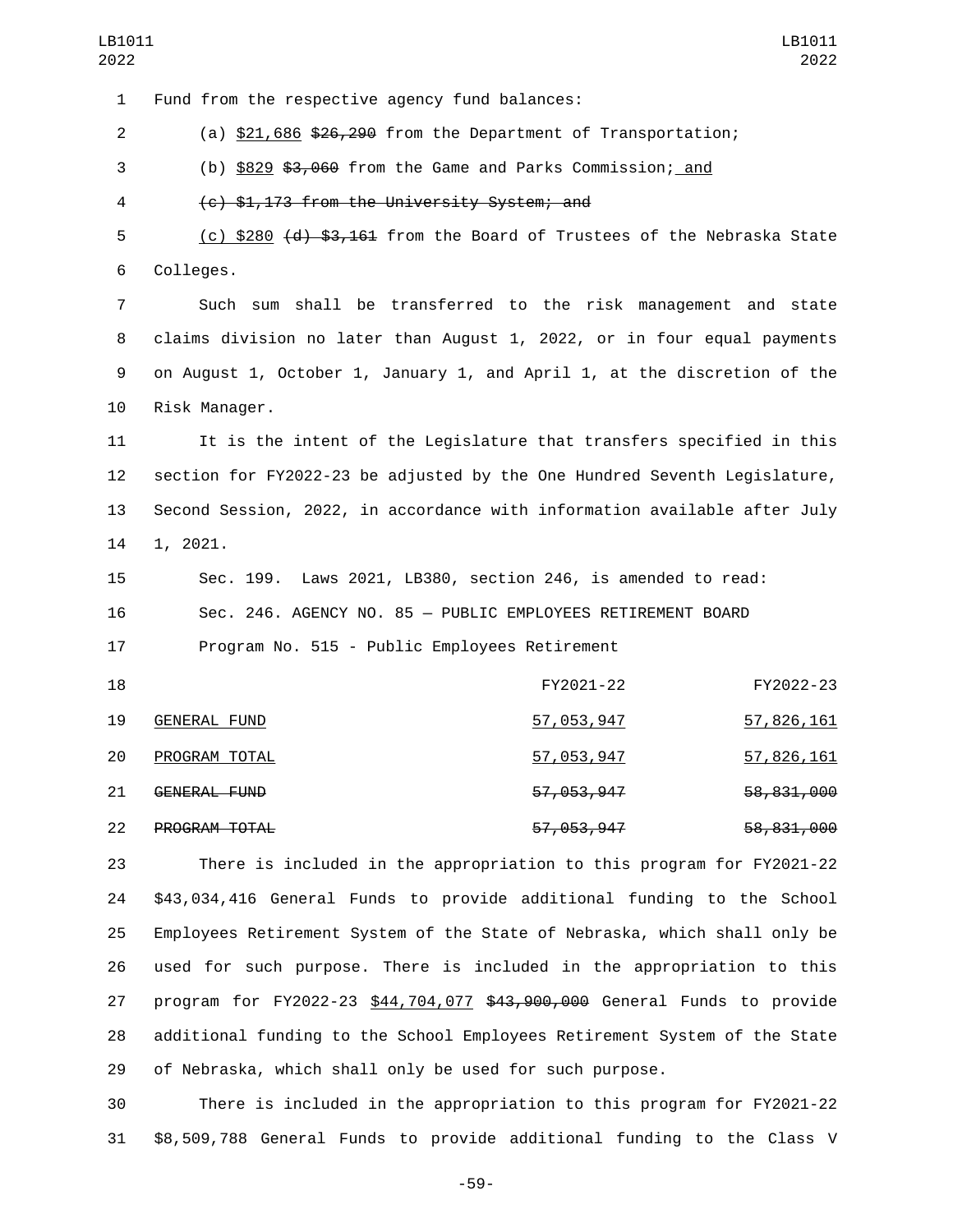School Employees Retirement System, which shall only be used for such purpose. There is included in the appropriation to this program for FY2022-23 \$9,137,567 \$8,700,000 General Funds to provide additional funding to the Class V School Employees Retirement System, which shall 5 only be used for such purpose.

 There is included in the appropriation to this program for FY2021-22 \$4,082,024 General Funds to provide additional funding to the Nebraska State Patrol Retirement System, which shall only be used for such purpose. There is included in the appropriation to this program for FY2022-23 \$3,752,980 \$4,700,000 General Funds to provide additional funding to the Nebraska State Patrol Retirement System, which shall only 12 be used for such purpose.

 There is included in the appropriation to this program for FY2021-22 \$1,427,719 General Funds to provide additional funding to the Nebraska Judges Retirement System, which shall only be used for such purpose. There is included in the appropriation to this program for FY2022-23 \$231,537 \$1,531,000 General Funds to provide additional funding to the Nebraska Judges Retirement System, which shall only be used for such 19 purpose.

 Pursuant to section 84-1319.01, each state agency participating in the State Employees Retirement System of the State of Nebraska shall contribute an amount to the State Equal Retirement Benefit Fund to provide all similarly situated male and female members with equal benefits. It is the intent of the Legislature that the Public Employees Retirement Board notify each state agency of the amount to be paid to the 26 fund for FY2021-22 and FY2022-23.

 Sec. 200. Laws 2021, LB380, section 261, is amended to read: 28 Sec. 261. CASH FUNDS.

 The receipts for FY2021-22 and FY2022-23 inuring to the several Cash Funds, together with any amounts held in account by the State Treasurer on June 30, 2021, are hereby credited to each of the funds respectively.

-60-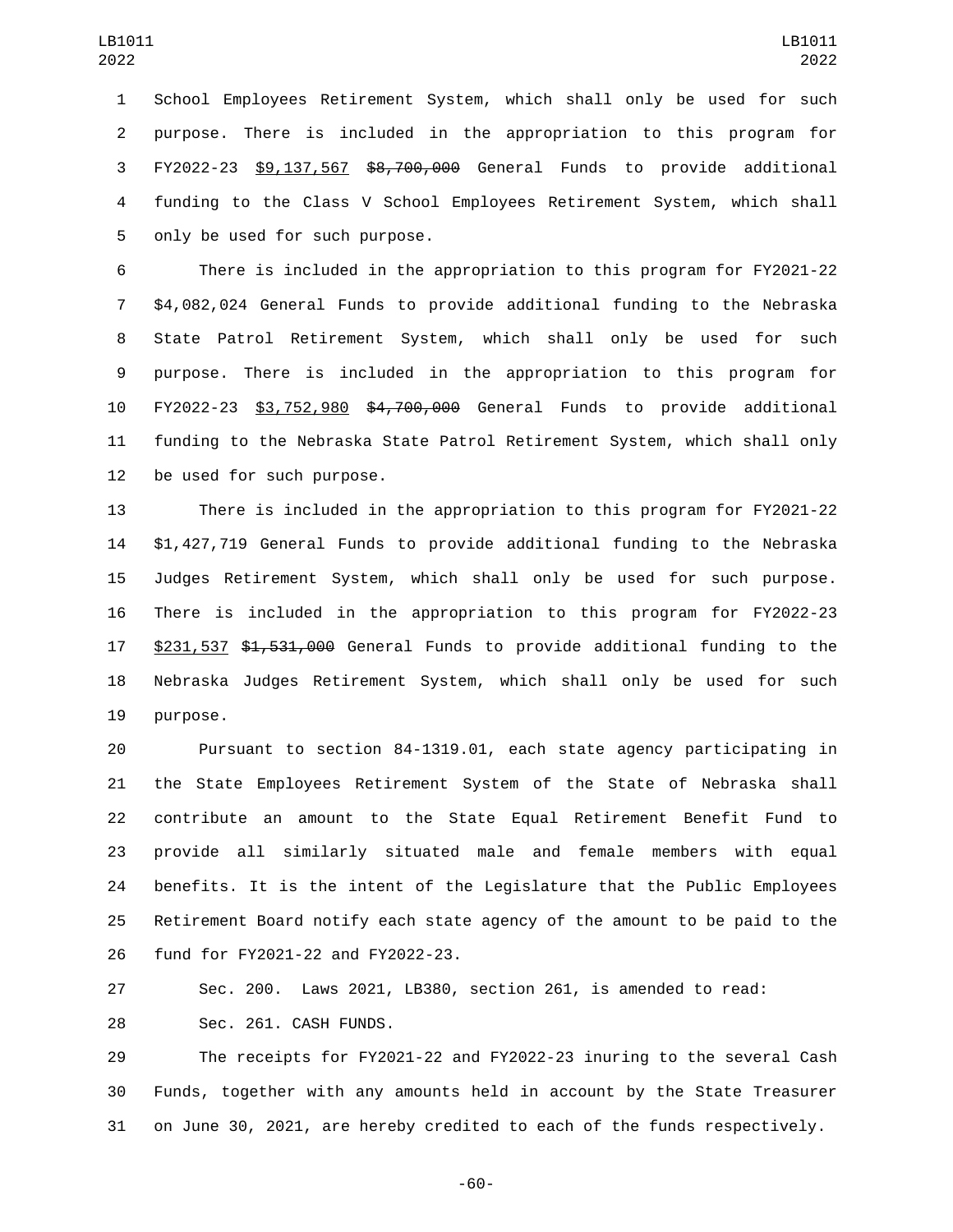Expenditure of Cash Funds appropriated in this act shall be limited to the amount shown by program except when specific exceptions are made. The amounts appropriated in this act include the following funds:

 (1) Legislative Council: Nebraska Legislative Shared Information System Cash Fund, Donations/Contributions Cash Fund, Nebraska Statutes Cash Fund, Clerk of the Legislature Cash Fund, Biotechnology Development 7 Cash Fund;

 (2) Supreme Court: Supreme Court Reports Cash Fund, Court Appointed Special Advocate Fund, Nebraska Statutes Distribution Cash Fund, Supreme Court Attorney Services Cash Fund, Probation Program Cash Fund, Probation Cash Fund, State Probation Contractual Services Cash Fund, Dispute Resolution Cash Fund, Counsel for Discipline Cash Fund, Supreme Court Education Fund, Supreme Court Automation Cash Fund, Parenting Act Fund, Public Guardianship Cash Fund, Administrative Office of the Courts Cash 15 Fund, Bar Commission Cash Fund;

(3) Governor: Governor's Policy Research Cash Fund;

 (4) Secretary of State: Records Management Cash Fund, Secretary of 18 State Cash Fund, Election Administration Fund;

(5) Auditor of Public Accounts: Cooperative Audit Cash Fund;

 (6) Attorney General: Motor Vehicle Fraud Cash Fund, Department of Justice Natural Resources Enforcement Fund, State Settlement Cash Fund, Nebraska Health Care Cash Fund, State Medicaid Fraud Control Unit Cash 23 Fund;

 (7) State Treasurer: State Treasurer Administrative Fund, Unclaimed Property Cash Fund, Mutual Finance Assistance Fund, College Savings Plan Administrative Fund, College Savings Plan Expense Fund, Convention Center Support Fund, State Disbursement Unit Cash Fund, Treasury Management Cash Fund, Sports Arena Facility Support Fund, Political Subdivision Recapture 29 Cash Fund;

 (8) State Department of Education: State Department of Education Cash Fund, Certification Fund, Professional Practices Commission Fund,

-61-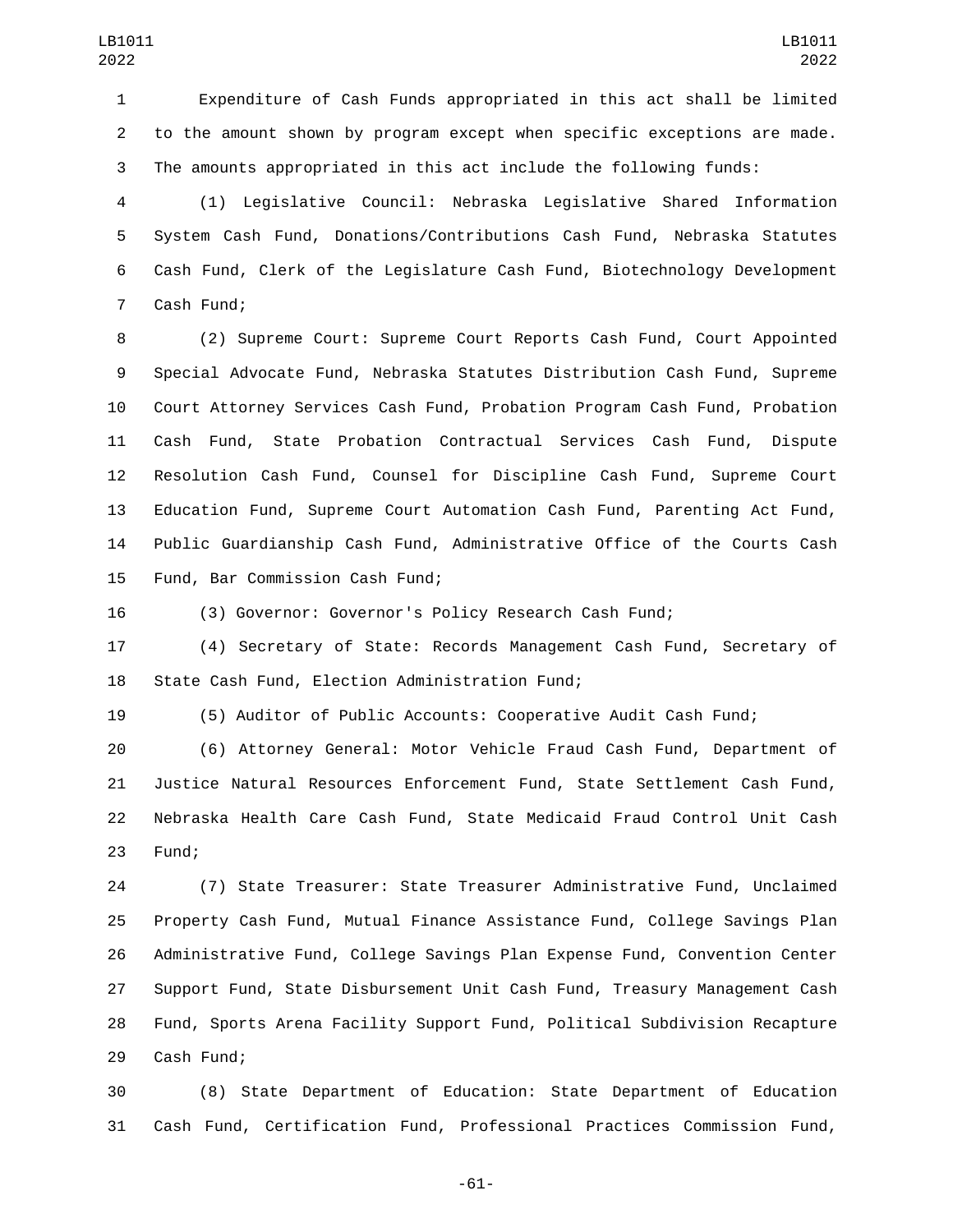Tax Equity and Educational Opportunities Fund, School Technology Fund, Tuition Recovery Cash Fund, Private Postsecondary Career Schools Cash Fund, Excellence in Teaching Cash Fund, School District Reorganization Fund, Early Childhood Education Endowment Cash Fund, Nebraska Education Improvement Fund, High School Equivalency Grant Fund, Expanded Learning 6 Opportunity Grant Fund;

 (9) Public Service Commission: Nebraska Grain Warehouse Surveillance Cash Fund, Nebraska Telecommunications Relay System Fund, Public Service Commission Housing and Recreational Vehicle Cash Fund, Nebraska Telecommunications Universal Service Fund, Nebraska Internet Enhancement Fund, Nebraska Competitive Telephone Marketplace Fund, Moisture Testing Examination Fund, Grain Warehouse Auditing Fund, Municipal Rate Negotiations Revolving Loan Fund, Public Service Commission Pipeline Regulation Fund, 911 Service System Fund, Transportation Network Company 15 Regulation Cash Fund;

 (10) Board of Parole: Parole Program Cash Fund, Board of Parole 17 Grant Awards Cash Fund;

 (11) Department of Revenue: Department of Revenue Enforcement Fund, State Lottery Operation Cash Fund, Marijuana and Controlled Substances Tax Administration Cash Fund, Waste Reduction and Recycling Incentive Fees Collection Fund, Petroleum Release Remedial Action Collection Fund, Litter Fee Collection Fund, Severance Tax Administration Fund, Department of Revenue Miscellaneous Receipts Fund, Charitable Gaming Operations Fund, Tobacco Products Administration Cash Fund, Nebraska Incentives Fund, Motor Fuel Tax Enforcement and Collection Cash Fund, Nebraska Health Care Cash Fund, State Athletic Commissioner's Cash Fund, Department of Revenue Property Assessment Division Cash Fund, Property Tax Credit Cash Fund, Nebraska Advantage Transformational Tourism and Redevelopment Act Cash Fund, Airline and Carline Cash Fund, Compulsive 30 Gamblers Assistance Fund;

(12) Department of Agriculture: Fertilizers and Soil Conditioners

-62-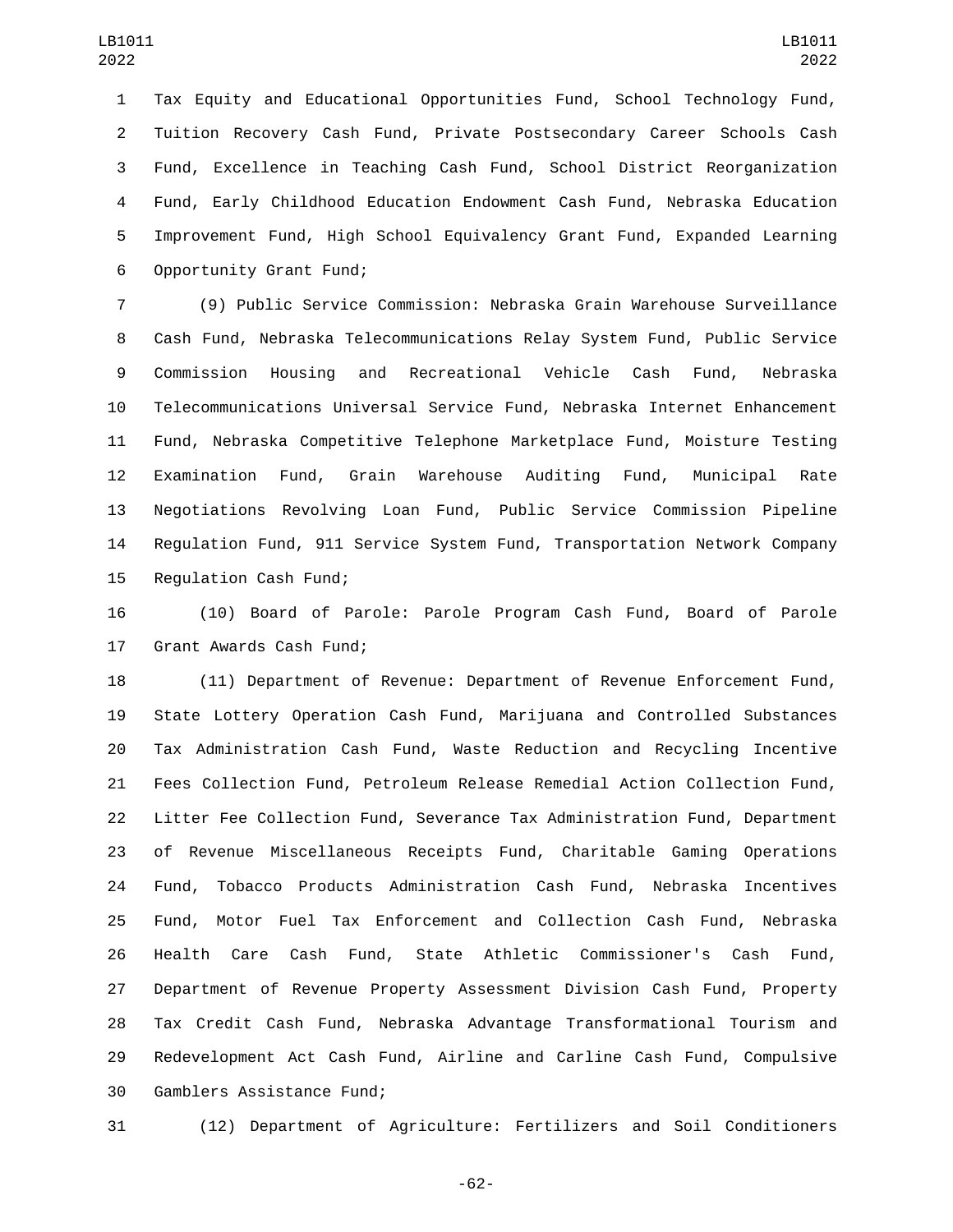Administrative Fund, Commercial Feed Administration Cash Fund, Pure Milk Cash Fund, Soil and Plant Analysis Laboratory Cash Fund, Livestock Auction Market Fund, Nebraska Potato Development Fund, Weights and Measures Administrative Fund, Nebraska Poultry and Egg Development, Utilization, and Marketing Fund, Agricultural Products Marketing Information Cash Fund, Pure Food Cash Fund, Nebraska Agricultural Products Marketing Cash Fund, State Apiary Cash Fund, Weed Book Cash Fund, Pesticide Administrative Cash Fund, Nebraska Seed Administrative Cash Fund, Plant Protection and Plant Pest Cash Fund, Tractor Permit Cash Fund, Nebraska Origin and Premium Quality Grain Cash Fund, Animal Damage Control Cash Fund, Noxious Weed Cash Fund, Buffer Strip Incentive Fund, Winery and Grape Producers Promotional Fund, Commercial Dog and Cat Operator Inspection Program Cash Fund, Domesticated Cervine Animal Cash Fund, Noxious Weed and Invasive Plant Species Assistance Fund, Agricultural Laboratory Testing Services Cash Fund, Agricultural Suppliers Lease Protection Cash Fund, Nebraska Beer Industry Promotional Fund, Animal Health and Disease Control Act Cash Fund, Nebraska Hemp 18 Program Fund;

 (13) Department of Banking and Finance: Financial Institution Assessment Cash Fund, Securities Act Cash Fund, Department of Banking and 21 Finance Settlement Cash Fund;

 (14) State Fire Marshal: Nebraska Natural Gas Pipeline Safety Cash Fund, State Fire Marshal Cash Fund, Underground Storage Tank Fund, Training Division Cash Fund, Reduced Cigarette Ignition Propensity Fund, Boiler Inspection Cash Fund, Mechanical Safety Inspection Fund;

(15) Department of Insurance: Department of Insurance Cash Fund;

 (16) Department of Labor: Employment Security Special Contingent Fund, Nebraska Training and Support Cash Fund, Contractor and Professional Employer Organization Registration Cash Fund, Sector 30 Partnership Program Fund;

(17) Department of Motor Vehicles: Motor Carrier Division Cash Fund,

-63-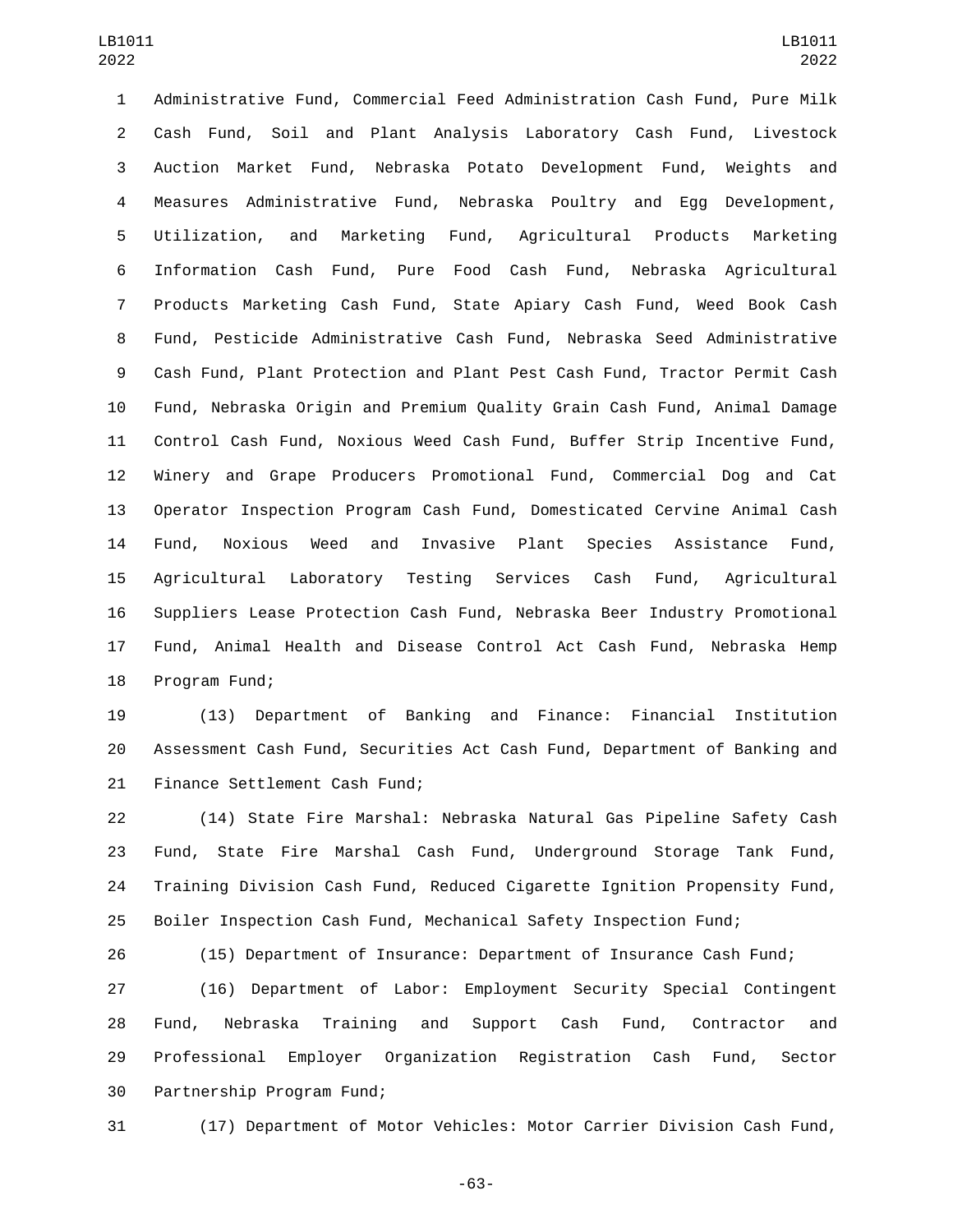Department of Motor Vehicles Cash Fund, Department of Motor Vehicles Ignition Interlock Fund, License Plate Cash Fund, Vehicle Title and Registration System Replacement and Maintenance Cash Fund;

 (18) Department of Health and Human Services: Health and Human Services Cash Fund, School District Reimbursement Fund, Nebraska Child Abuse Prevention Fund, Nebraska Health Care Cash Fund, Childhood Care Cash Fund, University of Nebraska Medical Center Medical Education Revolving Fund, Behavioral Health Services Fund, Professional and Occupational Credentialing Cash Fund, Rural Health Professional Incentive Fund, Organ and Tissue Donor Awareness and Education Fund, Prescription Drug Monitoring Program Fund, ICF/DD Reimbursement Protection Fund, Nebraska Emergency Medical System Operations Fund, Radiation Transportation Emergency Response Cash Fund, Nursing Facility Quality Assurance Fund, Health Care Homes for the Medically Underserved Fund, Nursing Faculty Student Loan Cash Fund, Nursing Facility Penalty Cash Fund, Homeless Shelter Assistance Trust Fund, Patient Safety Cash Fund, Medicaid Managed Care Excess Profit Fund, Nebraska Opioid Recovery Fund;

 (19) Department of Transportation: Highway Cash Fund, Grade Crossing Protection Fund, State Recreation Road Fund, Roads Operations Cash Fund, State Highway Capital Improvement Fund, Transportation Infrastructure 21 Bank Fund, Aeronautics Cash Fund;

 (20) Department of Veterans' Affairs: Veteran Cemetery Construction Fund, Nebraska Veteran Cemetery System Operation Fund, Department of Veterans' Affairs Cash Fund, Veterans' Home Building Fund, Pets for Vets 25 Cash Fund, Veterans Employment Program Fund;

 (21) Department of Natural Resources: Water Resources Cash Fund, Small Watersheds Flood Control Fund, Nebraska Resources Development Fund, Nebraska Soil and Water Conservation Fund, Natural Resources Water Quality Fund, Water Well Decommissioning Fund, Water Resources Trust Fund, Department of Natural Resources Cash Fund, Water Sustainability Fund, Critical Infrastructure Facilities Cash Fund, Dam Safety Cash Fund,

-64-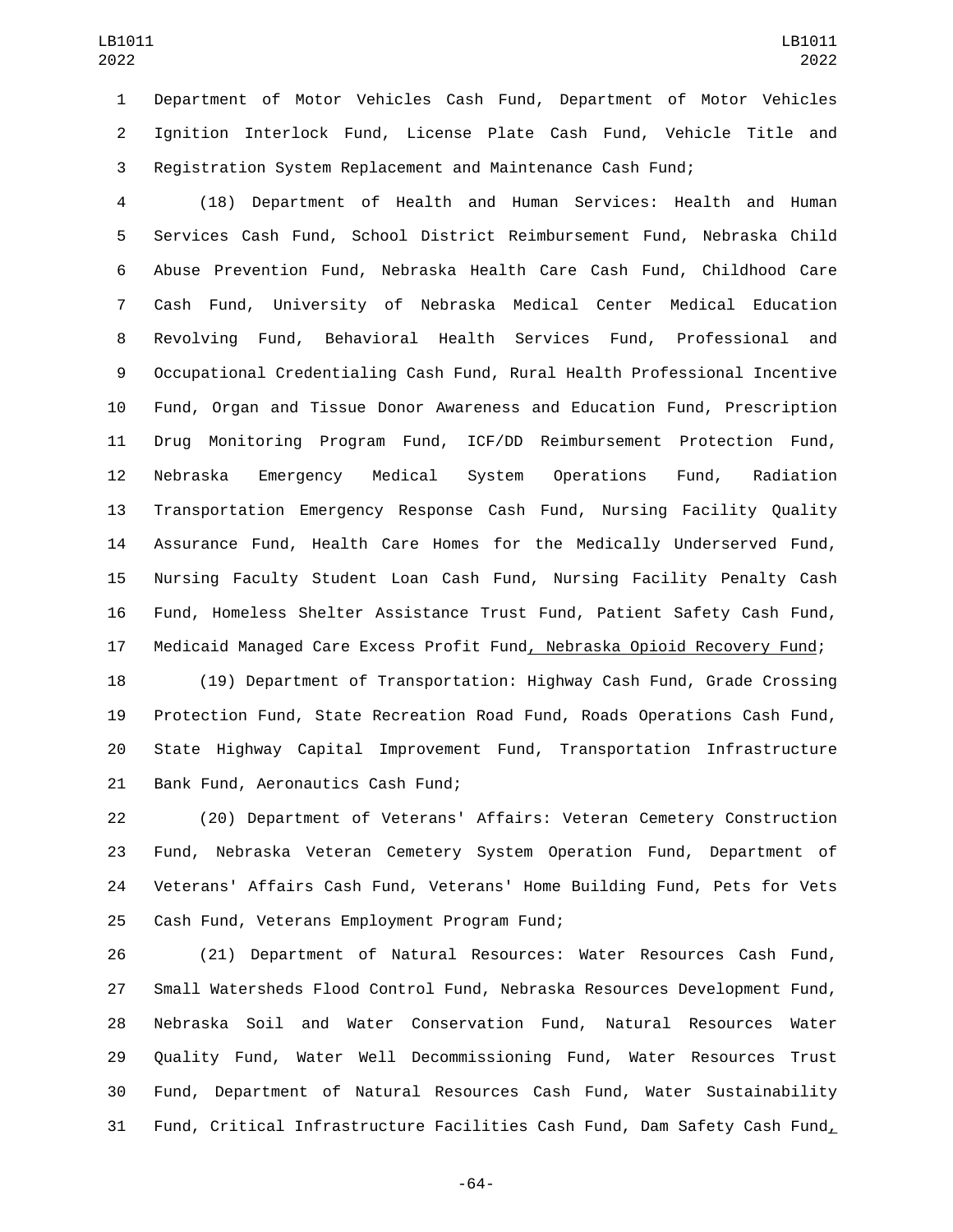Perkins County Canal Project Fund, Statewide Tourism And Recreational 2 Water Access and Resource Sustainability Fund;

(22) State Electrical Board: Electrical Division Fund;

 (23) Military Department: Military Department Cash Fund, Governor's Emergency Cash Fund, Nebraska Emergency Management Agency Cash Fund, Nebraska Emergency Planning and Community Right to Know Cash Fund;

 (24) Board of Educational Lands and Funds: Surveyors' Cash Fund, Board of Educational Lands and Funds Cash Fund, Survey Record Repository 9 Fund;

 (25) Game and Parks Commission: State Game Fund, State Park Cash Revolving Fund, Nebraska Habitat Fund, Nebraska Aquatic Habitat Fund, Nebraska Snowmobile Trail Cash Fund, Nebraska Outdoor Recreation Development Cash Fund, Wildlife Conservation Fund, Nebraska Environmental Trust Fund, Cowboy Trail Fund, Game Law Investigation Cash Fund, Niobrara Council Fund, Nebraska Environmental Endowment Fund, Ferguson House Fund, Hunters Helping the Hungry Cash Fund, Game and Parks Commission Capital Maintenance Fund, Game and Parks State Park Improvement and Maintenance 18 Fund, Game and Parks Commission Educational Fund;

 (26) Nebraska Library Commission: Nebraska Library Commission Cash 20 Fund;

 (27) Nebraska Liquor Control Commission: Nebraska Liquor Control 22 Commission Rule and Requlation Cash Fund;

 (28) State Racing Commission: Racing Commission's Cash Fund, Track 24 Distribution Fund;

 (29) Nebraska Workers' Compensation Court: Compensation Court Cash 26 Fund;

 (30) Nebraska Brand Committee: Nebraska Brand Inspection and Theft 28 Prevention Fund;

 (31) Nebraska Motor Vehicle Industry Licensing Board: Nebraska Motor 30 Vehicle Industry Licensing Fund;

(32) State Real Estate Commission: State Real Estate Commission's

-65-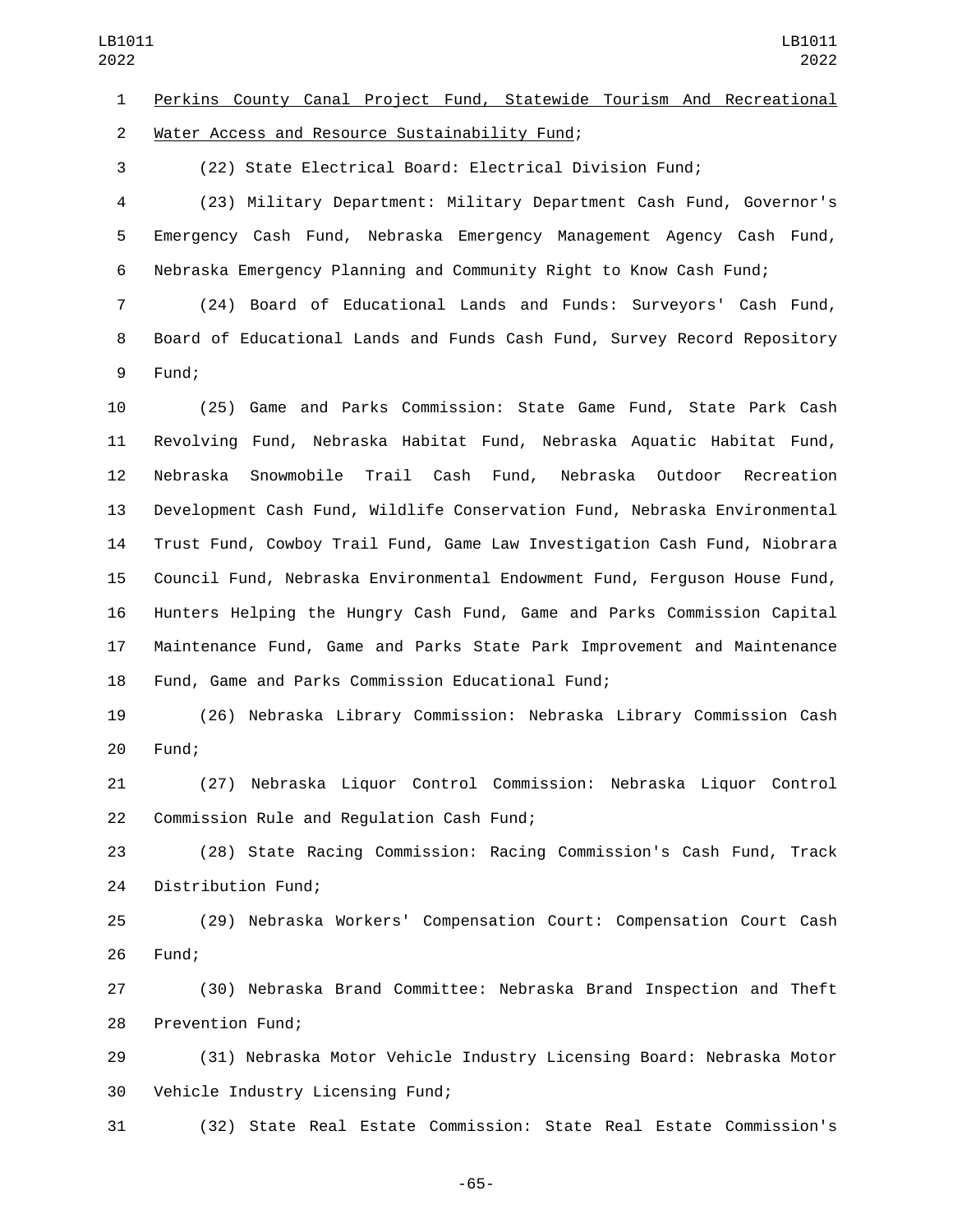1 Fund;

(33) Board of Barber Examiners: Board of Barber Examiners Fund;

 (34) Department of Correctional Services: Department of Correctional Services Facility Cash Fund, Reentry Cash Fund, Vocational and Life Skills Programming Fund, Prison Overcrowding Contingency Fund;

 (35) Nebraska Educational Telecommunications Commission: State Educational Telecommunications Fund, NEB\*SAT Cash Fund;

 (36) Coordinating Commission for Postsecondary Education: Coordinating Commission for Postsecondary Education Cash Fund, Nebraska Opportunity Grant Fund, Guaranty Recovery Cash Fund;

 (37) Nebraska State Colleges: Chadron Cash Fund, Peru Cash Fund, Wayne Cash Fund, Chadron State College Designated Cash Fund, Peru State College Designated Cash Fund, Wayne State College Designated Cash Fund, Board of Trustees Cash Fund, State Colleges Sport Facilities Cash Fund;

 (38) University of Nebraska: Financial Literacy Cash Fund, University Cash Fund, Temporary University Fund, University of Nebraska at Omaha Cash Fund, University of Nebraska Medical Center Cash Fund, University of Nebraska at Kearney Cash Fund, University of Nebraska Central Administration Designated Cash Fund, University of Nebraska- Lincoln Designated Cash Fund, University of Nebraska at Omaha Designated Cash Fund, University of Nebraska Medical Center Designated Cash Fund, University of Nebraska at Kearney Designated Cash Fund, State Anatomical 23 Board Cash Fund;

 (39) Nebraska State Fair Board: Nebraska State Fair Support and 25 Improvement Cash Fund;

 (40) Real Property Appraiser Board: Real Property Appraiser Fund, 27 Appraisal Management Company Fund;

 (41) Nebraska State Historical Society: Historical Society Fund, Historical Landmark Cash Fund, Nebraska Job Creation and Mainstreet Revitalization Fund, Nebraska 150 Sesquicentennial Plate Proceeds Fund, Willa Cather National Statuary Hall Cash Fund, Willa Cather Historical

-66-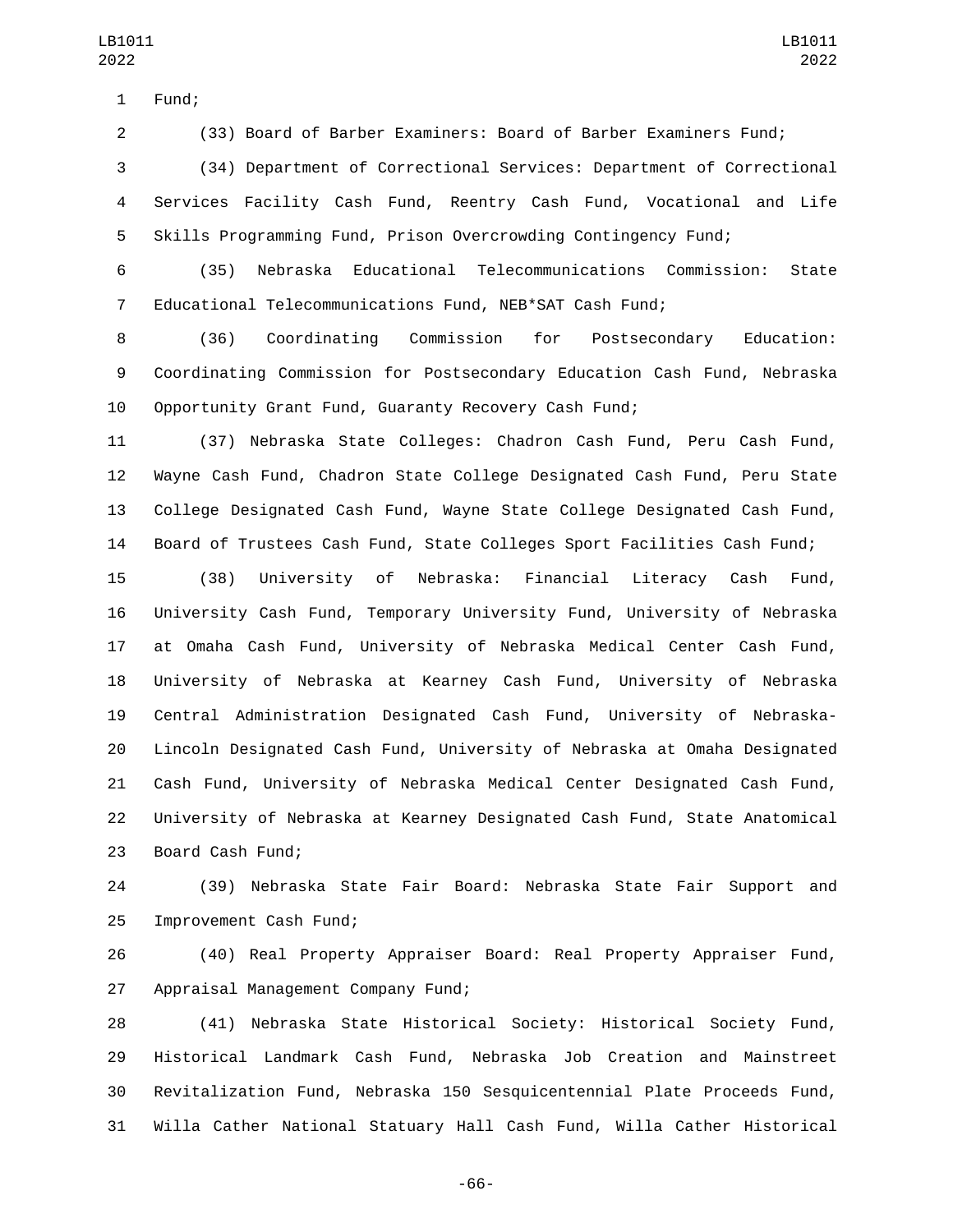1 Building Cash Fund;

 (42) Nebraska Wheat Development, Utilization, and Marketing Board: Nebraska Wheat Development, Utilization, and Marketing Fund;

 (43) Nebraska Oil and Gas Conservation Commission: Oil and Gas 5 Conservation Fund;

 (44) Board of Engineers and Architects: Engineers and Architects 7 Requlation Fund;

(45) Board of Geologists: Geologists Regulation Fund;

 (46) Nebraska Ethanol Board: Agricultural Alcohol Fuel Tax Fund, 10 Ethanol Production Incentive Cash Fund;

 (47) Nebraska Dairy Industry Development Board: Nebraska Dairy 12 Industry Development Fund;

 (48) State Board of Examiners for Land Surveyors: Land Surveyor 14 Examiner's Fund;

 (49) Nebraska State Board of Public Accountancy: Certified Public 16 Accountants Fund;

 (50) Nebraska State Patrol: Nebraska State Patrol Cash Fund, Investigation Petty Cash Fund, Carrier Enforcement Cash Fund, Nebraska State Patrol Drug Control and Education Cash Fund, Public Safety Cash Fund, Nebraska State Patrol Vehicle Replacement Cash Fund, Nebraska Public Safety Communication System Cash Fund, Combined Law Enforcement Information Network Cash Fund, State DNA Sample and Data Base Fund, 23 Treasury Agency Forfeitures Cash Fund;

 (51) Department of Administrative Services: Building Renewal Allocation Fund, State Building Renewal Assessment Fund, University Building Renewal Assessment Fund, State College Building Renewal Assessment Fund, Capitol Restoration Cash Fund, Vacant Building and Excess Land Cash Fund, Resource Recovery Fund, Tort Claims Fund, Information Technology Infrastructure Fund, Health and Life Benefit 30 Administration Cash Fund, Rural Broadband Task Force Fund, Community 31 College State Dependents Fund;

-67-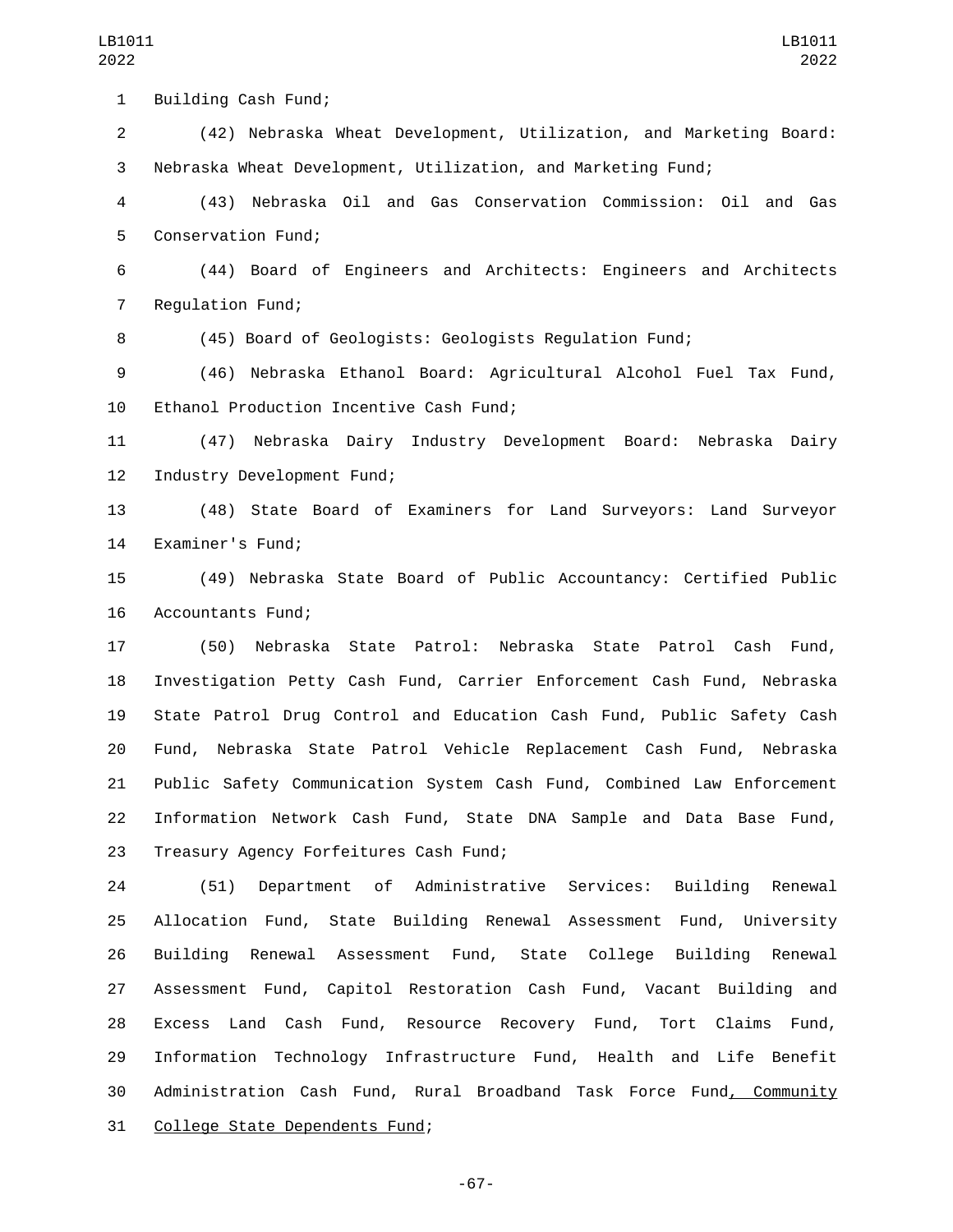(52) Abstracters Board of Examiners: Abstracters Board of Examiners 2 Cash Fund;

 (53) Commission on Latino-Americans: Hispanic Awareness Cash Fund, Commission on Latino-Americans Cash Fund;4

 (54) Nebraska Arts Council: Nebraska Arts Council Cash Fund, Nebraska Arts and Humanities Cash Fund, Support the Arts Cash Fund;

 (55) Foster Care Review Office: Foster Care Review Office Cash Fund, 8 Nebraska Health Care Cash Fund;

 (56) Department of Economic Development: Nebraska Agricultural Products Research Fund, Job Training Cash Fund, Administrative Cash Fund, Affordable Housing Trust Fund, Comprehensive Housing Strategy Cash Fund, Economic Development Cash Fund, Civic and Community Center Financing Fund, Lead-Based Paint Hazard Control Cash Fund, Intern Nebraska Cash Fund, Rural Workforce Housing Investment Fund, Bioscience Innovation Cash Fund, Nebraska Film Office Fund, Customized Job Training Cash Fund, ImagiNE Nebraska Cash Fund, Middle Income Workforce Housing Investment Fund, ImagiNE Nebraska Revolving Loan Fund, Nebraska Transformational 18 Project Fund, Site and Building Development Fund;

 (57) State Board of Landscape Architects: State Board of Landscape 20 Architects Cash Fund;

(58) Nebraska Power Review Board: Nebraska Power Review Fund;

 (59) Nebraska Investment Council: State Investment Officer's Cash 23 Fund;

 (60) Nebraska Commission on Law Enforcement and Criminal Justice: Nebraska Law Enforcement Training Center Cash Fund, Law Enforcement Improvement Fund, Victim's Compensation Fund, Community Corrections Uniform Data Analysis Cash Fund, Violence Prevention Cash Fund;

 (61) Commission for the Blind and Visually Impaired: Commission for 29 the Blind and Visually Impaired Cash Fund;

 (62) Commission for the Deaf and Hard of Hearing: Commission for the 31 Deaf and Hard of Hearing Fund;

-68-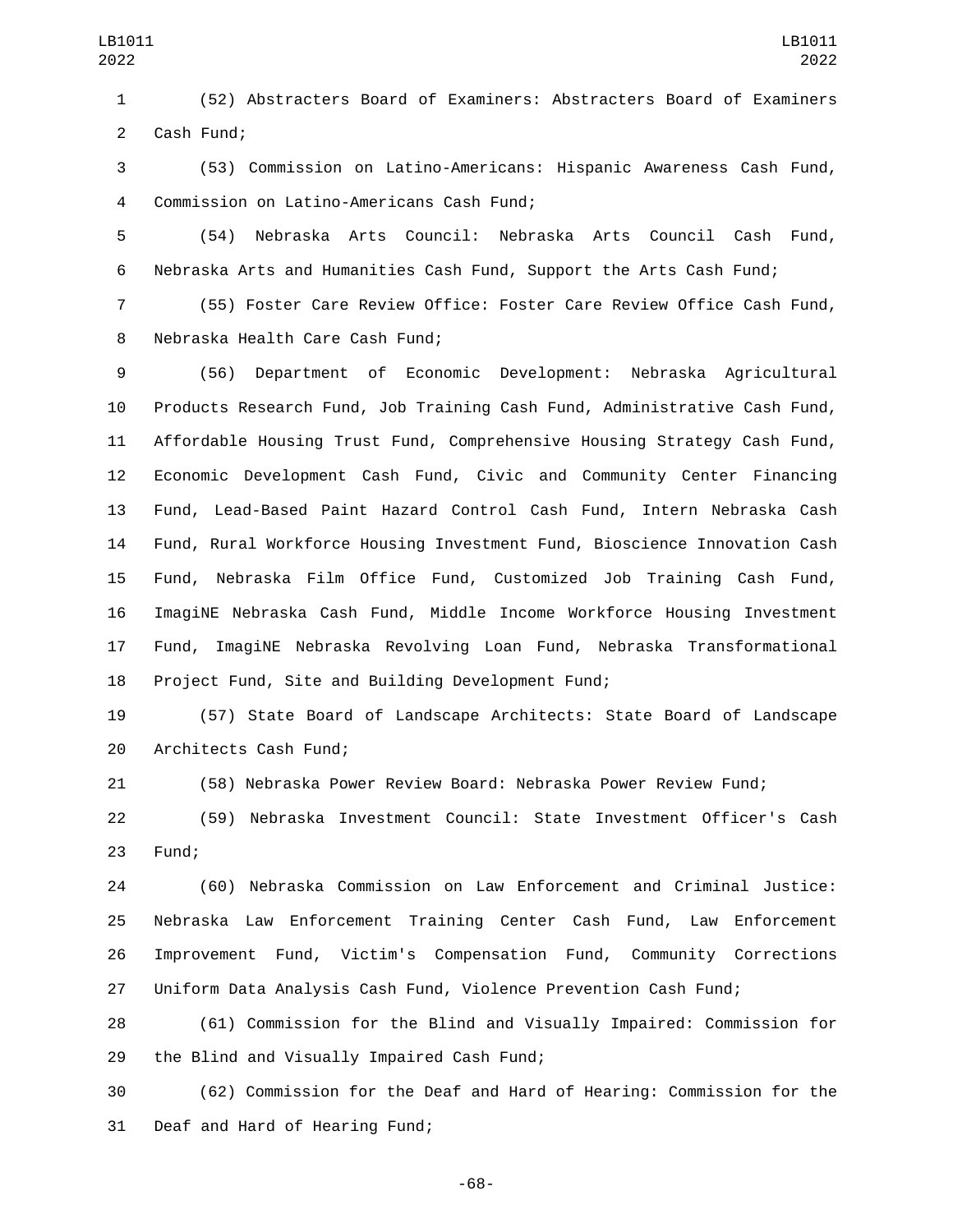(63) Department of Environment and Energy: Integrated Solid Waste Management Cash Fund, Nebraska Litter Reduction and Recycling Fund, Environmental Cash Fund, Chemigation Costs Fund, Low-Level Radioactive Waste Cash Fund, Petroleum Products and Hazardous Substances Storage and Handling Fund, Petroleum Release Remedial Action Cash Fund, Wastewater Treatment Operator Certification Cash Fund, Local Site Selection Cash Fund, Local Monitoring Committee Cash Fund, Waste Reduction and Recycling Incentive Fund, Wastewater Treatment Facilities Construction Loan Fund, Remedial Action Plan Monitoring Fund, Livestock Waste Management Cash Fund, Drinking Water Administration Fund, Clean Air Title V Cash Fund, Air Quality Permit Cash Fund, Superfund Cost Share Cash Fund, Private Onsite Wastewater Treatment System Certification and Registration Cash Fund, Solid Waste Landfill Closure Assistance Fund, Private Onsite Wastewater Treatment System Permit and Approval Cash Fund, State Energy Cash Fund, Clean-burning Motor Fuel Development Fund, Volkswagen Settlement Cash Fund, Renewable Fuel Infrastructure Fund, Engineering Plan Review Cash Fund, Environmental Safety Cash Fund;

 (64) Public Employees Retirement Board: School Expense Fund, Judges Expense Fund, State Patrol Expense Fund, Deferred Compensation Expense Fund, State Employees Retirement System Expense Fund, County Employees Retirement System Expense Fund, State Cash Balance Expense Fund, County Cash Balance Expense Fund, Class V School Employees Retirement System 23 Management Work Plan Fund;

 (65) Dry Bean Commission: Dry Bean Development, Utilization, 25 Promotion, and Education Fund;

 (66) Nebraska Accountability and Disclosure Commission: Nebraska Accountability and Disclosure Commission Cash Fund;

 (67) Corn Development, Utilization, and Marketing Board: Nebraska Corn Development, Utilization, and Marketing Fund;

(68) Nebraska Hemp Commission: Hemp Promotion Fund;

(69) Community College Aid: Nebraska Community College Aid Cash

-69-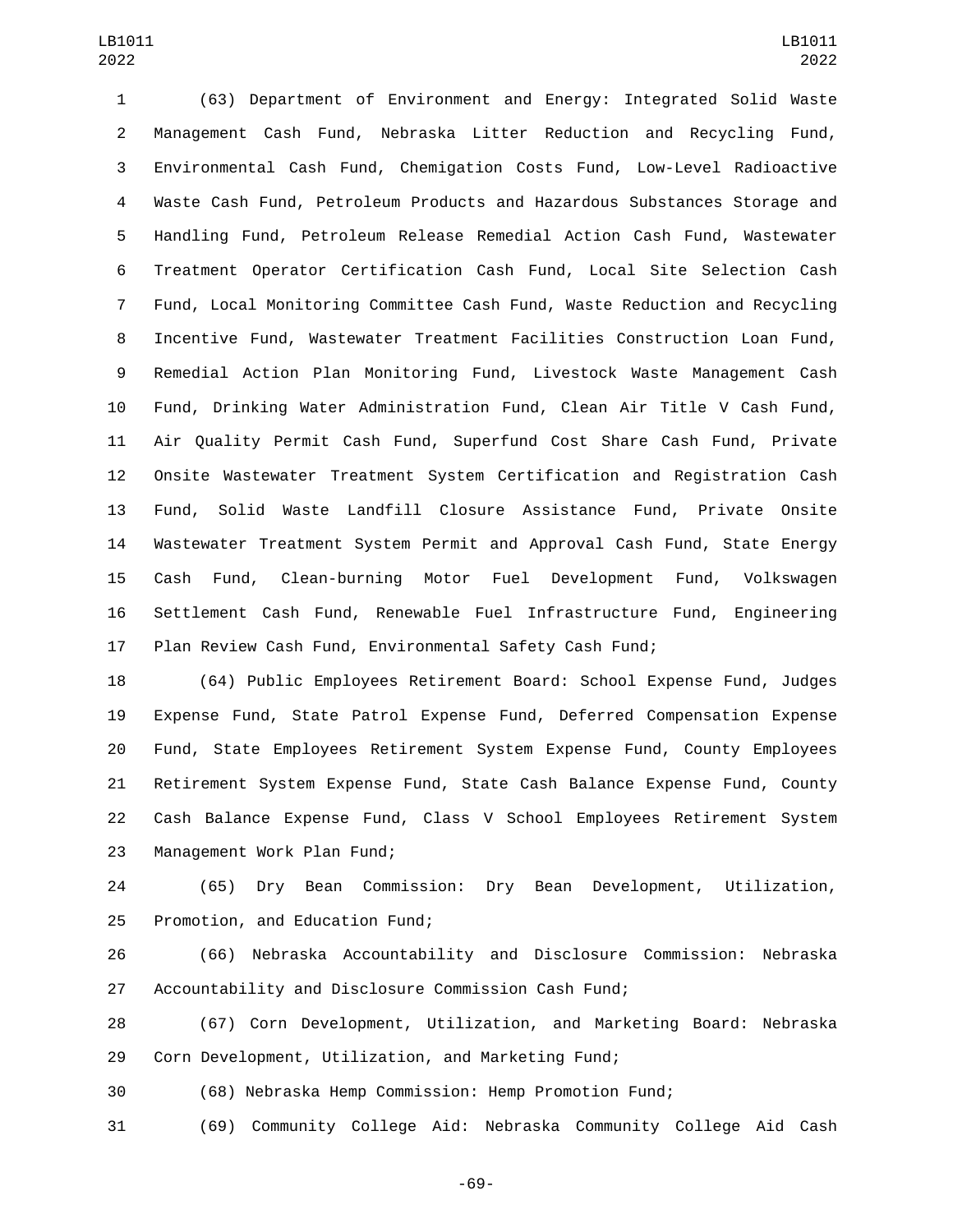1 Fund;

 (70) Grain Sorghum Development, Utilization, and Marketing Board: Grain Sorghum Development, Utilization, and Marketing Fund, Grain Sorghum 4 National Checkoff Fund;

 (71) Tax Equalization and Review Commission: Tax Equalization and 6 Review Commission Cash Fund;

 (72) Commission on Public Advocacy: Legal Education for Public Service and Rural Practice Loan Repayment Assistance Fund, Commission on Public Advocacy Operations Cash Fund, Legal Aid and Services Fund, Civil 10 Legal Services Fund;

 (73) Commission on Indian Affairs: Commission on Indian Affairs Cash Fund, Chief Standing Bear National Statuary Hall Cash Fund, Native 13 American Scholarship and Leadership Fund;

 (74) Nebraska Tourism Commission: State Visitors Promotion Cash Fund, Tourism Conference Cash Fund, Nebraska Tourism Commission 16 Promotional Cash Fund; and

(75) Dry Pea and Lentil Commission: Dry Pea and Lentil Fund.

Sec. 201. Laws 2021, LB380, section 266, is amended to read:

19 Sec. 266. GENERAL FUND TRANSFERS.

 (1) The State Treasurer shall make the transfers specified in this section from the General Fund to the designated fund, in the amounts indicated. Unless otherwise noted, transfers for FY2021-22 shall occur on July 1, 2021, or as soon thereafter as administratively possible, and transfers for FY2022-23 shall occur on July 1, 2022, or as soon thereafter as administratively possible. All agencies with administrative responsibilities for these funds shall assist the State Treasurer as 27 needed in implementing the transfers.

 (2) Transfers from the General Fund for FY2021-22 shall include 29 transfers to:

 (a) The Nebraska State Patrol Cash Fund: \$115,000 less the unexpended balance existing on June 30, 2021, in (i) the Nebraska State

-70-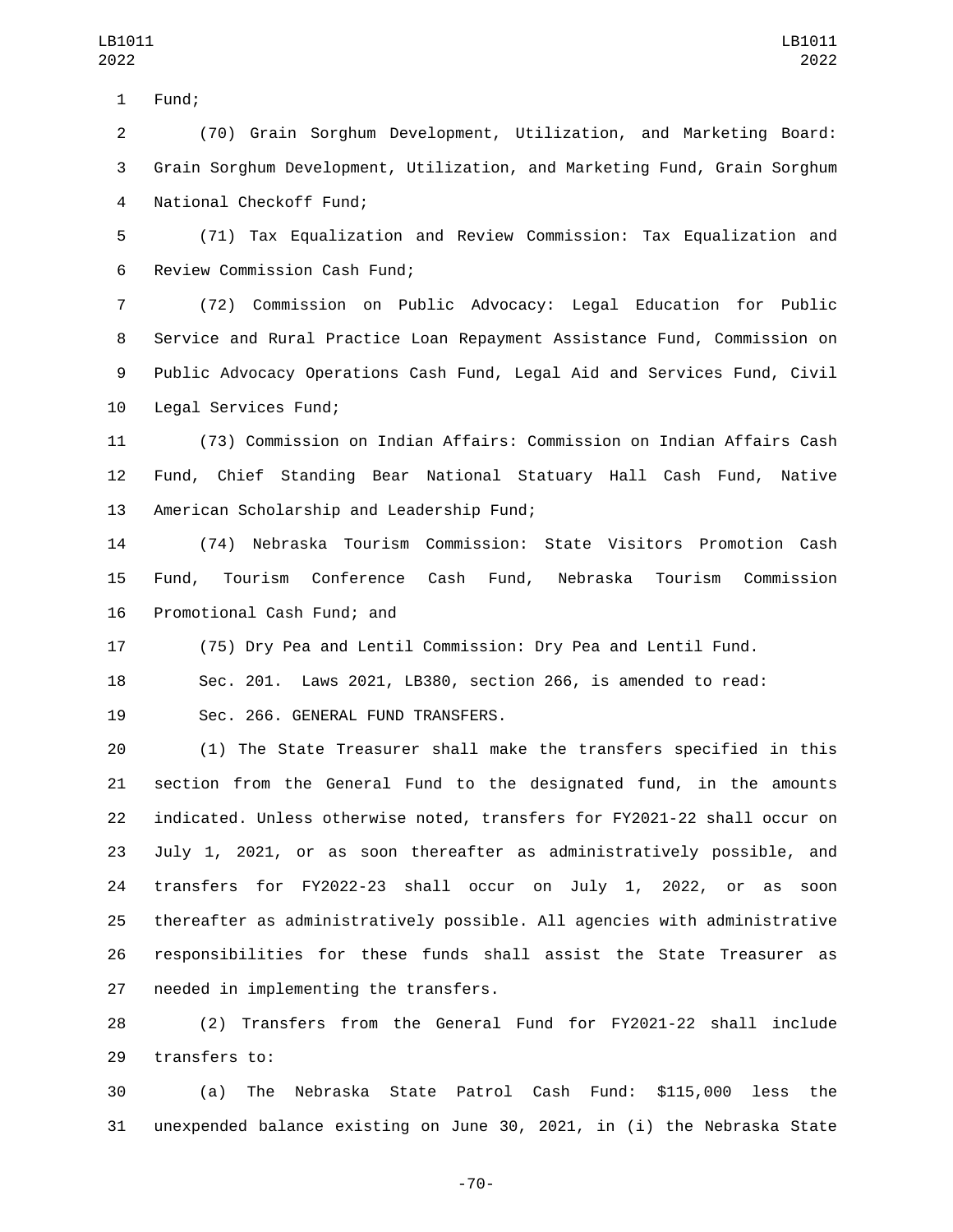Patrol Cash Fund, (ii) the Investigation Petty Cash Fund, (iii) any special checking account or accounts used by the Nebraska State Patrol, and (iv) the possession of agency personnel involved in investigations, when the unexpended balances resulted from General Fund transfers to the Nebraska State Patrol Cash Fund or from General Fund appropriations. Any transfers made shall be subject to a final reconciliation of available investigation cash fund balances as of June 30, 2021, by the Nebraska 8 State Patrol.

 It is the intent of the Legislature that the Nebraska State Patrol have available a total of \$115,000 from the General Fund for FY2021-22 to be used in making drug purchases, for enforcing Nebraska laws relating to felonies, for enforcing the Nebraska liquor laws, and for payment of 13 investigative expenses;

 (b) The Property Tax Credit Cash Fund: \$297,000,000 on or before December 15, 2021, on such date as directed by the budget administrator of the budget division of the Department of Administrative Services;

 (c) The Water Sustainability Fund: \$11,000,000 on or before June 30, 2022, on such date as directed by the budget administrator of the budget division of the Department of Administrative Services;

 (d) The Water Resources Cash Fund: \$3,300,000 on or before June 30, 2022, on such date as directed by the budget administrator of the budget division of the Department of Administrative Services;

 (e) The Nebraska Capital Construction Fund: \$100,000,000 on or before July 15, 2021, on such date as directed by the budget administrator of the budget division of the Department of Administrative Services. It is the intent of the Legislature that these funds remain in the Nebraska Capital Construction Fund until sufficient details are provided to the Legislature regarding plans to reduce prison 29 overcrowding;

 (f) The Customized Job Training Cash Fund: \$2,500,000 on or before October 1, 2021, on such date as directed by the budget administrator of

-71-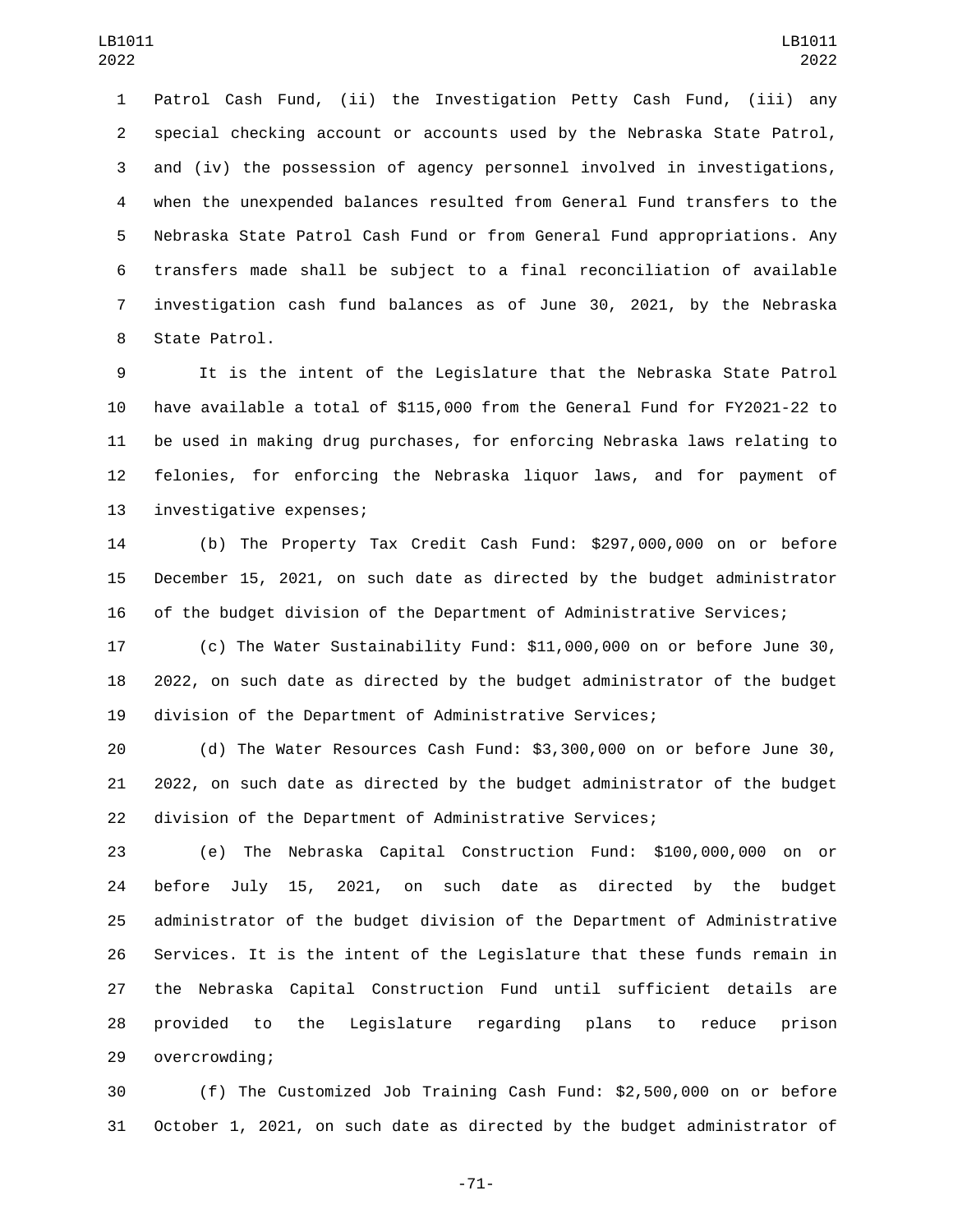the budget division of the Department of Administrative Services;

 (g) The ImagiNE Nebraska Revolving Loan Fund: \$5,000,000 on or before July 15, 2021, on such date as directed by the budget administrator of the budget division of the Department of Administrative 5 Services;

 (h) The Cash Reserve Fund: \$50,000,000 on or before June 30, 2022, on such date as directed by the budget administrator of the budget division of the Department of Administrative Services;

 (i) The Nebraska Film Office Fund: \$1,000,000 on or before July 30, 2021, on such date as directed by the budget administrator of the budget division of the Department of Administrative Services; and

 (j) The Commission on Public Advocacy Operations Cash Fund: \$520,000 on such date as directed by the budget administrator of the budget division of the Department of Administrative Services.

 (3) Transfers from the General Fund for FY2022-23 shall include 16 transfers to:

 (a) The Nebraska State Patrol Cash Fund: \$115,000 less the unexpended balance existing on June 30, 2022, in (i) the Nebraska State Patrol Cash Fund, (ii) the Investigation Petty Cash Fund, (iii) any special checking account or accounts used by the Nebraska State Patrol, and (iv) the possession of agency personnel involved in investigations, when the unexpended balances resulted from General Fund transfers to the Nebraska State Patrol Cash Fund or from General Fund appropriations. Any transfers made shall be subject to a final reconciliation of available investigation cash fund balances as of June 30, 2022, by the Nebraska 26 State Patrol.

 It is the intent of the Legislature that the Nebraska State Patrol have available a total of \$115,000 from the General Fund for FY2022-23 to be used in making drug purchases, for enforcing Nebraska laws relating to felonies, for enforcing the Nebraska liquor laws, and for payment of 31 investigative expenses;

-72-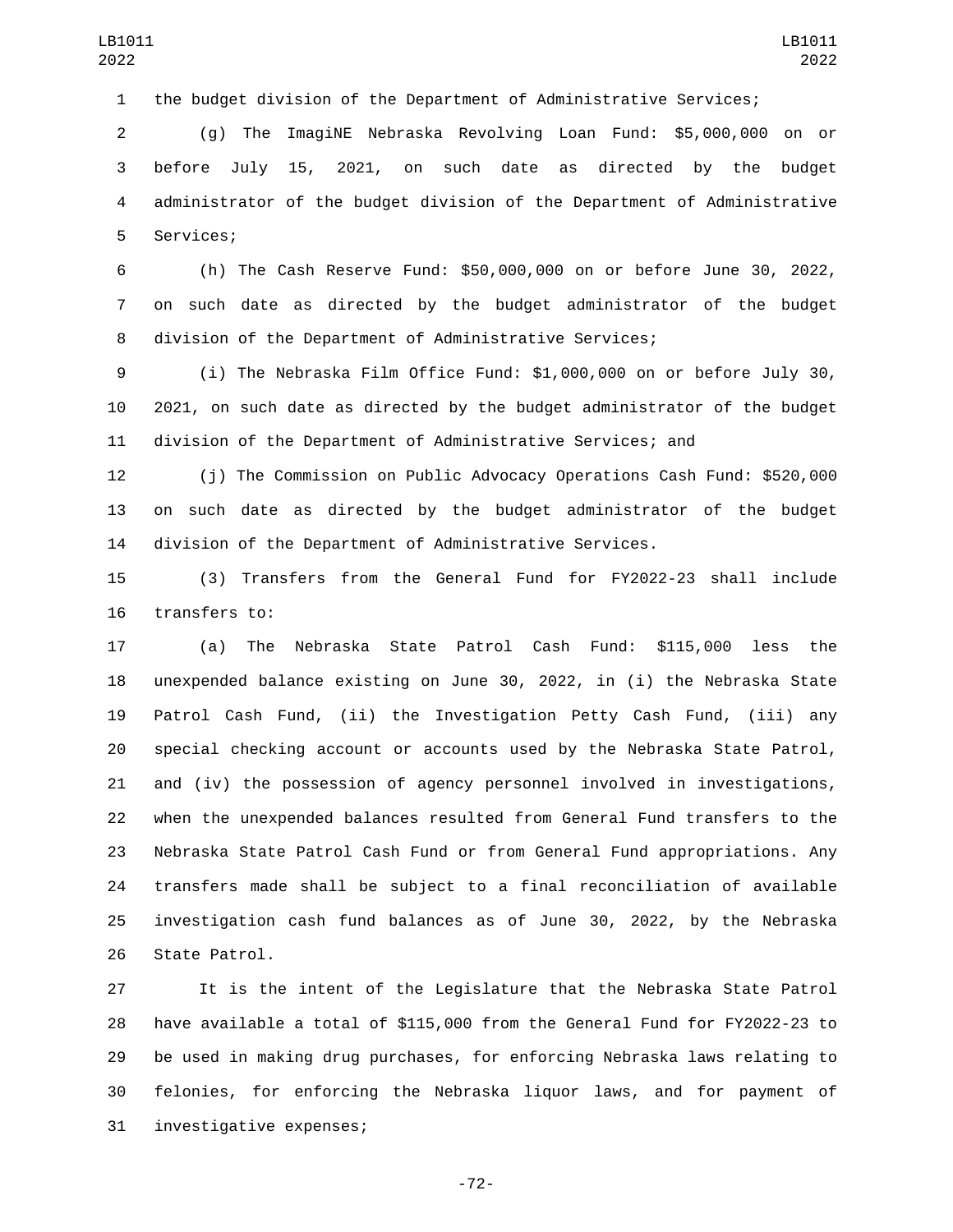(b) The Property Tax Credit Cash Fund: \$310,000,000 on or before December 15, 2022, on such date as directed by the budget administrator of the budget division of the Department of Administrative Services;

 (c) The Water Sustainability Fund: \$11,000,000 on or before June 30, 2023, on such dates and in such amounts as directed by the budget administrator of the budget division of the Department of Administrative 7 Services;

 (d) The Water Resources Cash Fund: \$3,300,000 on or before June 30, 2023, on such dates and in such amounts as directed by the budget administrator of the budget division of the Department of Administrative 11 Services;

 (e) The ImagiNE Nebraska Revolving Loan Fund: \$5,000,000 on or before July 15, 2022, on such date as directed by the budget administrator of the budget division of the Department of Administrative 15 Services;

 (f) The Cash Reserve Fund: \$50,000,000 on or before June 30, 2023, on such date as directed by the budget administrator of the budget 18 division of the Department of Administrative Services; and

 (g) The Commission on Public Advocacy Operations Cash Fund: \$520,000 on such date as directed by the budget administrator of the budget 21 division of the Department of Administrative Services;  $\overline{z}$ 

 (h) The Governor's Emergency Cash Fund: \$5,000,000 after July 1, 2022, but before June 30, 2023, on such dates and in such amounts as 24 directed by the budget administrator of the budget division of the 25 Department of Administrative Services;

 (i) The Nebraska Capital Construction Fund: \$40,723,459 after July 1, 2022, but before June 30, 2023, on such dates and in such amounts as directed by the budget administrator of the budget division of the 29 Department of Administrative Services; and

 (j) The Statewide Tourism And Recreational Water Access and Resource Sustainability Fund: \$150,000,000 on or before June 30, 2023, on such

-73-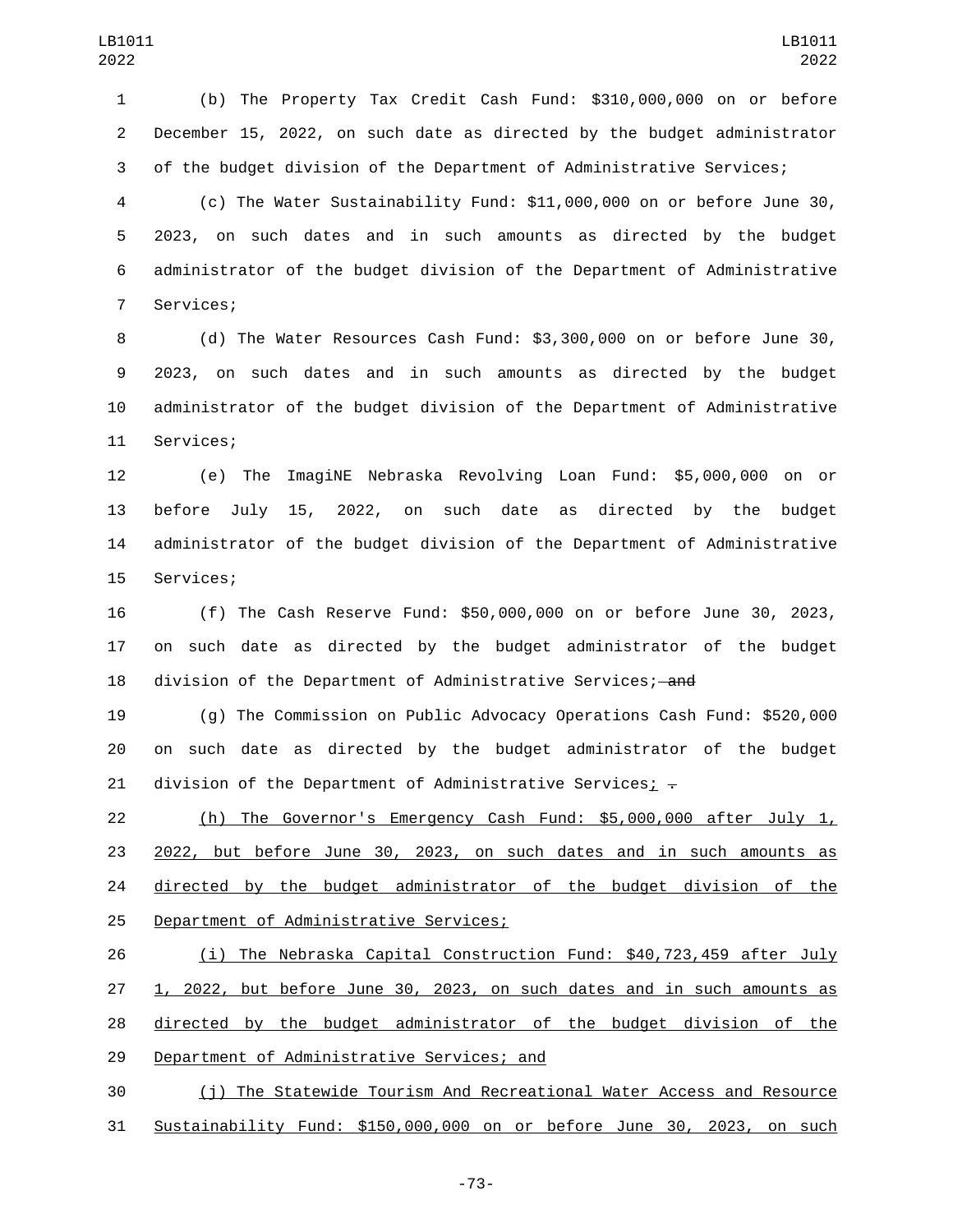dates and in such amounts as directed by the budget administrator of the budget division of the Department of Administrative Services. Sec. 202. Laws 2021, LB380, section 267, is amended to read: Sec. 267. CASH, REVOLVING, AND TRUST FUND LAPSES AND TRANSFERS. The State Treasurer shall make the transfers specified in this section between funds, in the amounts indicated. Unless otherwise noted, transfers for FY2021-22 shall occur on July 1, 2021, or as soon thereafter as administratively possible, and transfers for FY2022-23 shall occur on July 1, 2022, or as soon thereafter as administratively possible. All agencies with administrative responsibilities for these funds shall assist the State Treasurer as needed in implementing the 12 transfers. 13 (1) Transfers for FY2021-22 shall include: (a) From the Tobacco Products Administration Cash Fund to the General Fund: \$7,000,000 on or before June 15, 2022, on such dates and in such amounts as directed by the budget administrator of the budget division of the Department of Administrative Services; (b) From the Securities Act Cash Fund to the General Fund: \$18,000,000 on or before June 30, 2022, on such dates and in such amounts as directed by the budget administrator of the budget division of the 21 Department of Administrative Services; (c) From the Health and Human Services Cash Fund to the University LB1011 LB1011 

 of Nebraska Eppley Institute for Research in Cancer and Allied Diseases 24 Cash Fund: \$500,000, pursuant to section 81-638;

 (d) From the Department of Insurance Cash Fund to the General Fund: \$4,000,000 on or before September 30, 2021, and \$4,000,000 on or before March 31, 2022, on such dates as directed by the budget administrator of the budget division of the Department of Administrative Services;

 (e) From the Roads Operations Cash Fund to the Carrier Enforcement Cash Fund: \$9,683,062, less the unexpended balance existing on June 30, 2021, in the Carrier Enforcement Cash Fund. Transfers shall be made in

-74-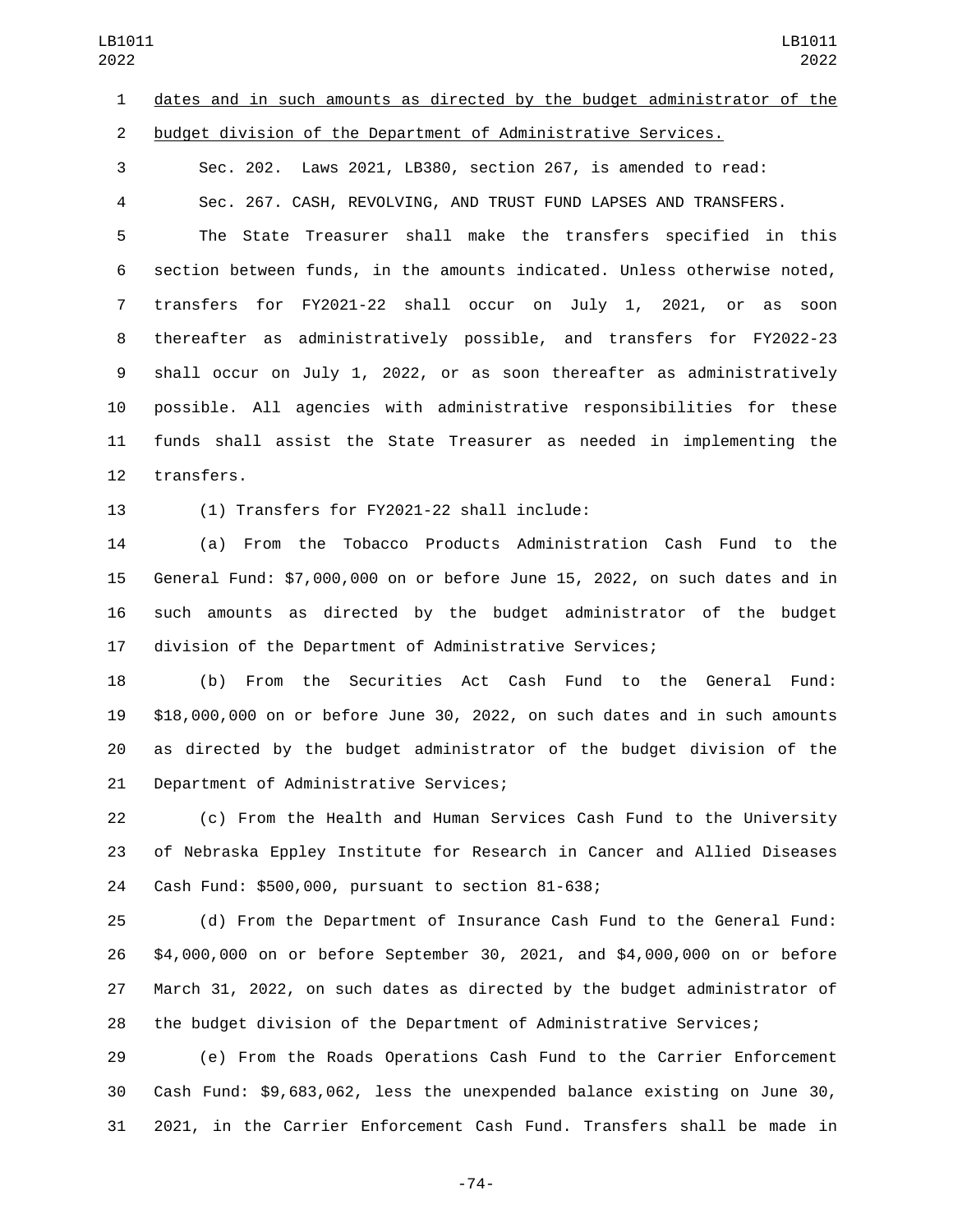four equal quarterly amounts on or before July 15, October 15, January 15, and April 15;2

 (f) From the State Building Revolving Fund to the Capitol Security Revolving Fund: \$1,020,741, less the unexpended, unobligated balance existing on June 30, 2021, in the Capitol Security Revolving Fund. Transfers shall be made in four equal quarterly amounts on or before July 7 15, October 15, January 15, and April 15.

 Transfers shall be made to pay non-General-Fund costs associated with the operation of the state capitol security division of the Nebraska 10 State Patrol;

 (g) From the Highway Trust Fund to the Motor Fuel Tax Enforcement and Collection Cash Fund: \$1,347,588. Transfers shall be made in twelve 13 equal monthly amounts;

 (h) From the Highway Trust Fund to the Motor Carrier Division Cash Fund: Up to a maximum of \$1,400,000. Transfers shall be made as required by the Department of Motor Vehicles to operate the Division of Motor 17 Carrier Services;

 (i) From the Civic and Community Center Financing Fund to the Department of Revenue Enforcement Fund: \$43,900 on July 1, 2021, or as soon thereafter as administratively possible, as provided for in sections 21 13-2704 and 77-5601;

 (j) From the Highway Trust Fund to the License Plate Cash Fund: 23 \$11,643,476 \$10,350,000. Transfers shall be made as required by the Department of Motor Vehicles to meet the expenditures of plate and 25 sticker production;

 (k) From the Flexible Spending Trust Fund to the Health and Life Benefit Administration Cash Fund: \$140,000, except that if the total available unobligated balance of forfeitures in the Flexible Spending Trust Fund as of June 30, 2021, is less than \$140,000, then the State Treasurer shall transfer the difference, not to exceed \$140,000, from the State Employees Insurance Fund. Transfers shall be made to pay the costs

-75-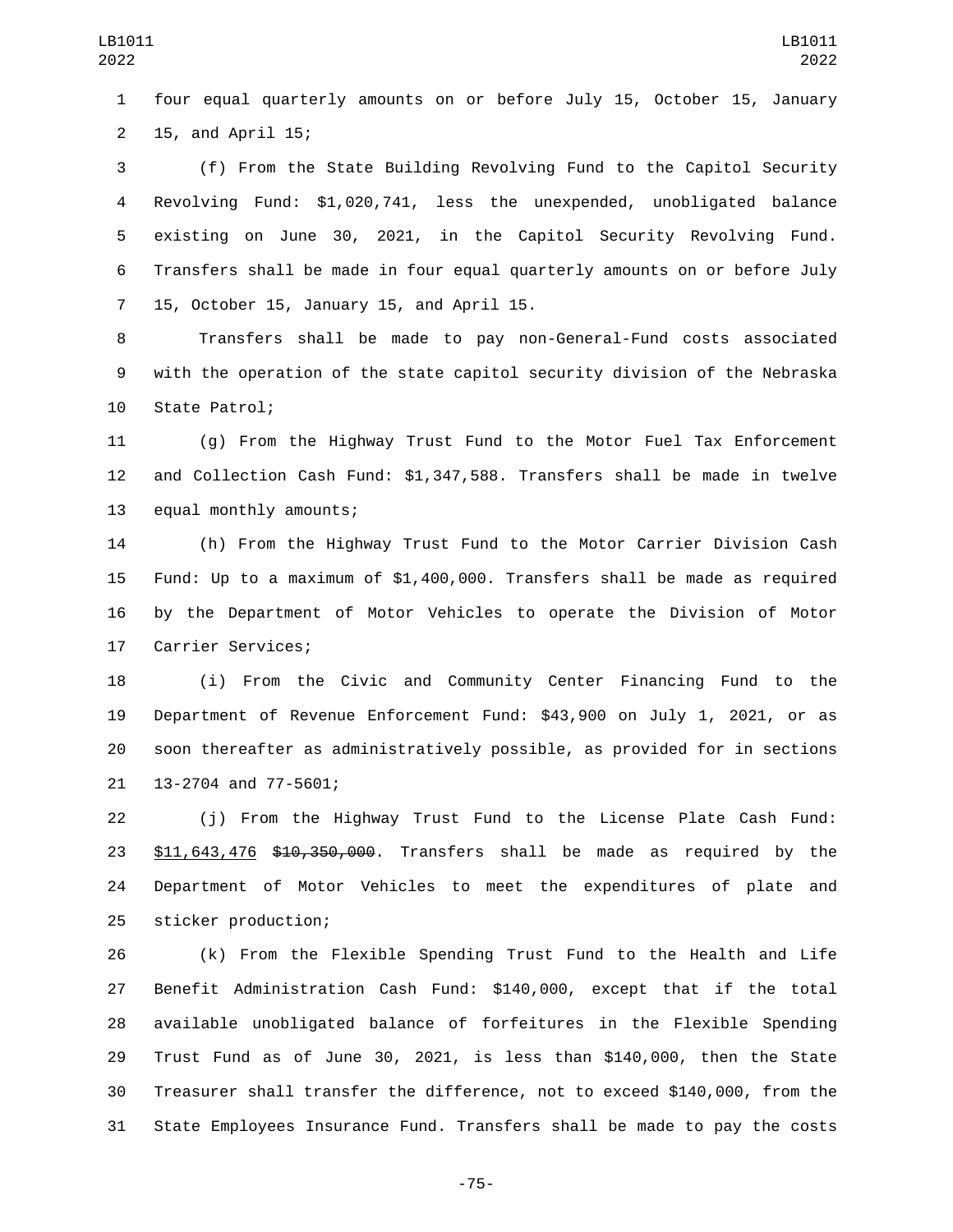associated with the administration of the Flexible Spending Account 2 program;

 (l) From the State Employees Insurance Fund to the Health and Life Benefit Administration Cash Fund: \$999,374, less the June 30, 2021, unobligated Health and Life Benefit Administration Cash Fund balance;

 (m) From the Severance Tax Fund to the Municipal Rate Negotiations Revolving Loan Fund: \$10,000, pursuant to section 57-705;

 (n) From the Severance Tax Fund to the State Energy Cash Fund: \$300,000, pursuant to section 57-705. Transfers shall be made in twelve 10 equal monthly amounts;

 (o) From the Nebraska Training and Support Cash Fund to the Sector Partnership Program Fund: \$300,000 on or before July 15, 2021, on such date as directed by the budget administrator of the budget division of 14 the Department of Administrative Services;

 (p) The State Treasurer shall transfer up to \$1,500,000 from the Petroleum Release Remedial Action Cash Fund to the Superfund Cost Share Cash Fund on or before June 30, 2022, on such dates and in such amounts as directed by the budget administrator of the budget division of the Department of Administrative Services. Transfers shall be made as required by the Department of Environment and Energy and used pursuant to 21 subdivision  $(2)(i)$  of section 66-1519;

 (q) From the State Settlement Cash Fund to the General Fund: \$295,957 on or before June 30, 2022, on such dates and in such amounts as directed by the budget administrator of the budget division of the 25 Department of Administrative Services; and

 (r) From the State Settlement Cash Fund to the Legal Education for Public Service and Rural Practice Loan Repayment Assistance Fund: \$150,000 on or before July 15, 2021, on such date as directed by the budget administrator of the budget division of the Department of 30 Administrative Services.

(2) Transfers for FY2022-23 shall include:31

-76-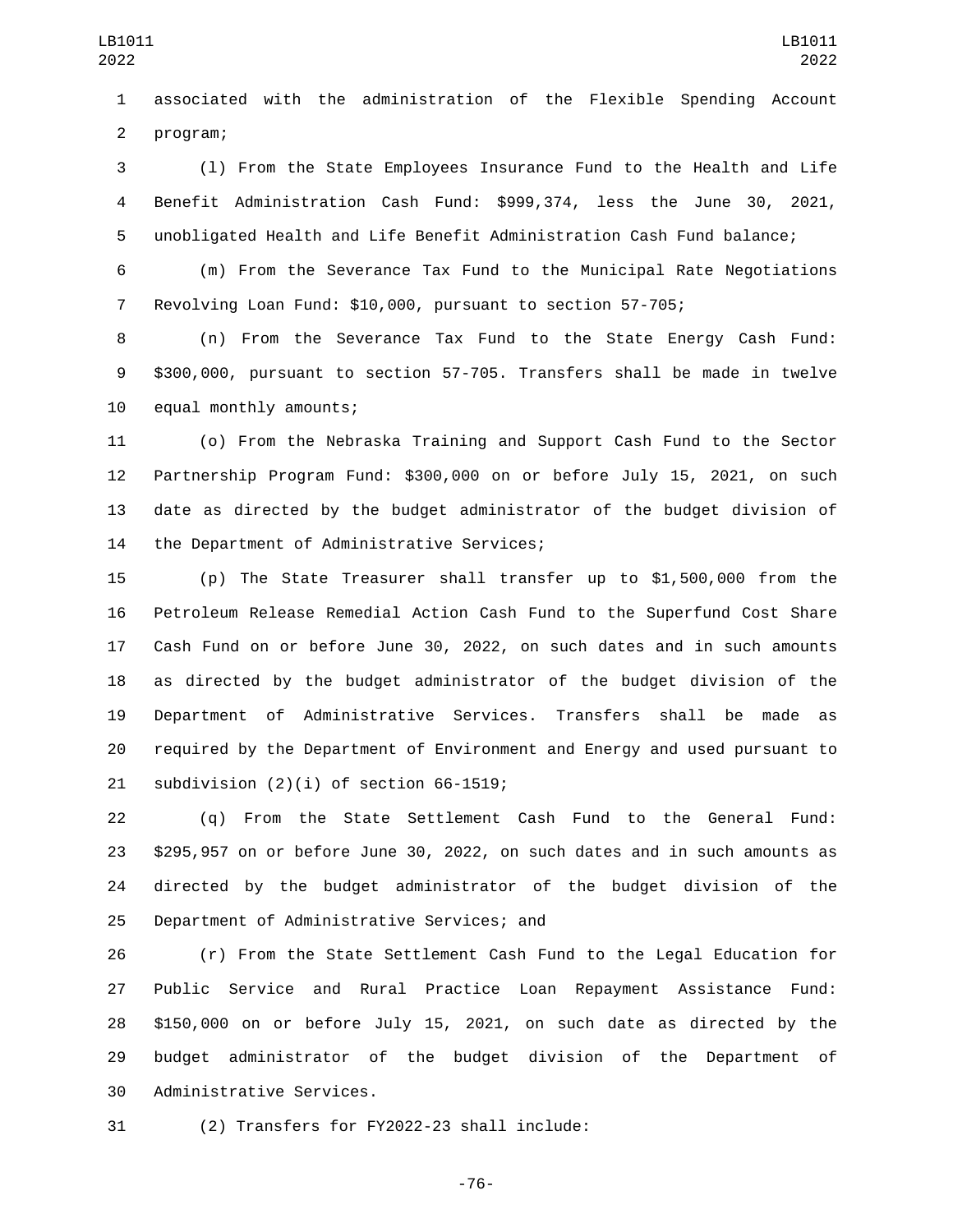(a) From the Tobacco Products Administration Cash Fund to the General Fund: \$7,000,000 on or before June 15, 2023, on such dates and in such amounts as directed by the budget administrator of the budget division of the Department of Administrative Services;

 (b) From the Securities Act Cash Fund to the General Fund: \$24,000,000 on or before June 30, 2023, on such dates and in such amounts as directed by the budget administrator of the budget division of the 8 Department of Administrative Services;

 (c) From the Health and Human Services Cash Fund to the University of Nebraska Eppley Institute for Research in Cancer and Allied Diseases 11 Cash Fund: \$500,000, pursuant to section 81-638;

 (d) From the Department of Insurance Cash Fund to the General Fund: \$4,000,000 on or before September 30, 2022, and \$4,000,000 on or before March 31, 2023, on such dates as directed by the budget administrator of the budget division of the Department of Administrative Services;

 (e) From the Roads Operations Cash Fund to the Carrier Enforcement Cash Fund: \$10,005,718. Transfers shall be made in four equal quarterly amounts on or before July 15, October 15, January 15, and April 15;

 (f) From the State Building Revolving Fund to the Capitol Security Revolving Fund: \$1,040,894. Transfers shall be made in four equal quarterly amounts on or before July 15, October 15, January 15, and April 15. Transfers shall be made to pay non-General-Fund costs associated with the operation of the state capitol security division of the Nebraska 24 State Patrol;

 (g) From the Highway Trust Fund to the Motor Fuel Tax Enforcement and Collection Cash Fund: \$1,443,670, less the unobligated balance in the Motor Fuel Tax Enforcement and Collection Cash Fund on June 30, 2022. Transfers shall be made in twelve equal monthly amounts;

 (h) From the Highway Trust Fund to the Motor Carrier Division Cash Fund: Up to a maximum of \$1,400,000. Transfers shall be made as required by the Department of Motor Vehicles to operate the Division of Motor

-77-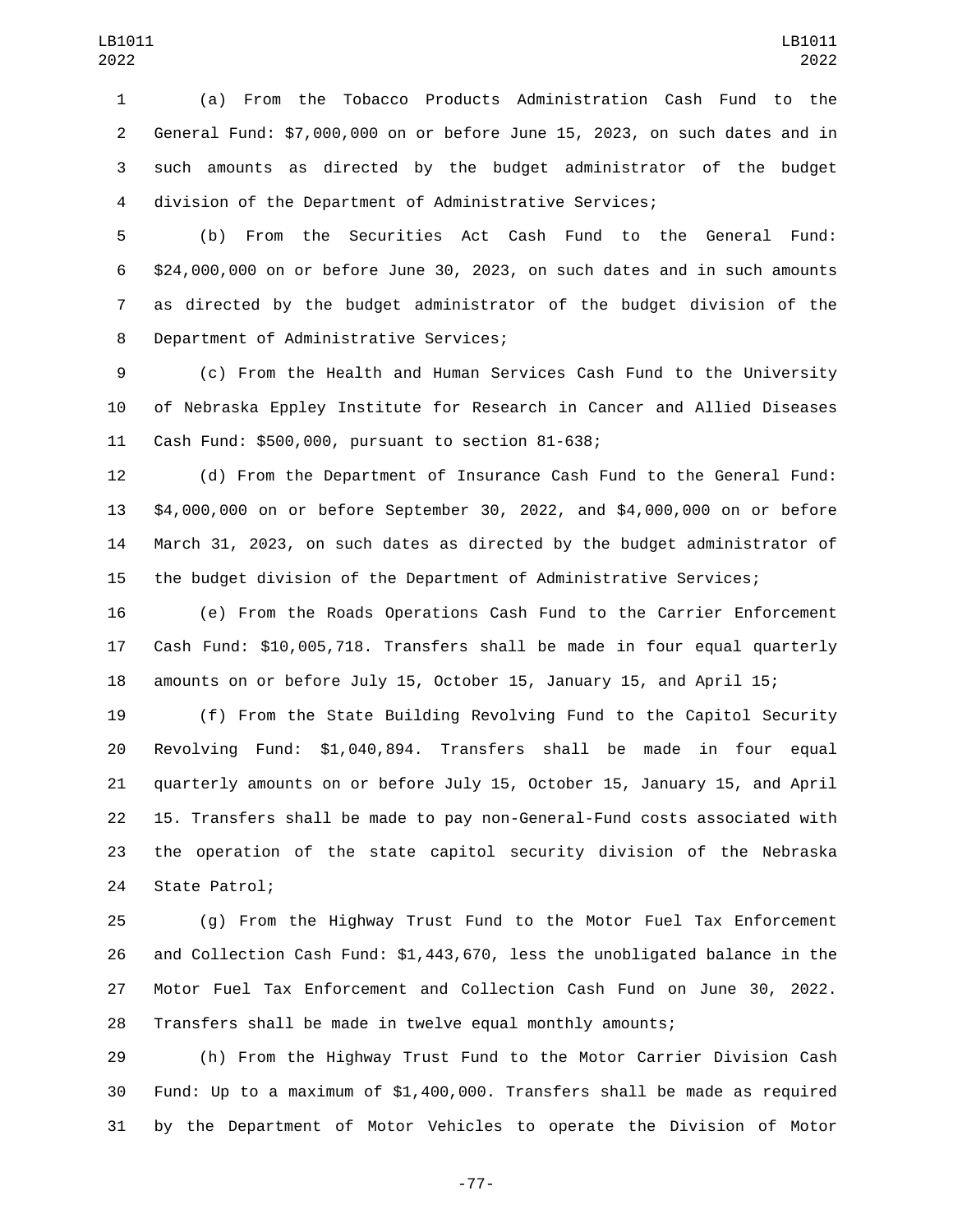LB1011

 (i) From the Civic and Community Center Financing Fund to the Department of Revenue Enforcement Fund: \$43,900 on July 1, 2022, or as soon thereafter as administratively possible, as provided for in sections 13-2704 and 77-5601;

 (j) From the Highway Trust Fund to the License Plate Cash Fund: Up 7 to a maximum of \$6,104,222 \$<del>5,450,000</del>. Transfers shall be made as required by the Department of Motor Vehicles to meet the expenditures of 9 plate and sticker production;

 (k) From the Flexible Spending Trust Fund to the Health and Life Benefit Administration Cash Fund: \$140,000, except that if the total available unobligated balance of forfeitures in the Flexible Spending Trust Fund as of June 30, 2022, is less than \$140,000, then the State Treasurer shall transfer the difference, not to exceed \$140,000, from the State Employees Insurance Fund. Transfers shall be made to pay the costs associated with the administration of the Flexible Spending Account 17 program;

 (l) From the State Employees Insurance Fund to the Health and Life 19 Benefit Administration Cash Fund: \$1,013,380 \$1,009,032;

 (m) From the Severance Tax Fund to the Municipal Rate Negotiations Revolving Loan Fund: \$10,000, pursuant to section 57-705;

 (n) From the Severance Tax Fund to the State Energy Cash Fund: \$300,000, pursuant to section 57-705. Transfers shall be made in twelve 24 equal monthly amounts;

 (o) From the Nebraska Training and Support Cash Fund to the Sector Partnership Program Fund: \$300,000 on or before July 15, 2022, on such date as directed by the budget administrator of the budget division of 28 the Department of Administrative Services;

 (p) The State Treasurer shall transfer up to \$1,500,000 from the Petroleum Release Remedial Action Cash Fund to the Superfund Cost Share Cash Fund on or before June 30, 2023, on such dates and in such amounts

-78-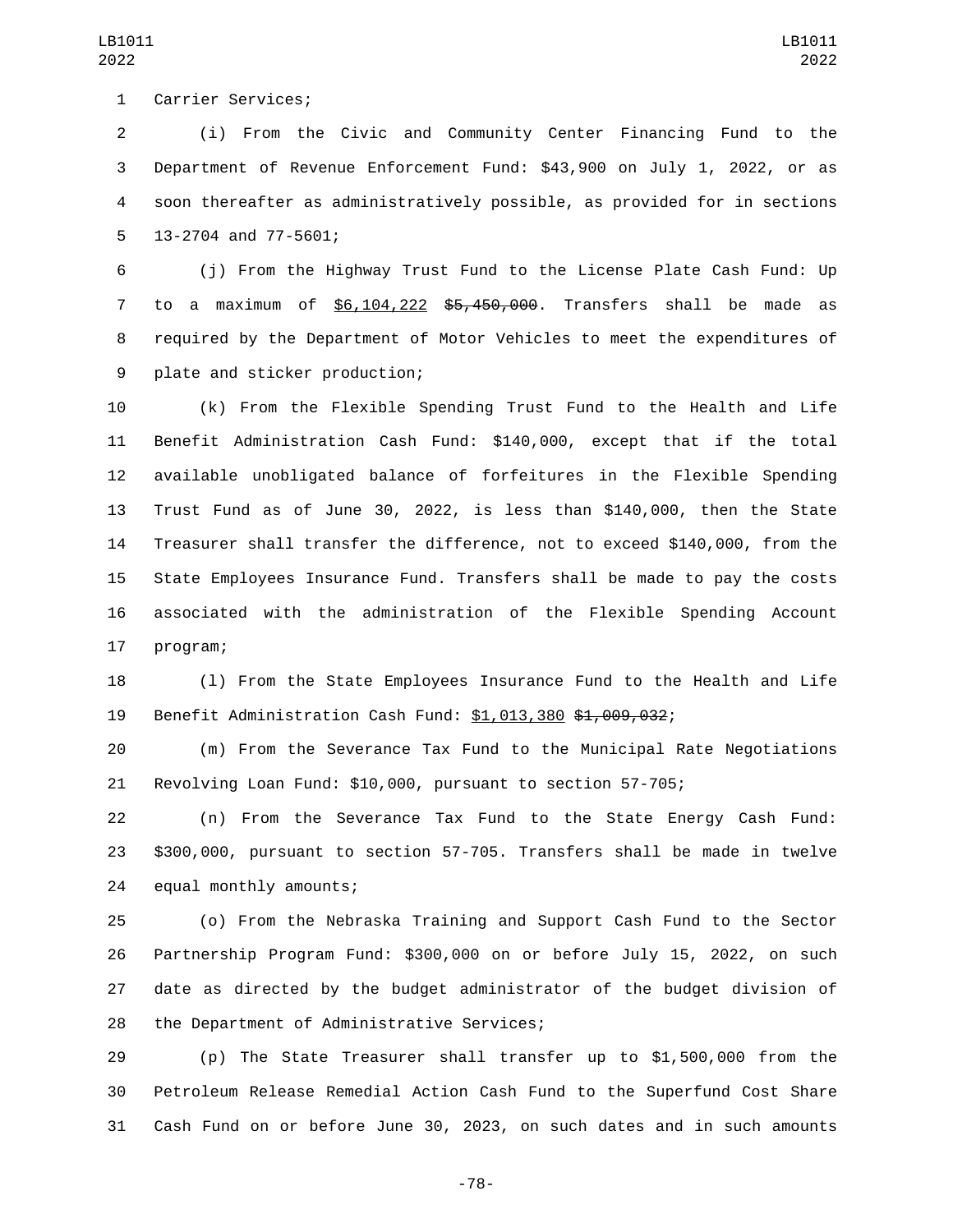as directed by the budget administrator of the budget division of the Department of Administrative Services. Transfers shall be made as required by the Department of Environment and Energy and used pursuant to 4 subdivision  $(2)(i)$  of section 66-1519;

 (q) From the State Settlement Cash Fund to the General Fund: \$295,957 on or before June 30, 2023, on such dates and in such amounts as directed by the budget administrator of the budget division of the 8 Department of Administrative Services; and

 (r) From the State Settlement Cash Fund to the Legal Education for Public Service and Rural Practice Loan Repayment Assistance Fund: \$150,000 on or before July 15, 2022, on such date as directed by the budget administrator of the budget division of the Department of 13 Administrative Services.

14 Sec. 203. Laws 2021, LB383, section 9, is amended to read:

15 Sec. 9. AGENCY NO. 31 - MILITARY DEPARTMENT

16 Program No. 913 - 1776 Readiness Center Remodel

 17 FY2021-22 FY2022-23 FUTURE 18 NEBRASKA CAPITAL 19 CONSTRUCTION FUND 500,000 201,800 -0-20 FEDERAL FUND est. 200,000 201,800 201,800 -0-21 PROGRAM TOTAL 21 2000,000 403,600 403,600 22 NEBRASKA CAPITAL 23 CONSTRUCTION FUND 500,000 -0- -0- -0-24 FEDERAL FUND est. 24 500,000 -0- -0- -0- -0-25 **PROGRAM TOTAL** 2,000,000 -0- -0- -0- -0-

 The Military Department is hereby authorized to proceed with the design, planning, and construction related to remodeling the facility and consolidating or replacing or both the HVAC systems at the 1776 Readiness 29 Center in Lincoln, Nebraska.

30 Sec. 204. Laws 2021, LB383, section 10, is amended to read:

31 Sec. 10. AGENCY NO. 31 - MILITARY DEPARTMENT

-79-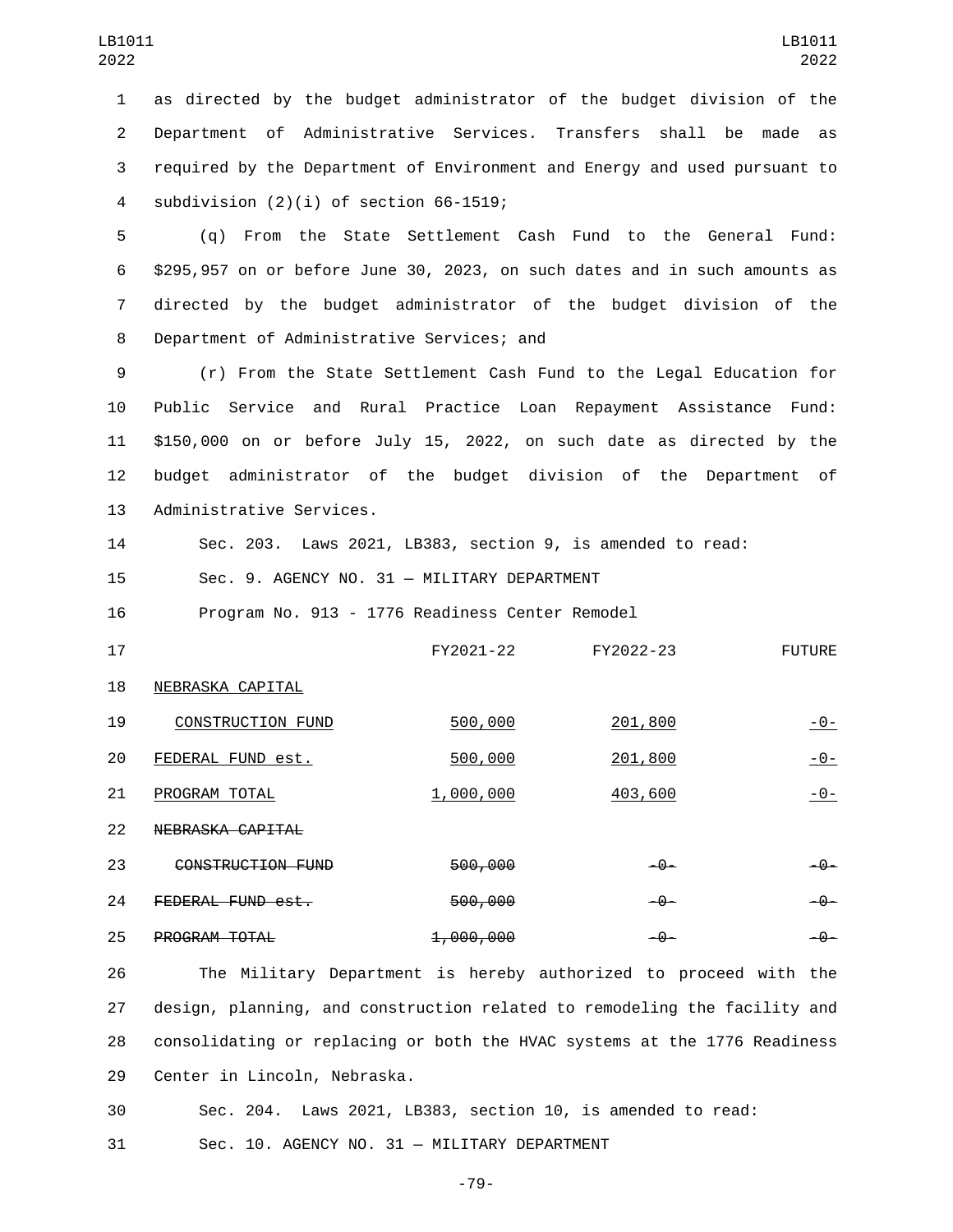| LB1011 |
|--------|
| 2022   |

|  |  |  | Program No. 927 - Federal-State Match Construction Projects |  |  |  |
|--|--|--|-------------------------------------------------------------|--|--|--|
|--|--|--|-------------------------------------------------------------|--|--|--|

| $\mathcal{P}$ |                      | FY2021-22 | FY2022-23 | <b>FUTURE</b> |
|---------------|----------------------|-----------|-----------|---------------|
| 3             | <b>GENERAL FUND</b>  | 891,000   | $-0-$     | -0-           |
| 4             | NEBRASKA CAPITAL     |           |           |               |
| 5             | CONSTRUCTION FUND    | $-0-$     | 534,950   | - 0 -         |
| 6             | FEDERAL FUND est.    | 1,697,000 | 1,418,850 | <u>- 0 - </u> |
| 7             | PROGRAM TOTAL        | 2,588,000 | 1,953,800 | $-0-$         |
| 8             | GENERAL FUND         | 891,000   | $-9-$     | -0-           |
| 9             | FEDERAL FUND est.    | 1,697,000 | -0-       | -0-           |
| 10            | <b>PROGRAM TOTAL</b> | 2,588,000 | -0-       | -0-           |

 The Military Department is hereby authorized to engage in various military master capital project agreements with the National Guard Bureau, including renovation and remodeling of the York vehicle storage facility, in order to convert the space into National Guard Readiness Center space, and expanding the Columbus readiness center facility to add storage space and to pave the parking lot, interior remodeling and bathroom repair at the Penterman readiness center, replacing perimeter fencing at Lincoln, East Campus, and North Omaha readiness centers, replacing the statewide building management system connectivity controller at the joint forces headquarters, and installing a whole-21 facility backup generator system at the Penterman readiness center.

22 Sec. 205. Laws 2021, LB383, section 22, is amended to read: 23 Sec. 22. AGENCY NO. 46 — DEPARTMENT OF CORRECTIONAL SERVICES 24 Program No. 913 - Security System Upgrades

| 25 |                          | FY2021-22     | FY2022-23      | <b>FUTURE</b> |
|----|--------------------------|---------------|----------------|---------------|
| 26 | <b>GENERAL FUND</b>      | 1,250,000     | <u> - 0 - </u> | <u>- 0 -</u>  |
| 27 | NEBRASKA CAPITAL         |               |                |               |
| 28 | <b>CONSTRUCTION FUND</b> | <u>- 0 - </u> | 1,250,000      | <u>- 0 - </u> |
| 29 | PROGRAM TOTAL            | 1,250,000     | 1,250,000      | <u>- 0 -</u>  |
| 30 | GENERAL FUND             | 1,250,000     | 1,250,000      | -0-           |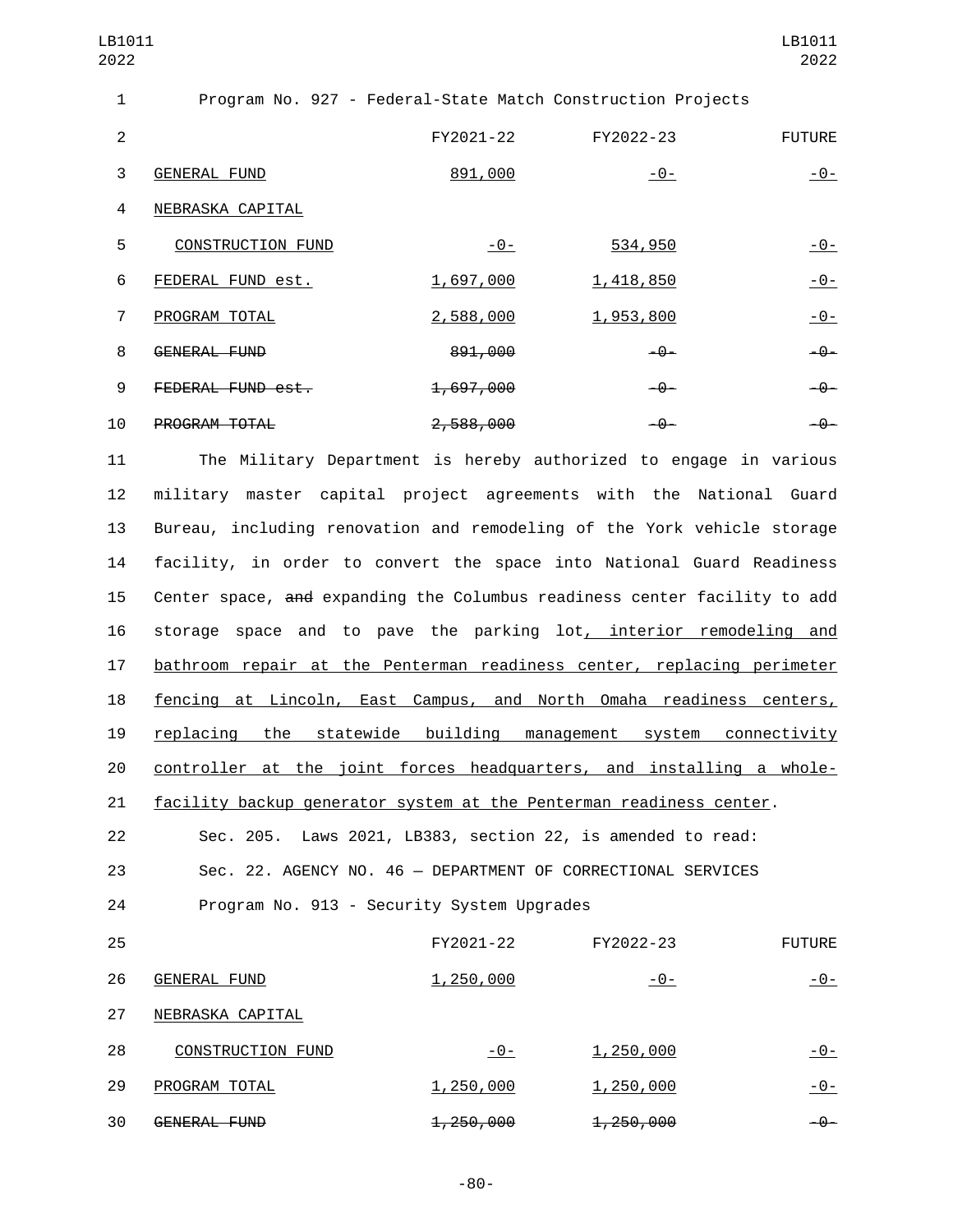| 1              | PROGRAM TOTAL                                                             | 1,250,000         | 1,250,000 |                |
|----------------|---------------------------------------------------------------------------|-------------------|-----------|----------------|
| $\overline{2}$ | The Department of Correctional Services is hereby authorized to           |                   |           |                |
| 3              | upgrade security system components at various Department of Correctional  |                   |           |                |
| 4              | Services facilities statewide, including, but not limited to: Replacement |                   |           |                |
| 5              | of door controls and perimeter detection systems, upgrade of existing     |                   |           |                |
| 6              | video equipment, and upgrade and replacement of security camera systems.  |                   |           |                |
| $\overline{7}$ | Sec. 206. Laws 2021, LB383, section 23, is amended to read:               |                   |           |                |
| 8              | Sec. 23. AGENCY NO. 46 - DEPARTMENT OF CORRECTIONAL SERVICES              |                   |           |                |
| 9              | Program No. 914 - Infrastructure and Maintenance                          |                   |           |                |
| 10             |                                                                           | FY2021-22         | FY2022-23 | <b>FUTURE</b>  |
| 11             | <b>GENERAL FUND</b>                                                       | 2,000,000         | $-0-$     | <u>- 0 - </u>  |
| 12             | NEBRASKA CAPITAL                                                          |                   |           |                |
| 13             | <b>CONSTRUCTION FUND</b>                                                  | $-0-$             | 2,000,000 | $-0-$          |
| 14             | GENERAL FUND                                                              | 2,000,000         | 2,000,000 | $-9-$          |
| 15             | PROGRAM TOTAL                                                             | 2,000,000         | 2,000,000 | $-0-$          |
| 16             | The Department of Correctional Services is hereby authorized to           |                   |           |                |
| 17             | undertake various high priority infrastructure and maintenance projects   |                   |           |                |
| 18             | related to facility roofing, electrical, boiler/chiller/HVAC, fire and    |                   |           |                |
| 19             | life safety, and other needs, which projects the Task Force for Building  |                   |           |                |
| 20             | Renewal is unable to fully address.                                       |                   |           |                |
| 21             | Sec. 207. Laws 2021, LB383, section 24, is amended to read:               |                   |           |                |
| 22             | Sec. 24. AGENCY NO. 46 - DEPARTMENT OF CORRECTIONAL SERVICES              |                   |           |                |
| 23             | Program No. 928 - Reception and Treatment Center                          |                   |           |                |
| 24             |                                                                           | FY2021-22         | FY2022-23 | <b>FUTURE</b>  |
| 25             | NEBRASKA CAPITAL                                                          |                   |           |                |
| 26             | <b>CONSTRUCTION FUND</b>                                                  | <u>18,000,000</u> | 4,000,000 | <u>-0-</u>     |
| 27             | PROGRAM TOTAL                                                             | <u>18,000,000</u> | 4,000,000 | <u> - 0 - </u> |
| 28             | NEBRASKA CAPITAL                                                          |                   |           |                |
| 29             | CONSTRUCTION FUND                                                         | 18,000,000        | $-9-$     |                |
| 30             | PROGRAM TOTAL                                                             | 18,000,000        | $-9-$     |                |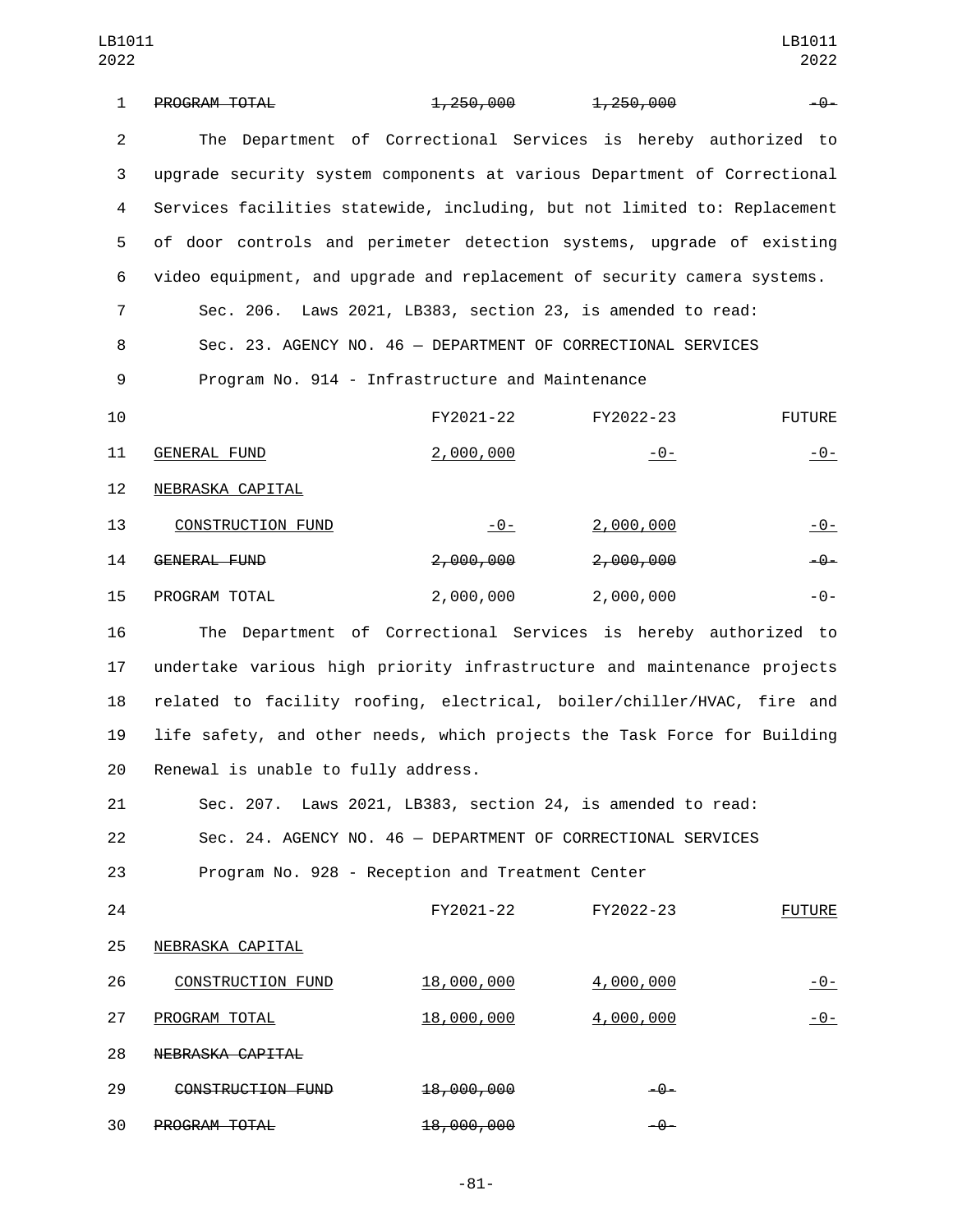The Department of Correctional Services is hereby authorized to proceed with the design, planning, and construction of three specialty units, to be used for additional mental health and geriatric patients or other individuals with special needs, that would add at least an additional ninety-six-bed capacity at the reception and treatment center. Sec. 208. Laws 2021, LB383, section 37, is amended to read: Sec. 37. AGENCY NO. 65 — DEPARTMENT OF ADMINISTRATIVE SERVICES Program No. 922 - Capitol Heating, Ventilating, and Air Conditioning 9 Systems Replacement FY2021-22 FY2022-23 FUTURE 11 GENERAL FUND 13,000,000 -0- -0- -0-12 NEBRASKA CAPITAL 13 CONSTRUCTION FUND - 0- 11,000,000 - 0-14 PROGRAM TOTAL 13,000,000 11,000,000 15 GENERAL FUND<br>13,000,000 11,000,000 13,000,000 13,694,386

 The Legislature hereby acknowledges and reaffirms the directive made by Laws 2014, LB905, which authorizes the Office of the Nebraska Capitol Commission to continue planning for and undertake replacement of the existing heating, ventilating, and air conditioning systems serving the Nebraska State Capitol as well as associated infrastructure, fire protection, life safety, and architectural improvements identified in the Nebraska State Capitol HVAC Master Plan Amendment, dated September 20, 2013. The Legislature hereby acknowledges and reaffirms its intent to appropriate future amounts from the General Fund for completion of the project as follows: \$6,110,896 for FY2023-24; and \$7,583,490 for 27 FY2024-25. The total project cost, including the appropriation in Program number 685 for the Capitol Heating, Ventilating, and Air Conditioning Systems Replacement project manager, shall not exceed \$116,509,000 30 \$106,008,106.

PROGRAM TOTAL16 13,000,000 11,000,000 13,694,386

Sec. 209. LIMITATION ON SALARIES, WAGES, AND PER DIEMS.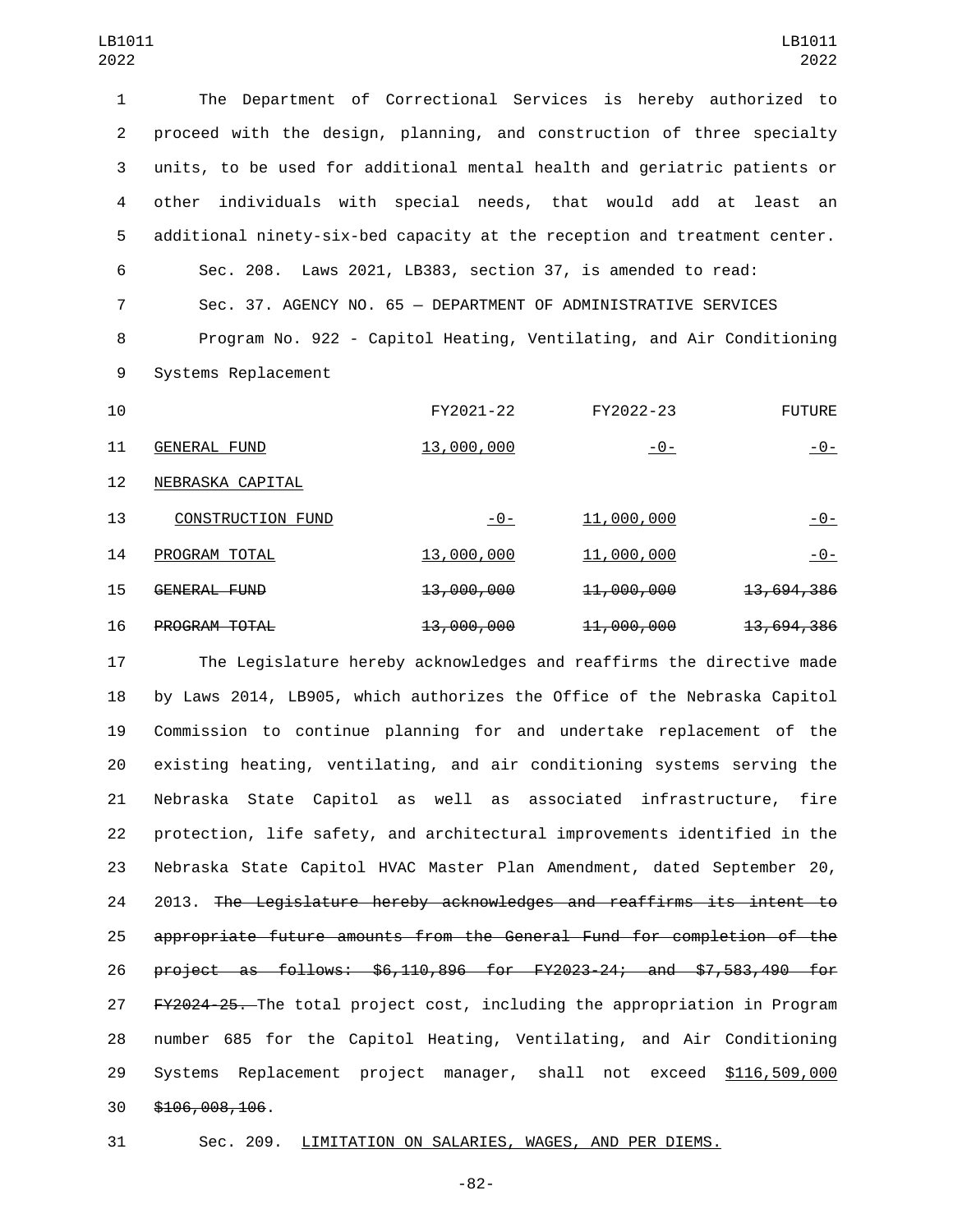| 1              | (1) For purposes of this act, (a) SALARY LIMIT shall mean total                   |
|----------------|-----------------------------------------------------------------------------------|
| 2              | expenditures for permanent and temporary salaries and per diems and (b)           |
| 3              | total expenditures for permanent and temporary salaries and per diems             |
| 4              | mean all remuneration paid to employees treated as<br>shall<br>taxable            |
| 5              | by the Internal Revenue Service or subject to social<br>compensation              |
| 6              | security coverage, specifically including payments accounted for as               |
| $\overline{7}$ | vacation, holidays, sick leave, military leave, funeral leave, maternity          |
| 8              | leave, administrative leave, compensatory time, deferred compensation, or         |
| 9              | similar form, and amounts withheld pursuant to law,<br>other<br><u>but</u><br>any |
| 10             | excluding state contributions for social security, retirement,<br>and             |
| 11             | employee insurance plans.                                                         |
|                |                                                                                   |

 (2) Total expenditures for permanent and temporary salaries and per diems shall be limited to the amount shown except when federal funds in excess of the amount shown are available and approved by the Governor. Expenditures for permanent and temporary salaries and per diems from such grants shall be in addition to the limitation on permanent and temporary salaries and per diems otherwise shown in this act. No agency shall request any state funds for continuation or replacement of any such personnel or activities in future budget requests. To the extent feasible, requests for increases in the limitation on permanent and temporary salaries and per diems shall be addressed to the Appropriations Committee of the Legislature when the Legislature is in session.

 (3) Expenditures for permanent and temporary salaries resulting from awards made to employees under sections 81-1346 to 81-1354 shall be in addition to the limitations on permanent and temporary salaries and per 26 diems otherwise shown in this act.

 (4) The limitation on expenditures for permanent and temporary salaries and per diems for FY2022-23 as enumerated in this act shall be the basis for continuation funding for each fiscal year of the succeeding biennium.30

(5) The limitation on expenditures for permanent and temporary